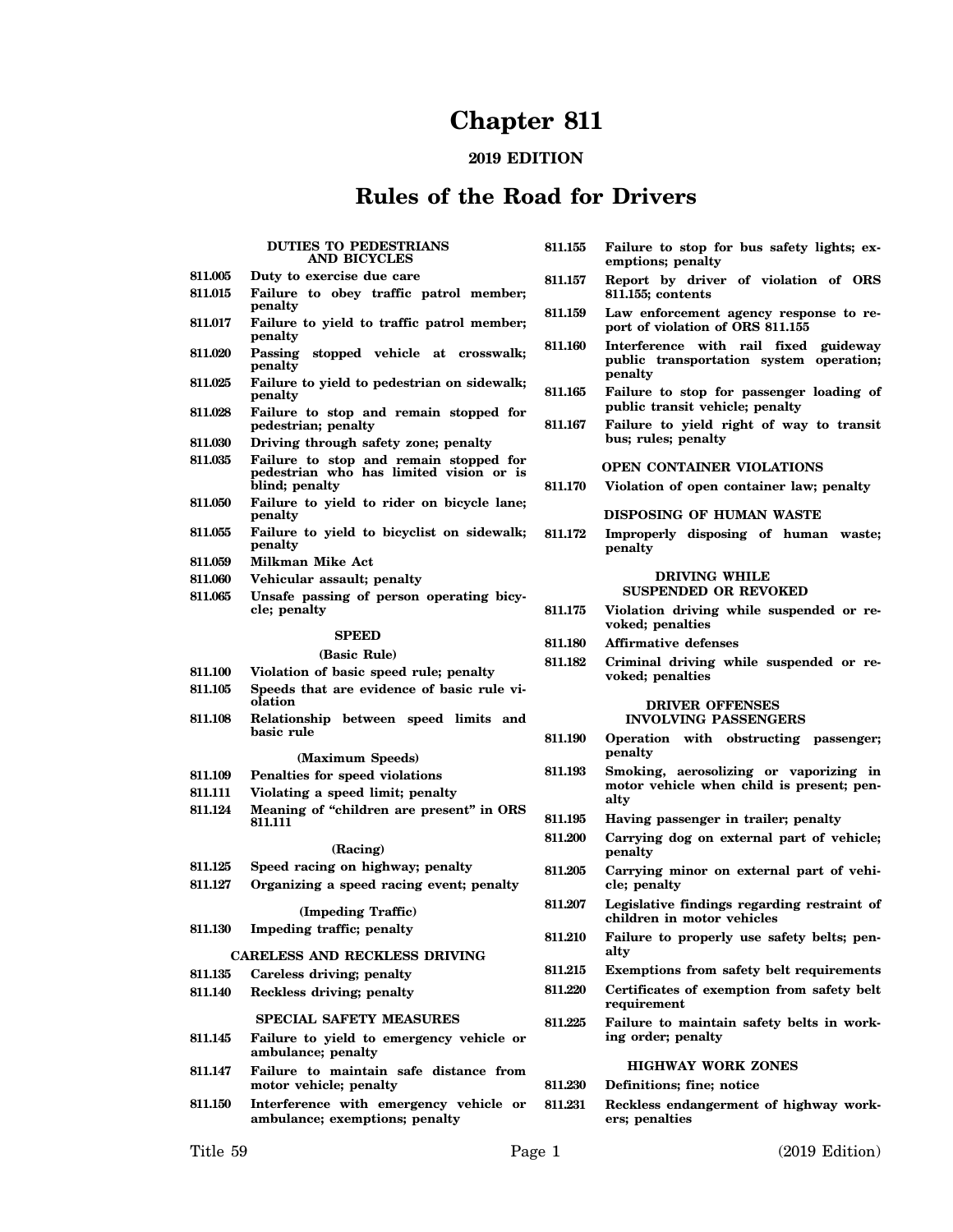| 811.232 | Refusing to obey flagger; penalty                                                                |                    | $\mathbf 0$                                  |
|---------|--------------------------------------------------------------------------------------------------|--------------------|----------------------------------------------|
| 811.233 | Failure to yield right of way to highway<br>worker; penalty                                      | 811.370            | Failure to d<br>penalty                      |
|         | <b>SCHOOL ZONE PENALTIES</b>                                                                     | 811.375            | Unlawful or<br>penalty                       |
| 811.235 | Fine for traffic offenses in school zones                                                        | 811.380            | Improper us<br>road; penalty                 |
|         | <b>GENERAL DRIVING RULES</b><br>(Generally)                                                      | 811.385            | Depriving n<br>lane; penalty                 |
| 811.250 | Law applicable to vehicles registered out<br>of state                                            |                    | (S                                           |
| 811.255 | Permitting unlawful operation of vehicle;<br>penalty                                             | 811.390            | Unlawful us<br>ing; penalty                  |
|         |                                                                                                  | 811.395            | Appropriate                                  |
| 811.260 | (Traffic Control Devices)<br>Appropriate driver responses to traffic<br>control devices          | 811.400            | changing lar<br><b>Failure to us</b><br>chan |
| 811.265 | Driver failure to obey traffic control de-<br>vice; penalty                                      |                    | lane<br>roundabout;                          |
| 811.270 | Failure to obey one-way designation; pen-<br>alty                                                | 811.405            | Failure to s<br>penalty                      |
|         |                                                                                                  |                    |                                              |
| 811.275 | (Right of Way)<br>Failure to yield right of way at uncon-                                        | <b>811.410</b>     | Unsafe passi                                 |
|         | trolled intersection; penalty                                                                    | 811.415            | Unsafe passi                                 |
| 811.277 | Failure to yield right of way at uncon-<br>trolled T intersection; penalty                       | 811.420            | Passing in<br>penalty                        |
| 811.280 | Failure of driver entering roadway to<br>yield right of way; penalty                             | 811.425            | Failure of sl<br>taking vehic                |
| 811.285 | Failure of merging driver to yield right<br>of way; penalty                                      | 811.430            | (Proh<br>Driving on                          |
| 811.290 | Obstructing cross traffic; penalty                                                               |                    | penalty                                      |
| 811.292 | Failure to yield right of way within<br>roundabout; exception; penalty                           | 811.435            | Operation o<br>trail; exempt                 |
|         | (Driving on the Right)                                                                           | 811.440            | When motor<br>cycle lane                     |
| 811.295 | Failure to drive on right; exceptions;<br>penalty                                                | 811.445            | Use of throu<br>alty                         |
| 811.300 | Failure to drive on right of approaching<br>vehicle; exceptions; penalty                         | 811.450            | Violation of<br>penalty                      |
| 811.305 | Driving on left on curve or grade or at<br>intersection or rail crossing; exceptions;<br>penalty |                    | (Rai                                         |
| 811.310 | Crossing center line on two-way, four-lane<br>road; exceptions; penalty                          | 811.455<br>811.460 | Failure to st<br>Failure to fo               |
| 811.315 | Failure of slow driver to drive on right;<br>exceptions; penalty                                 | 811.462            | for high-risk<br>Failure of o                |
| 811.320 | Failure to drive to right on divided high-<br>way; exceptions; penalty                           |                    | vehicle to s<br>penalty                      |
| 811.325 | Failure to keep camper, trailer or truck<br>in right lane; exceptions; penalty                   | 811.465            | Exemptions<br>crossing pro                   |
| 811.330 | Driving wrong way around traffic island;<br>penalty                                              | <b>811.470</b>     | Improper me<br>across rail c                 |
|         | (Turning)                                                                                        | 811.475            | <b>Obstructing</b>                           |
| 811.335 | Unlawful or unsignaled turn; penalty                                                             |                    | (Mi                                          |
| 811.340 | Improperly executed left turn; penalty                                                           | 811.480            | Illegal backi                                |
| 811.345 | Failure to use special left turn lane; pen-<br>alty                                              | 811.482            | Use of mari<br>alty                          |
| 811.346 | Misuse of special left turn lane; penalty                                                        | 811.483            | Safety corrio                                |
| 811.350 | Dangerous left turn; penalty                                                                     |                    | (Temporary)                                  |
| 811.355 | Improperly executed right turn; penalty                                                          |                    | corridor pile<br>notes followi               |
| 811.360 | Vehicle turns permitted at stop light;                                                           | 811.485            | Following to                                 |
|         | proceeding against traffic control device;<br>improperly proceeding at stop light; pen-<br>alty  | 811.490            | Improper op<br>hicle door; p                 |
| 811.365 | Illegal U-turn; penalty                                                                          | 811.492            | Engine brak                                  |

| (Lane Use) |
|------------|
|            |

- **811.370 Failure to drive within lane; exception;**
- **811.375 Unlawful or unsignaled change of lane;**
- **811.380 Improper use of center lane on three-lane road; penalty**
- **811.385 Depriving motorcycle or moped of full lane; penalty**

#### **(Signaling)**

- $e$  of lights to signal for pass-
- **811.395 Appropriate signals for stopping, turning, changing lanes and decelerating**
	- **811.400 Failure to use appropriate signal for turn, lane change, stop or exit from**  $r_{\text{penalty}}$
	- **811.405 Failure to signal with lights; exceptions;**

#### **(Passing)**

- **811.410 Unsafe passing on left; penalty**
- **811.415 Unsafe passing on right; penalty**
- **811.420 Passing in no passing zone; exceptions;**
- lower driver to yield to over**taking vehicle; penalty**

#### **(Prohibited Places)**

- **811.430 Driving on highway divider; exceptions;**
- **811.435 Operation of motor vehicle on bicycle tions; penalty**
- vehicles may operate on bi-
- **811.445 Use of throughway when prohibited; pen-**
- $\boldsymbol{\beta}$  posted truck routes; defense;

#### **(Rail Crossings)**

**811.455 Failure to stop for railroad signal; penalty 811.460 Failure to follow rail crossing procedures**

- **for high-risk vehicles; application; penalty 811.462 Failure of operator of commercial motor** low down and check tracks;
- from high-risk vehicle rail **crossing procedures**
- $overent$  of heavy equipment rossing; application; penalty rail crossing; penalty

## **(Miscellaneous)**

**811.480 Illegal backing; penalty**

- juana in motor vehicle; pen-
- **811.483 Safety corridors; penalty**

provisions relating to safety **corridor pilot program are compiled as notes following ORS 811.483)**

- **811.485 Following too closely; penalty**
- ening or leaving open of ve**hicle door; penalty**
- **811.492 Engine braking; penalty; exception**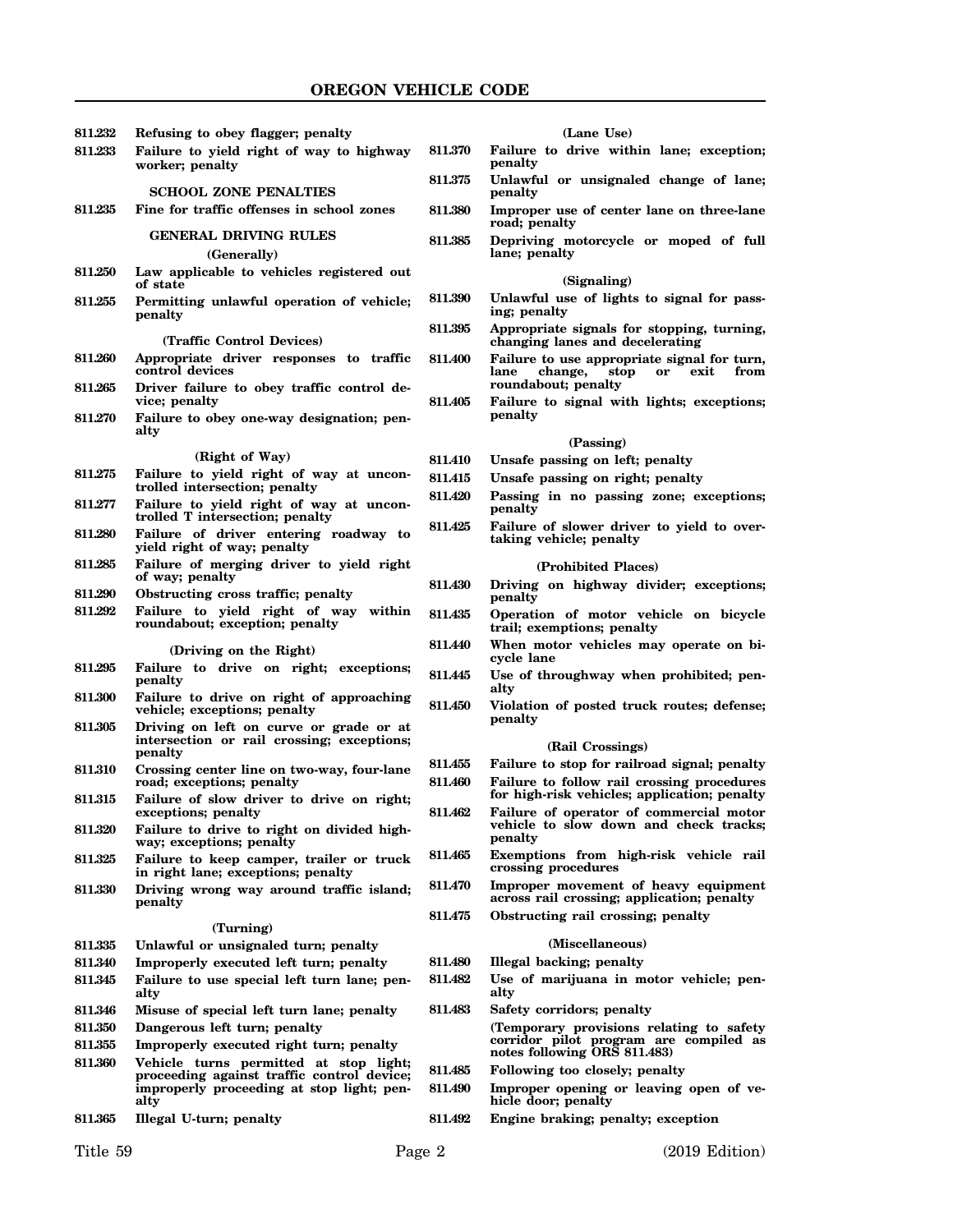**811.495 Unlawful coasting on downgrade; exception; penalty 811.500 Unlawful stop or deceleration; penalty 811.505 Failure to stop when emerging from alley, driveway or building; penalty 811.507 Operating motor vehicle while using mobile electronic device; exceptions; penalty 811.508 Distracted driving avoidance course; rules 811.510 Dangerous operation around livestock; penalty 811.512 Unlawfully operating low-speed vehicle on highway; penalty 811.513 Unlawfully operating medium-speed electric vehicle on highway; penalty 811.514 Unlawfully operating racing activity vehicle on highway; penalty USE OF LIGHTS AND WARNINGS (Lights) 811.515 When lights must be displayed; kind of light; number; direction; use on certain vehicles 811.520 Unlawful use or failure to use lights; penalty 811.525 Exemptions from requirements for use of lights 811.526 Safety campaign for use of headlights (Flares) 811.530 Failure to post warnings for disabled vehicle; application; penalty OBEYING POLICE 811.535 Failing to obey police officer; penalty 811.540 Fleeing or attempting to elude police officer; penalty PARKING, STOPPING AND STANDING (Generally) 811.550 Places where stopping, standing and parking prohibited 811.555 Illegal stopping, standing or parking; affirmative defense; penalty 811.560 Exemptions from prohibitions on stopping, standing or parking 811.565 Dangerous movement of stopped, standing or parked vehicle; penalty 811.570 Improperly positioning parallel parked vehicle; exception; affirmative defense; penalty 811.575 Violation of posted parking restrictions on state highways; affirmative defense; penalty 811.580 Parking vehicle on state highway for vending purposes; penalty 811.585 Failure to secure motor vehicle; affirmative defense; penalty 811.587 Unlawful parking in space reserved for alternative fuel vehicle refueling; penalty (Winter Recreation Parking Areas) 811.590 Unlawful parking in winter recreation parking area; exemptions; penalty 811.595 Winter recreation parking permit; rules; fees mits rules tograph; issuance; rules permit disability 811.607 Program placards; rules 811.609 Family placards 811.611 Foreign visitor placard 811.613 Wheelchair User placard; rules alty ties permit; penalty permit; penalty tions ard ACCIDENTS (Duties) jured persons; penalty of ORS 811.700 or 811.705 811.705 accident; penalty roadway; penalty (Reports)**

**811.600 Fees for winter recreation parking per-**

**(Parking for Persons With Disabilities)**

- **811.602 Disabled person parking permit; content;**
- **811.603 Parking identification card without pho-**
- **811.604 Application for disabled person parking**
- **811.605 Contents of individual placard or decal**
- **811.606 Parking permit for person with temporary**
- **811.612 Maintenance of privileges after relocation**
	-
- **811.615 Unlawful parking in space reserved for persons with disabilities; exceptions; pen-**
- **811.616 Oregon Wounded Warrior placard; rules**
- **811.617 Blocking parking space reserved for persons with disabilities; penalty**
- **811.620 Removal of vehicle illegally parked in space reserved for persons with disabili-**
- **811.625 Unlawful use of disabled person parking**
- **811.627 Use of invalid disabled person parking**
- **811.630 Misuse of program placard; penalty**
- **811.632 Appointment of volunteers to issue cita-**
- **811.635 Privileges granted by disabled person parking permit other than program plac-**
- **811.637 Privileges granted by program placards**
- **811.700 Failure to perform duties of driver when property is damaged; penalty**
- **811.705 Failure to perform duties of driver to in-**
- **811.706 Money damages resulting from violation**
- **811.707 Crime classification for violation of ORS**
- **811.710 Failure to perform duties of driver when animal is injured; penalty**
- **811.715 Failure to perform duties of witness to**
- **811.717 Failure to remove motor vehicle from**
- **811.720 When accident must be reported to Department of Transportation**
- **811.725 Driver failure to report accident to Department of Transportation; penalty**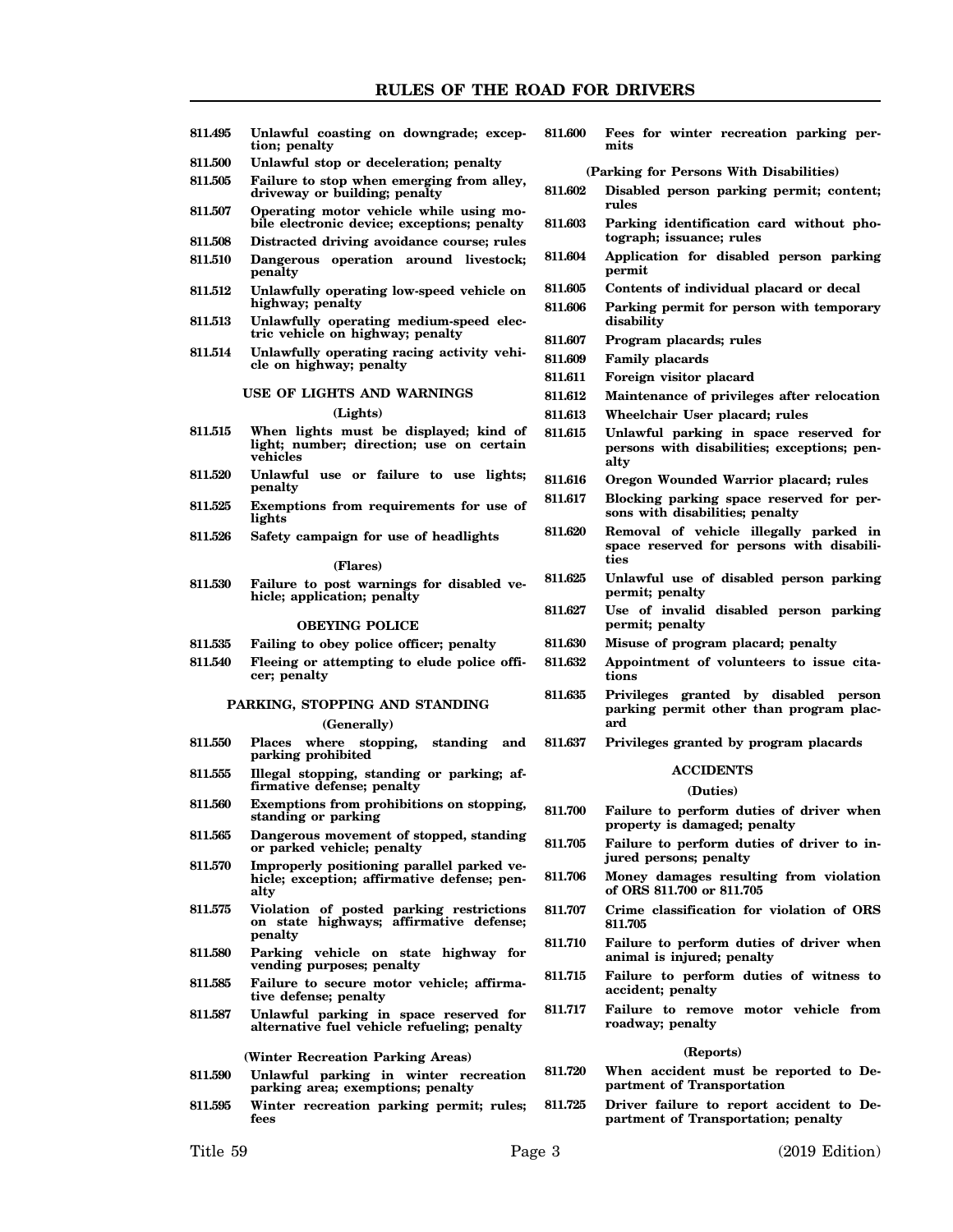| 811.730 | Owner failure to report accident to De-<br>partment of Transportation; penalty<br>Failure of vehicle occupant to make acci-<br>dent report to Department of Transporta-<br>tion; penalty | <b>FUNERAL PROCESSIONS</b> |                                                            |  |
|---------|------------------------------------------------------------------------------------------------------------------------------------------------------------------------------------------|----------------------------|------------------------------------------------------------|--|
|         |                                                                                                                                                                                          | 811.800                    | Operation of funeral vehicles with im-                     |  |
| 811.735 |                                                                                                                                                                                          |                            | proper lights; penalty                                     |  |
|         |                                                                                                                                                                                          | 811.802                    | Failure to yield right of way to funeral                   |  |
| 811.740 | False accident report; penalty                                                                                                                                                           |                            | procession; penalty                                        |  |
| 811.745 | When accident must be reported to police<br>officer or law enforcement agency                                                                                                            | 811.804                    | Intersection rules for funeral processions                 |  |
|         |                                                                                                                                                                                          | 811.806                    | Exceeding maximum speed for funeral<br>procession; penalty |  |
| 811.747 | Definitions for ORS 811.748 and 811.750                                                                                                                                                  |                            |                                                            |  |
| 811.748 | Driver failure to report accident to police<br>officer or law enforcement agency; pen-<br>alty                                                                                           | 811.808                    | Exemption from speed limits for funeral<br>escort vehicle  |  |
| 811.750 | Failure of vehicle occupant to make acci-<br>dent report to police officer or law en-<br>forcement agency; penalty                                                                       | 811.810                    | Disrupting funeral procession; penalty                     |  |
|         |                                                                                                                                                                                          | 811.812                    | Free passage for funeral procession vehi-<br>cles          |  |
|         |                                                                                                                                                                                          |                            |                                                            |  |
|         |                                                                                                                                                                                          |                            |                                                            |  |
|         |                                                                                                                                                                                          |                            |                                                            |  |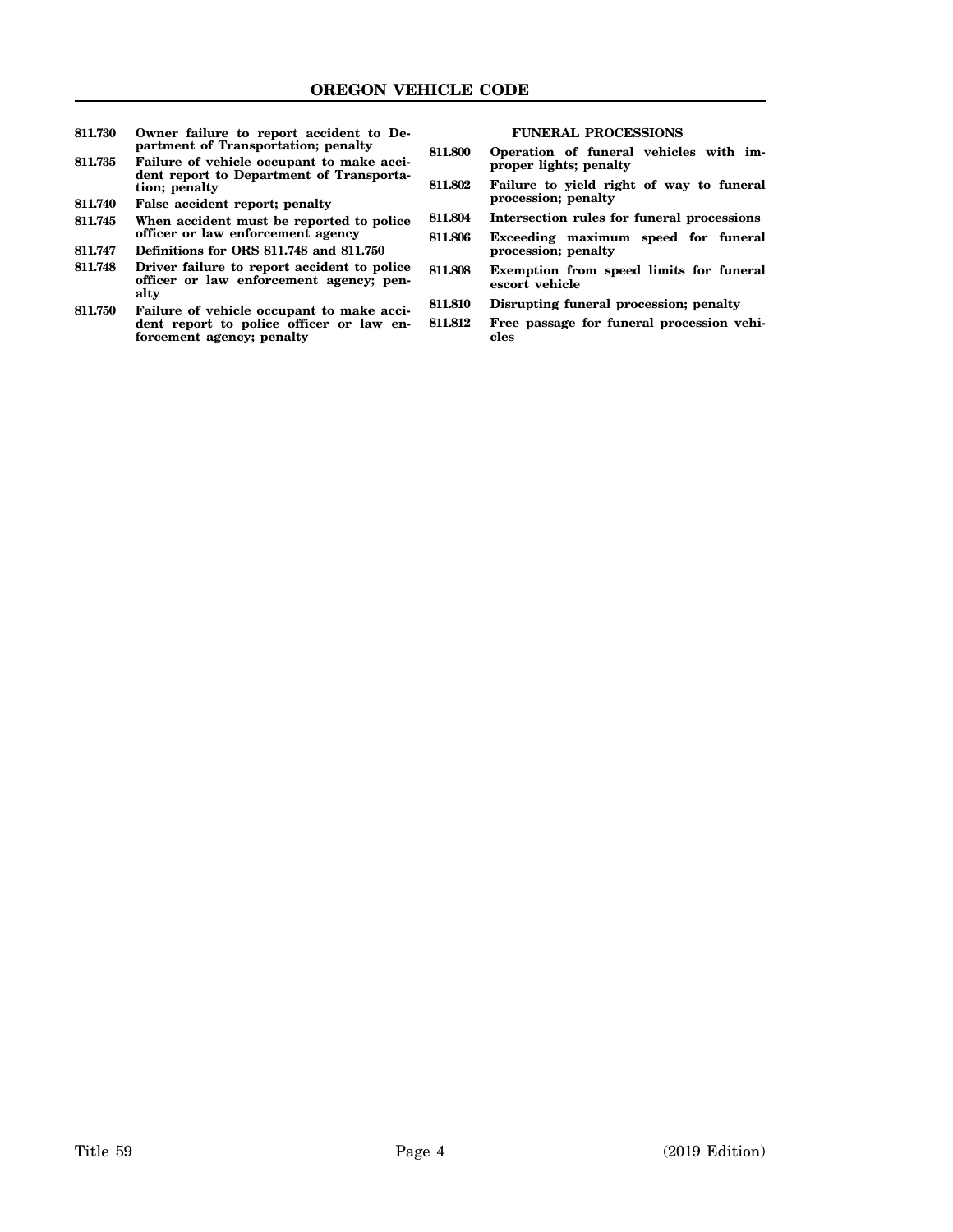#### **DUTIES TO PEDESTRIANS AND BICYCLES**

**811.005 Duty to exercise due care.** None of the provisions of the vehicle code relieve a pedestrian from the duty to exercise due care or relieve a driver from the duty to exercise due care concerning pedestrians. [1983 c.338 §543]

**811.010** [1983 c.338 §544; 1985 c.16 §279; 2003 c.278 §1; repealed by 2005 c.746 §4]

**811.015 Failure to obey traffic patrol member; penalty.** (1) The driver of a vehicle commits the offense of failure to obey a traffic patrol member if:

(a) A traffic patrol member makes a cautionary sign or signal to indicate that students have entered or are about to enter the crosswalk under the traffic patrol member's direction; and

(b) The driver does not stop and remain stopped for students who are in or entering the crosswalk from either direction on the street on which the driver is operating.

(2) Traffic patrol members described in this section are those provided under ORS 339.650 to 339.665.

(3) The offense described in this section, failure to obey a traffic patrol member, is a Class A traffic violation. [1983 c.338 §545; 1995 c.383 §12; 2003 c.278 §2]

**811.017 Failure to yield to traffic patrol member; penalty.** (1) The driver of a vehicle commits the offense of failure to yield to a traffic patrol member if the driver fails to stop and yield the right of way to a traffic patrol member who:

(a) Has entered a crosswalk for the purpose of directing students who have entered or are about to enter the crosswalk; and

(b) Is carrying a flag or wearing something that identifies the person as a traffic patrol member.

(2) For purposes of this section, "traffic patrol" has the meaning given that term in ORS 339.650.

(3) The offense described in this section, failure to yield to a traffic patrol member, is a Class A traffic violation. [2003 c.557 §2]

**811.020 Passing stopped vehicle at crosswalk; penalty.** (1) The driver of a vehicle commits the offense of passing a stopped vehicle at a crosswalk if the driver:

(a) Approaches from the rear another vehicle that is stopped at a marked or an unmarked crosswalk at an intersection to permit a pedestrian to cross the roadway; and

(b) Overtakes and passes the stopped vehicle.

(2) The offense described in this section, passing a stopped vehicle at a crosswalk, is a Class B traffic violation. [1983 c.338 §546]

**811.025 Failure to yield to pedestrian on sidewalk; penalty.** (1) The driver of a vehicle commits the offense of failure to yield to a pedestrian on a sidewalk if the driver does not yield the right of way to any pedestrian on a sidewalk.

(2) The offense described in this section, failure to yield to a pedestrian on a sidewalk, is a Class B traffic violation. [1983 c.338 §547; 1995 c.383 §42]

**811.028 Failure to stop and remain stopped for pedestrian; penalty.** (1) The driver of a vehicle commits the offense of failure to stop and remain stopped for a pedestrian if the driver does not stop and remain stopped for a pedestrian when the pedestrian is:

(a) Proceeding in accordance with a traffic control device as provided under ORS 814.010 or crossing the roadway in a crosswalk; and

(b) In any of the following locations:

(A) In the lane in which the driver's vehicle is traveling;

(B) In a lane adjacent to the lane in which the driver's vehicle is traveling;

(C) In the lane into which the driver's vehicle is turning;

(D) In a lane adjacent to the lane into which the driver's vehicle is turning, if the driver is making a turn at an intersection that does not have a traffic control device under which a pedestrian may proceed as provided under ORS 814.010; or

(E) Less than six feet from the lane into which the driver's vehicle is turning, if the driver is making a turn at an intersection that has a traffic control device under which a pedestrian may proceed as provided under ORS 814.010.

(2) For the purpose of this section, a bicycle lane or the part of a roadway where a vehicle stops, stands or parks that is adjacent to a lane of travel is considered to be part of that adjacent lane of travel.

(3) This section does not require a driver to stop and remain stopped for a pedestrian under any of the following circumstances:

(a) Upon a roadway with a safety island, if the driver is proceeding along the half of the roadway on the far side of the safety island from the pedestrian; or

(b) Where a pedestrian tunnel or overhead crossing has been provided at or near a crosswalk.

(4) For the purposes of this section, a pedestrian is crossing the roadway in a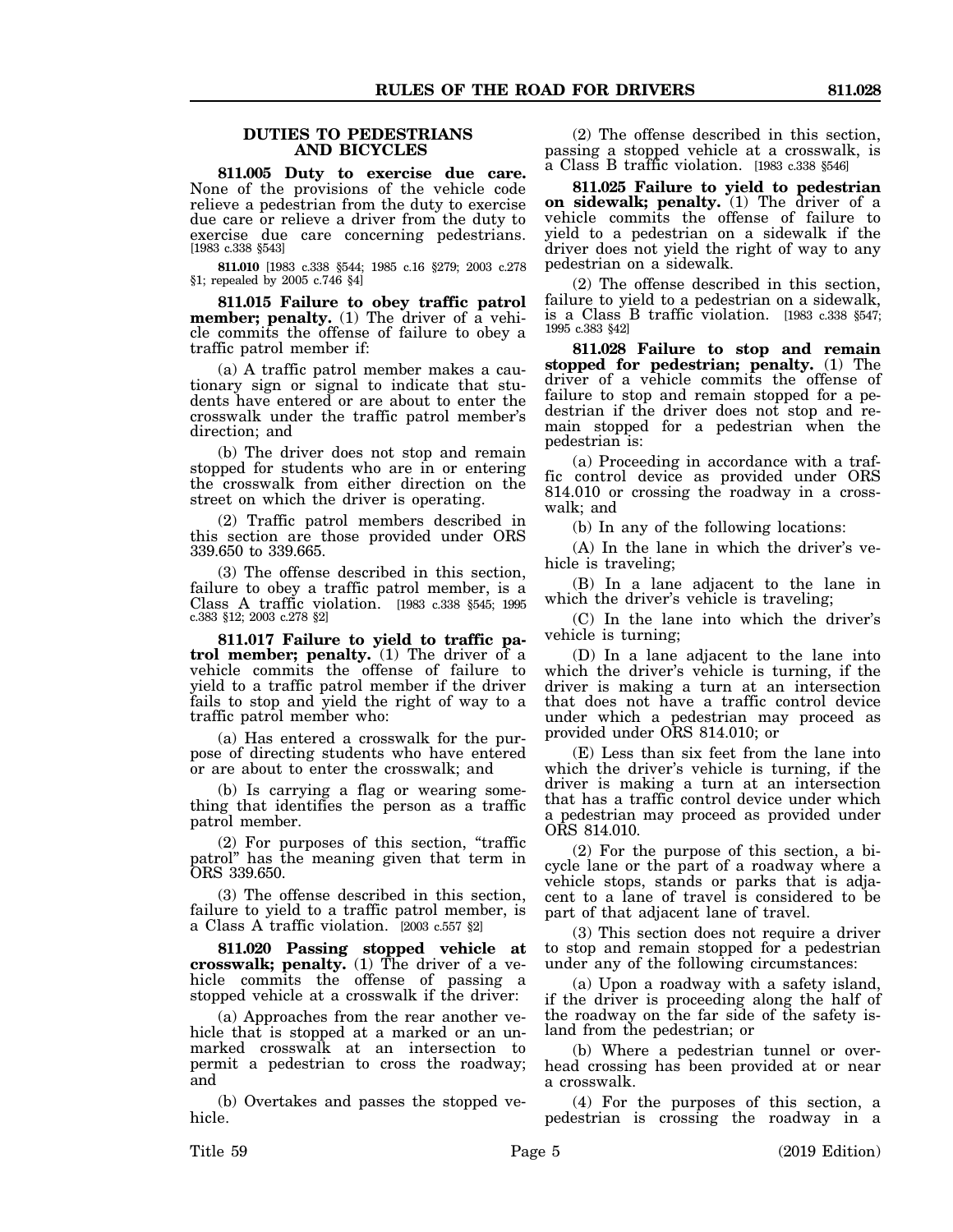crosswalk when any part or extension of the pedestrian, including but not limited to any part of the pedestrian's body, wheelchair, cane, crutch or bicycle, moves onto the roadway in a crosswalk with the intent to proceed.

(5) The offense described in this section, failure to stop and remain stopped for a pedestrian, is a Class B traffic violation. [2005 c.746 §2; 2011 c.507 §1]

**Note:** 811.028 was added to and made a part of the Oregon Vehicle Code by legislative action but was not added to ORS chapter 811 or any series therein. See Preface to Oregon Revised Statutes for further explanation.

**811.030 Driving through safety zone; penalty.** (1) The driver of a vehicle commits the offense of driving through a safety zone if the driver at any time drives through or within any area or space officially set apart within a roadway for the exclusive use of pedestrians and which is protected or is so marked or indicated by adequate signs as to be plainly visible at all times while set apart as a safety zone.

(2) The offense described in this section, driving through a safety zone, is a Class B traffic violation. [1983 c.338 §548; 1995 c.383 §43]

**811.035 Failure to stop and remain stopped for pedestrian who has limited vision or is blind; penalty.** (1) The driver of a vehicle commits the offense of failure to stop and remain stopped for a pedestrian who has limited vision or a pedestrian who is blind if the driver violates any of the following:

(a) A driver approaching a pedestrian who has limited vision or a pedestrian who is blind or deaf-blind, who is carrying a white cane or accompanied by a dog guide, and who is crossing or about to cross a roadway, shall stop and remain stopped until the pedestrian has crossed the roadway.

(b) Where the movement of vehicular traffic is regulated by traffic control devices, a driver approaching a pedestrian who has limited vision or a pedestrian who is blind or deaf-blind shall stop and remain stopped until the pedestrian has vacated the roadway if the pedestrian has entered the roadway and is carrying a white cane or is accompanied by a dog guide. This paragraph applies notwithstanding any other provisions of the vehicle code relating to traffic control devices.

(2) This section is subject to the provisions and definitions relating to the rights of pedestrians who have limited vision or pedestrians who are blind or deaf-blind under ORS 814.110.

(3) For the purposes of this section, a pedestrian is crossing the roadway when any part or extension of the pedestrian, including but not limited to any part of the pedestrian's body, wheelchair, cane, crutch, bicycle or leashed animal, moves onto the roadway with the intent to proceed.

(4) The offense described in this section, failure to stop and remain stopped for a pedestrian who has limited vision or a pedestrian who is blind, is a Class B traffic violation. [1983 c.338 §549; 1985 c.16 §280; 2003 c.278 §3; 2007 c.70 §329; 2011 c.507 §2; 2017 c.175 §3]

**811.040** [1983 c.338 §550; 1985 c.16 §281; 2003 c.278 §4; repealed by 2005 c.746 §4]

**811.045** [1983 c.338 §551; 2003 c.278 §5; repealed by 2005 c.746 §4]

**811.050 Failure to yield to rider on bicycle lane; penalty.** (1) A person commits the offense of failure of a motor vehicle operator to yield to a rider on a bicycle lane if the person is operating a motor vehicle and the person does not yield the right of way to a person operating a bicycle, electric assisted bicycle, electric personal assistive mobility device, moped, motor assisted scooter or motorized wheelchair upon a bicycle lane.

(2) This section does not require a person operating a moped to yield the right of way to a bicycle or a motor assisted scooter if the moped is operated on a bicycle lane in the manner permitted under ORS 811.440.

(3) The offense described in this section, failure of a motor vehicle operator to yield to a rider on a bicycle lane, is a Class B traffic violation. [1983 c.338 §698; 1985 c.16 §336; 1991 c.417 §4; 1997 c.400 §8; 2001 c.749 §23; 2003 c.341 §7]

**811.055 Failure to yield to bicyclist on sidewalk; penalty.** (1) The driver of a motor vehicle commits the offense of failure to yield the right of way to a bicyclist on a sidewalk if the driver does not yield the right of way to any bicyclist on a sidewalk.

(2) The driver of a motor vehicle is not in violation of this section when a bicyclist is operating in violation of ORS 814.410. Nothing in this subsection relieves the driver of a motor vehicle from the duty to exercise due care.

(3) The offense described in this section, failure to yield the right of way to a bicyclist on a sidewalk, is a Class B traffic violation. [1983 c.338 §702; 1985 c.16 §340; 1995 c.383 §44]

**811.059 Milkman Mike Act.** ORS 811.060 shall be known and may be cited as the Milkman Mike Act. [2017 c.388 §3]

**Note:** 811.059 was enacted into law by the Legislative Assembly but was not added to or made a part of ORS chapter 811 or any series therein by legislative action. See Preface to Oregon Revised Statutes for further explanation.

**811.060 Vehicular assault; penalty.** (1) For the purposes of this section, "recklessly" has the meaning given that term in ORS 161.085.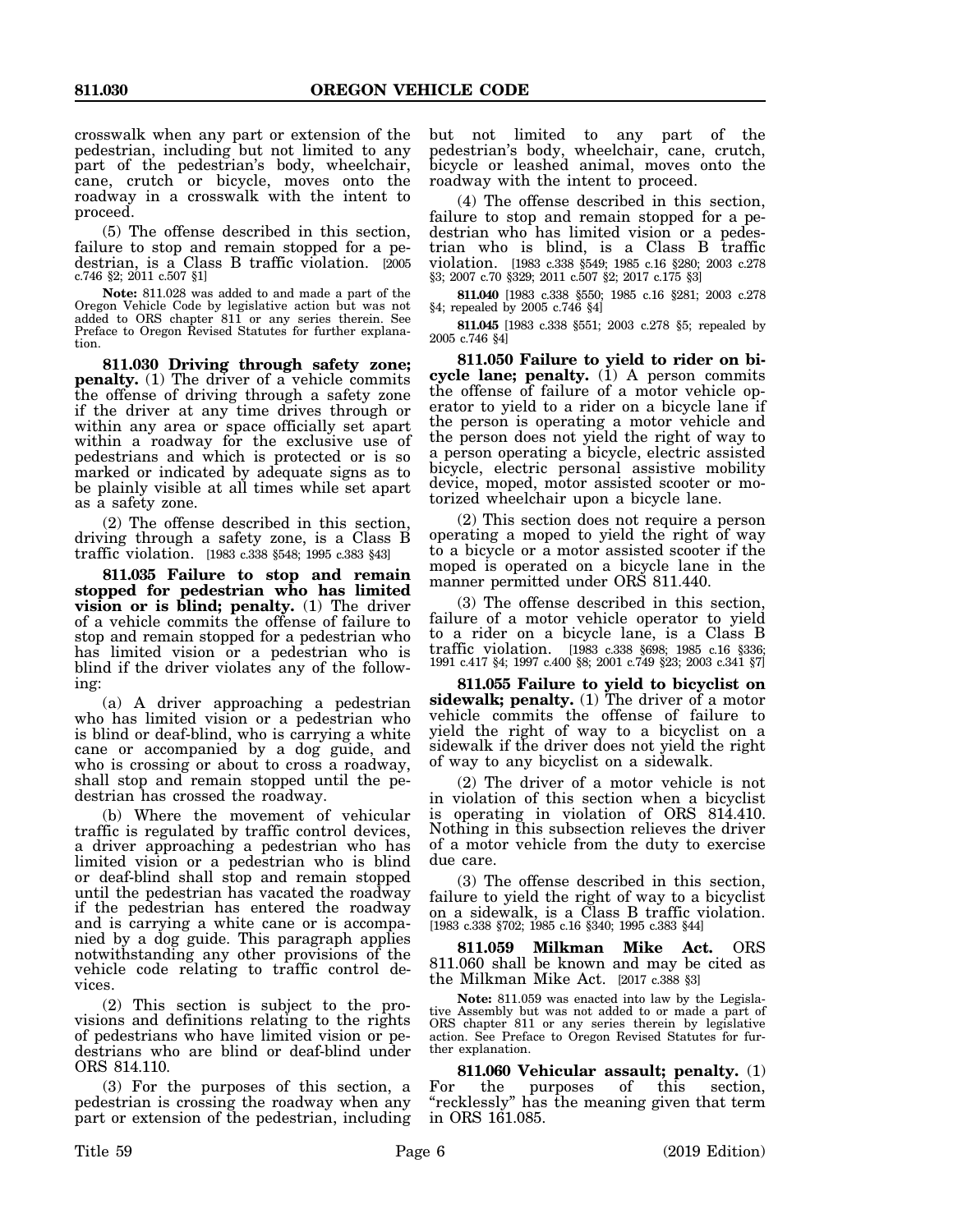(2) A person commits the offense of vehicular assault if:

(a) The person recklessly operates a vehicle upon a highway in a manner that results in contact between the person's vehicle and:

(A) A bicycle operated by a person;

(B) A person operating a bicycle;

(C) A motorcycle operated by a person;

(D) A person operating a motorcycle;

(E) A passenger on a motorcycle; or

(F) A pedestrian; and

(b) The contact causes physical injury to the person operating a bicycle, the person operating a motorcycle, the passenger on a motorcycle or the pedestrian.

(3) The offense described in this section, vehicular assault, is a Class A misdemeanor. [2001 c.635 §5; 2017 c.388 §1]

**811.065 Unsafe passing of person operating bicycle; penalty.** (1) A driver of a motor vehicle commits the offense of unsafe passing of a person operating a bicycle if the driver violates any of the following requirements:

(a) The driver of a motor vehicle may only pass a person operating a bicycle by driving to the left of the bicycle at a safe distance and returning to the lane of travel once the motor vehicle is safely clear of the overtaken bicycle. For the purposes of this paragraph, a "safe distance" means a distance that is sufficient to prevent contact with the person operating the bicycle if the person were to fall into the driver's lane of traffic. This paragraph does not apply to a driver operating a motor vehicle:

(A) In a lane that is separate from and adjacent to a designated bicycle lane;

(B) At a speed not greater than 35 miles per hour; or

(C) When the driver is passing a person operating a bicycle on the person's right side and the person operating the bicycle is turning left.

(b) The driver of a motor vehicle may drive to the left of the center of a roadway to pass a person operating a bicycle proceeding in the same direction only if the roadway to the left of the center is unobstructed for a sufficient distance to permit the driver to pass the person operating the bicycle safely and avoid interference with oncoming traffic. This paragraph does not authorize driving on the left side of the center of a roadway when prohibited under ORS 811.295, 811.300 or 811.310 to 811.325.

(c) The driver of a motor vehicle that passes a person operating a bicycle shall return to an authorized lane of traffic as soon as practicable.

(2) Passing a person operating a bicycle in a no passing zone in violation of ORS 811.420 constitutes prima facie evidence of commission of the offense described in this section, unsafe passing of a person operating a bicycle, if the passing results in injury to or the death of the person operating the bicycle.

(3) The offense described in this section, unsafe passing of a person operating a bicycle, is a Class B traffic violation. [2007 c.794 §2]

**Note:** 811.065 was added to and made a part of the Oregon Vehicle Code by legislative action but was not added to ORS chapter 811 or any series therein. See Preface to Oregon Revised Statutes for further explanation.

## **SPEED**

## **(Basic Rule)**

**811.100 Violation of basic speed rule; penalty.** (1) A person commits the offense of violating the basic speed rule if the person drives a vehicle upon a highway at a speed greater than is reasonable and prudent, having due regard to all of the following:

(a) The traffic.

(b) The surface and width of the highway.

(c) The hazard at intersections.

(d) Weather.

(e) Visibility.

(f) Any other conditions then existing.

(2) The following apply to the offense described in this section:

(a) The offense is as applicable on an alley as on any other highway.

(b) Speeds that are prima facie evidence of violation of this section are established by ORS 811.105.

(c) This section and ORS 811.105 establish limitation on speeds that are in addition to speed limits established in ORS 811.111.

(3) Except as provided in subsection (4) of this section, violation of the basic speed rule by exceeding a designated speed posted under ORS 810.180 is punishable as provided in ORS 811.109.

(4) The offense described in this section, violating the basic speed rule, is a Class B traffic violation if the person drives a vehicle upon a highway at a speed that is not reasonable and prudent under the circumstances described in subsection (1) of this section even though the speed is lower than the appropriate speed specified in ORS 811.105 as prima facie evidence of violation of the basic speed rule. [1983 c.338 §563; 1987 c.887 §9; 1989 c.592 §4; 1991 c.728 §5; 1999 c.1051 §229; 2003 c.819 §5]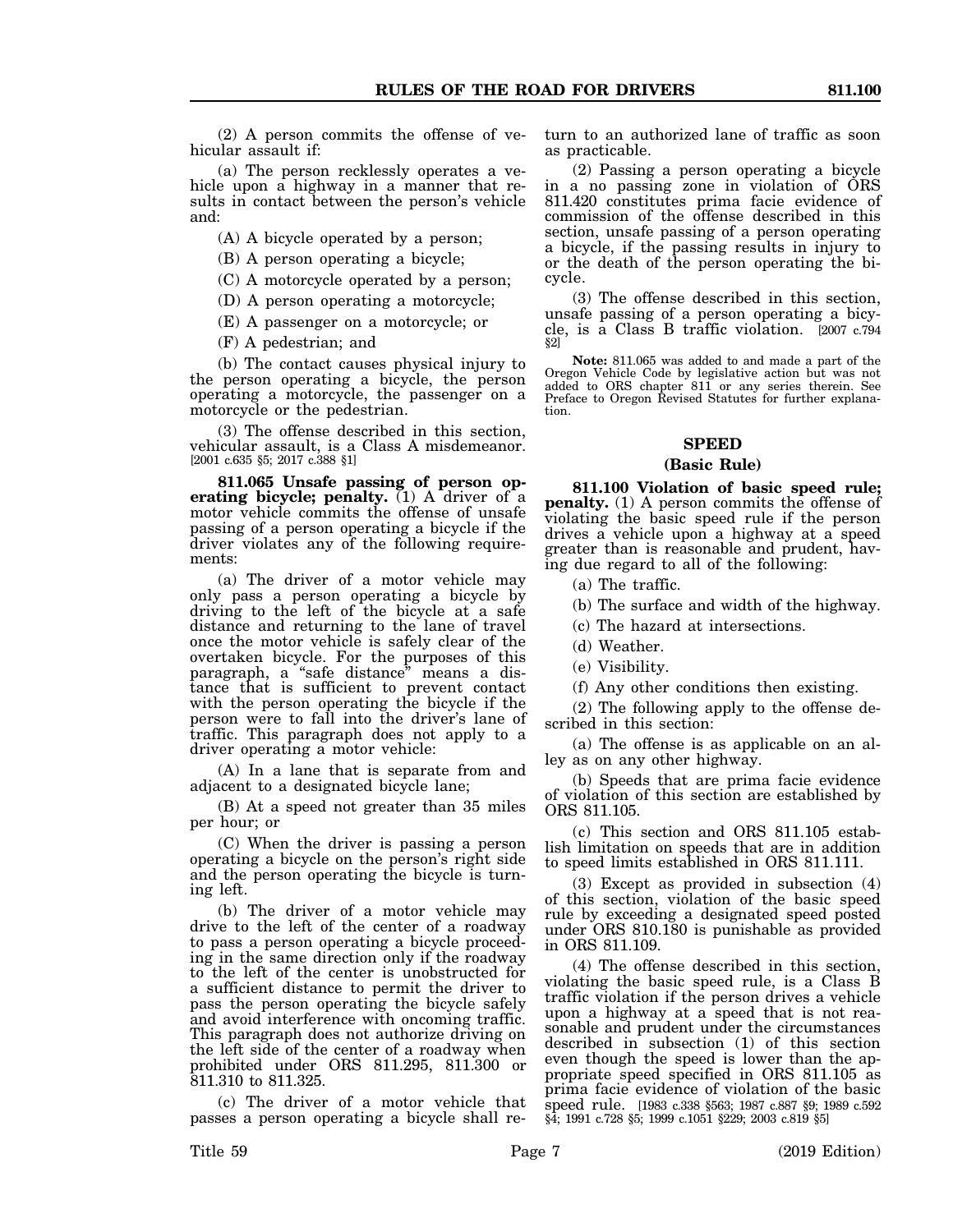**811.105 Speeds that are evidence of basic rule violation.** (1) Any speed in excess of a designated speed posted by authority granted under ORS 810.180 is prima facie evidence of violation of the basic speed rule under ORS 811.100.

(2) If no designated speed is posted by authority granted under ORS 810.180, any speed in excess of one of the following speeds is prima facie evidence of violation of the basic speed rule:

(a) Fifteen miles per hour when driving on an alley or a narrow residential roadway.

(b) Twenty miles per hour in a business district.

(c) Twenty-five miles per hour in any public park.

(d) Twenty-five miles per hour on a highway in a residence district if:

(A) The residence district is not located within a city; and

(B) The highway is not an arterial highway.

(e) Fifty-five miles per hour in locations not otherwise described in this section. [1983 c.338 §564; 1985 c.16 §286; 1987 c.887 §10; 1989 c.592 §5; 1995 c.558 §3; 1997 c.404 §5; 1997 c.438 §3; 2003 c.397 §6; 2003 c.819 §6; 2007 c.367 §3; 2019 c.515 §3]

**811.106** [1995 c.558 §2; 1997 c.682 §4; 2003 c.397 §7; 2003 c.819 §§7,7a,7b; renumbered 810.243 in 2011]

**811.108 Relationship between speed limits and basic rule.** (1) The speed limits established by ORS 811.111 do not authorize speeds higher than those required for compliance with the basic speed rule.

(2) The basic speed rule does not authorize speeds higher than those established as speed limits by ORS 811.111. [1987 c.887 §5; 2003 c.819 §8]

#### **(Maximum Speeds)**

**811.109 Penalties for speed violations.** (1) Violation of a specific speed limit imposed under law or of a posted speed limit is punishable as follows:

(a) One to 10 miles per hour in excess of the speed limit is a Class D traffic violation.

(b) 11 to 20 miles per hour in excess of the speed limit is a Class C traffic violation.

(c) 21 to 30 miles per hour in excess of the speed limit is a Class B traffic violation.

(d) Over 30 miles per hour in excess of the speed limit is a Class A traffic violation.

(2) Notwithstanding subsection (1) of this section, if the speed limit is 65 miles per hour or greater and:

(a) The person is exceeding the speed limit by 10 miles per hour or less, the offense is a Class C traffic violation.

(b) The person is exceeding the speed limit by more than 10 miles per hour but not more than 20 miles per hour, the offense is a Class B traffic violation.

(c) The person is exceeding the speed limit by more than 20 miles per hour, the offense is a Class A traffic violation.

(3) Violation of the basic speed rule by exceeding a designated speed posted under ORS 810.180 is punishable as follows:

(a) One to 10 miles per hour in excess of the designated speed is a Class D traffic violation.

(b) 11 to 20 miles per hour in excess of the designated speed is a Class C traffic violation.

(c) 21 to 30 miles per hour in excess of the designated speed is a Class B traffic violation.

(d) Over 30 miles per hour in excess of the designated speed is a Class A traffic violation.

(4) In addition to a fine imposed under subsection  $(1)$ ,  $(2)$  or  $(3)$  of this section, a court may order a suspension of driving privileges for up to 30 days if a person exceeds a speed limit or designated speed by more than 30 miles per hour and the person has received at least one prior conviction under ORS 811.100 or 811.111 within 12 months of the date of the current offense.

(5) Notwithstanding subsections (1) to (3) of this section, if a person drives 100 miles per hour or greater when the person commits a violation described in this section, the person commits a specific fine traffic violation. The presumptive fine for a violation under this subsection is \$1,150, and upon conviction the court shall order a suspension of driving privileges for not less than 30 days nor more than 90 days.

(6) When a court orders a suspension under subsection (4) or (5) of this section, the court shall prepare and send to the Department of Transportation an order of suspension of driving privileges of the person. Upon receipt of an order under this subsection, the department shall take action as directed under ORS 809.280. [1995 c.383 §14; 2003 c.819 §17; 2005 c.491 §1; 2011 c.597 §§96,319]

**811.110** [1983 c.338 §565; 1987 c.887 §11; 1991 c.185 §9; 1995 c.383 §15; 2001 c.176 §6; 2003 c.402 §36; repealed by 2003 c.819 §§19,20]

**811.111 Violating a speed limit; penalty.** (1) A person commits the offense of violating a speed limit if the person:

(a) Drives a vehicle on an interstate highway, except for the portions of interstate highway described in subsection (2) of this section, at a speed greater than 65 miles per hour or, if a different speed is posted under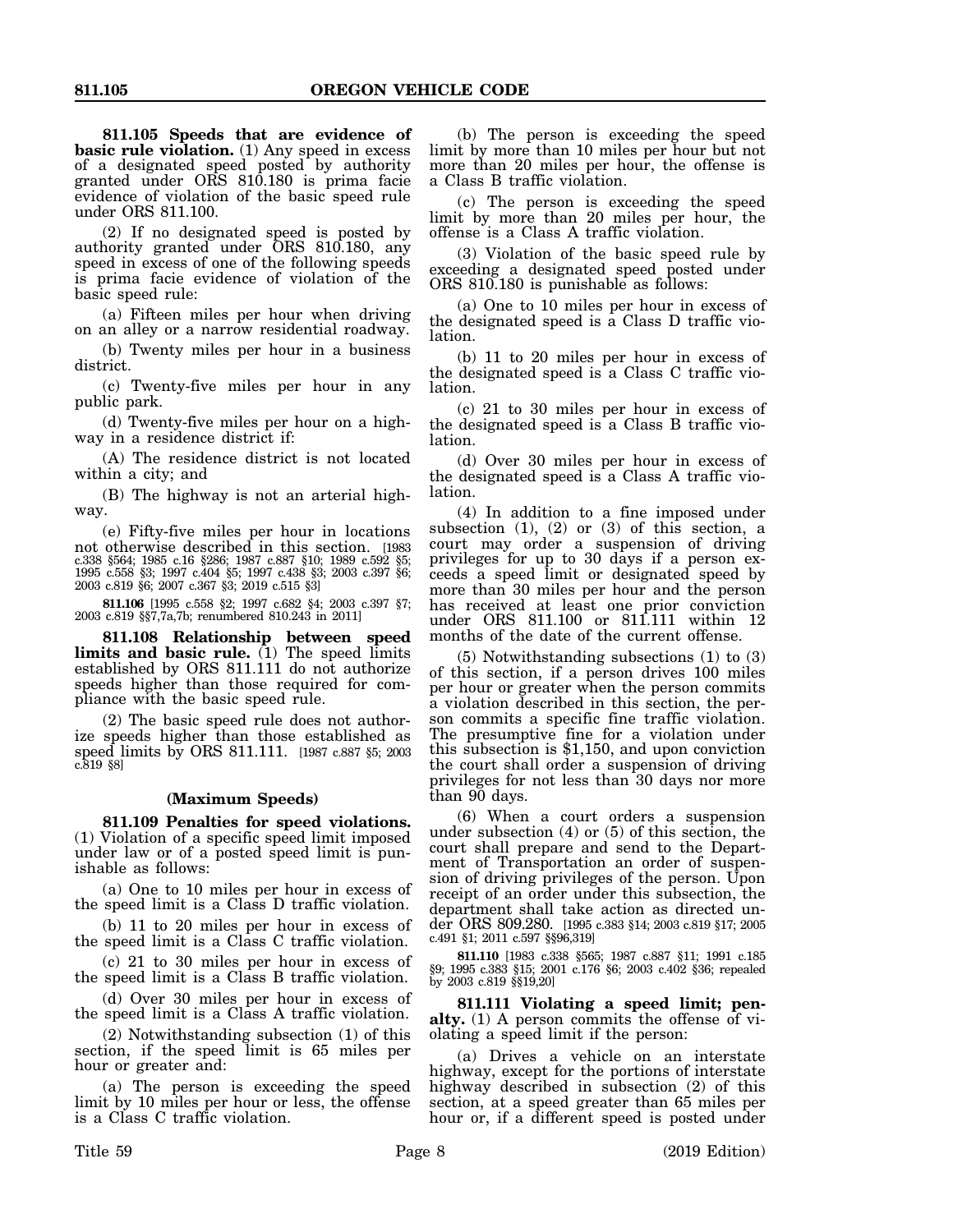ORS 810.180, at a speed greater than the posted speed.

(b) Notwithstanding paragraph (a) of this subsection, drives any of the following vehicles at a speed greater than 55 miles per hour on any highway, except for the portions of highway described in subsections (2) to (12) of this section, or, if a different speed is posted under ORS 810.180, at a speed greater than the posted speed:

(A) A motor truck with a gross vehicle weight rating of more than 10,000 pounds or a truck tractor with a gross vehicle weight rating of more than 8,000 pounds.

(B) A school bus.

(C) A school activity vehicle.

(D) A worker transport bus.

(E) A bus operated for transporting children to and from church or an activity or function authorized by a church.

(F) Any vehicle used in the transportation of persons for hire by a nonprofit entity.

(c) Drives a vehicle or conveyance on any part of the ocean shore in this state at a speed greater than any of the following:

(A) Any designated speed for ocean shores that is established and posted under ORS 810.180.

(B) If no designated speed is posted under ORS 810.180, 25 miles per hour.

(d) Except as otherwise provided in this section, drives a vehicle upon a highway at a speed greater than a speed posted by authority granted under ORS 810.180 or, if no designated speed is posted, the following:

(A) Fifteen miles per hour when driving on an alley or a narrow residential roadway.

(B) Twenty miles per hour in a business district.

(C) Twenty-five miles per hour in a public park.

(D) Twenty-five miles per hour on a highway in a residence district if the highway is not an arterial highway.

(E) Sixty-five miles per hour on an interstate highway.

(F) Fifty-five miles per hour in locations not otherwise described in this paragraph.

(e) Drives a vehicle in a school zone at a speed greater than 20 miles per hour if the school zone is:

(A) A segment of highway described in ORS 801.462 (1)(a) and:

(i) The school zone has a flashing light used as a traffic control device and operated as provided under ORS 810.243; or

(ii) If the school zone does not have a flashing light used as a traffic control device, the person drives in the school zone between 7 a.m. and 5 p.m. on a day when school is in session.

(B) A crosswalk described in ORS 801.462  $(1)(b)$  and:

(i) A flashing light is used as a traffic control device and operated as provided under ORS 810.243; or

(ii) Children are present, as described in ORS 811.124.

(2) A person commits the offense of violating a speed limit if the person drives a vehicle on the portion of Interstate 84 beginning at the eastern city limit of The Dalles and ending at the Idaho state line at a speed greater than:

(a) Sixty-five miles per hour for vehicles described in subsection  $(1)(b)$  of this section; or

(b) Seventy miles per hour for all other vehicles.

(3) A person commits the offense of violating a speed limit if the person drives a vehicle on the portion of State Highway 95 beginning at the Idaho state line and ending at the Nevada state line at a speed greater than:

(a) Sixty-five miles per hour for vehicles described in subsection (1)(b) of this section; or

(b) Seventy miles per hour for all other vehicles.

(4) A person commits the offense of violating a speed limit if the person drives a vehicle on the portion of State Highway 20 beginning in Bend and ending in Ontario at a speed greater than:

(a) Sixty miles per hour for vehicles described in subsection (1)(b) of this section; or

(b) Sixty-five miles per hour for all other vehicles.

(5) A person commits the offense of violating a speed limit if the person drives a vehicle on the portion of State Highway 197 beginning in The Dalles and ending at its intersection with State Highway 97 and the portion of State Highway 97 beginning at its intersection with State Highway 197 and ending at the California state line at a speed greater than:

(a) Sixty miles per hour for vehicles described in subsection (1)(b) of this section; or

(b) Sixty-five miles per hour for all other vehicles.

(6) A person commits the offense of violating a speed limit if the person drives a vehicle on the portion of State Highway 31 beginning in Valley Falls and ending in La Pine at a speed greater than: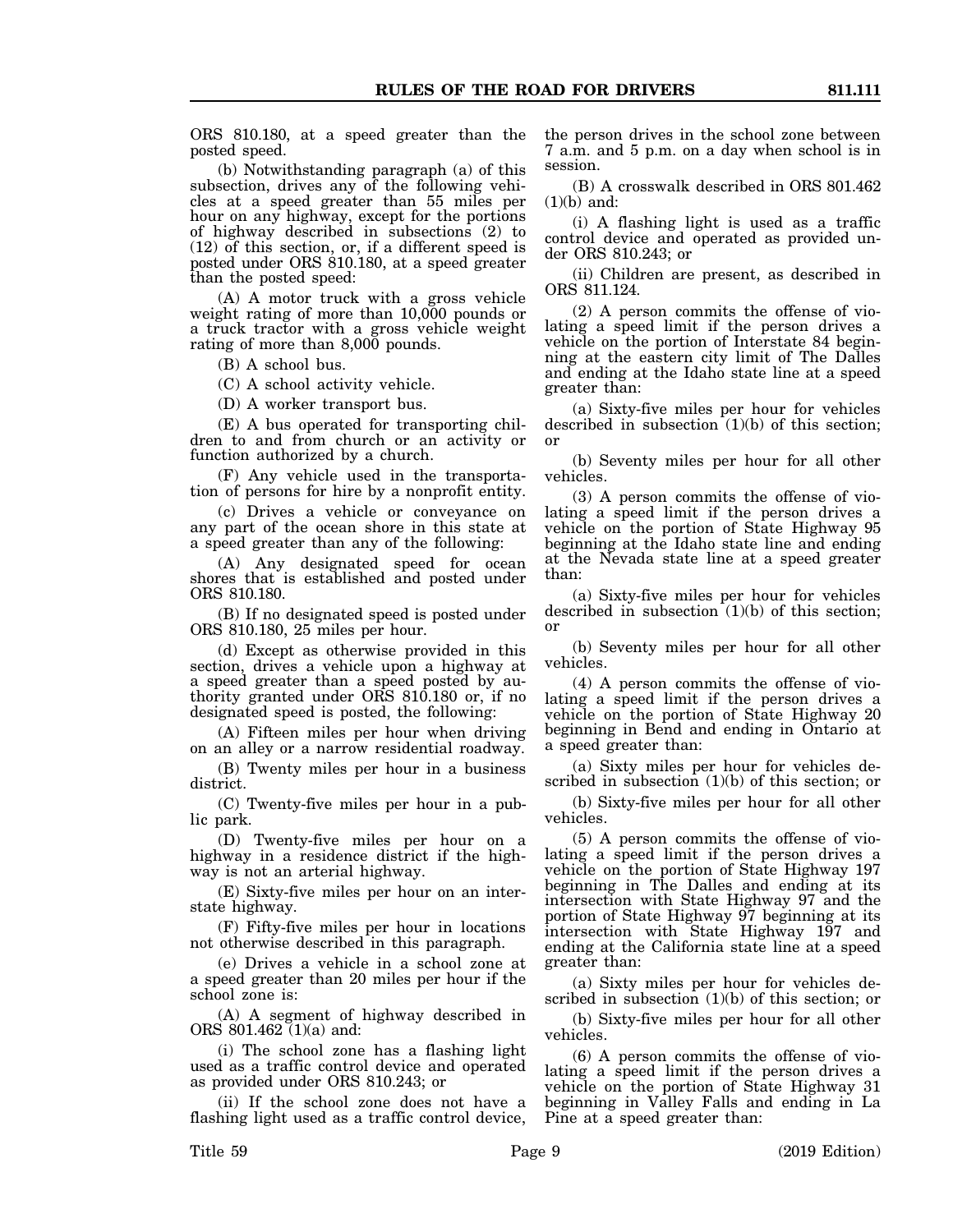(a) Sixty miles per hour for vehicles described in subsection  $(1)(b)$  of this section; or

(b) Sixty-five miles per hour for all other vehicles.

(7) A person commits the offense of violating a speed limit if the person drives a vehicle on the portion of State Highway 78 beginning in Burns Junction and ending in Burns at a speed greater than:

(a) Sixty miles per hour for vehicles described in subsection  $(1)(b)$  of this section; or

(b) Sixty-five miles per hour for all other vehicles.

(8) A person commits the offense of violating a speed limit if the person drives a vehicle on the portion of State Highway 395 beginning in Burns and ending in John Day at a speed greater than:

(a) Sixty miles per hour for vehicles described in subsection (1)(b) of this section; or

(b) Sixty-five miles per hour for all other vehicles.

(9) A person commits the offense of violating a speed limit if the person drives a vehicle on the portion of State Highway 395 beginning in Riley and ending at the California state line at a speed greater than:

(a) Sixty miles per hour for vehicles described in subsection (1)(b) of this section; or

(b) Sixty-five miles per hour for all other vehicles.

(10) A person commits the offense of violating a speed limit if the person drives a vehicle on the portion of Oregon Route 205 beginning in Burns and ending in Frenchglen at a speed greater than:

(a) Sixty miles per hour for vehicles described in subsection (1)(b) of this section; or

(b) Sixty-five miles per hour for all other vehicles.

(11) A person commits the offense of violating a speed limit if the person drives a vehicle on the portion of State Highway 26 beginning in John Day and ending in Vale at a speed greater than:

(a) Sixty miles per hour for vehicles described in subsection (1)(b) of this section; or

(b) Sixty-five miles per hour for all other vehicles.

(12) A person commits the offense of violating a speed limit if the person drives a vehicle on the portion of Interstate 82 beginning at the Washington state line and ending at its intersection with Interstate 84 at a speed greater than:

(a) Sixty-five miles per hour for vehicles described in subsection  $(1)(b)$  of this section; or

(b) Seventy miles per hour for all other vehicles.

(13) The speed limits described in subsections  $(3)$  to  $(5)$  of this section do not apply to portions of highways inside of a city in this state.

(14) The offense described in this section, violating a speed limit, is punishable as provided in ORS 811.109. [2003 c.819 §4; 2003 c.819 §4a; 2005 c.573 §1; 2005 c.770 §6; 2007 c.367 §4; 2015 c. 139 §2; 2015 c.283 §5; 2015 c.746 §1; 2016 c.1 §1; 2019 c.515 §2]

**811.112** [1987 c.887 §4; 1995 c.383 §16; repealed by 2003 c.819 §19]

**811.115** [1983 c.338 §566; 1985 c.420 §8; 1987 c.887 §12; 1989 c.457 §1; 1989 c.992 §19; 1995 c.383 §17; 1999 c.359 §9; repealed by 2003 c.819 §19]

**811.120** [1983 c.338 §567; 1987 c.887 §13; 1995 c.383 §18; repealed by 2003 c.819 §19]

**811.122** [1989 c.592 §2; repealed by 1991 c.728 §6]

**811.123** [1991 c.728 §2; 1995 c.383 §19; 1995 c.558 §4; 1997 c.404 §6; 1997 c.438 §4; 2003 c.397 §8; repealed by 2003 c.819 §§19,21]

**811.124 Meaning of "children are present" in ORS 811.111.** For purposes of ORS 811.111, children are present at any time and on any day when:

(1) Children are:

(a) Occupying or walking within a crosswalk described in ORS 801.462 (1)(b); or

(b) Waiting on the curb or shoulder of the highway at a crosswalk described in ORS 801.462 (1)(b); or

(2) A traffic patrol member provided under ORS 339.650 to 339.665 is present to assist children at a crosswalk described in ORS 801.462 (1)(b). [1997 c.438 §2; 2003 c.397 §5; 2003 c.819 §§9,9a,9b]

#### **(Racing)**

**811.125 Speed racing on highway; penalty.** (1) A person commits the offense of speed racing on a highway if, on a highway in this state, the person drives a vehicle or participates in any manner in any of the following in which a vehicle is involved:

(a) A speed competition or contest.

(b) An acceleration contest.

(c) A test of physical endurance.

(d) An exhibition of speed or acceleration.

(e) The making of a speed record.

(f) A race. For purposes of this paragraph, racing is the use of one or more vehicles in an attempt to outgain, outdistance or prevent another vehicle from passing, to arrive at a given destination ahead of another vehicle or vehicles or to test the physical stamina or endurance of drivers over long distance driving routes.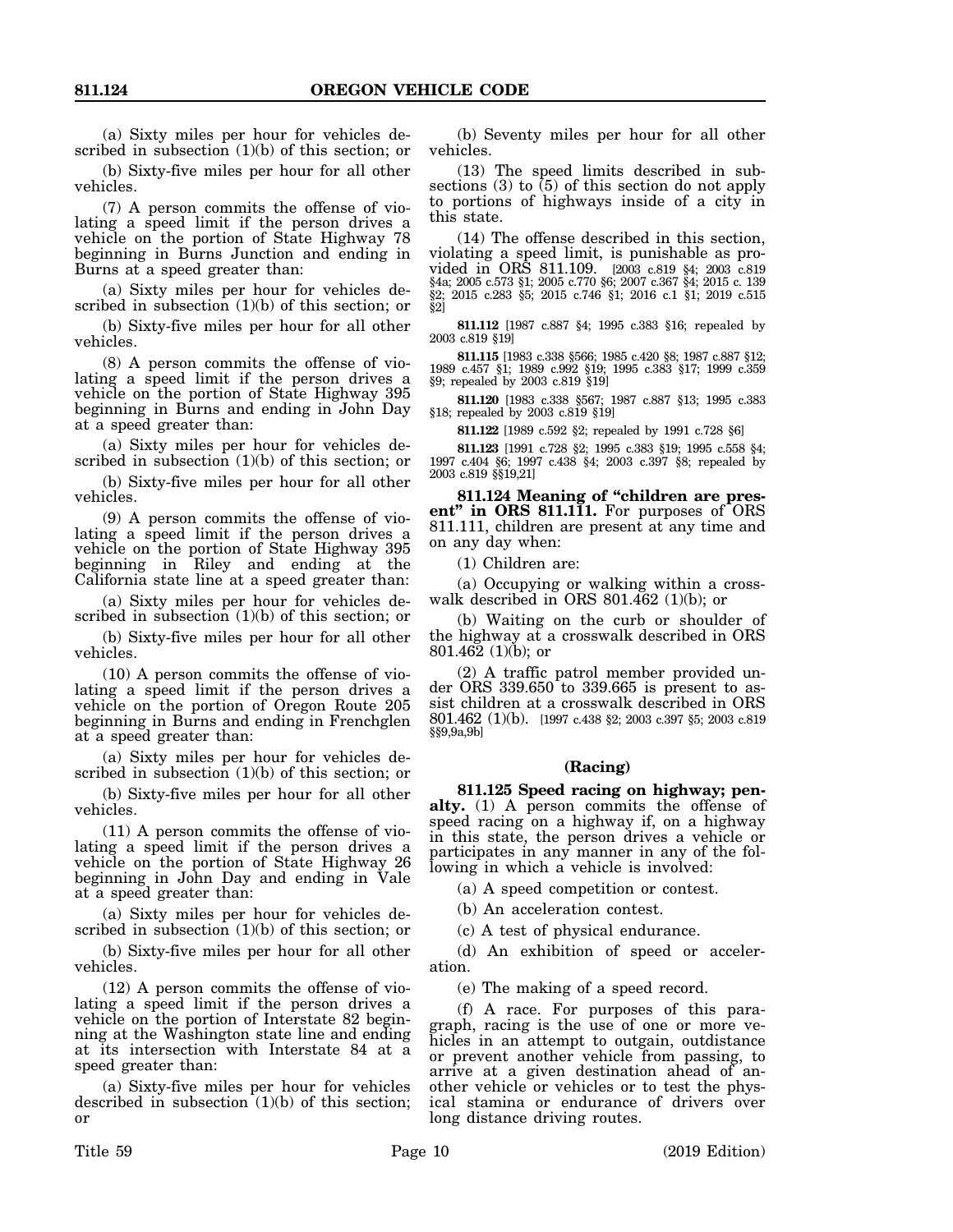(g) A drag race. For purposes of this paragraph, drag racing is the operation of two or more vehicles from a point side by side at accelerating speeds in a competitive attempt to outdistance each other, or the operation of one or more vehicles over a common selected course, from the same point to the same point for the purpose of comparing the relative speeds or power of acceleration of the vehicle or vehicles within a certain distance or time limit.

(2) The offense described in this section, speed racing on a highway, is a Class A traffic violation and is applicable on any premises open to the public. [1983 c.338 §568; 1985 c.16 §287]

**811.127 Organizing a speed racing event; penalty.** (1) Except as provided in subsection (3) of this section, a person commits the offense of organizing a speed racing event if the person in any manner organizes a speed racing event.

(2) As used in this section, "speed racing event" means an event that:

(a) Is preplanned and coordinated and involves two or more vehicles;

(b) Includes any of the activities described in ORS 811.125 (1); and

(c) Takes place on a highway.

(3) A person who organizes a speed racing event is not in violation of this section if the person has a permit from the road authority for the highway on which the event takes place.

(4) The offense described in this section, organizing a speed racing event, is a Class C felony. [2003 c.550 §2]

## **(Impeding Traffic)**

**811.130 Impeding traffic; penalty.** (1) A person commits the offense of impeding traffic if the person drives a motor vehicle or a combination of motor vehicles in a manner that impedes or blocks the normal and reasonable movement of traffic.

(2) A person is not in violation of the offense described under this section if the person is proceeding in a manner needed for safe operation.

(3) Proceeding in a manner needed for safe operation includes but is not necessarily limited to:

(a) Momentarily stopping to allow oncoming traffic to pass before making a right-hand or left-hand turn.

(b) Momentarily stopping in preparation of, or moving at an extremely slow pace while, negotiating an exit from the road.

(4) A person is not in violation of the offense described under this section if the person is proceeding as part of a funeral procession under the direction of a funeral escort vehicle or a funeral lead vehicle.

(5) The offense described in this section, impeding traffic, is a Class D traffic violation. [1983 c.338 §569; 1985 c.16 §288; 1989 c.433 §1; 1991 c.482 §18; 1995 c.383 §45]

## **CARELESS AND RECKLESS DRIVING**

**811.135 Careless driving; penalty.** (1) A person commits the offense of careless driving if the person drives any vehicle upon a highway or other premises described in this section in a manner that endangers or would be likely to endanger any person or property.

(2) The offense described in this section, careless driving, applies on any premises open to the public and is a Class B traffic violation unless commission of the offense contributes to an accident. If commission of the offense contributes to an accident, the offense is a Class A traffic violation.

(3) In addition to any other penalty imposed for an offense committed under this section, if the court determines that the commission of the offense described in this section contributed to the serious physical injury or death of a vulnerable user of a public way, the court shall:

(a) Impose a sentence that requires the person to:

(A) Complete a traffic safety course; and

(B) Perform between 100 and 200 hours of community service, notwithstanding ORS 137.129. The community service must include activities related to driver improvement and providing public education on traffic safety;

(b) Order, but suspend on the condition that the person complete the requirements of paragraph (a) of this subsection:

(A) A fine of up to \$12,500, notwithstanding ORS 153.018; and

(B) A suspension of driving privileges for one year as provided in ORS 809.280; and

(c) Set a hearing date up to one year from the date of sentencing.

(4) At the hearing described in subsection (3)(c) of this section, the court shall:

(a) If the person has successfully completed the requirements described in subsection (3)(a) of this section, dismiss the penalties ordered under subsection (3)(b) of this section; or

(b) If the person has not successfully completed the requirements described in subsection  $(3)(a)$  of this section:

(A) Grant the person an extension based on good cause shown; or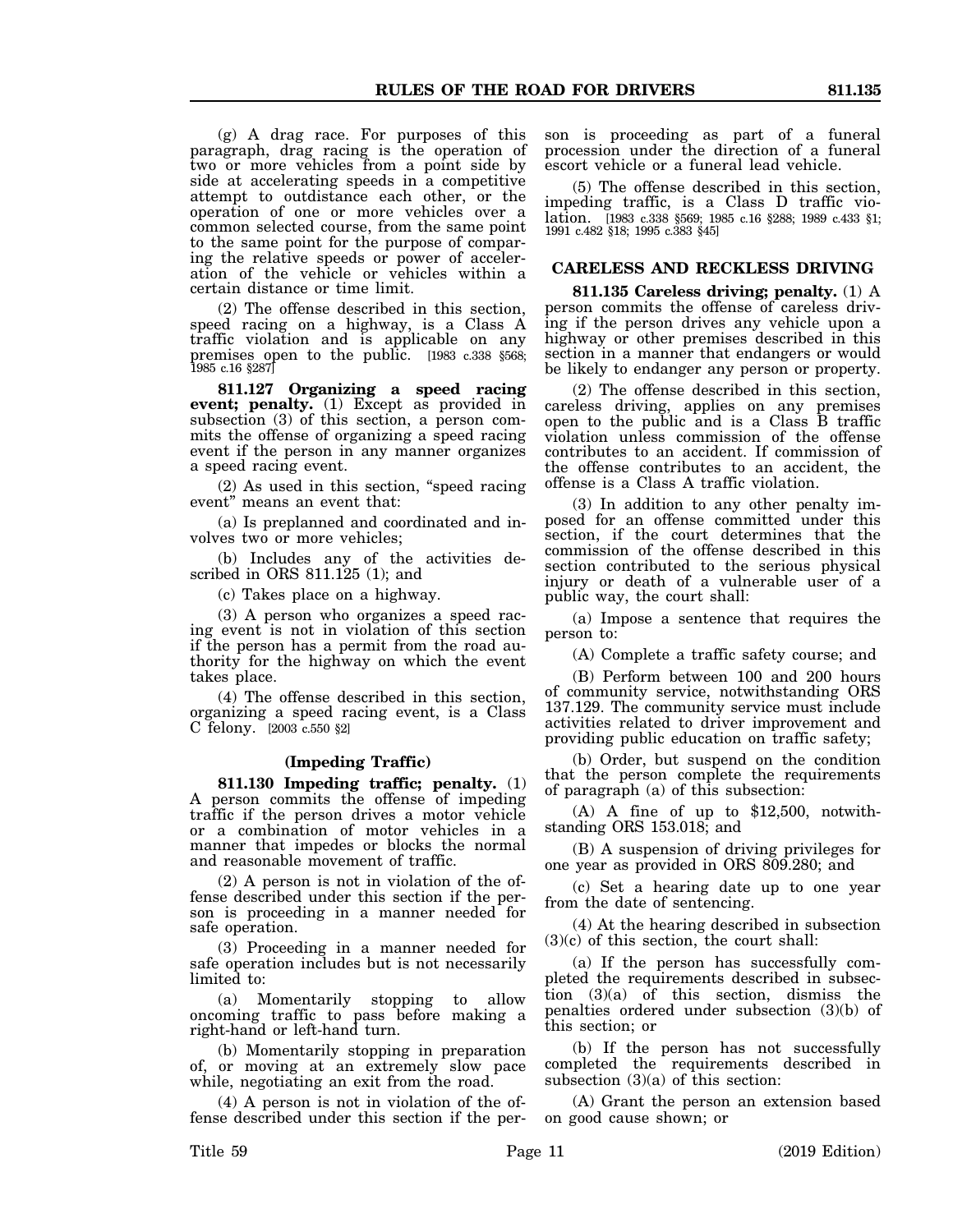(B) Order the penalties under subsection (3)(b) of this section.

(5) When a court orders a suspension under subsection (4) of this section, the court shall prepare and send to the Department of Transportation an order of suspension of driving privileges of the person. Upon receipt of an order under this subsection, the department shall take action as directed under ORS 809.280.

(6) The police officer issuing the citation for an offense under this section shall note on the citation if the cited offense appears to have contributed to the serious physical injury or death of a vulnerable user of a public way. [1983 c.338 §570; 1995 c.383 §20; 2007 c.784 §3; 2011 c.355 §11; 2011 c.423 §1]

**811.140 Reckless driving; penalty.** (1) A person commits the offense of reckless driving if the person recklessly drives a vehicle upon a highway or other premises described in this section in a manner that endangers the safety of persons or property.

(2) The use of the term "recklessly" in this section is as defined in ORS 161.085.

(3) The offense described in this section, reckless driving, is a Class A misdemeanor and is applicable upon any premises open to the public. [1983 c.338 §571]

#### **SPECIAL SAFETY MEASURES**

**811.145 Failure to yield to emergency vehicle or ambulance; penalty.** (1) A person commits the offense of failure to yield to an emergency vehicle or ambulance if an ambulance or emergency vehicle that is using a visual or audible signal in a manner described under ORS 820.300 and 820.320 approaches the vehicle the person is operating and the person does not do all of the following:

(a) Yield the right of way to the ambulance or emergency vehicle.

(b) Immediately drive to a position as near as possible and parallel to the righthand edge or curb of the roadway clear of any intersection.

(c) Stop and remain in such position until the emergency vehicle or ambulance has passed.

(2) A person is not in violation of this section if the person is acting as otherwise directed by a police officer.

(3) This section does not relieve the driver of an emergency vehicle or ambulance from the duty to drive with due regard for the safety of all persons using the highway, nor does this section protect the driver of any such vehicle from the consequence of an arbitrary exercise of the right of way granted under this section.

(4) The offense described in this section, failure to yield to an emergency vehicle or ambulance, is a Class B traffic violation. [1983 c.338 §582; 1985 c.16 §289; 1995 c.383 §46]

**811.147 Failure to maintain safe distance from motor vehicle; penalty.** (1) A person operating a motor vehicle commits the offense of failure to maintain a safe distance from a motor vehicle if the person approaches a motor vehicle that is stopped and is displaying required warning lights or hazard lights, or a person is indicating distress by using emergency flares or posting emergency signs, and the person operating the motor vehicle:

(a) On a highway having two or more lanes for traffic in a single direction, fails to:

(A) Make a lane change to a lane not adjacent to that of the stopped motor vehicle; or

(B) Reduce the speed of the motor vehicle to a speed that is at least five miles per hour under the speed limit established in ORS 811.111 or a designated speed posted under ORS 810.180.

(b) On a two directional, two-lane highway, fails to reduce the speed of the motor vehicle to a speed that is at least five miles per hour under the speed limit established in ORS 811.111 or a designated speed posted under ORS 810.180.

(2) A person is not in violation of the offense described in this section if the stopped motor vehicle is in a designated parking area.

(3) The offense described in this section, failure to maintain a safe distance from a motor vehicle, is a Class B traffic violation. [2003 c.42 §2; 2009 c.198 §1; 2010 c.30 §17; 2017 c.305 §1]

**Note:** 811.147 was added to and made a part of the Oregon Vehicle Code by legislative action but was not added to ORS chapter 811 or any series therein. See Preface to Oregon Revised Statutes for further explanation.

**811.150 Interference with emergency vehicle or ambulance; exemptions; penalty.** (1) A person commits the offense of interference with an emergency vehicle or ambulance if the person does any of the following:

(a) Drives a vehicle following at a distance closer than 500 feet any emergency vehicle or ambulance that is traveling in response to a fire alarm or emergency.

(b) Drives or parks a vehicle in a manner that interferes with the emergency vehicle or ambulance responding to a fire alarm or emergency.

(c) Drives over an unprotected hose of a fire department laid down on any highway, private road or driveway to be used at any fire, alarm of fire or emergency.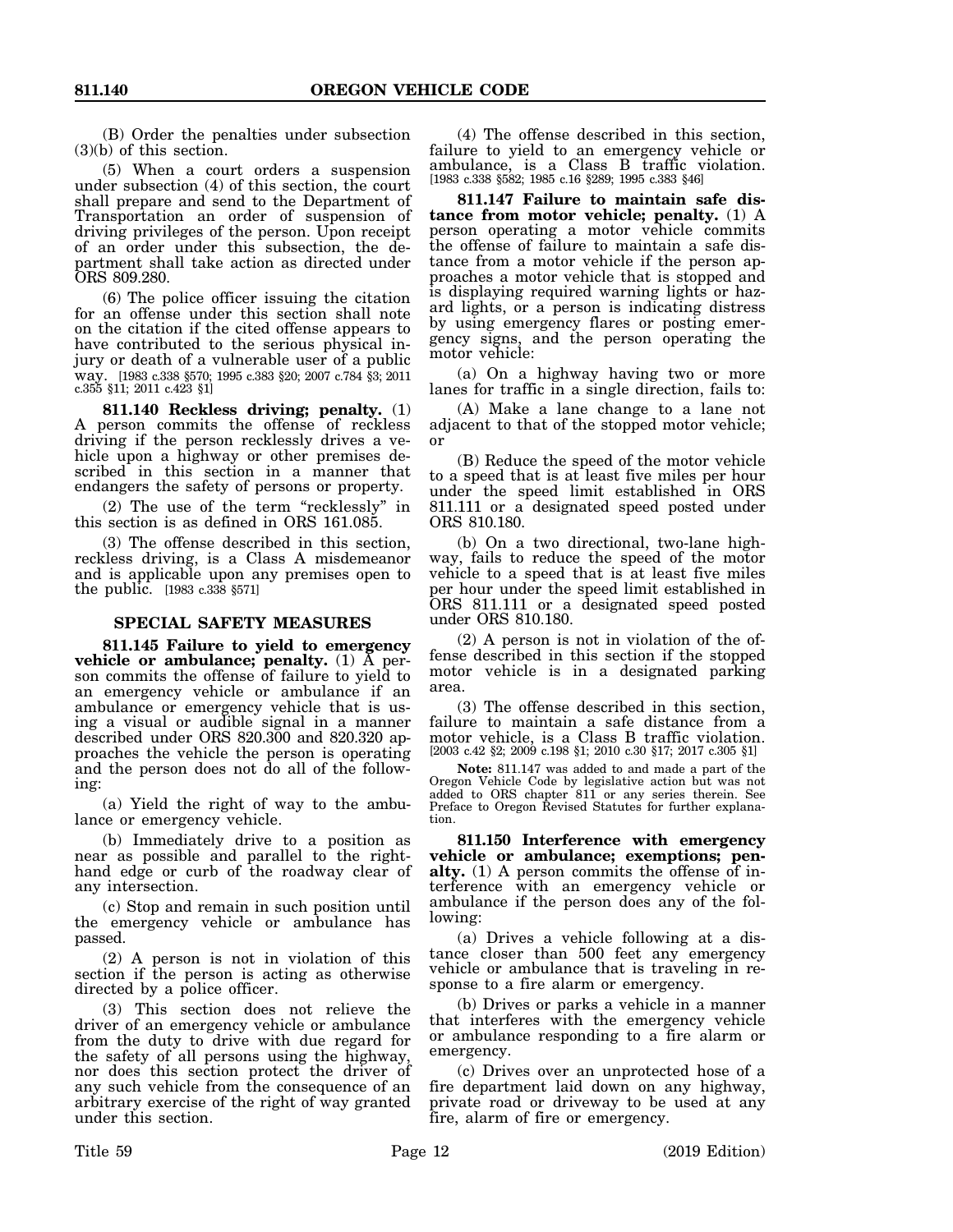(2) The following exemptions apply to this section:

(a) Nothing in this section prohibits a driver of an emergency vehicle or ambulance from following within 500 feet of an emergency vehicle or ambulance traveling in response to a fire alarm or emergency or from driving into or parking a vehicle in the area or vicinity where such vehicles have stopped in response to an alarm or emergency.

(b) Nothing in this section prevents any person from driving over an unprotected hose of a fire department if the person first obtains the permission of a fire department official or police officer at the scene of the fire, alarm of fire or emergency.

(3) The offense described in this section, interference with an emergency vehicle or ambulance, is a Class B traffic violation. [1983 c.338 §584; 1985 c.16 §291; 1985 c.190 §1; 1995 c.383 §47]

**811.155 Failure to stop for bus safety lights; exemptions; penalty.** (1) A driver commits the offense of failure to stop for bus safety lights if the driver meets or overtakes from either direction any vehicle that is stopped on a roadway and that is operating red bus safety lights described under ORS 816.260 and the driver does not:

(a) Stop before reaching the vehicle; and

(b) Remain standing until the bus safety lights are no longer operating.

(2) The following apply to the offense described in this section:

(a) The offense described in this section does not apply if the vehicle operating the bus safety lights is not permitted under ORS 816.350 and 816.360 to operate red bus safety lights.

(b) A driver need not comply with this section if the vehicle operating red bus safety lights is stopped on a different roadway.

(3) The offense described in this section, failure to stop for bus safety lights, is a Class A traffic violation. [1983 c.338 §583; 1985 c.16 §290]

**811.157 Report by driver of violation of ORS 811.155; contents.** (1) The driver of a school bus, worker transport bus or a bus issued a permit under ORS 818.260 may report a violation of ORS 811.155 to the local law enforcement agency having jurisdiction over the area where the violation is alleged to have occurred.

(2) A report under subsection (1) of this section shall be made within 72 hours of the alleged violation and shall contain:

(a) The date and time of day of the alleged violation;

(b) The name of the street on which the bus was traveling at the time of the alleged violation and either the approximate address or the name of the closest intersecting street;

(c) The direction in which the bus was traveling and the direction in which the vehicle alleged to have committed the violation was traveling;

(d) The weather conditions, including visibility, at the time of the alleged violation; and

(e) The following information about the vehicle alleged to have committed the violation:

(A) Number and state of issuance of the registration plate; and

(B) Whether the vehicle is a sedan, station wagon, van, truck, bus, motorcycle or other type of vehicle.

(3) In addition to the information required by subsection (2) of this section, the report may contain any other identifying information, including but not limited to color of the vehicle, that the reporting bus driver has about the vehicle or the driver of the vehicle alleged to have committed the violation. [1987 c.654 §2]

**811.159 Law enforcement agency response to report of violation of ORS 811.155.** Upon receipt of a report containing the information required by ORS 811.157 (2), the law enforcement agency shall determine the name and address of the registered owner of the vehicle and shall send the registered owner a letter informing the owner that the vehicle was observed violating ORS 811.155. The letter shall include, at a minimum, information from the report filed under ORS 811.157 specifying the time and place of the alleged violation. [1987 c.654 §3]

**811.160 Interference with rail fixed guideway public transportation system operation; penalty.** (1) A person commits the offense of interference with rail fixed guideway public transportation system operation if the person does any of the following:

(a) Drives any vehicle in front of a rail fixed guideway public transportation system vehicle upon a track and the person fails to remove the person's vehicle from the track as soon as practicable after signal from the operator of the rail fixed guideway public transportation system vehicle.

(b) Drives a vehicle upon or across rail fixed guideway public transportation system tracks within an intersection in front of a rail fixed guideway public transportation system vehicle when the rail fixed guideway public transportation system vehicle has started to cross the intersection.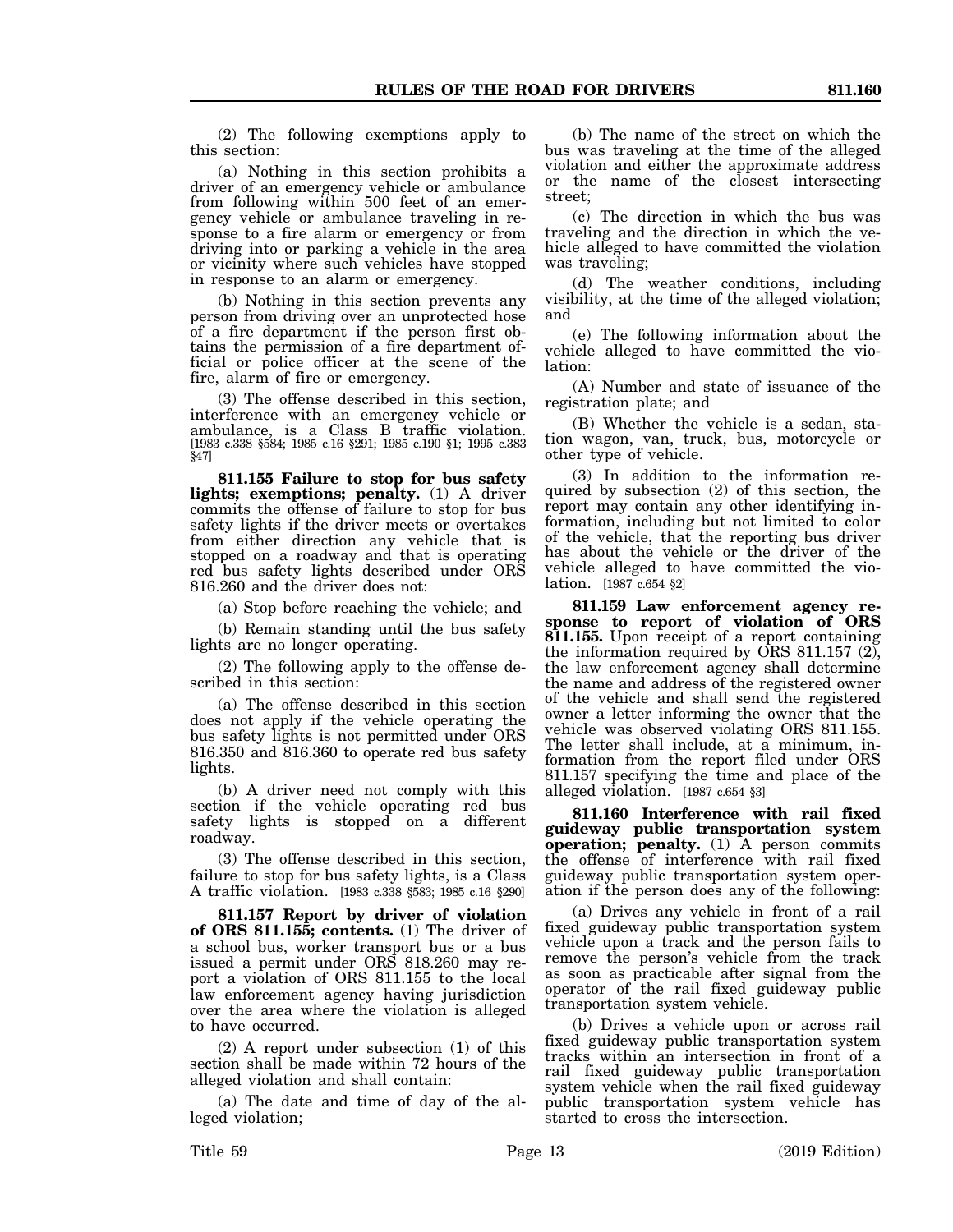(c) Overtakes or passes upon the left any rail fixed guideway public transportation system vehicle proceeding in the same direction whether actually in motion or temporarily at rest. This paragraph does not apply on one-way streets or on streets where the tracks are so located as to prevent compliance.

(2) This section applies to any rail fixed guideway public transportation system vehicle that is any device traveling exclusively upon rails when upon or crossing a highway but does not apply to cars or trains propelled or moved by steam engine or by diesel engine.

(3) The offense described in this section, interference with rail fixed guideway public transportation system operation, is a Class B traffic violation. [1983 c.338 §585; 1995 c.383 §48; 2001 c.522 §3; 2017 c.46 §4]

**811.165 Failure to stop for passenger loading of public transit vehicle; penalty.** (1) A person commits the offense of failure to stop for passenger loading of a public transit vehicle if the person is the driver of a vehicle overtaking a public transit vehicle described in this section that is stopped or about to stop for the purpose of receiving or discharging any passenger and the person does not:

(a) Stop the overtaking vehicle to the rear of the nearest running board or door of the public transit vehicle; and

(b) Keep the vehicle stationary until all passengers have boarded or alighted therefrom and reached a place of safety.

(2) This section applies to the following public transit vehicles:

(a) Commercial buses; and

(b) Rail fixed guideway public transportation system vehicles.

(3) A person is not in violation of this section if the person passes a public transit vehicle:

(a) Upon the left of any public transit vehicle described in this section on a oneway street; or

(b) At a speed not greater than is reasonable and proper and with due caution for the safety of pedestrians when:

(A) The public transit vehicle has stopped at the curb; or

(B) Any area or space has been officially set apart within the roadway for the exclusive use of pedestrians and the area or space is so protected or marked or indicated by adequate signs as to be plainly visible at all times while set apart as a safety zone.

(4) The offense described in this section, failure to stop for passenger loading of public transit vehicle, is a Class B traffic violation. [1983 c.338 §586; 1985 c.16 §292; 1995 c.383 §49; 2001 c.522 §4; 2017 c.46 §5]

**811.167 Failure to yield right of way to transit bus; rules; penalty.** (1) A person commits the offense of failure to yield the right of way to a transit bus entering traffic if the person does not yield the right of way to a transit bus when:

(a) A yield sign as described in subsection (2) of this section is displayed on the back of the transit bus;

(b) The person is operating a vehicle that is overtaking the transit bus from the rear of the transit bus; and

(c) The transit bus, after stopping to receive or discharge passengers, is signaling an intention to enter the traffic lane occupied by the person.

(2) The yield sign referred to in subsection (1)(a) of this section shall warn a person operating a motor vehicle approaching the rear of a transit bus that the person must yield when the transit bus is entering traffic. The yield sign shall be illuminated by a flashing light when the bus is signaling an intention to enter a traffic lane after stopping to receive or discharge passengers. The Oregon Transportation Commission shall adopt by rule the message on the yield sign, specifications for the size, shape, color, lettering and illumination of the sign and specifications for the placement of the sign on a transit bus.

(3) This section does not relieve a driver of a transit bus from the duty to drive with due regard for the safety of all persons using the roadway.

(4) As used in this section, "transit bus" means a commercial bus operated by a city or a county, a mass transit district established under ORS 267.010 to 267.394 or a transportation district established under ORS 267.510 to 267.650.

(5) The offense described in this section, failure to yield the right of way to a transit bus entering traffic, is a Class D traffic violation. [1997 c.509 §2; 2013 c.202 §1]

#### **OPEN CONTAINER VIOLATIONS**

**811.170 Violation of open container law; penalty.** (1) A person commits the offense of violation of the open container law in a motor vehicle if the person does any of the following:

(a) Drinks any alcoholic liquor in a motor vehicle when the vehicle is upon a highway.

(b) Possesses on one's person, while in a motor vehicle upon a highway, any bottle, can or other receptacle containing any alco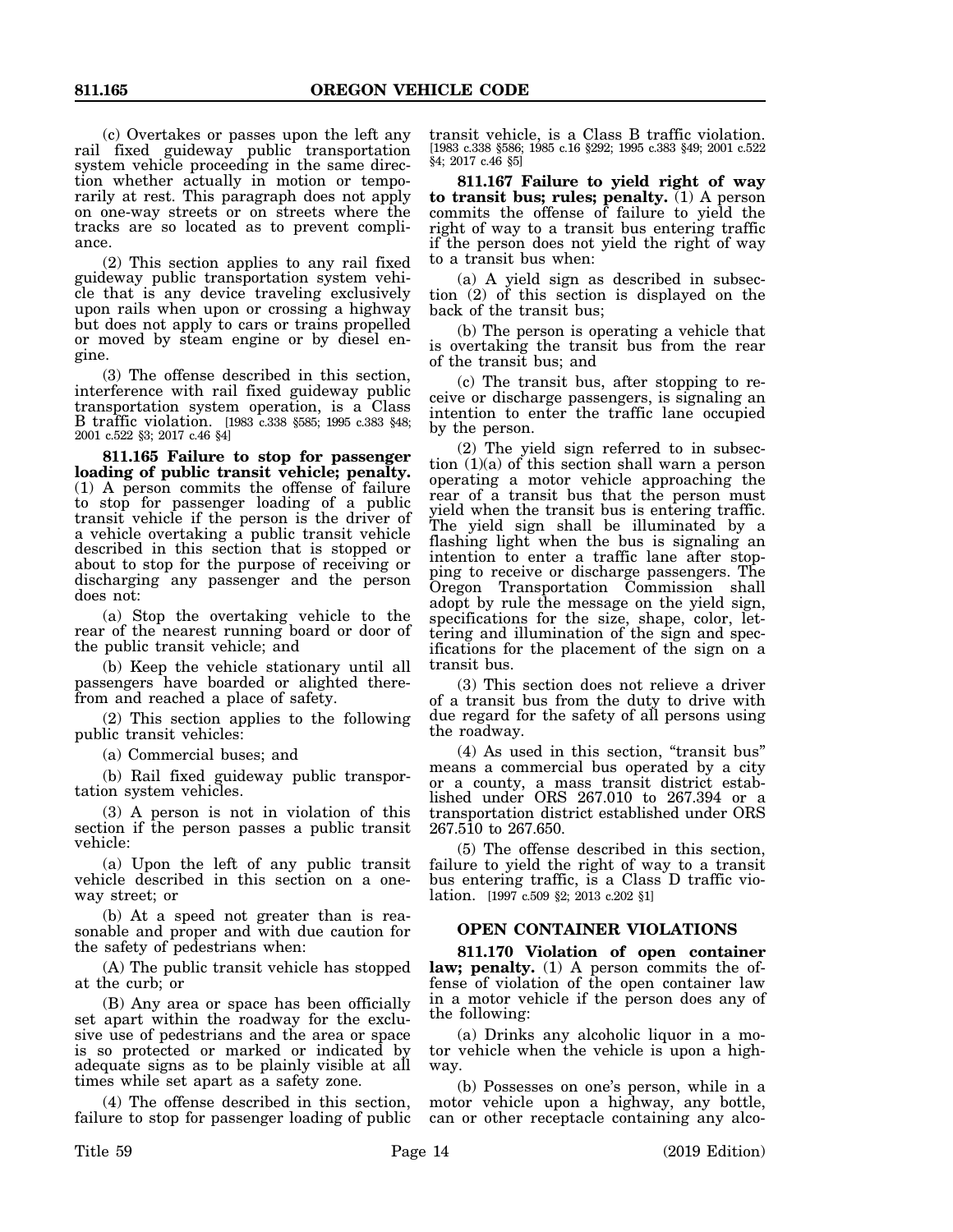holic liquor, which has been opened, or a seal broken, or the contents of which have been partially removed.

(c) Keeps in a motor vehicle when the vehicle is upon any highway, any bottle, can or other receptacle containing any alcoholic liquor, which has been opened, or a seal broken, or the contents of which have been partially removed. The following apply to this paragraph:

(A) This paragraph applies only to the registered owner of any motor vehicle or, if the registered owner is not then present in the vehicle, to the driver of the vehicle.

(B) This paragraph does not apply if the bottle, can or other receptacle is kept in the trunk of the vehicle, or kept in some other area of the vehicle not normally occupied by the driver or passengers if the vehicle is not equipped with a trunk.

(C) For purposes of this paragraph, a utility compartment or glove compartment is considered within the area occupied by the driver and passengers.

(D) This paragraph does not apply to the living quarters of a camper or motor home.

(2) The offense described in this section does not apply to passengers in a motor vehicle operated by a common carrier and used primarily to carry passengers for hire.

(3) The offense described in this section, violation of the open container law in a motor vehicle, is a Class B traffic violation. [1983 c.338 §597; 1985 c.16 §303; 2001 c.827 §10]

#### **DISPOSING OF HUMAN WASTE**

**811.172 Improperly disposing of hu**man waste; penalty. (1) A person commits the offense of improperly disposing of human waste if the person is operating or riding in a motor vehicle and the person throws, puts or otherwise leaves a container of urine or other human waste on or beside the highway.

(2) The offense described in this section, improperly disposing of human waste, is a Class A misdemeanor. [1999 c.670 §2; 2011 c.597 §305]

#### **DRIVING WHILE SUSPENDED OR REVOKED**

**811.175 Violation driving while suspended or revoked; penalties.** (1) A person commits the offense of violation driving while suspended or revoked if the person does any of the following:

(a) Drives a motor vehicle upon a highway during a period when the person's driving privileges or right to apply for driving privileges have been suspended or revoked in this state by a court or by the Department of Transportation.

(b) Drives a motor vehicle outside the limitations of a hardship driver permit issued under ORS 807.240.

(c) Drives a commercial motor vehicle upon a highway during a period when the person's driving privileges or commercial driving privileges have been suspended or revoked in this state or any other jurisdiction.

(2) Affirmative defenses to the offense described in this section are established under ORS 811.180.

(3) The offense described in this section is applicable upon any premises open to the public.

(4) The offense described in this section, violation driving while suspended or revoked, is a Class A traffic violation except as otherwise provided in ORS 811.182. [1983 c.338 §598; 1985 c.16 §304; 1987 c.730 §1; 1987 c.801 §9; 1989 c.171 §91; 1989 c.636 §45; 1997 c.249 §228; 1999 c.1051 §90; 2009 c.395 §10; 2018 c.76 §12]

**811.180 Affirmative defenses.** The following establishes affirmative defenses in prosecutions for driving while suspended or revoked in violation of ORS 811.175 or 811.182 and describes when the affirmative defenses are not available:

(1) In addition to other defenses provided by law, including but not limited to ORS 161.200, it is an affirmative defense to the offenses described in ORS 811.175 and 811.182 that:

(a) An injury or immediate threat of injury to a human being or animal, and the urgency of the circumstances made it necessary for the defendant to drive a motor vehicle at the time and place in question; or

(b) The defendant had not received notice of the defendant's suspension or revocation or been informed of the suspension or revocation by a trial judge who ordered a suspension or revocation of the defendant's driving privileges or right to apply.

(2) The affirmative defenses described in subsection (1)(b) of this section are not available to a defendant under the circumstances described in this subsection. Any of the evidence specified in this subsection may be offered in the prosecution's case in chief. This subsection applies if any of the following circumstances exist:

(a) The defendant refused to accept a notification provided by the department, including refusing to sign a receipt for the certified mail containing the notice of suspension or revocation.

(b) The notice of suspension or revocation could not be delivered to the defendant because the defendant failed to comply with the requirements under ORS 807.560 to no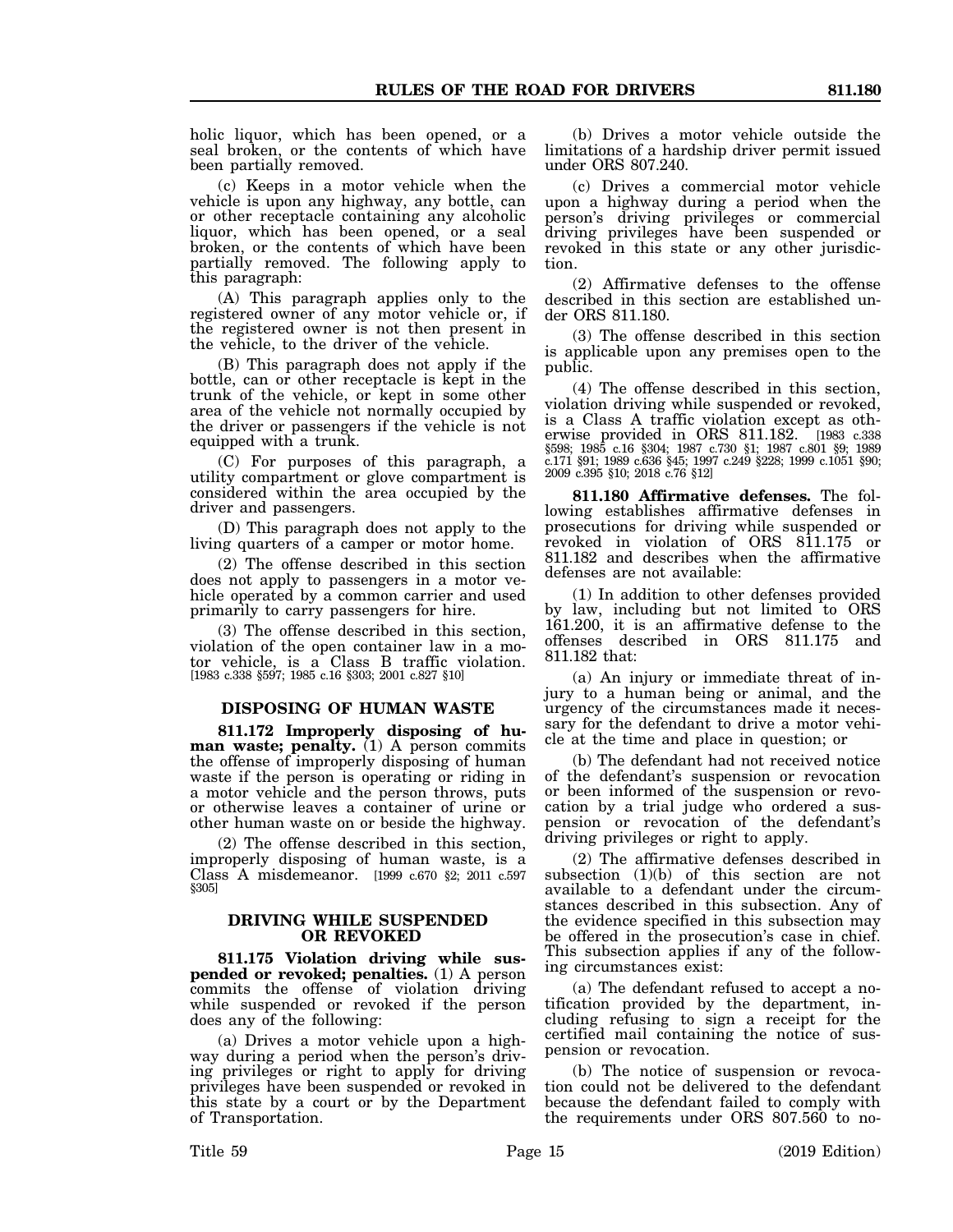tify the Department of Transportation of a change of address or residence.

(c) At a previous court appearance, the defendant had been informed by a trial judge that the judge was ordering a suspension or revocation of the defendant's driving privileges or right to apply.

(d) The defendant had actual knowledge of the suspension or revocation by any means prior to the time the defendant was stopped on the current charge.

(e) The defendant was provided with notice of intent to suspend under ORS 813.100. [1983 c.338 §599; 1985 c.16 §305; 1985 c.672 §18; 1985 c.744 §1; 1987 c.138 §2; 1987 c.158 §168; 1987 c.730 §20; 1987 c.801 §10; 1997 c.249 §229; 2019 c.312 §25]

**811.182 Criminal driving while suspended or revoked; penalties.** (1) A person commits the offense of criminal driving while suspended or revoked if the person violates ORS 811.175 and the suspension or revocation is one described in this section, or if the hardship permit violated is based upon a suspension or revocation described in subsection (3) or (4) of this section.

(2) Affirmative defenses to the offense described in this section are established under ORS 811.180.

(3) The offense described in this section, criminal driving while suspended or revoked, is a Class B felony if the suspension or revocation resulted from any degree of murder, manslaughter, criminally negligent homicide or assault resulting from the operation of a motor vehicle, if the suspension or revocation resulted from aggravated vehicular homicide or aggravated driving while suspended or revoked or if the revocation resulted from a conviction for felony driving while under the influence of intoxicants.

(4) The offense described in this section, criminal driving while suspended or revoked, is a Class A misdemeanor if the suspension or revocation is any of the following:

(a) A suspension under ORS 809.411 (2) resulting from commission by the driver of any degree of recklessly endangering another person, menacing or criminal mischief, resulting from the operation of a motor vehicle.

(b) A suspension under ORS 813.410 resulting from refusal to take a test prescribed in ORS 813.100 or for taking a breath or blood test the result of which discloses a blood alcohol content of:

(A) 0.08 percent or more by weight if the person was not driving a commercial motor vehicle;

(B) 0.04 percent or more by weight if the person was driving a commercial motor vehicle; or

(C) Any amount if the person was under 21 years of age.

(c) A suspension of commercial driving privileges under ORS 809.510 resulting from failure to perform the duties of a driver under ORS 811.700.

(d) A suspension of commercial driving privileges under ORS 809.510 (6) where the person's commercial driving privileges have been suspended or revoked by the other jurisdiction for failure of or refusal to take a chemical test to determine the alcoholic content of the person's blood under a statute that is substantially similar to ORS 813.100.

(e) A suspension of commercial driving privileges under ORS 809.520.

(f) A revocation resulting from habitual offender status under ORS 809.640.

(g) A suspension resulting from any crime punishable as a felony with proof of a material element involving the operation of a motor vehicle, other than a crime described in subsection  $(3)$  of this section.

(h) A suspension for failure to perform the duties of a driver under ORS 811.705.

(i) A suspension for reckless driving under ORS 811.140.

(j) A suspension for fleeing or attempting to elude a police officer under ORS 811.540.

(k) A suspension or revocation resulting from misdemeanor driving while under the influence of intoxicants under ORS 813.010.

(L) A suspension for use of a motor vehicle in the commission of a crime punishable as a felony.

(5) In addition to any other sentence that may be imposed, if a person is convicted of the offense described in this section and the underlying suspension resulted from driving while under the influence of intoxicants, the court shall impose a minimum fine of at least \$1,000 if it is the person's first conviction for criminal driving while suspended or revoked and a minimum fine of at least \$2,000 if it is the person's second or subsequent conviction.

(6)(a) The Oregon Criminal Justice Commission shall classify a violation of this section that is a felony as crime category 4 of the rules of the commission.

(b) Notwithstanding paragraph (a) of this subsection, the commission shall classify a violation of this section that is a felony as crime category 6 of the rules of the commission, if the suspension or revocation resulted from:

(A) Any degree of murder, manslaughter or criminally negligent homicide or an assault that causes serious physical injury, resulting from the operation of a motor vehicle; or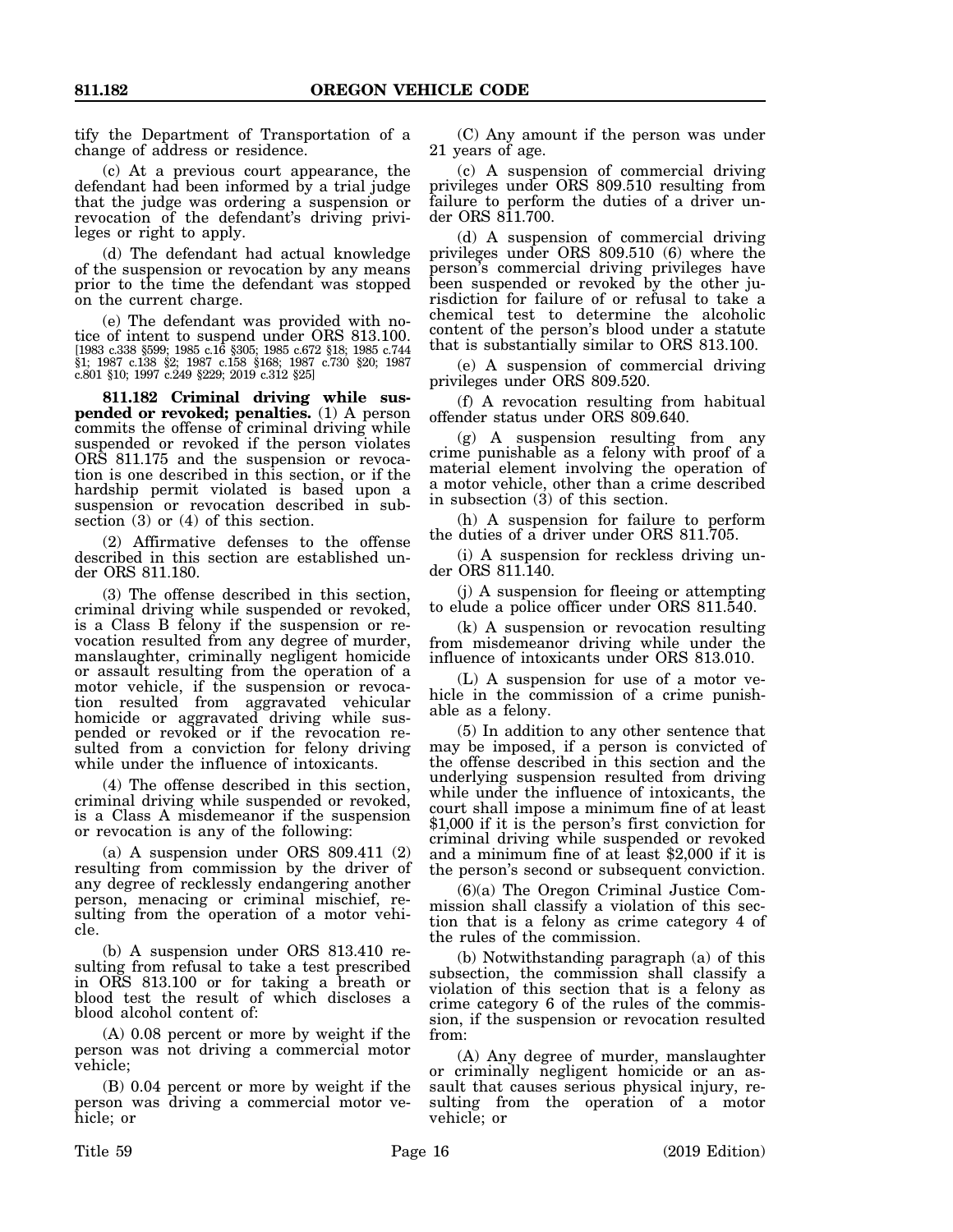(B) Aggravated vehicular homicide or aggravated driving while suspended or revoked. [1987 c.730 §§3,3a; 1989 c.636 §46; 1991 c.185 §10; 1991 c.860 §9; 1993 c.305 §2; 1995 c.568 §2; 1997 c.249 §230; 1999 c.1049 §7; 2001 c.436 §1; 2001 c.786 §2; 2003 c.346 §3; 2003 c.402 §37; 2005 c.649 §19; 2007 c.867 §13; 2009 c.783 §14; 2011 c.597 §97; 2013 c.237 §26; 2013 c.649 §3; 2018 c.76 §13]

**811.185** [1983 c.338 §600; 1985 c.16 §306; repealed by 1991 c.208 §1]

### **DRIVER OFFENSES INVOLVING PASSENGERS**

**811.190 Operation with obstructing passenger; penalty.** (1) A person commits the offense of driver operation with obstructing passenger if the person is operating a vehicle when another person is in the operator's lap or in the operator's embrace.

(2) The offense described in this section, driver operation with obstructing passenger, is a Class D traffic violation. [1983 c.338 §601; 1995 c.383 §50]

**811.193 Smoking, aerosolizing or vaporizing in motor vehicle when child is present; penalty.** (1)(a) A person commits the offense of smoking, aerosolizing or vaporizing in a motor vehicle if the person smokes or uses an inhalant delivery system in a motor vehicle while a person under 18 years of age is in the motor vehicle.

(b) As used in this subsection:

(A) "Smokes" means to inhale, exhale, burn or carry a lighted cigarette, cigar, pipe, weed, plant, regulated narcotic or other combustible substance; and

(B) "Uses an inhalant delivery system" means to use an inhalant delivery system, as defined in ORS 431A.175, in a manner that creates an aerosol or vapor.

(2) Notwithstanding ORS 810.410, a police officer may enforce this section only if the police officer has already stopped and detained the driver operating the motor vehicle for a separate traffic violation or other offense.

(3) Smoking, aerosolizing or vaporizing in a motor vehicle is a:

(a) Class D traffic violation for a first offense.

(b) Class C traffic violation for a second or subsequent offense. [2013 c.361 §2; 2015 c.158 §12]

**Note:** 811.193 was added to and made a part of the Oregon Vehicle Code by legislative action but was not added to ORS chapter 811 or any series therein. See Preface to Oregon Revised Statutes for further explanation.

**811.195 Having passenger in trailer; penalty.** (1) A person commits the offense of having a passenger in a trailer if the person operates a vehicle on a highway while towing any type of trailer that contains a passenger.

(2) This section does not apply if the person is operating any of the following vehicles:

(a) A commercial bus trailer.

(b) An independently steered trailer.

(c) A trailer towed with a fifth wheel hitch if the trailer is equipped with all of the following:

(A) Safety glazing materials that meet the standards established under ORS 815.040 wherever there are windows or doors with windows on the vehicle.

(B) An auditory or visual signaling device that a passenger inside the vehicle can use to gain the attention of the motor vehicle driver towing the vehicle.

(C) At least one unobstructed exit capable of being opened from both the interior and exterior of the vehicle.

(3) The offense described in this section, passenger in trailer, is a Class D traffic violation. [1983 c.338 §602; 1985 c.16 §307; 1995 c.383 §51; 2003 c.158 §7]

**811.200 Carrying dog on external part of vehicle; penalty.** (1) A person commits the offense of carrying a dog on the external part of a vehicle if the person carries a dog upon the hood, fender, running board or other external part of any automobile or truck that is upon a highway unless the dog is protected by framework, carrier or other device sufficient to keep it from falling from the vehicle.

(2) The offense described in this section, carrying dog on external part of vehicle, is a Class D traffic violation. [1983 c.338 §603; 1995 c.383 §52]

**811.205 Carrying minor on external part of vehicle; penalty.** (1) A person commits the offense of carrying a minor on an external part of a motor vehicle if the person carries any person under 18 years of age upon the hood, fender, running board or other external part of any motor vehicle that is upon a highway.

(2) For purposes of this section, the open bed of a motor vehicle is an external part of a motor vehicle.

(3) A person does not commit the offense described in this section if the person:

(a) Is carrying a minor in the open bed of a motor vehicle and the minor is secured with a safety belt or safety harness that complies with rules adopted under ORS 815.055;

(b) Is operating the motor vehicle in an organized parade; or

(c) Is carrying a minor who is seated on the floor of the open bed of a motor vehicle in which all available passenger seats are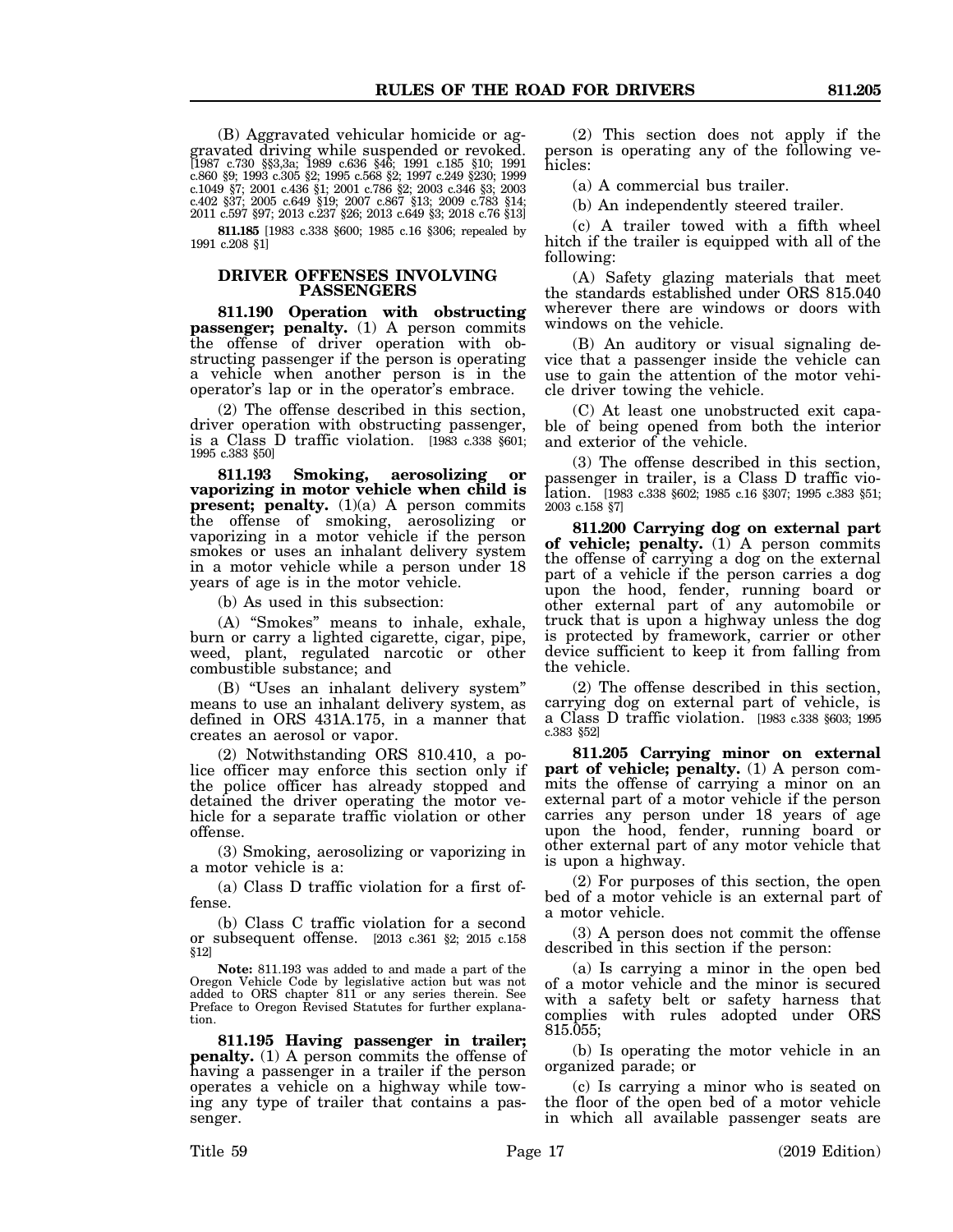occupied by minors, the tailgate is securely closed and the minor is being transported:

(A) In the course and scope of employment, provided that the minor is transported in compliance with law and rules regulating the transport of workers; or

(B)(i) Between a hunting camp and a hunting site or between hunting sites during hunting season; and

(ii) The minor has a hunting license.

(4) The offense described in this section, carrying a minor on an external part of a motor vehicle, is a Class B traffic violation. [1983 c.338 §604; 1995 c.383 §53; 2003 c.107 §1]

**811.207 Legislative findings regarding restraint of children in motor vehicles.** The Legislative Assembly finds that:

(1) Oregon drivers look to the law in deciding how to restrain and protect children in motor vehicles.

(2) The proper restraint of children in motor vehicles will reduce the number of children killed in motor vehicle accidents and reduce the severity of injuries to children who survive motor vehicle accidents. [2007 c.601 §1]

**Note:** 811.207 was enacted into law by the Legislative Assembly but was not added to or made a part of ORS chapter 811 or any series therein by legislative action. See Preface to Oregon Revised Statutes for further explanation.

**811.210 Failure to properly use safety belts; penalty.** (1)(a) Except as provided in ORS 811.215, a person commits the offense of failure to properly use safety belts if the person:

(A) Operates a motor vehicle on the highways of this state and is not properly secured with a safety belt or safety harness as required by subsection (2) of this section.

(B) Is the parent, legal guardian or person with legal responsibility for the safety and welfare of a child who is under 16 years of age and the child, while operating on public lands a Class I, Class II or Class IV all-terrain vehicle that is not registered under ORS 803.420, is not properly secured with a safety belt or safety harness.

(C) Is the parent, legal guardian or person with legal responsibility for the safety and welfare of a child who is under 16 years of age and the child, while operating on public lands a Class II all-terrain vehicle registered under ORS 803.420, is not properly secured with a safety belt or safety harness as required by subsection (2) of this section.

(D) Operates a motor vehicle on the highways of this state with a passenger who is under 16 years of age and the passenger is not properly secured with a child safety sys-

tem, safety belt or safety harness as required by subsection (2) of this section.

(E) Is the parent, legal guardian or person with legal responsibility for the safety and welfare of a child who is under 16 years of age and the child, while riding on public lands in or on a Class I, Class II or Class IV all-terrain vehicle that is not registered under ORS 803.420, is not properly secured with a safety belt or safety harness.

(F) Is the parent, legal guardian or person with legal responsibility for the safety and welfare of a child who is under 16 years of age and the child, while riding on public lands in or on a Class II all-terrain vehicle registered under ORS 803.420, is not properly secured with a safety belt or safety harness as required by subsection (2) of this section.

(G) Is a passenger in a privately owned commercial vehicle, as defined in ORS 801.210, that is designed and used for the transportation of 15 or fewer persons, including the driver, and the person is 16 years of age or older and is responsible for another passenger who is not properly secured with a child safety system as required under subsection  $(2)(a)$ ,  $(b)$  or  $(c)$  of this section.

(H) Is a passenger in a motor vehicle being operated on the highways of this state who is 16 years of age or older and who is not properly secured with a safety belt or safety harness as required by subsection (2) of this section.

(b) As used in this subsection, "public lands" includes privately owned land that is open to the general public for the use of allterrain vehicles as the result of funding from the All-Terrain Vehicle Account under ORS 390.560.

(2) To comply with this section:

(a) A person who is under two years of age must be properly secured with a child safety system in a rear-facing position.

(b) A person who weighs 40 pounds or less must be properly secured with a child safety system that meets the minimum standards and specifications established by the Department of Transportation under ORS 815.055 for child safety systems designed for children weighing 40 pounds or less.

(c) Except as provided in subsection (3) of this section, a person who weighs more than 40 pounds and who is four feet nine inches or shorter must be properly secured with a child safety system that elevates the person so that a safety belt or safety harness properly fits the person. As used in this paragraph, "properly fits" means the lap belt of the safety belt or safety harness is positioned low across the thighs and the shoulder belt is positioned over the collarbone and away from the neck. The child safety system shall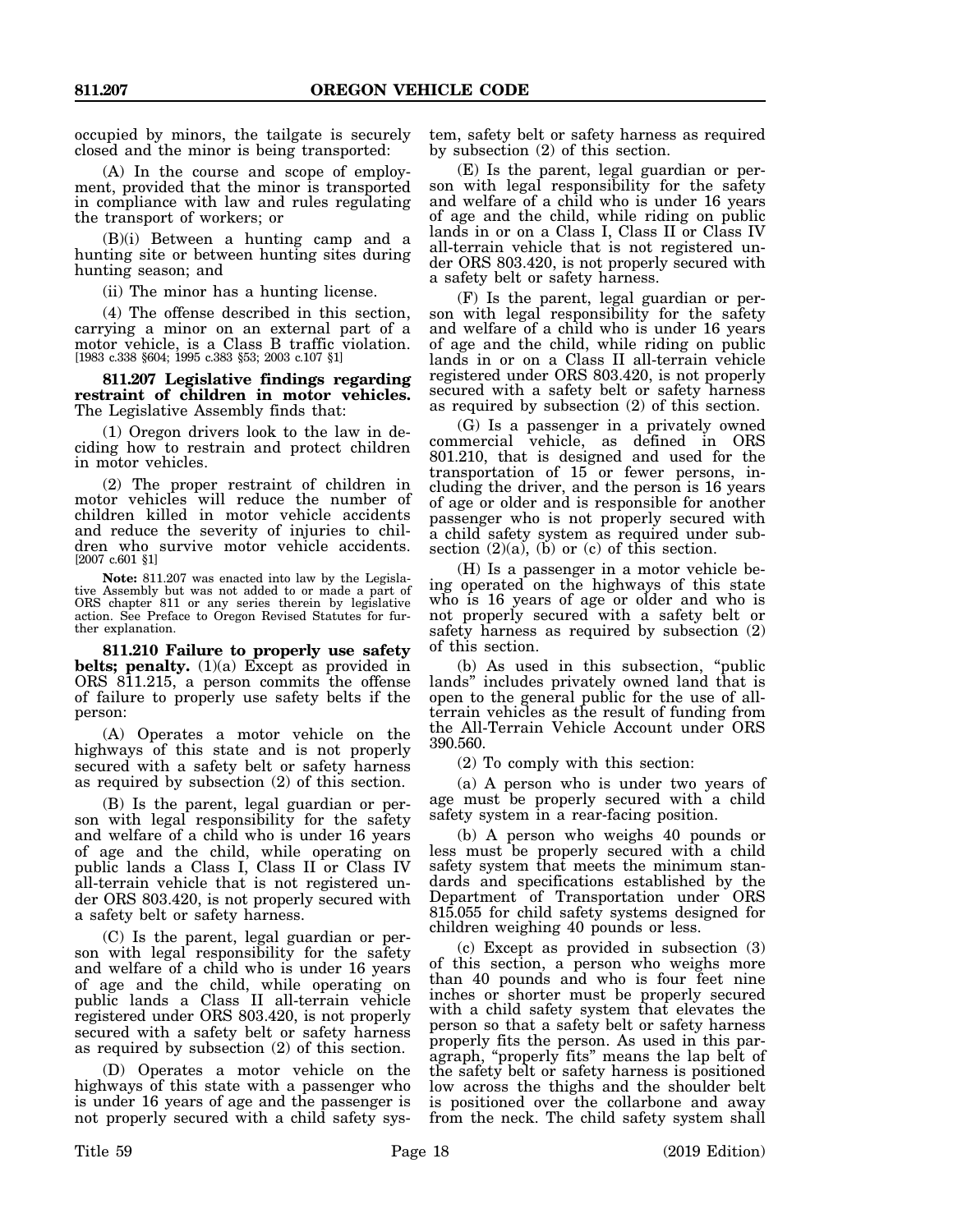meet the minimum standards and specifications established by the department under ORS 815.055 for child safety systems designed for children who are four feet nine inches or shorter.

(d) A person who is taller than four feet nine inches must be properly secured with a safety belt or safety harness that meets requirements under ORS 815.055.

(e) Notwithstanding paragraphs (b) and (c) of this subsection, a person who is eight years of age or older need not be secured with a child safety system but must be properly secured with a safety belt or safety harness that meets requirements under ORS 815.055.

(3) The requirements of subsection  $(2)(c)$ of this section do not apply:

(a) If the rear seat of a vehicle is not equipped with shoulder belts, provided the person is secured by a lap belt; or

(b) If the child is properly secured with a child safety system that meets the minimum standards and specifications established by the department under ORS 815.055 for child safety systems designed for children weighing more than 40 pounds.

(4) The offense described in this section, failure to properly use safety belts, is a Class D traffic violation. [1985 c.16 §309; 1985 c.619 §1; 1991 c.2 §1; 1993 c.153 §1; 1993 c.751 §112; 2001 c.679 §1; 2003 c.159 §1; 2005 c.244 §2; 2007 c.601 §2; 2009 c.498 §1; 2010 c.30 §10; 2011 c.300 §1; 2011 c.360 §17; 2017 c.177 §1]

**811.215 Exemptions from safety belt requirements.** ORS 811.210 does not apply to:

(1) Privately owned commercial vehicles that are being used for the transportation of persons for compensation or profit. The exemption in this subsection does not apply to any of the following:

(a) Motor carriers, as defined in ORS 825.005, when operating in interstate commerce.

(b) Vehicles designed and used for the transportation of 15 or fewer persons, including the driver, except that the operator of a vehicle described in this paragraph is not required to:

(A) Be properly secured with a safety belt or safety harness as required by ORS 811.210 if the operator is a taxicab operator; or

(B) Ensure that a passenger is properly secured with a child safety system as described in ORS 811.210  $(2)(a)$ ,  $(b)$  or  $(c)$ .

(2) Any vehicle not required to be equipped with safety belts or safety harnesses at the time the vehicle was manufactured, unless safety belts or safety harnesses have been installed in the vehicle.

(3) Any vehicle exempted by ORS 815.080 from requirements to be equipped upon sale with safety belts or safety harnesses.

(4) Any person for whom a certificate is issued by the Department of Transportation under ORS 811.220.

(5) Any person who is a passenger in a vehicle if all seating positions in the vehicle are occupied by other persons.

(6) Any person who is being transported while in the custody of a police officer or any law enforcement agency.

(7) Any person who is driving a vehicle while on a newspaper or mail route for the purpose of and while actually engaged in delivering newspapers or mail in the regular course of work.

(8) Any person who is riding in an ambulance for the purpose of administering medical aid to another person in the ambulance, if being secured by a safety belt or safety harness would substantially inhibit the administration of medical aid.

(9) Any person who is reading utility meters in the regular course of work.

(10) Any person who is employed to operate a vehicle owned by a mass transit district while the vehicle is being used for the transportation of passengers in the public transportation system of the district.

(11) Any person who is collecting solid waste or recyclable materials in the regular course of work.

(12) Any person who is employed to operate a vehicle owned by a tribal government public transportation system while the vehicle is being used for the transportation of passengers in the public transportation system of the tribal government. [1985 c.619 §3; 1987 c.138 §3; 1991 c.2 §2; 1997 c.509 §3; 1999 c.1057 §4; 2003 c.589 §5; 2005 c.244 §1; 2005 c.770 §8; 2007 c.200 §1; 2007 c.601 §3; 2018 c.93 §37; 2019 c.398 §1]

**811.220 Certificates of exemption from safety belt requirement.** The Director of Transportation shall issue a certificate of exemption required under ORS 811.215 for any person on whose behalf a statement signed by a physician, nurse practitioner or physician assistant is presented to the Department of Transportation. For a physician's, nurse practitioner's or physician assistant's statement to qualify under this section, the physician, nurse practitioner or physician assistant giving the statement must set forth reasons in the statement why use of a child safety system, safety belt or safety harness by the person would be impractical or harmful to the person by reason of physical condition, medical problem or body size. [1985 c.16 §310; 1985 c.619 §4; 1991 c.2 §3; 1995 c.79 §372; 2001 c.104 §306; 2015 c.109 §1]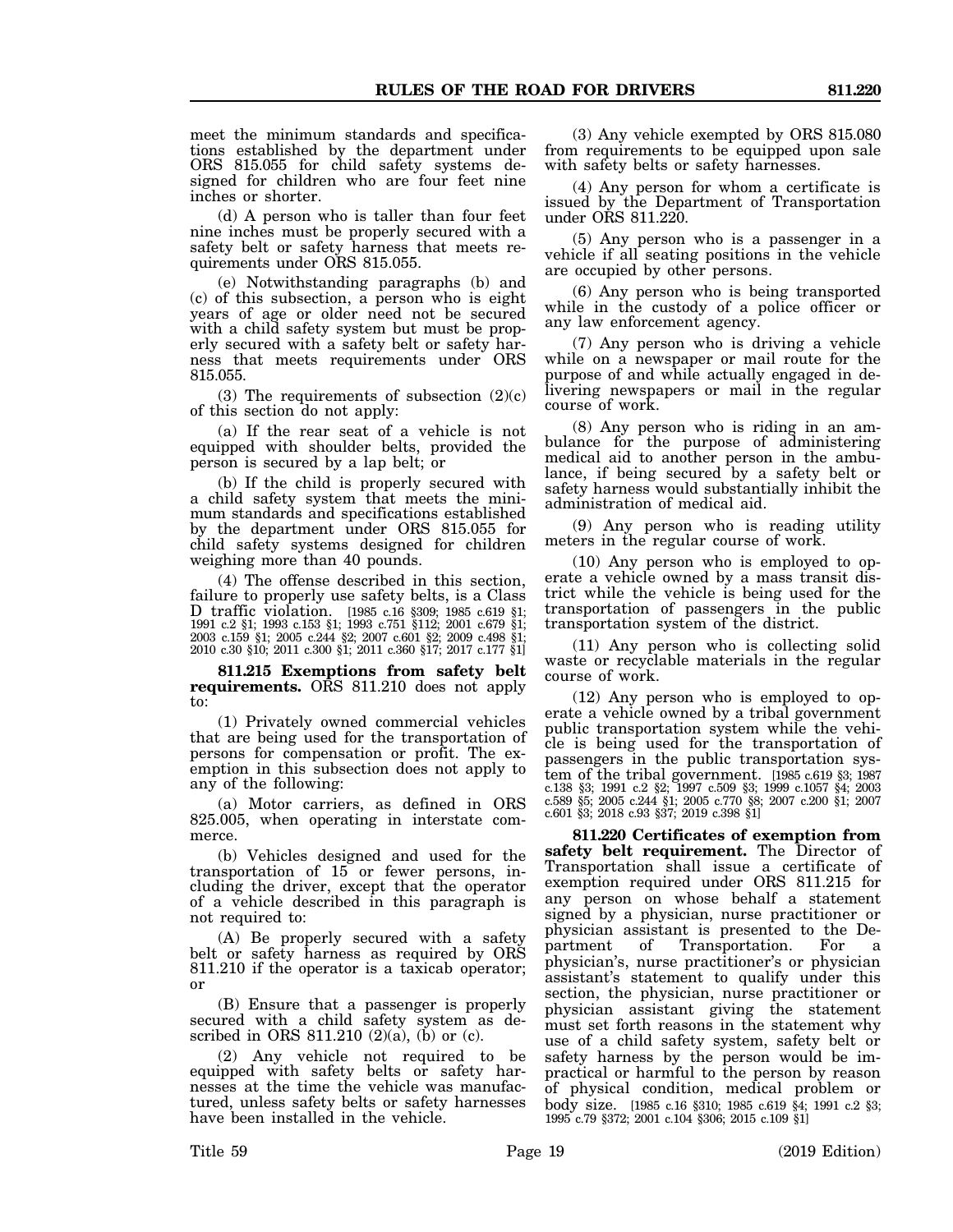**811.225 Failure to maintain safety belts in working order; penalty.** (1) The registered owner of a motor vehicle commits the offense of failure of an owner to maintain safety belts in working order if:

(a) The vehicle is equipped with safety belts or safety harnesses that meet the standards established under ORS 815.055; and

(b) The owner fails to maintain the safety belts or safety harnesses in a condition that will enable occupants of all seating positions equipped with safety belts or safety harnesses to use the belts or harnesses.

(2) The offense described in this section, failure of an owner to maintain safety belts in working order, is a Class C traffic violation. [1991 c.2 §5; 1995 c.383 §118; 2003 c.158 §10]

## **HIGHWAY WORK ZONES**

**811.230 Definitions; fine; notice.** (1) As used in ORS 811.230, 811.231, 811.232 and 811.233:

(a) "Flagger" means a person who controls the movement of vehicular traffic through construction projects using sign, hand or flag signals.

(b) "Highway work zone" means an area identified by advance warning where road construction, repair or maintenance work is being done by highway workers on or adjacent to a highway, regardless of whether or not highway workers are actually present. As used in this paragraph, "road construction, repair or maintenance work" includes, but is not limited to, the setting up and dismantling of advance warning systems.

(c) "Highway worker" means an employee of a government agency, private contractor or utility company working in a highway work zone.

(2)(a) The presumptive fine for a person convicted of an offense that is listed in subsection  $(3)(a)$  or  $(b)$  of this section and that is committed in a highway work zone is the presumptive fine for the offense established under ORS 153.020.

(b) The minimum fine for a person convicted of a misdemeanor offense that is listed in subsection  $(3)(c)$  to  $(g)$  of this section and that is committed in a highway work zone is 20 percent of the maximum fine established for the offense.

(c) The minimum fine for a person convicted of a felony offense that is listed in subsection  $(3)(c)$  to  $(g)$  of this section and that is committed in a highway work zone is two percent of the maximum fine established for the offense.

(3) This section applies to the following offenses if committed in a highway work zone:

(a) Class A or Class B traffic violations.

(b) Class C or Class D traffic violations related to exceeding a legal speed.

(c) Reckless driving, as defined in ORS 811.140.

(d) Driving while under the influence of intoxicants, as defined in ORS 813.010.

(e) Failure to perform the duties of a driver involved in a collision, as described in ORS 811.700 or 811.705.

(f) Criminal driving while suspended or revoked, as defined in ORS 811.182.

(g) Fleeing or attempting to elude a police officer, as defined in ORS 811.540.

(4) When a highway work zone is created, the agency, contractor or company responsible for the work may post signs designed to give motorists notice of the provisions of this section. [1995 c.253 §2; 1997 c.843 §3; 1999 c.1051 §292; 2011 c.597 §114; 2018 c.22 §9]

**811.231 Reckless endangerment of highway workers; penalties.** (1) A person commits the offense of reckless endangerment of highway workers if the person drives a motor vehicle in a highway work zone in such a manner as to endanger persons or property or if the person removes, evades or intentionally strikes a traffic control device in a highway work zone.

(2) Reckless endangerment of highway workers is a Class A misdemeanor. In addition to any other penalty, a person convicted of reckless endangerment of highway workers is subject to suspension of driving privileges as provided in ORS  $809.411$  (6). [1995] c.253 §3; 1997 c.83 §4; 2001 c.176 §7; 2003 c.402 §38]

**811.232 Refusing to obey flagger; penalty.** (1) A person commits the offense of refusing to obey a flagger if the person intentionally and unreasonably disobeys a lawful order by a flagger relating to driving a motor vehicle in a highway work zone.

(2) Refusing to obey a flagger is a Class A traffic violation. [1995 c.253 §4]

**811.233 Failure to yield right of way to highway worker; penalty.** (1) A person commits the offense of failure to yield the right of way to a highway worker who is a pedestrian if the person is operating a motor vehicle in a highway work zone and does not yield the right of way to a highway worker who is a pedestrian.

(2) The provisions of ORS 814.040 and 814.070 regarding pedestrians do not apply to pedestrians described in subsection  $(1)$  of this section.

(3) The offense described in this section, failure to yield the right of way to a highway worker who is a pedestrian, is a Class B traffic violation.  $[1997 \c.843 \t\&2]$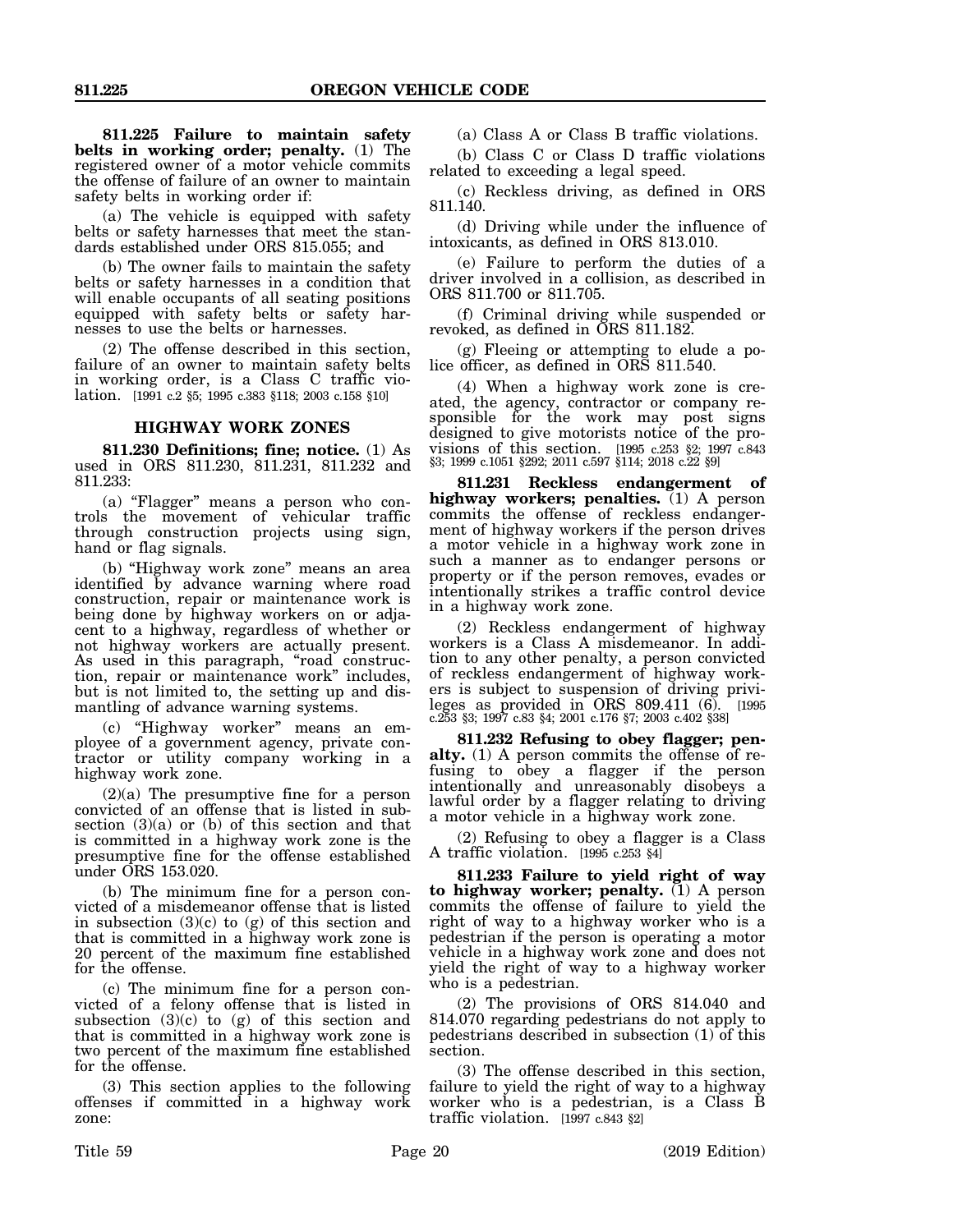#### **SCHOOL ZONE PENALTIES**

**811.235 Fine for traffic offenses in** school zones. (1)(a) If signs authorized by ORS 810.245 are posted, the presumptive fine for a person charged with an offense that is listed in subsection  $(2)(a)$  or  $(b)$  of this section and that is committed in a school zone shall be the amount established under ORS 153.020 for the offense.

(b) If signs authorized by ORS 810.245 are posted, the minimum fine for a person convicted of a misdemeanor offense that is listed in subsection  $(2)(c)$  to  $(g)$  of this section and that is committed in a school zone is 20 percent of the maximum fine established for the offense.

(c) If signs authorized by ORS 810.245 are posted, the minimum fine for a person convicted of a felony offense that is listed in subsection  $(2)(c)$  to  $(g)$  of this section and that is committed in a school zone is two percent of the maximum fine established for the offense.

(2) This section applies to the following offenses if committed in a school zone:

(a) Class A or Class B traffic violations.

(b) Class C or Class D traffic violations related to exceeding a legal speed.

(c) Reckless driving, as defined in ORS 811.140.

(d) Driving while under the influence of intoxicants, as defined in ORS 813.010.

(e) Failure to perform the duties of a driver involved in a collision, as described in ORS 811.700 or 811.705.

(f) Criminal driving while suspended or revoked, as defined in ORS 811.182.

(g) Fleeing or attempting to elude a police officer, as defined in ORS 811.540.

(3) For purposes of this section, a traffic offense occurs in a school zone if the offense occurs while the motor vehicle is in a school zone, notice of the school zone is indicated plainly by traffic control devices conforming to the requirements established under ORS 810.200 and posted under authority granted by ORS 810.210 and:

(a) Children are present as described in ORS 811.124; or

(b) A flashing light is used as a traffic control device and operated as provided under ORS 810.243. [1997 c.682 §3; 1999 c.1051 §293; 2003 c.397 §9; 2011 c.597 §115; 2015 c.139 §3; 2018 c.22 §10]

## **GENERAL DRIVING RULES**

## **(Generally)**

**811.250 Law applicable to vehicles registered out of state.** Any out-of-state registered vehicle is subject to all laws, rules and regulations governing the operation of such vehicles on the highways of this state. [1983 c.338 §606; 1985 c.401 §15]

**811.255 Permitting unlawful operation of vehicle; penalty.** (1) A person who is an owner, lessor or lessee of a motor vehicle or who employs or otherwise directs the driver of a motor vehicle, commits the offense of permitting the unlawful operation of a vehicle if the person knowingly permits or requires the operation of the vehicle in violation of any of the following:

(a) The rules of the road.

(b) The laws governing equipment of motor vehicles.

(c) The laws governing weight of motor vehicles.

(d) The laws governing operator driving privileges.

(e) The laws governing registration or titling of vehicles.

(2) The offense described in this section, permitting unlawful operation of a vehicle, is a Class B traffic violation. [1983 c.338 §607]

#### **(Traffic Control Devices)**

**811.260 Appropriate driver responses to traffic control devices.** Except as provided in ORS 811.265 (2), a driver is in violation of ORS 811.265 if the driver makes a response to traffic control devices that is not permitted under the following:

(1) Green signal. A driver facing a green light may proceed straight through or turn right or left unless a sign at that place prohibits either turn. A driver shall yield the right of way to other vehicles within the intersection at the time the green light is shown.

(2) Green arrow. A driver facing a green arrow signal light, shown alone or in combination with another signal, may cautiously enter the intersection only to make the movement indicated by such arrow or such other movement as is permitted by other signals shown at the same time.

(3) Green bicycle signal. A bicyclist facing a green bicycle signal may proceed straight through or turn right or left unless a sign at that place prohibits either turn. The bicyclist shall yield the right of way to other vehicles within the intersection at the time the green bicycle signal is shown.

(4) Steady circular yellow signal. A driver facing a steady circular yellow signal light is thereby warned that the related right of way is being terminated and that a red or flashing red light will be shown immediately. A driver facing the light shall stop at a clearly marked stop line, but if none, shall stop before entering the marked crosswalk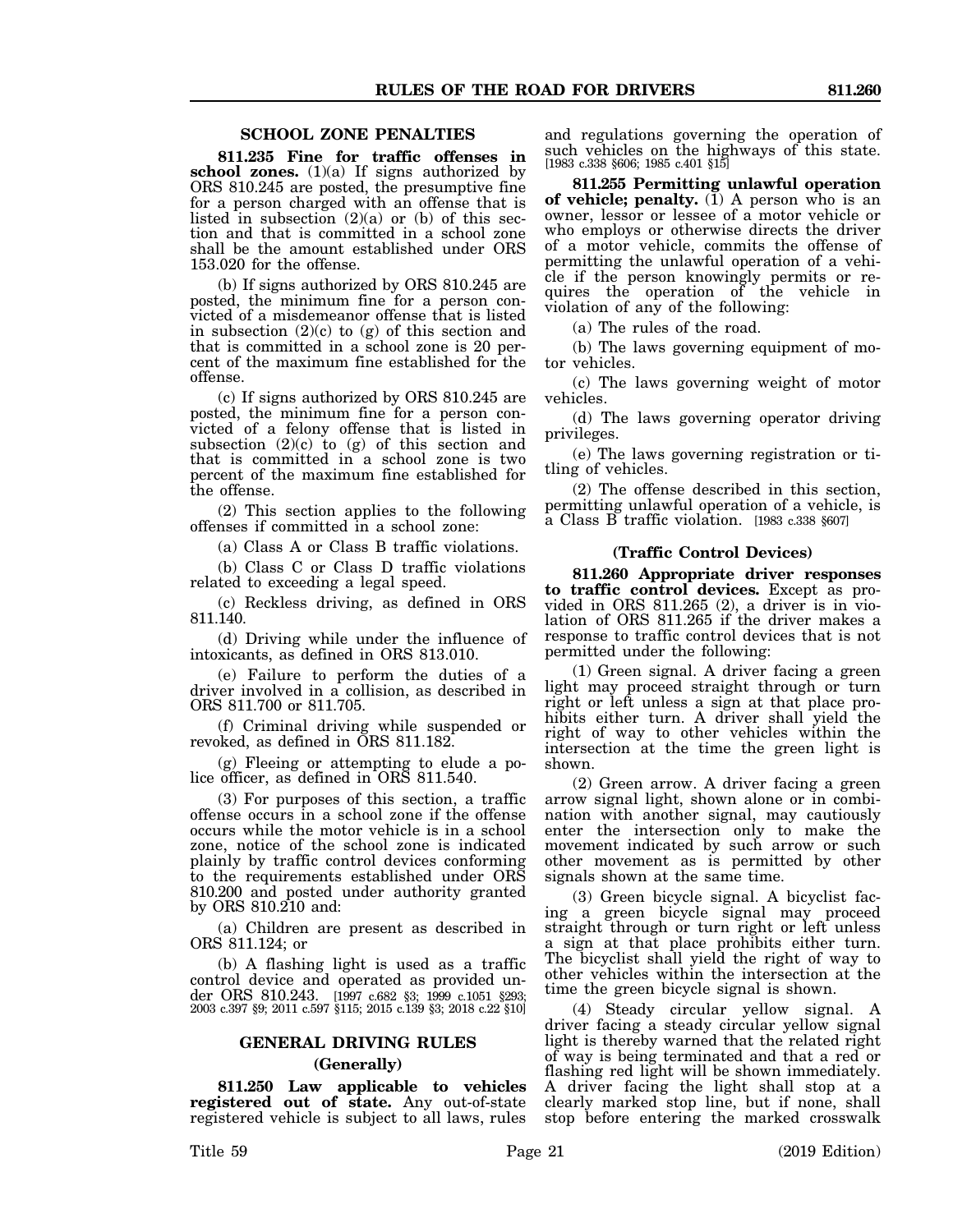on the near side of the intersection, or if there is no marked crosswalk, then before entering the intersection. If a driver cannot stop in safety, the driver may drive cautiously through the intersection.

(5) Steady yellow arrow signal. A driver facing a steady yellow arrow signal, alone or in combination with other signal indications, is thereby warned that the related right of way is being terminated. Unless entering the intersection to make a movement permitted by another signal, a driver facing a steady yellow arrow signal shall stop at a clearly marked stop line, but if none, shall stop before entering the marked crosswalk on the near side of the intersection, or if there is no marked crosswalk, then before entering the intersection. If a driver cannot stop in safety, the driver may drive cautiously through the intersection.

(6) Steady yellow bicycle signal. A bicyclist facing a steady yellow bicycle signal is thereby warned that the related right of way is being terminated and that a red bicycle signal will be shown immediately. A bicyclist facing a steady yellow bicycle signal shall stop at a clearly marked stop line, but if none, shall stop before entering the marked crosswalk on the near side of the intersection, or if there is no marked crosswalk, then before entering the intersection. If a bicyclist cannot stop in safety, the bicyclist may proceed cautiously through the intersection.

(7) Steady circular red signal. A driver facing a steady circular red signal light alone shall stop at a clearly marked stop line, but if none, before entering the marked crosswalk on the near side of the intersection, or if there is no marked crosswalk, then before entering the intersection. The driver shall remain stopped until a green light is shown except when the driver is permitted to proceed under ORS 811.360.

(8) Steady red arrow signal. A driver facing a steady red arrow signal, alone or in combination with other signal indications, may not enter the intersection to make the movement indicated by the red arrow signal. Unless entering the intersection to make some other movement which is permitted by another signal, a driver facing a steady red arrow signal shall stop at a clearly marked stop line, but if none, before entering the marked crosswalk on the near side of the intersection, or if there is no marked crosswalk, then before entering the intersection. The vehicle shall remain stopped until a green light is shown except when the driver is permitted to proceed under ORS 811.360.

(9) Steady red bicycle signal. A bicyclist facing a steady red bicycle signal shall stop at a clearly marked stop line, but if none, before entering the marked crosswalk on the near side of the intersection, or if there is no marked crosswalk, then before entering the intersection. The bicyclist shall remain stopped until a green bicycle signal is shown except when the bicyclist is permitted to proceed under ORS 811.360.

(10) Traffic control devices at places other than intersections. If a traffic control device that is a signal is erected and maintained at a place other than an intersection, the provisions of this section relating to signals shall be applicable. A required stop shall be made at a sign or marking on the roadway indicating where the stop shall be made, but in the absence of such sign or marking the stop shall be made at the signal.

(11) Flashing red signal. When a driver approaches a flashing red light used in a traffic control device or with a traffic sign, the driver shall stop at a clearly marked stop line, but if none, before entering the marked crosswalk on the near side of the intersection, or if there is no marked crosswalk, then at the point nearest the intersecting roadway where the driver has a view of approaching traffic on the intersecting roadway before entering it. The right to proceed shall be subject to the rules applicable after making a stop at a stop sign. This subsection does not apply to:

(a) A person operating a bicycle; or

(b) Drivers at railroad grade crossings. Conduct of a driver approaching a railroad grade crossing is governed by ORS 811.455.

(12) Flashing circular yellow signal. When a driver approaches a flashing circular yellow light used as a signal in a traffic control device or with a traffic sign, the driver may proceed through the intersection or past the signal only with caution. This subsection does not apply at railroad grade crossings. Conduct of a driver approaching a railroad grade crossing is governed by ORS 811.455.

(13) Flashing yellow arrow signal. A driver facing a flashing yellow arrow signal, alone or in combination with other signal indications, may cautiously enter the intersection only to make the movement indicated by the flashing yellow arrow signal or the movement permitted by other signals shown at the same time. A driver shall yield the right of way to other vehicles within the intersection at the time the flashing yellow arrow signal is shown. In addition, a driver turning left shall yield the right of way to other vehicles approaching from the opposite direction so closely as to constitute an immediate hazard during the time when the turning vehicle is moving across or within the intersection.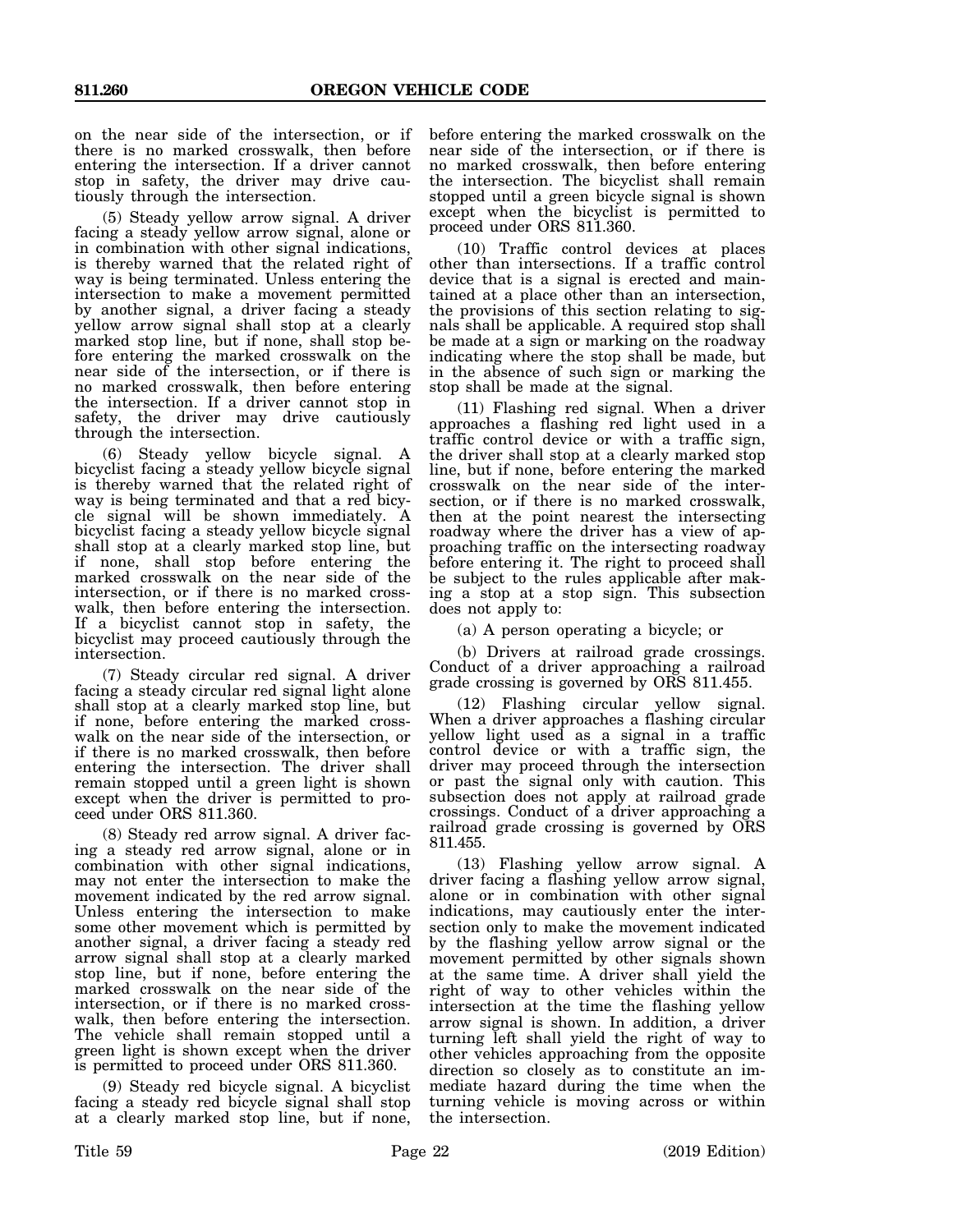(14) Lane direction control signals. When lane direction control signals are placed over the individual lanes of a highway, a person may drive a vehicle in any lane over which a green signal light is shown, but may not enter or travel in any lane over which a red signal light is shown.

(15) Stop signs. A driver approaching a stop sign shall stop at a clearly marked stop line, but if none, before entering the marked crosswalk on the near side of the intersection or, if there is no marked crosswalk, then at the point nearest the intersecting roadway where the driver has a view of approaching traffic on the intersecting roadway before entering it. After stopping, the driver shall yield the right of way to any vehicle in the intersection or approaching so close as to constitute an immediate hazard during the time when the driver is moving across or within the intersection. This subsection does not apply to a person operating a bicycle.

(16) Yield signs. A driver approaching a yield sign shall slow the driver's vehicle to a speed reasonable for the existing conditions and if necessary for safety, shall stop at a line as required for stop signs under this section, and shall yield the right of way to any vehicles in the intersection or approaching so closely as to constitute an immediate hazard. [1983 c.338 §609; 1989 c.539 §1; 1997 c.507 §6; 2003 c.278 §6; 2011 c.168 §1; 2015 c.147 §2; 2019 c.683 §4]

**811.265 Driver failure to obey traffic control device; penalty.** (1) A person commits the offense of driver failure to obey a traffic control device if the person drives a vehicle and the person does any of the following:

(a) Fails to obey the directions of any traffic control device.

(b) Fails to obey any specific traffic control device described in ORS 811.260 in the manner required by that section.

(2) A person is not subject to this section if the person is doing any of the following:

(a) Following the directions of a police officer.

(b) Driving an emergency vehicle or ambulance in accordance with the privileges granted those vehicles under ORS 820.300.

(c) Properly proceeding on a red light as authorized under ORS 811.360.

(d) Driving in a funeral procession led by a funeral lead vehicle or under the direction of the driver of a funeral escort vehicle.

(e) Properly entering an intersection or executing a turn at a stop sign as authorized under ORS 814.414.

(f) Properly entering an intersection or executing a turn at a flashing red signal as authorized under ORS 814.416.

(3) The offense described in this section, driver failure to obey a traffic control device, is a Class B traffic violation. [1983 c.338 §608; 1991 c.482 §13; 2015 c.147 §3; 2019 c.683 §5]

**811.270 Failure to obey one-way designation; penalty.** (1) A person commits the offense of failure to obey a one-way designation if the person is operating a vehicle and the person proceeds upon a roadway designated for one-way traffic in a direction other than that indicated by a traffic control device.

(2) The offense described in this section, failure to obey a one-way designation, is a Class B traffic violation. [1983 c.338 §610]

#### **(Right of Way)**

**811.275 Failure to yield right of way at uncontrolled intersection; penalty.** (1) A person commits the offense of failure to yield the right of way at an uncontrolled intersection if the person is operating a motor vehicle that is approaching an uncontrolled highway intersection and the person does not look out for and give right of way to any driver on the right simultaneously approaching a given point, regardless of which driver first reaches and enters the intersection.

(2) This section is subject to the described provisions of the following sections:

(a) The provisions of ORS 811.260, relating to stop signs and yield signs.

(b) The provisions of ORS 811.285, relating to the requirements to yield the right of way upon entering a freeway or other arterial highway.

(c) The provisions of ORS 811.277, relating to the right of way at an uncontrolled T intersection.

(3) A person entering an intersection at an unlawful speed shall forfeit any right of way the person would otherwise have under subsection (1) of this section.

(4) The offense described in this section, failure to yield right of way at an uncontrolled intersection, is a Class B traffic violation. [1983 c.338 §611; 1985 c.16 §311; 1987 c.138 §4; 2003 c.183 §3]

**811.277 Failure to yield right of way at uncontrolled T intersection; penalty.** (1) A person commits the offense of failure to yield the right of way at an uncontrolled T intersection if the person is operating a motor vehicle on a highway that ends at an uncontrolled T intersection and the person does not yield the right of way to any driver who is on the highway at the top of the T intersection.

(2) As used in this section and ORS 811.275: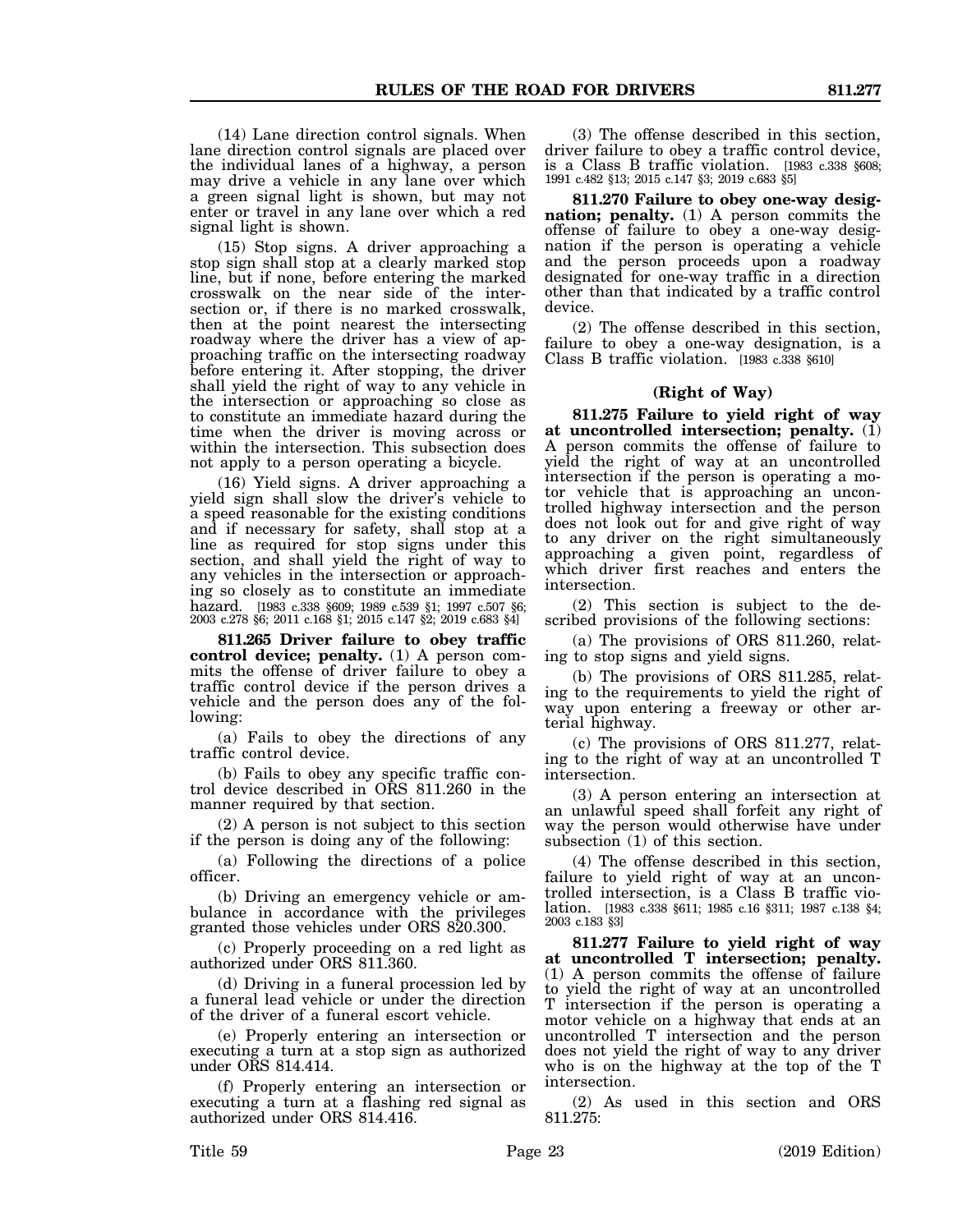(a) "T intersection" means an intersection at which one highway is perpendicular to another and at which one of the highways ends.

(b) "Top of the T intersection" means the highway that does not end at the junction of two highways.

(3) The offense described in this section, failure to yield the right of way at an uncontrolled T intersection, is a Class B traffic violation. [2003 c.183 §2]

**811.280 Failure of driver entering roadway to yield right of way; penalty.** (1) A person commits the offense of failure of a driver entering a roadway to yield the right of way if the person:

(a) Is operating a vehicle that is about to enter or cross a roadway from any private road, driveway, alley or place other than another roadway; and

(b) Does not yield the right of way to any vehicle approaching on the roadway to be entered or crossed so closely as to constitute an immediate hazard.

(2) This section does not apply where the movement of traffic is otherwise directed by a traffic control device or a driver of a funeral escort vehicle.

(3) The offense described in this section, failure of driver entering roadway to yield right of way, is a Class B traffic violation. [1983 c.338 §612; 1991 c.482 §14; 1995 c.383 §54]

**811.285 Failure of merging driver to yield right of way; penalty.** (1) A person commits the offense of failure of a merging driver to yield the right of way if the person is operating a vehicle that is entering a freeway or other arterial highway where an acceleration or merging lane is provided for the operator's use and the operator does not look out for and give right of way to vehicles on the freeway or other arterial highway.

(2) The offense described in this section, failure of a merging driver to yield the right of way, is a Class B traffic violation. [1983 c.338 §613; 1995 c.383 §55]

**811.290 Obstructing cross traffic; penalty.** (1) A person commits the offense of obstructing cross traffic if the person is operating a vehicle and the person enters an intersection or a marked crosswalk when there is not sufficient space on the other side of the intersection or crosswalk to accommodate the vehicle without obstructing the passage of other vehicles or pedestrians.

(2) The offense described in this section applies whether or not a traffic control device indicates to proceed.

(3) The offense described in this section, obstructing cross traffic, is a Class D traffic violation. [1983 c.338 §614; 1995 c.383 §56]

**811.292 Failure to yield right of way within roundabout; exception; penalty.** (1) A person commits the offense of failure to yield right of way within a roundabout if the person operates a motor vehicle upon a multilane circulatory roadway and:

(a) Overtakes or passes a commercial motor vehicle;

(b) Drives alongside a commercial motor vehicle; or

(c) Does not yield the right of way to a second vehicle lawfully exiting the vehicle lawfully exiting the roundabout from a position ahead and to the left of the person's vehicle.

(2) This section does not apply if a traffic control device indicates that the operator of a motor vehicle should take other action.

(3) The offense described in this section, failure to yield right of way within a roundabout, is a Class C traffic violation. [2001 c.464 §5; 2011 c.85 §1]

**Note:** 811.292 was added to and made a part of the Oregon Vehicle Code by legislative action but was not added to ORS chapter 811 or any series therein. See Preface to Oregon Revised Statutes for further explanation.

#### **(Driving on the Right)**

**811.295 Failure to drive on right; exceptions; penalty.** (1) A person commits the offense of failure to drive on the right if the person is operating a vehicle on a roadway of sufficient width and the person does not drive on the right half of the roadway.

(2) A person is not required to drive on the right side of the roadway by this section under any of the following circumstances:

(a) When overtaking and passing another vehicle proceeding in the same direction under the rules governing this movement in ORS 811.410 to 811.425 or 811.808.

(b) When preparing to turn left in an intersection, alley or private road or driveway.

(c) When an obstruction or condition exists making it necessary to drive to the left of the center of the roadway, provided that a driver doing so shall yield the right of way to all vehicles traveling in the proper direction upon the unobstructed portion of the roadway within a distance as to constitute an immediate hazard.

(d) Upon a roadway divided into three marked lanes for traffic under the rules applicable on the roadway under ORS 811.380.

(e) Upon a roadway restricted to one-way traffic.

(3) The offense described in this section, failure to drive on the right, is a Class B traffic violation. [1983 c.338 §615; 1991 c.482 §15]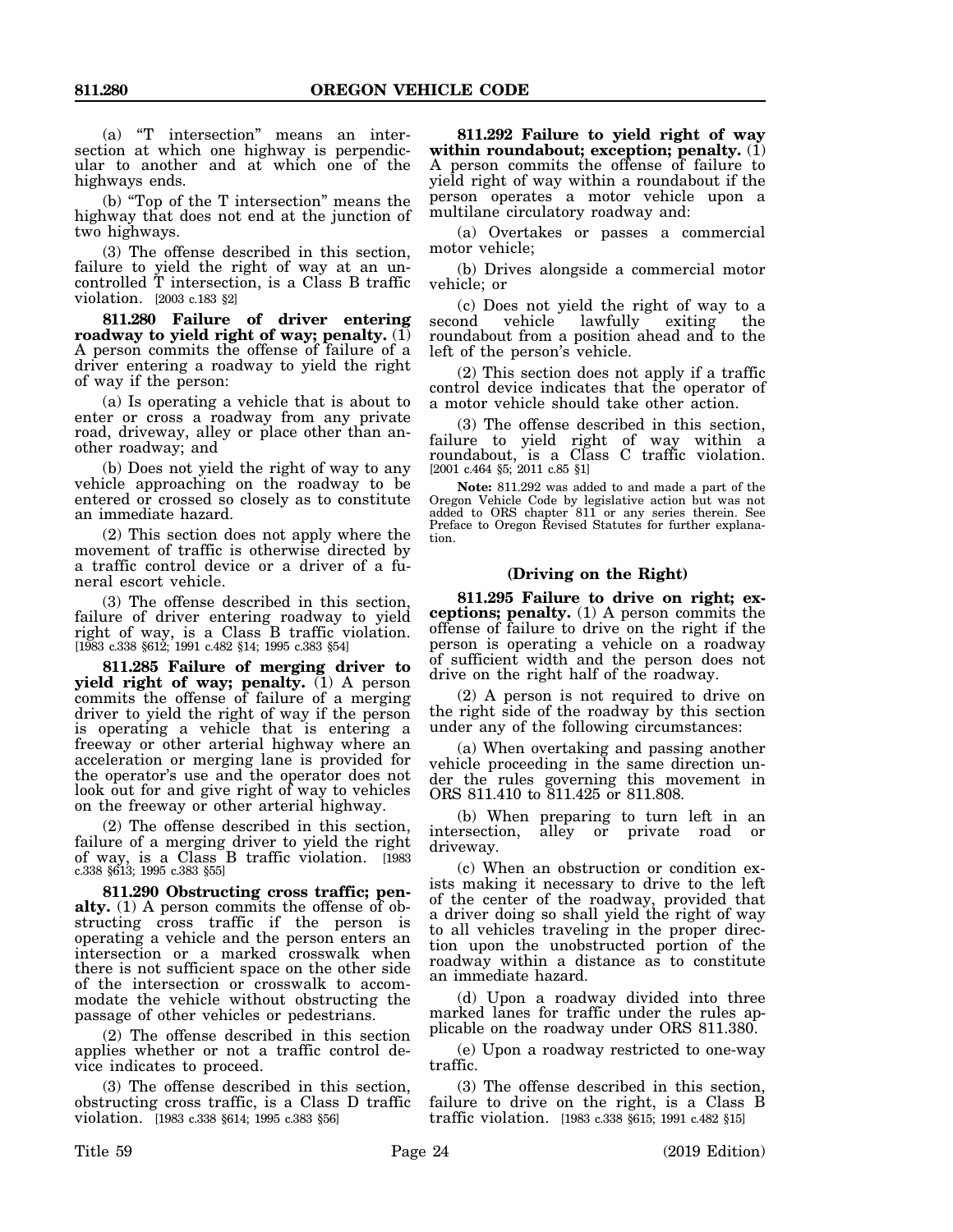**811.300 Failure to drive on right of approaching vehicle; exceptions; penalty.** (1) A person commits the offense of failure to drive on the right of an approaching vehicle if the person is operating a vehicle upon a roadway having width for not more than one lane of traffic in each direction and the person does not:

(a) Pass to the right of any other vehicle proceeding on the roadway in the opposite direction; and

(b) Give to the other at least one-half of the main traveled portion of the roadway as nearly as possible.

(2) This section does not apply to a person operating a vehicle as otherwise directed by a traffic control device.

(3) The offense described in this section, failure to drive on the right of an approaching vehicle, is a Class B traffic violation. [1983 c.338 §616]

**811.305 Driving on left on curve or grade or at intersection or rail crossing; exceptions; penalty.** (1) A person commits the offense of driving on the left on a curve or grade or at an intersection or rail crossing if the person is operating a vehicle upon any two-way roadway where traffic is permitted to move in both directions simultaneously and the person drives on the left side of the center of the roadway:

(a) Upon any part of a grade or upon a curve in the roadway where the driver's view is obstructed for such a distance as to create a hazard in the event another vehicle might approach from the opposite direction;

(b) When approaching an intersection or railroad grade crossing where the driver's view is obstructed for such a distance as to create a hazard in the event another vehicle might approach from the opposite direction; or

(c) At any intersection or railroad grade crossing.

(2) This section does not prohibit a person from driving on the left side of the center of a roadway under the following circumstances:

(a) When the right half of the roadway is obstructed or closed to traffic while under construction or repair; or

(b) When a driver makes a lawful left turn.

(3) The offense described in this section, driving on the left on a curve or grade or at an intersection or rail crossing, is a Class B traffic violation. [1983 c.338 §617]

**811.310 Crossing center line on twoway, four-lane road; exceptions; penalty.** (1) A person commits the offense of crossing the center line on a two-way, four-lane road if the person is operating a vehicle on a two-way roadway that has four or more lanes for moving traffic and the person drives to the left of the center line of the roadway.

(2) A person is not prohibited from driving to the left of the center line of a roadway by this section under the following circumstances:

(a) When authorized by a traffic control device designating certain lanes to the left side of the center of the roadway for use by traffic.

(b) When an obstruction or condition exists making it necessary to drive to the left of the center of the roadway, provided that a driver doing so shall yield the right of way to all vehicles traveling in the proper direction upon the unobstructed portion of the roadway within a distance as to constitute an immediate hazard.

(c) When making a left turn at an intersection, alley or private road or driveway.

(3) The offense described in this section, crossing the center line on a two-way, fourlane road, is a Class B traffic violation. [1983 c.338 §618]

**811.315 Failure of slow driver to drive on right; exceptions; penalty.** (1) A person commits the offense of failure of a slow driver to drive on the right if the person is operating a vehicle upon a roadway at less than the normal speed of traffic at the time and place and under the conditions then existing and the person fails to drive:

(a) In the right-hand lane available for traffic; or

(b) As close as practicable to the righthand curb or edge of the roadway.

(2) This section does not apply under any of the following circumstances:

(a) When overtaking and passing another vehicle proceeding in the same direction under the rules governing passing in ORS 811.410 to 811.425.

(b) When preparing to turn left at an intersection, alley or private road or driveway.

(3) The offense described in this section, failure of slow driver to drive on the right, is a Class B traffic violation. [1983 c.338 §619; 1995 c.383 §57]

**811.320 Failure to drive to right on divided highway; exceptions; penalty.** (1) A person commits the offense of failure to drive to the right on a divided highway if the person is operating a vehicle upon a highway divided into two or more roadways by means of an intervening space or by a physical barrier or clearly indicated dividing section so constructed as to impede vehicular traffic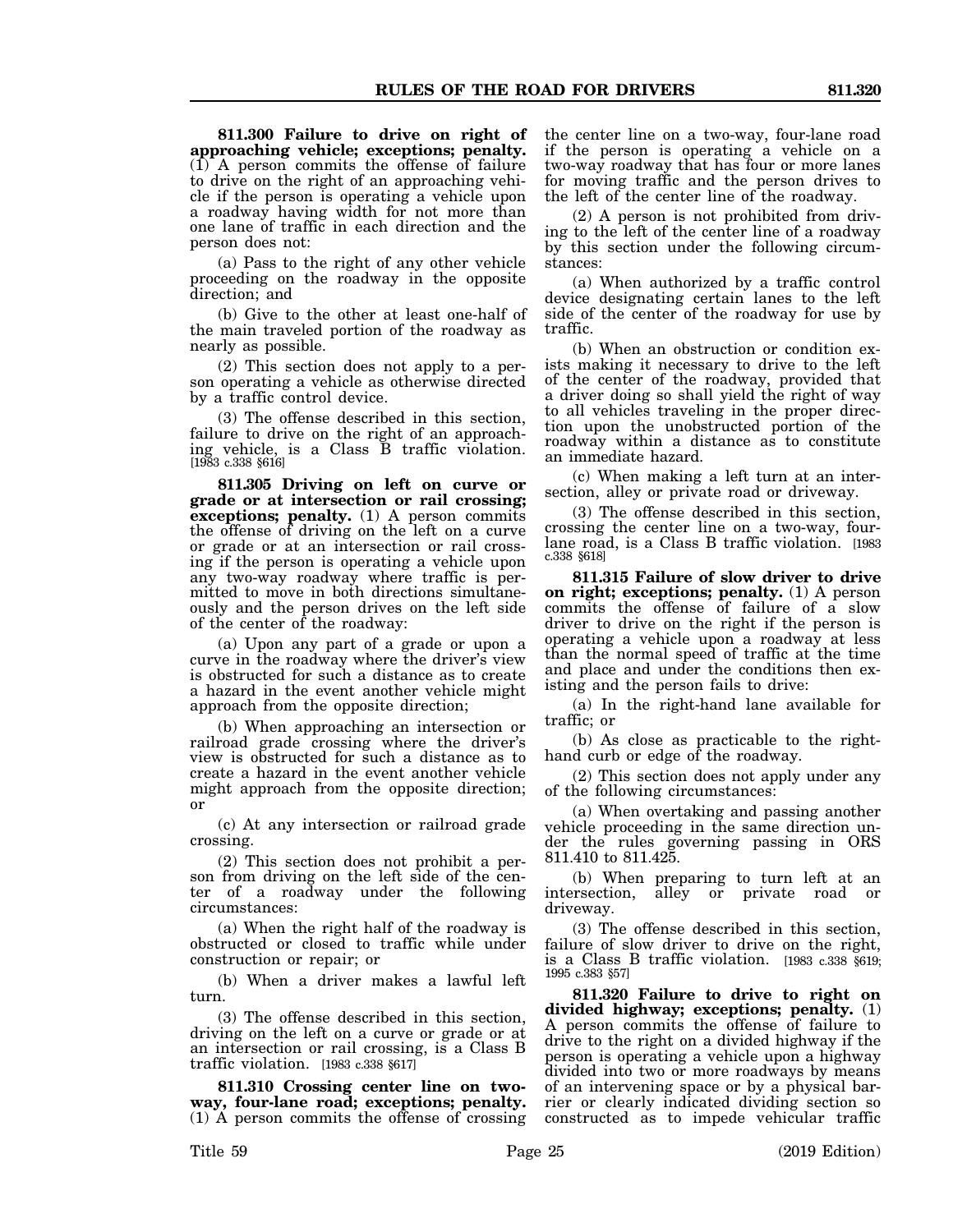and the person does not drive only upon the right-hand roadway.

(2) This section does not apply if a person is operating a vehicle in accordance with traffic control devices or the directions of a police officer that differ from the requirements of this section.

(3) The offense described in this section, failure to drive to the right on a divided highway, is a Class B traffic violation. [1983 c.338 §620]

**811.325 Failure to keep camper, trailer or truck in right lane; exceptions; penalty.** (1) A person commits the offense of failure to keep a camper, trailer or truck in the right lane if the person is operating any of the vehicles described in this subsection and the person does not drive in the right lane of all roadways having two or more lanes for traffic proceeding in a single direction. This subsection applies to all of the following vehicles:

(a) Any camper.

(b) Any vehicle with a trailer.

(c) Any vehicle with a registration weight of  $10,000$  pounds or more.

(2) This section does not require the described vehicles to be driven in the right lane under any of the following circumstances:

(a) When overtaking and passing another vehicle proceeding in the same direction under the rules governing this movement in ORS 811.410 to 811.425 when such movement can be made without interfering with the passage of other vehicles.

(b) When preparing to turn left.

(c) When reasonably necessary in response to emergency conditions.

(d) To avoid actual or potential traffic moving onto the right lane from an acceleration or merging lane.

(e) When necessary to follow traffic control devices that direct use of a lane other than the right lane.

(3) The offense described in this section, failure to keep camper, trailer or truck in the right lane, is a Class B traffic violation. [1983 c.338 §621; 1989 c.723 §18; 1995 c.383 §58; 2005 c.770 §7]

**811.330 Driving wrong way around traffic island; penalty.** (1) A person commits the offense of driving the wrong way around a traffic island if the person is operating a vehicle and the person drives the vehicle around a rotary traffic island in any direction except to the right of the island.

(2) The offense described in this section, driving the wrong way around a traffic island, is a Class B traffic violation. [1983 c.338 §622]

## **(Turning)**

**811.335 Unlawful or unsignaled turn; penalty.** (1) A person commits the offense of making an unlawful or unsignaled turn if the person is operating a vehicle upon a highway and the person turns the vehicle right or left when:

(a) The movement cannot be made with reasonable safety; or

(b) The person fails to give an appropriate signal continuously during not less than the last 100 feet traveled by the vehicle before turning.

(2) Appropriate signals for use while turning are as designated under ORS 811.395 and 811.400.

(3) The offense described in this section, making an unlawful or unsignaled turn, is a Class D traffic violation. [1983 c.338 §623; 1995 c.383 §59]

**811.340 Improperly executed left turn; penalty.** (1) A person commits the offense of making an improperly executed left turn if the person operates a vehicle and is intending to turn the vehicle to the left and the person does not:

(a) Approach the turn in the extreme left-hand lane lawfully available to traffic moving in the direction of travel of the turning vehicle;

(b) Make the left turn to the left of the center of the intersection whenever practicable; and

(c) Except as otherwise allowed by ORS 811.346, leave the intersection or other location in the extreme left-hand lane lawfully available to traffic moving in the same direction as such vehicle on the roadway being entered.

(2) The offense described in this section, improperly executing a left turn, is a Class B traffic violation. [1983 c.338 §624; 1985 c.16 §312; 1995 c.383 §60; 1997 c.468 §3]

**811.345 Failure to use special left turn lane; penalty.** (1) A person commits the offense of failure to use a special left turn lane if the person is operating a vehicle where a special lane for making left turns by drivers proceeding in opposite directions has been indicated by traffic control devices and the person turns the vehicle left from any other lane.

(2) The offense described in this section, failure to use special left turn lane, is a Class B traffic violation. [1983 c.338 §625; 1995 c.383 §61]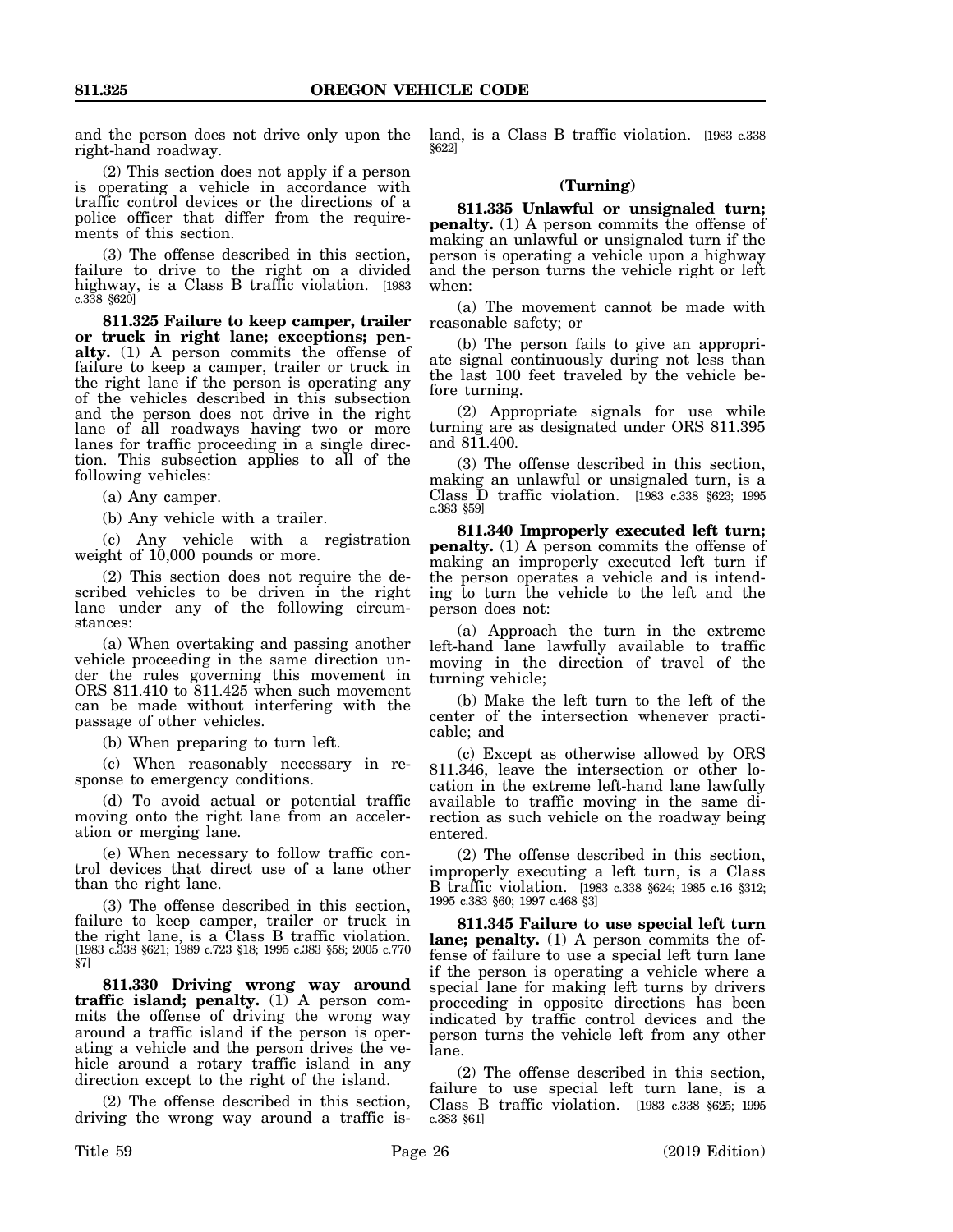**811.346 Misuse of special left turn lane; penalty.** (1) A person commits the offense of misuse of a special left turn lane if the person uses a special left turn lane for anything other than making a left turn either into or from the special left turn lane.

(2) A person who turns into a special left turn lane from an alley, driveway or other entrance to the highway that has the special left turn lane is in violation of this section if the person does anything other than stop in the lane and merge into traffic in the lane immediately to the right of the person's vehicle.

(3) As used in ORS 811.345 and this section, a "special left turn lane" is a median lane that is marked for left turns by drivers proceeding in opposite directions.

(4) The offense described in this section, misuse of a special left turn lane, is a Class B traffic violation. [1997 c.468 §2]

**811.350 Dangerous left turn; penalty.** (1) A person commits the offense of making a dangerous left turn if the person:

(a) Is operating a vehicle;

(b) Intends to turn the vehicle to the left within an intersection or into an alley, private road, driveway or place from a highway; and

(c) Does not yield the right of way to a vehicle approaching from the opposite direction that is within the intersection or so close as to constitute an immediate hazard.

(2) The offense described in this section, dangerous left turn, is a Class B traffic violation. [1983 c.338 §626; 1985 c.16 §313]

**811.355 Improperly executed right turn; penalty.** (1) A person commits the offense of making an improperly executed right turn if the person is operating a vehicle, is intending to turn the vehicle to the right and does not proceed as close as practicable to the right-hand curb or edge of the roadway:

(a) In making the approach for a right turn; and

(b) In making the right turn.

(2) The offense described in this section, improperly executed right turn, is a Class B traffic violation. [1983 c.338 §627; 1995 c.383 §62]

**811.360 Vehicle turns permitted at stop light; proceeding against traffic control device; improperly proceeding at stop light; penalty.** (1) The driver of a vehicle, subject to this section, who is intending to turn at an intersection where there is a traffic control device showing a steady circular red signal, a steady red bicycle signal or a steady red arrow signal may do any of the following without violating ORS 811.260 and 811.265:

(a) Make a right turn into a two-way street.

(b) Make a right or left turn into a oneway street in the direction of traffic upon the one-way street.

(2) In addition to the provisions of subsection (1) of this section, a bicyclist or motorcyclist does not violate ORS 811.260 and 811.265 if:

(a) The bicyclist or motorcyclist approaches an intersection where there is a traffic control device showing a steady circular red signal, a steady red bicycle signal or a steady red arrow signal;

(b) The traffic control device is controlled by a vehicle detection device;

(c) The bicyclist or motorcyclist comes to a complete stop and waits for the traffic control device to complete one full cycle; and

(d) After the vehicle detection device fails to detect the presence of the bicycle or motorcycle and change the traffic control device to a green signal, the bicyclist or motorcyclist proceeds with caution through the intersection.

(3) A person commits the offense of improperly proceeding at a stop light if the person does any of the following while proceeding as described in this section:

(a) Fails to stop at the light as required.

(b) Fails to exercise caution to avoid an accident.

(c) Disobeys the directions of another traffic control device, other than the device described in subsections (1) and (2) of this section, or a police officer that prohibits the driver, motorcyclist or bicyclist from proceeding.

(d) Fails to yield the right of way to traffic lawfully within the intersection or approaching so close to the intersection as to constitute an immediate hazard.

(4) A driver, motorcyclist or bicyclist who is proceeding as described in this section is also subject to the requirements under ORS 811.028 to stop for a pedestrian before proceeding.

(5) The offense described in this section, improperly proceeding at a stop light, is a Class B traffic violation. [1983 c.338 §628; 1997 c.507 §7; 2003 c.278 §7; 2005 c.746 §3; 2011 c.168 §2; 2015 c.147 §1]

**811.365 Illegal U-turn; penalty.** (1) A person commits the offense of making an illegal U-turn if the person is operating a vehicle and the person turns the vehicle so as to proceed in the opposite direction in any of the following places:

(a) Within an intersection where traffic is controlled by an electrical signal. This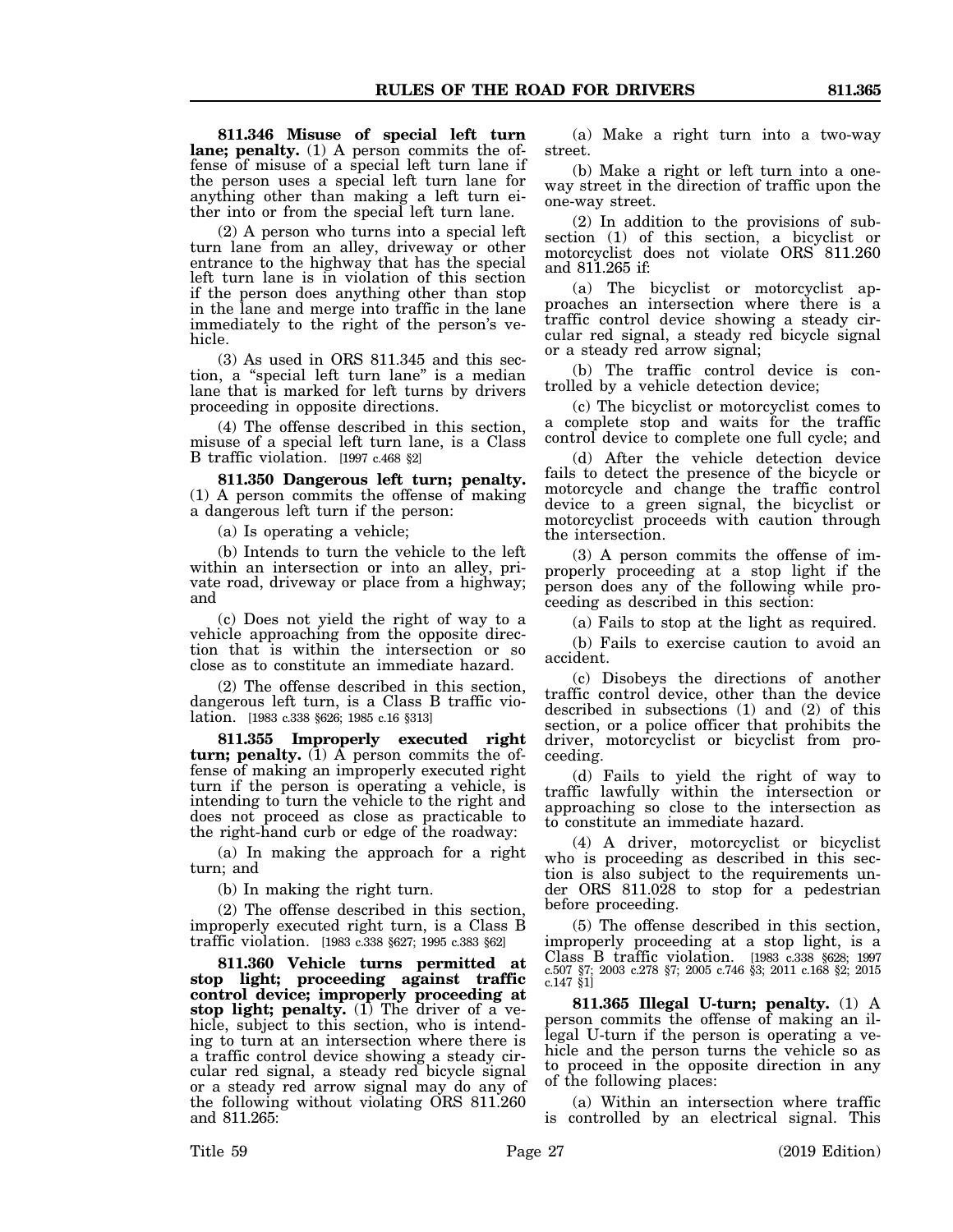paragraph does not apply where posted otherwise.

(b) Upon a highway within the limits of an incorporated city between intersections.

(c) At any place upon a highway where the vehicle cannot be seen by another driver approaching from either direction within a distance of:

(A) 500 feet within the incorporated limits of a city; or

(B) 1,000 feet outside a city.

(2) The offense described in this section, illegal U-turn, is a Class C traffic violation unless commission of the offense contributes to an accident. If commission of the offense contributes to an accident, the offense is a Class B traffic violation. [1983 c.338 §629; 1995 c.383 §63]

## **(Lane Use)**

**811.370 Failure to drive within lane; exception; penalty.** (1) Except as provided in subsection (2) of this section, a person commits the offense of failure to drive within a lane if the person is operating a vehicle upon a roadway that is divided into two or more clearly marked lanes for traffic and the driver does not:

(a) Operate the vehicle as nearly as practicable entirely within a single lane; and

(b) Refrain from moving from that lane until the driver has first made certain that the movement can be made with safety.

(2) A person who operates a commercial motor vehicle within a multilane roundabout that is divided into two or more clearly marked lanes for traffic may operate the commercial motor vehicle in more than one lane when it is not practicable to remain entirely within one lane.

(3) The offense described in this section, failure to drive within a lane, is a Class B traffic violation. [1983 c.338 §630; 2011 c.85 §2]

**811.375 Unlawful or unsignaled change of lane; penalty.** (1) A person commits the offense of unlawful or unsignaled change of lanes if the person is operating a vehicle upon a highway and the person changes lanes by moving to the right or left upon the highway when:

(a) The movement cannot be made with reasonable safety; or

(b) The driver fails to give an appropriate signal continuously during not less than the last 100 feet traveled by the vehicle before changing lanes.

(2) Appropriate signals for use while changing lanes are as designated under ORS 811.395 and 811.400.

(3) The offense described in this section, unlawful or unsignaled change of lane, is a Class D traffic violation. [1983 c.338 §631; 1995 c.383 §64]

**811.380 Improper use of center lane on three-lane road; penalty.** (1) A person commits the offense of improper use of the center lane on a three-lane road if the person is operating a vehicle upon a roadway divided into three clearly marked lanes for traffic with two-way movement of traffic permitted on the roadway and the person operates the vehicle in the center lane under any circumstances other than as permitted under the following:

(a) The driver may drive in the center lane when the center lane is allocated exclusively to traffic moving in the same direction that the driver is proceeding by a traffic control device directing the lane allocation.

(b) The driver may drive in the center lane when the driver is overtaking and passing a vehicle proceeding in the same direction and the center lane is clear of traffic within a safe distance.

(c) The driver may drive in the center lane when making a left turn.

(2) The offense described in this section, improper use of center lane on three-lane road, is a Class B traffic violation. [1983 c.338 §632]

**811.385 Depriving motorcycle or moped of full lane; penalty.** (1) A person commits the offense of depriving a motorcycle or moped of a full lane if the person operates a motor vehicle upon a roadway laned for traffic in a manner that prevents a moped operator or motorcyclist from full use of a lane.

(2) This section does not apply to operators of motorcycles or mopeds whose use of lanes is controlled by ORS 814.240 and 814.250.

(3) The offense described in this section, depriving a motorcycle or moped of a full lane, is a Class B traffic violation. [1983 c.338 §685]

#### **(Signaling)**

**811.390 Unlawful use of lights to signal for passing; penalty.** (1) A person commits the offense of unlawful use of lights to signal for passing if the person is operating a vehicle and the person flashes any lights as a courtesy or "do pass" signal to other drivers approaching from the rear.

(2) The offense described in this section, unlawful use of lights to signal for passing, is a Class D traffic violation. [1983 c.338 §633; 1995 c.383 §65]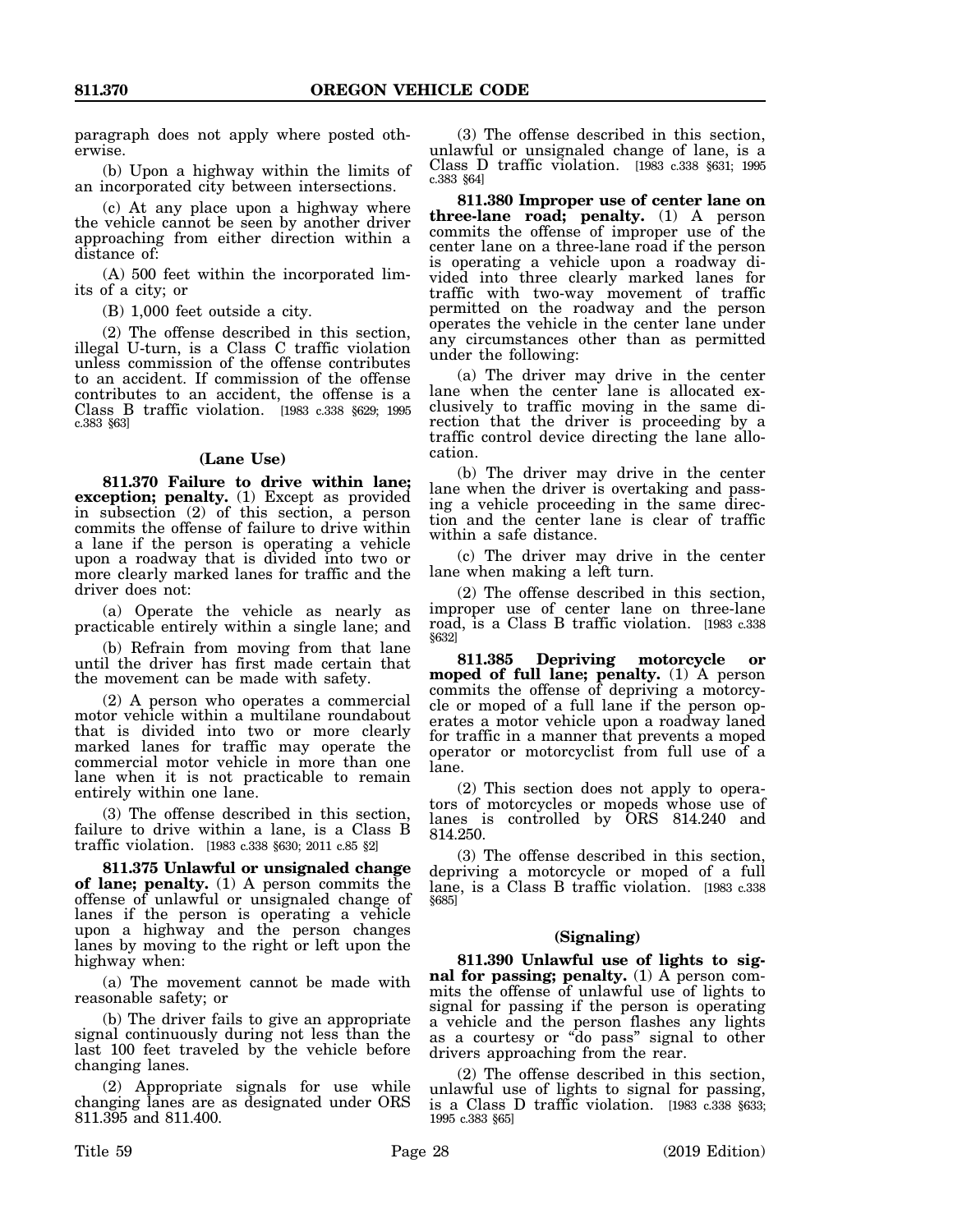**811.395 Appropriate signals for stopping, turning, changing lanes and decelerating.** This section establishes appropriate signals, for purposes of the vehicle code, for use when signals are required while stopping, turning, changing lanes or suddenly decelerating a vehicle. This section does not authorize the use of only hand and arm signals when the use of signal lights is required under ORS 811.405. Vehicle lighting equipment described in this section is vehicle lighting equipment for which standards are established under ORS 816.100 and 816.120. Appropriate signals are as follows:

(1) To indicate a left turn either of the following:

(a) Hand and arm extended horizontally from the left side of the vehicle.

(b) Activation of front and rear turn signal lights on the left side of the vehicle.

(2) To indicate a right turn either of the following:

(a) Hand and arm extended upward from the left side of the vehicle. A person who is operating a bicycle is not in violation of this paragraph if the person signals a right turn by extending the person's right hand and arm horizontally.

(b) Activation of front and rear turn signal lights on the right side of the vehicle.

(3) To indicate a stop or a decrease in speed either of the following:

(a) Hand and arm extended downward from the left side of the vehicle; or

(b) Activation of brake lights on the vehicle.

(4) Change of lane by activation of both front and rear turn signal lights on the side of the vehicle toward which the change of lane is made. [1983 c.338 §635; 1985 c.16 §314]

**811.400 Failure to use appropriate signal for turn, lane change, stop or exit from roundabout; penalty.** (1) A person commits the offense of failure to use an appropriate signal for a turn, lane change or stop or for an exit from a roundabout if the person does not make the appropriate signal under ORS 811.395 by use of signal lamps or hand signals and the person is operating a vehicle that is:

(a) Turning, changing lanes, stopping or suddenly decelerating; or

(b) Exiting from any position within a roundabout.

(2) This section does not authorize the use of only hand signals to signal a turn, change of lane, stop or deceleration when the use of signal lights is required under ORS 811.405.

(3) The offense described in this section, failure to use appropriate signal for a turn, lane change or stop or for an exit from a roundabout, is a Class B traffic violation. [1983 c.338 §634; 1995 c.383 §66; 2001 c.464 §6]

**811.405 Failure to signal with lights; exceptions; penalty.** (1)  $\overline{A}$  person commits the offense of failure to signal with lights when required if a person is operating a vehicle and does not use the vehicle lighting equipment described under ORS 811.395 to signal when turning, changing lanes, stopping or suddenly decelerating under any of the following circumstances:

(a) During limited visibility conditions.

(b) At any time the person is operating a vehicle or combination of vehicles in which the distance from the center of the top of the steering post to the left outside limit of the body, cab or load of the vehicle is greater than 24 inches.

(c) At any time the person is operating a vehicle or combination of vehicles in which the distance from the center of the top of the steering post to the rear limit of the body or load is greater than 14 feet.

(2) This section does not require the driver of a moped or bicycle that is not equipped with lighting equipment to use lighting equipment when required by this section. A driver of such moped or bicycle shall signal by means of appropriate hand and arm signals described under ORS 811.395 without violation of this section.

(3) The offense described in this section, failure to signal with lights when required, is a Class D traffic violation. [1983 c.338 §636; 1985 c.16 §315; 1995 c.383 §67]

#### **(Passing)**

**811.410 Unsafe passing on left; penalty.** (1) A person commits the offense of unsafe passing on the left if the person violates any of the following requirements concerning the overtaking and passing of vehicles:

(a) The driver of a vehicle that is overtaking any other vehicle proceeding in the same direction shall pass to the left of the other vehicle at a safe distance and shall not again drive to the right side of the roadway until safely clear of the overtaken vehicle.

(b) Except when overtaking and passing on the right is permitted under ORS 811.415, the driver of an overtaken vehicle shall give way to the right in favor of an overtaking vehicle and shall not increase the speed of the overtaken vehicle until completely passed by the overtaking vehicle.

(c) The driver of a vehicle shall not drive to the left side of the center of the roadway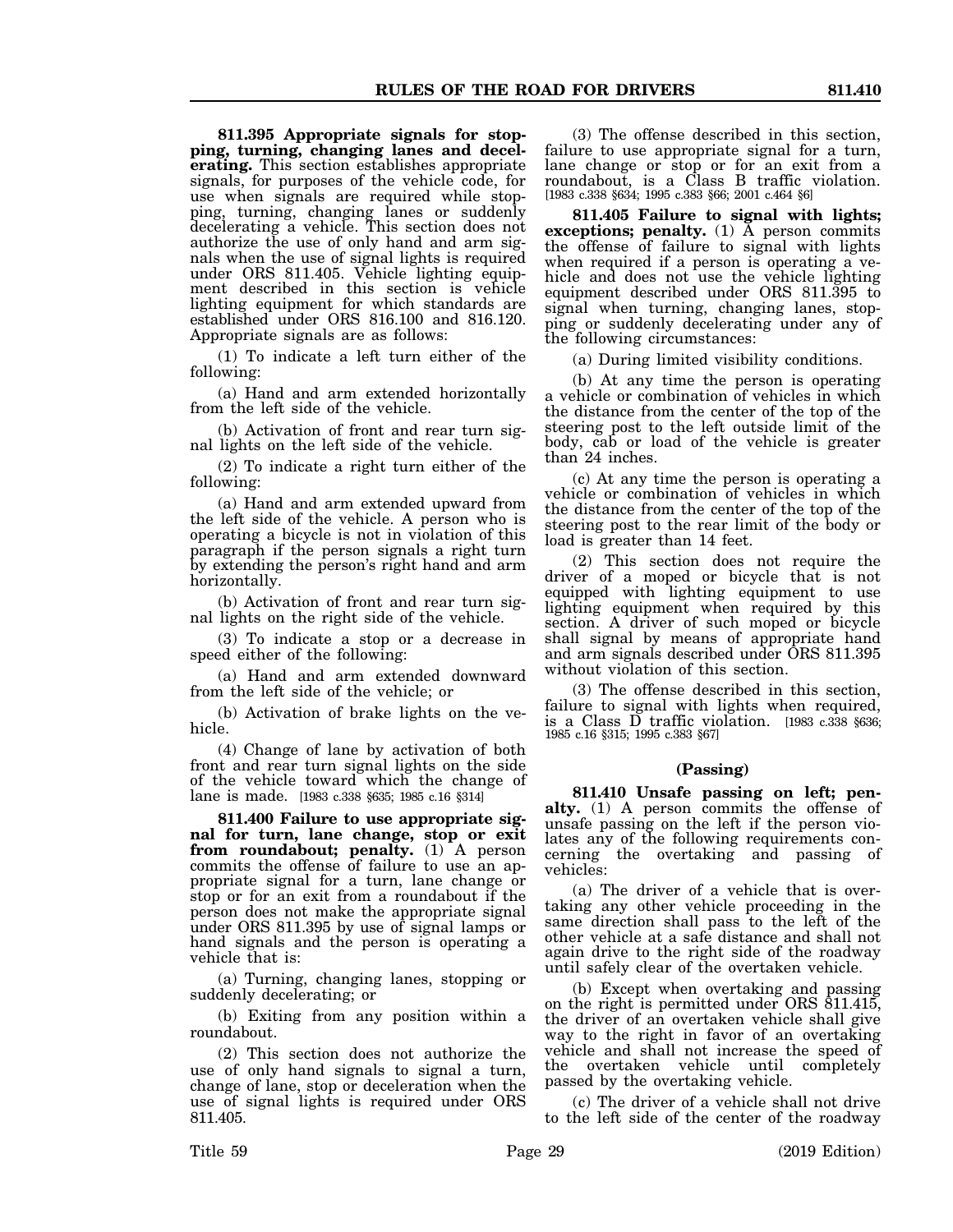in overtaking and passing a vehicle proceeding in the same direction unless the left side is clearly visible and is free of oncoming traffic for a sufficient distance ahead to permit the overtaking and passing to be completed without interfering with the operation of a vehicle approaching from the opposite direction or a vehicle overtaken.

(d) An overtaking vehicle shall return to an authorized lane of traffic as soon as practicable.

(2) This section does not authorize driving on the left side of the center of the road when prohibited under the following:

(a) Limitations on driving on the left of the center of a roadway under ORS 811.305.

(b) Passing in a no passing zone under ORS 811.420.

(c) ORS 811.295, 811.300 and 811.310 to 811.325 that require driving on the right.

(3) The offense described in this section, unsafe passing on the left, is a Class B traffic violation. [1983 c.338 §637; 1987 c.158 §168a]

**811.415 Unsafe passing on right; penalty.** (1) A person commits the offense of unsafe passing on the right if the person:

(a) Drives a vehicle to overtake and pass upon the right of another vehicle at any time not permitted under this section.

(b) Drives a vehicle to overtake and pass upon the right of another vehicle at any time by driving off the paved portion of the highway.

(2) For purposes of this section, a person may drive a vehicle to overtake and pass upon the right of another vehicle under any of the following circumstances:

(a) Overtaking and passing upon the right is permitted if:

(A) The overtaken vehicle is making or the driver has signaled an intention to make a left turn;

(B) The paved portion of the highway is of sufficient width to allow two or more lanes of vehicles to proceed lawfully in the same direction as the overtaking vehicle; and

(C) The roadway ahead of the overtaking vehicle is unobstructed for a sufficient distance to permit passage by the overtaking vehicle to be made in safety.

(b) Overtaking and passing upon the right is permitted if the overtaken vehicle is proceeding along a roadway in the left lane of two or more clearly marked lanes allocated exclusively to vehicular traffic moving in the same direction as the overtaking driver.

(c) Overtaking and passing upon the right is permitted if the overtaking vehicle

is a bicycle that may safely make the passage under the existing conditions.

(3) The offense described in this section, unsafe passing on the right, is a Class B traffic violation. [1983 c.338 §638; 1987 c.158 §169; 2005 c.316 §1]

**811.420 Passing in no passing zone; exceptions; penalty.** (1) A person commits the offense of passing in a no passing zone if the person drives a vehicle on the left side of a roadway in a no passing zone that has been established and designated to prohibit such movements by appropriate signs or markings posted on the roadway.

(2) The authority to establish and post no passing zones for purposes of this section is established under ORS 810.120.

(3) The provisions of this section do not apply under any of the following circumstances:

(a) When a driver turns left into or from an alley, intersection, private road or driveway.

(b) When an obstruction or condition exists making it necessary to drive to the left of the center of the roadway provided that a driver doing so shall yield the right of way to all vehicles traveling in the proper direction upon the unobstructed portion of the roadway within a distance that would constitute an immediate hazard.

(4) The offense described in this section, passing in a no passing zone, is a Class B traffic violation. [1983 c.338 §639; 1985 c.16 §316]

**811.425 Failure of slower driver to yield to overtaking vehicle; penalty.** (1) A person commits the offense of failure of a slower driver to yield to overtaking vehicle if the person is driving a vehicle and the person fails to move the person's vehicle off the main traveled portion of the highway into an area sufficient for safe turnout when:

(a) The driver of the overtaken vehicle is proceeding at a speed less than a speed established in ORS 811.105 as prima facie evidence of violation of the basic speed rule;

(b) The driver of the overtaking vehicle is proceeding at a speed in conformity with ORS 811.105;

(c) The highway is a two directional, two-lane highway; and

(d) There is no clear lane for passing available to the driver of the overtaking vehicle.

(2) This section does not apply to the driver of a vehicle in a funeral procession.

(3) The offense described in this section, failure of a slower driver to yield to over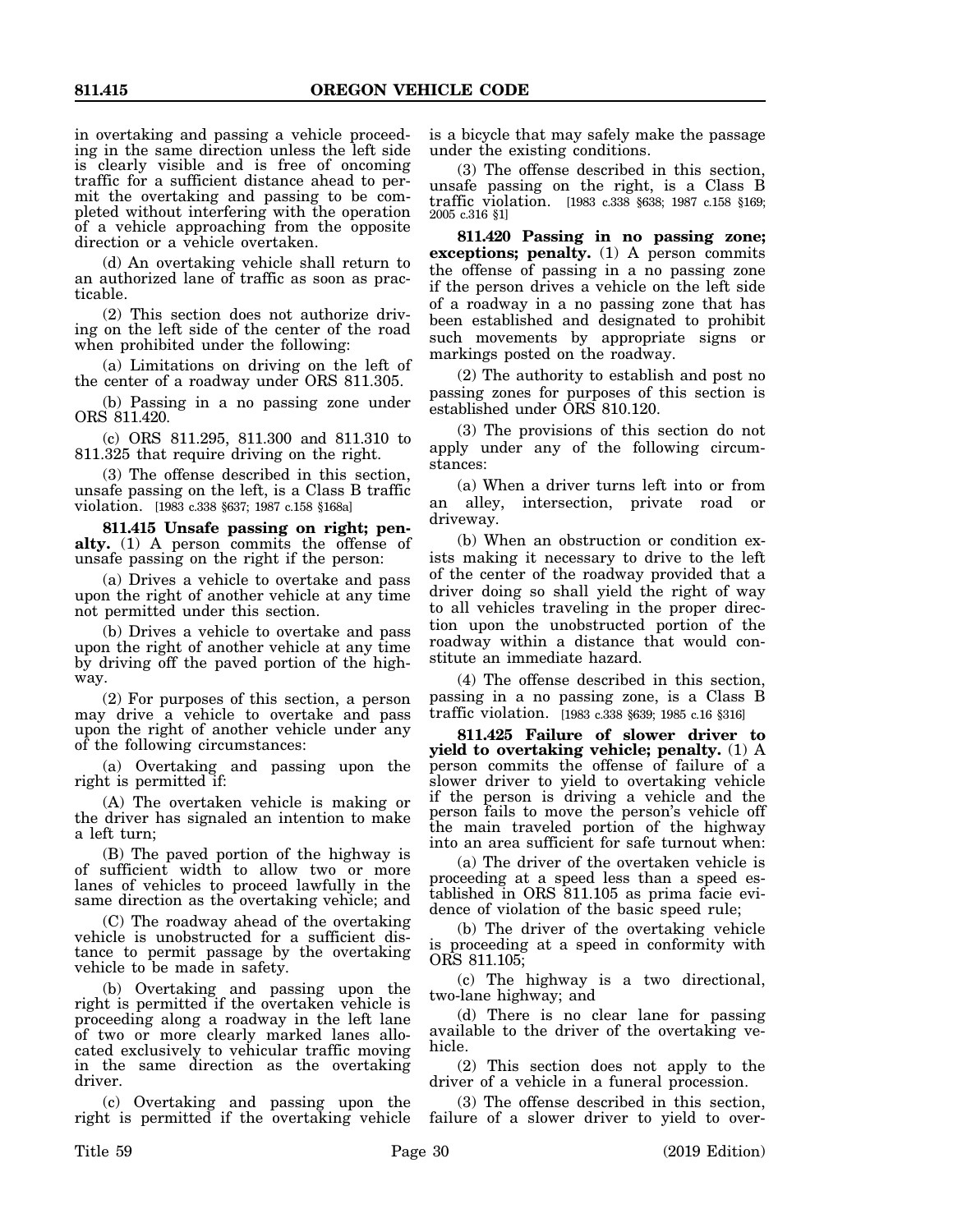taking vehicle, is a Class B traffic violation. [1983 c.338 §640; 1991 c.482 §16; 1995 c.383 §68; 2001 c.104 §307; 2003 c.819 §15]

#### **(Prohibited Places)**

**811.430 Driving on highway divider; exceptions; penalty.** (1) A person commits the offense of driving on a highway divider if the person drives a vehicle over, across or within a dividing space, barrier or section that is an intervening space, physical barrier or clearly indicated dividing section so constructed as to impede vehicular traffic and that divides a highway into two or more roadways.

(2) For purposes of this section, a "dividing space" includes pavement markings of solid double yellow lines with yellow crosshatching between the double yellow lines.

(3) This section does not apply when the movement of a vehicle that is otherwise prohibited by this section is made:

(a) At an authorized crossover or intersection; or

(b) At the specific direction of a road authority.

(4) The offense described in this section, driving on a highway divider, is a Class B traffic violation. [1983 c.338 §642; 2011 c.330 §25]

**811.435 Operation of motor vehicle on bicycle trail; exemptions; penalty.** (1) A person commits the offense of operation of a motor vehicle on a bicycle trail if the person operates a motor vehicle upon a bicycle lane or a bicycle path.

(2) Exemptions to this section are provided under ORS 811.440.

(3) This section is not applicable to mopeds. ORS  $811.440$  and  $814.210$  control the operation and use of mopeds on bicycle lanes and paths.

(4) The offense described in this section, operation of a motor vehicle on a bicycle trail, is a Class B traffic violation. [1983 c.338 §643]

**811.440 When motor vehicles may operate on bicycle lane.** This section provides exemptions from the prohibitions under ORS 811.435 and 814.210 against operating motor vehicles on bicycle lanes and paths. The following vehicles are not subject to ORS 811.435 and 814.210 under the circumstances described:

(1) A person may operate a moped on a bicycle lane that is immediately adjacent to the roadway only while the moped is being exclusively powered by human power.

(2) A person may operate a motor vehicle upon a bicycle lane when:

(a) Making a turn;

(b) Entering or leaving an alley, private road or driveway; or

(c) Required in the course of official duty.

(3) An implement of husbandry may momentarily cross into a bicycle lane to permit other vehicles to overtake and pass the implement of husbandry.

(4) A person may operate a motorized wheelchair on a bicycle lane or path.

(5) A person may operate a motor assisted scooter on a bicycle lane or path.

(6) A person may operate an electric personal assistive mobility device on a bicycle lane or path. [1983 c.338 §645; 1991 c.417 §1; 2001 c.749 §24; 2003 c.341 §8]

**811.445 Use of throughway when prohibited; penalty.** (1) A person commits the offense of use of a throughway when prohibited if any use restrictions or prohibitions are posted by appropriate signs giving notice thereof and the person violates any restriction or prohibition so posted.

(2) The authority to impose restrictions and prohibitions for purposes of this section is granted under ORS 810.020.

(3) The offense described in this section, use of throughway when prohibited, is a Class D traffic violation. [1983 c.338 §646; 1995 c.383 §69]

**811.450 Violation of posted truck routes; defense; penalty.** (1) A person commits the offense of violation of posted truck routes if appropriate signs designating truck routes are posted and the person does not operate a vehicle in compliance with the posted requirements.

(2) Authority to establish and change truck routes for purposes of this section is established in ORS 810.040.

(3) It is a defense to a charge of violation of this section if the person so charged can establish that the person could not reach the person's destination without traveling upon the street, road or highway prohibited under the posted requirements.

(4) The offense described in this section, violation of posted truck routes, is a Class B traffic violation. [1983 c.338 §647; 1985 c.393 §39; 1995 c.383 §70]

#### **(Rail Crossings)**

**811.455 Failure to stop for railroad signal; penalty.** (1) A person commits the offense of failure to stop for a railroad signal if the person fails to comply with any of the following requirements:

(a) A person who is driving a vehicle must stop the vehicle at a clearly marked stop line on the near side of a railroad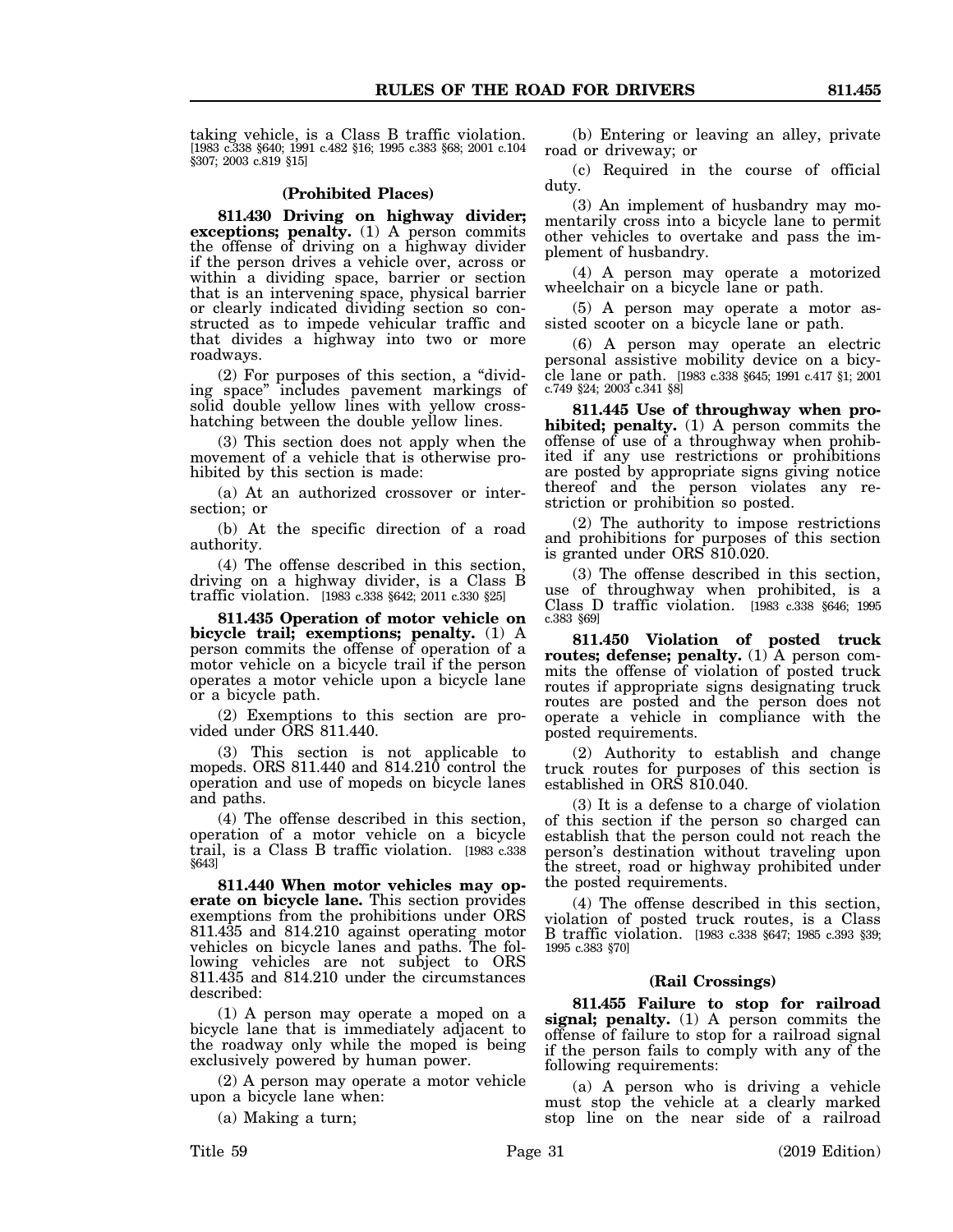crossing or, if there is no clearly marked stop line, not less than 15 feet nor more than 50 feet from the nearest rail of the crossing under any of the following circumstances:

(A) When a clearly visible electric or mechanical signal is given by a device that warns of the immediate approach of a railroad train or other on-track equipment.

(B) Upon the lowering of a crossing gate.

(C) When a signal given by a flagger or police officer indicates the approach or passage of a railroad train or other on-track equipment.

(D) When an approaching train or other on-track equipment is clearly visible and because of its nearness to the crossing is an immediate hazard.

(E) When an audible signal is given by an approaching railroad train or other ontrack equipment because its speed or nearness to the crossing is an immediate hazard.

(b) A driver who has stopped for the passing of a train or other on-track equipment at a railroad grade crossing in accordance with the provisions of this section may not proceed across the railroad tracks until the driver can do so safely.

(c) A person may not drive any vehicle through, around or under a crossing gate or barrier at a railroad crossing while the gate or barrier is closed or is being opened or closed.

(2) The offense described in this section, failure to stop for a railroad signal, is a Class B traffic violation. [1983 c.338 §648; 1985 c.16 §317; 1995 c.383 §71; 1997 c.249 §232; 2001 c.492 §3; 2017 c.176 §1]

**811.460 Failure to follow rail crossing procedures for high-risk vehicles; appli**cation; penalty. (1) A person commits the offense of failure to follow rail crossing procedures for high-risk vehicles if the person takes any vehicle described in this section across any railroad or rail fixed guideway public transportation system tracks at grade without doing all of the following:

(a) Stopping the vehicle at a clearly marked stop line or, if there is not a clearly marked stop line, not less than 15 feet nor more than 50 feet from the nearest rail of the railroad or rail fixed guideway public transportation system.

(b) While so stopped, listening and looking in both directions along the tracks for approaching trains, other on-track equipment or rail fixed guideway public transportation system vehicles and for signals indicating approaching trains, other on-track equipment or rail fixed guideway public transportation system vehicles.

(d) Proceeding across the tracks without manually changing gears.

(2) This section applies to the following vehicles when moved across railroad or rail fixed guideway public transportation system tracks:

(a) A school bus.

(b) A school activity vehicle with a loaded weight of 10,000 pounds or more.

(c) A worker transport bus.

(d) Any bus operated for transporting children to and from church or an activity or function authorized by a church.

(e) Any vehicle used in the transportation of persons for hire by a nonprofit entity.

(f) A commercial bus.

(g) A motor vehicle carrying as a cargo or part of a cargo any explosive substance, inflammable liquids, corrosives or similar substances or any cargo that the Department of Transportation determines to be hazardous. For purposes of this paragraph, the department may only determine a substance to be hazardous by rule. Any rules adopted by the department to determine hazardous substances must be consistent with substances classified as hazardous by the United States Secretary of Transportation.

(h) A tank vehicle, whether loaded or empty, used for the transportation of any hazardous material.

(3) Exemptions to this section are provided under ORS 811.465.

(4) The offense described in this section, failure to follow rail crossing procedures for high-risk vehicles, is a Class B traffic violation. [1983 c.338 §649; 1985 c.16 §318; 1985 c.420 §9; 1989 c.992 §20; 1995 c.383 §72; 1995 c.733 §49; 2001 c.104 §308; 2001 c.492 §4; 2001 c.522 §5; 2015 c.283 §6; 2017 c.46 §6; 2017 c.176 §2]

**811.462 Failure of operator of commercial motor vehicle to slow down and check tracks; penalty.** (1) A person commits the offense of failure of the operator of a commercial motor vehicle to slow down and check that tracks are clear of an approaching train or other on-track equipment if the person:

(a) Is operating a commercial motor vehicle that is not required by ORS 811.460 to stop before reaching a rail crossing;

(b) Is approaching a rail crossing at grade; and

(c) Fails to slow down and check that the tracks are clear of an approaching train or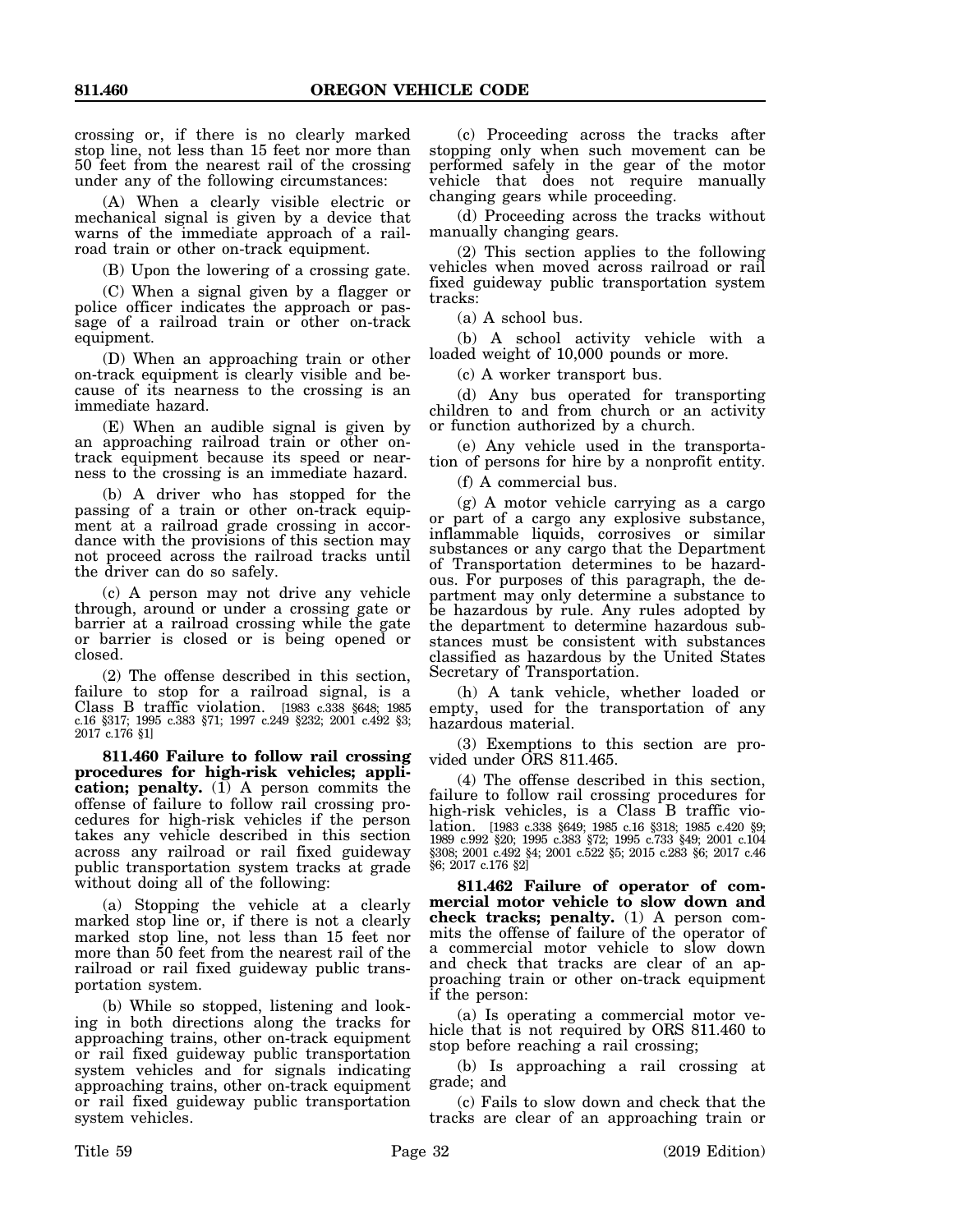other on-track equipment before proceeding across the railroad tracks.

(2) The offense described in this section, failure of the operator of a commercial motor vehicle to slow down and check that tracks are clear of an approaching train or other on-track equipment, is a Class B traffic violation. [2001 c.492 §7; 2017 c.176 §3]

**811.465 Exemptions from high-risk vehicle rail crossing procedures.** This section establishes exemptions from the special crossing procedures established for high-risk vehicles under ORS 811.460. The exemptions are partial or complete as described in the following:

(1) The vehicles are not required to comply with the procedures at a crossing of a street or highway and rail fixed guideway public transportation system tracks if:

(a) The rail fixed guideway public transportation system vehicles operate within and parallel to the right of way of a street or highway; and

(b) All vehicle movements are controlled by traffic control devices.

(2) The vehicles are not required to comply with the procedures when crossing any railway tracks upon which operation has been abandoned and for which the Department of Transportation has plainly marked that no stop need be made.

(3) The vehicles are not required to comply with the procedures when crossing industry track crossings across which train operations are required by law to be conducted under flag protection.

(4) The vehicles are not required to comply with the procedures when crossing industry track crossings within business districts.

(5) Vehicles are not required to comply with the procedures when crossing any crossing where an officer directs traffic to proceed or where an operating traffic control signal indicates that other traffic may proceed.

(6) Vehicles are not required to comply with the procedures when crossing any crossing protected by crossing gates. The exemption under this subsection does not apply to:

(a) School buses or school activity vehicles that are required to stop at crossings with crossing gates under ORS 811.460;

(b) Tank vehicles, whether loaded or empty, used to transport hazardous materials;

(c) Vehicles transporting any hazardous material requiring the vehicle to be placarded; or

(d) High-risk vehicles described in ORS 811.460 that are not otherwise described in this subsection, when operating in interstate commerce.

(7) Except when a train, other on-track equipment or rail fixed guideway public transportation system vehicle is approaching, the driver of a commercial bus is not required to stop at crossings where the Department of Transportation has determined and plainly marked that no stop need be made. [1983 c.338 §650; 1985 c.420 §10; 2001 c.522 §6; 2003 c.589 §6; 2009 c.551 §2; 2017 c.46 §7; 2017 c.176 §4]

**811.470 Improper movement of heavy equipment across rail crossing; application; penalty.** (1) A person commits the offense of improper movement of heavy equipment across a rail crossing if the person operates or moves any equipment described in this section upon or across any tracks at a railroad or rail fixed guideway public transportation system grade crossing without complying with any of the following:

(a) Before moving across the tracks, the person must give notice of an intended crossing to a responsible officer of the railroad or rail fixed guideway public transportation system in time for protection to be given.

(b) Where the railroad or rail fixed guideway public transportation system has provided a flagger, the person operating or moving such equipment shall obey the direction of the flagger.

(c) The person operating or moving such equipment must do all of the following:

(A) The person must stop before making the crossing at a clearly marked line or, if there is no clearly marked line, not less than 15 feet nor more than 50 feet from the nearest rail.

(B) While so stopped, the person must look and listen in both directions along the tracks for approaching trains or other ontrack equipment.

(C) The person may not proceed across the tracks unless the crossing can be made safely.

(2) This section applies to the operation of movement across railroad or rail fixed guideway public transportation system tracks of any crawler-type tractor, steam shovel, derrick, roller or any equipment or structure having a normal operating speed of 10 miles per hour or less or a vertical body or load clearance of less than one-half inch per foot of the distance between any two adjacent axles or in any event of less than nine inches, measured above the level surface of a roadway.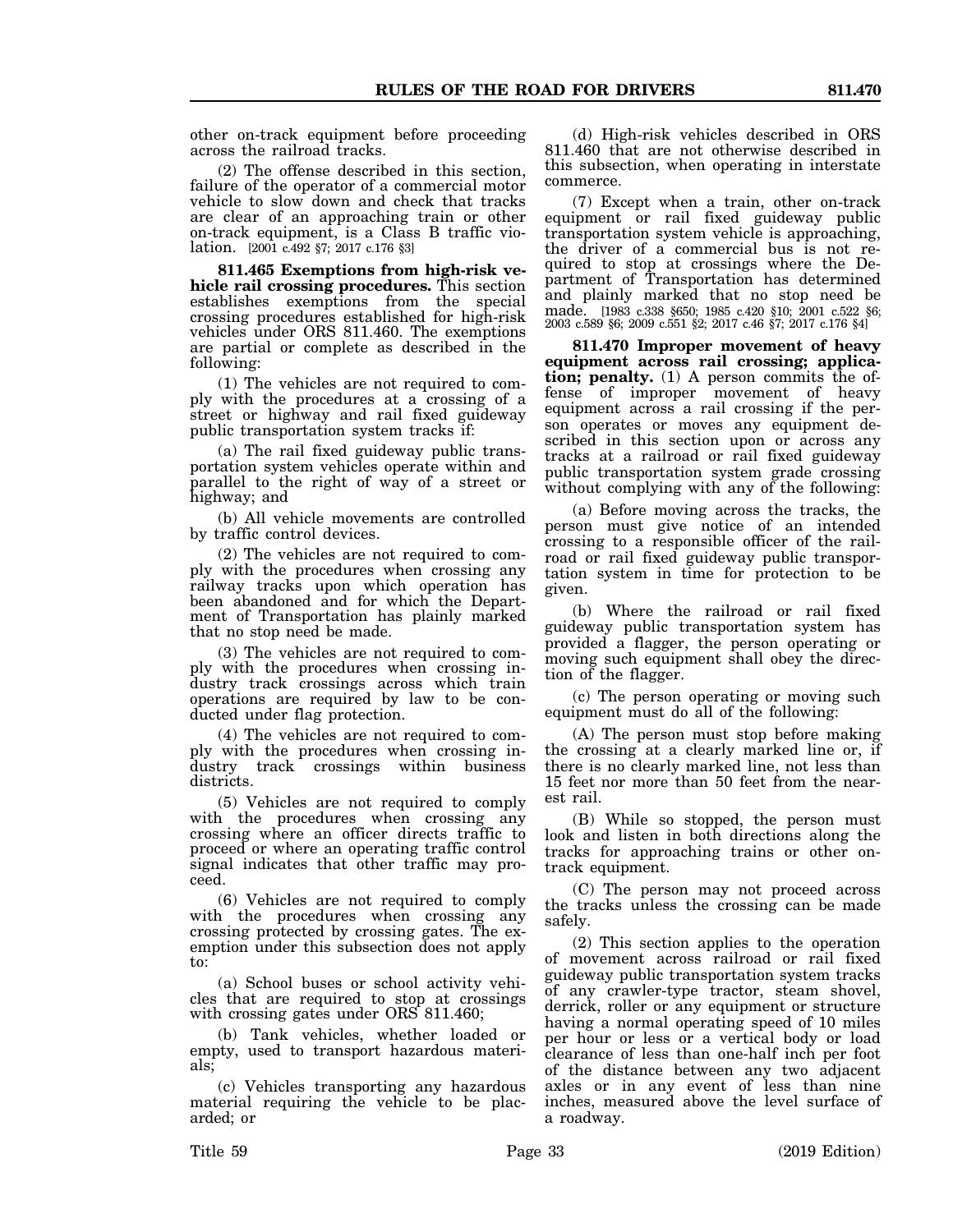(3) The offense described in this section, improper movement of heavy equipment across a rail crossing, is a Class B traffic violation. [1983 c.338 §651; 1985 c.16 §319; 1995 c.383 §73; 1997 c.249 §233; 2001 c.522 §7; 2017 c.46 §8; 2017 c.176 §5]

**811.475 Obstructing rail crossing; penalty.** (1) A person commits the offense of obstructing a rail crossing if the person is operating a vehicle and the person does either of the following:

(a) Drives onto any railroad or rail fixed guideway public transportation system grade crossing when there is not sufficient space on the other side of the railroad or rail fixed guideway public transportation system grade crossing to accommodate the vehicle the person is operating without obstructing the passage of other vehicles, pedestrians, railroad trains, other on-track equipment or rail fixed guideway public transportation system vehicles; or

(b) While driving a commercial motor vehicle, fails to negotiate the rail crossing because of insufficient undercarriage clearance.

(2) The offense described in this section is applicable whether or not a traffic control device indicates to proceed.

(3) The offense described in this section, obstructing rail crossings, is a Class B traffic violation. [1983 c.338 §652; 1995 c.383 §74; 2001 c.492 §5; 2001 c.522 §8; 2017 c.46 §9; 2017 c.176 §7]

#### **(Miscellaneous)**

**811.480 Illegal backing; penalty.** (1) A person commits the offense of illegal backing if the person backs a vehicle the person is driving when it is not safe to do so or when it causes interference with other traffic upon a highway.

(2) The offense described in this section, illegal backing, is a Class D traffic violation. [1983 c.338 §653; 1995 c.383 §75]

**811.481** [2015 c.1 §73; repealed by 2016 c.24 §76]

**811.482 Use of marijuana in motor vehicle; penalty.** (1) As used in this section:

(a) "Consumes" includes the inhalation of smoke from a marijuana item by a driver or passenger of a motor vehicle.

(b) "Marijuana item" has the meaning given that term in ORS 475B.015.

(2) A person commits the offense of use of marijuana in a motor vehicle if the person consumes in any manner a marijuana item while in a motor vehicle when the motor vehicle is upon a highway.

(3) This section does not apply to passengers in a motor vehicle that is operated by a common carrier and used primarily to carry passengers for hire.

(4) Use of marijuana in a motor vehicle is a Class B traffic violation. [2016 c.24 §49]

**Note:** 811.482 was added to and made a part of the Oregon Vehicle Code by legislative action but was not added to ORS chapter 811 or any series therein. See Preface to Oregon Revised Statutes for further explanation.

**811.483 Safety corridors; penalty.** (1) The Department of Transportation shall post signs in safety corridors chosen by the department indicating that fines for traffic offenses committed in those safety corridors will be doubled.

(2)(a) The presumptive fine for a person charged with an offense that is listed in subsection  $(3)(a)$  or  $(b)$  of this section and that is committed in a safety corridor chosen by the department under subsection (1) of this section shall be the amount established under ORS 153.020.

(b) The minimum fine for a person convicted of a misdemeanor offense that is listed in subsection  $(3)(c)$  to  $(g)$  of this section and that is committed in a safety corridor is 20 percent of the maximum fine established for the offense.

(c) The minimum fine for a person convicted of a felony offense that is listed in subsection (3)(c) to (g) of this section and that is committed in a safety corridor is two percent of the maximum fine established for the offense.

(3) This section applies to the following offenses if committed in the designated safety corridors:

(a) Class A or Class B traffic violations.

(b) Class C or Class D traffic violations related to exceeding a legal speed.

(c) Reckless driving, as defined in ORS 811.140.

(d) Driving while under the influence of intoxicants, as defined in ORS 813.010.

(e) Failure to perform the duties of a driver involved in a collision, as described in ORS 811.700 or 811.705.

(f) Criminal driving while suspended or revoked, as defined in ORS 811.182.

(g) Fleeing or attempting to elude a police officer, as defined in ORS 811.540. [1999 c.1071 §5; 1999 c.1071 §5a; 2001 c.421 §1; 2003 c.100 §3; 2007 c.124 §1; 2011 c.597 §116; 2018 c.22 §11]

#### **(Safety corridor pilot program)**

**Note:** Sections 1, 2 and 6, chapter 501, Oregon Laws 2019, provide:

**Sec. 1.** Section 2 of this 2019 Act is added to and made a part of the Oregon Vehicle Code. [2019 c.501 §1]

Sec. 2. (1)(a) The Department of Transportation shall establish a safety corridor pilot program in this state to evaluate the processes for and effectiveness of allowing counties to designate as safety corridors roads over which the counties have road authority.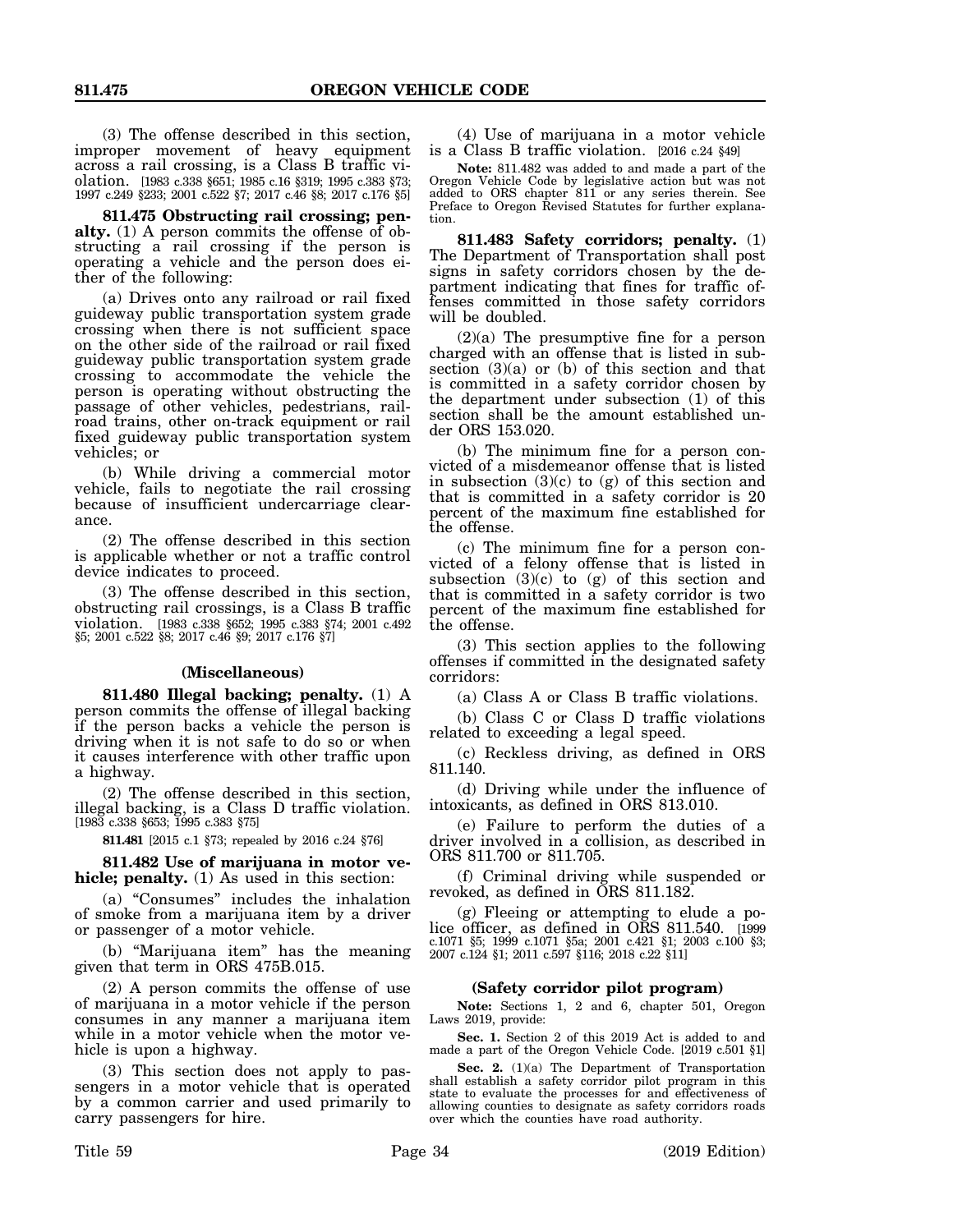(b) The County Safety Corridor Advisory Group established in subsection (3)(a) of this section shall select up to five counties in the state to participate in the pilot program established in paragraph (a) of this subsection.

(c) The county commission for each county selected under paragraph (b) of this subsection may designate one segment of highway that is between 2 and 10 miles long as a safety corridor.

(d) A safety corridor designated under paragraph (c) of this subsection must satisfy the criteria established by the advisory group under subsection  $(3)(c)(A)$ of this section.

(e) The department shall adopt rules necessary to carry out the provisions of this section.

 $(2)(a)$  Each county selected under subsection  $(1)(b)$ of this section shall post signs in the safety corridor designated by the county indicating that fines for traffic offenses committed in the safety corridor will be doubled.

(b) The presumptive fine for a person charged with an offense that is listed in paragraph  $(e)(A)$  or  $(B)$  of this subsection and that is committed in a safety corridor designated by a county under this section shall be the amount established under ORS 153.020.

(c) The minimum fine for a person convicted of a misdemeanor offense that is listed in paragraph (e)(C) to (G) of this subsection and that is committed in a safety corridor designated by a county under this section is 20 percent of the maximum fine established for the offense.

(d) The minimum fine for a person convicted of a felony offense that is listed in paragraph  $(e)(C)$  to  $(G)$ of this subsection and that is committed in a safety corridor designated by a county under this section is two percent of the maximum fine established for the offense.

(e) This subsection applies to the following offenses if committed in the designated safety corridors:

(A) Class A or Class B traffic violations.

(B) Class C or Class D traffic violations related to exceeding a legal speed.

(C) Reckless driving, as defined in ORS 811.140.

(D) Driving while under the influence of intoxicants, as defined in ORS 813.010.

(E) Failure to perform the duties of a driver involved in a collision, as described in ORS 811.700 or 811.705.

(F) Criminal driving while suspended or revoked, as defined in ORS 811.182.

(G) Fleeing or attempting to elude a police officer, as defined in ORS 811.540.

(3)(a) The County Safety Corridor Advisory Group is established.

(b) The Director of Transportation shall appoint the following members to serve on the advisory group:

(A) Two members who are representatives of the Department of Transportation;

(B) Two members who are representatives of counties;

(C) One member who is a firefighter or emergency medical services provider; and

(D) One member who is a representative of a law enforcement agency.

(c) The advisory group shall:

(A) Establish objective criteria for designating a segment of highway as a safety corridor under subsection (1)(c) of this section;

(B) Establish requirements for the counties selected under subsection  $(1)(b)$  of this section, including for

regular community engagement, heightened enforcement, engineering improvements, infrastructure investments and public outreach; and

(C) Establish content requirements for reports mandated under subsection  $(4)(a)$  of this section.

(4)(a) Each county selected under subsection (1)(b) of this section shall, in consultation with the department, prepare two reports on its findings, including any recommendations for legislation, and shall submit the reports to an appropriate committee or interim committee of the Legislative Assembly related to transportation.

(b) The first report must be submitted no later than September 15, 2022. The second report must be submitted no later than September 15, 2024.

(c) Each report must satisfy the content requirements established by the advisory group under subsection  $(3)(c)(C)$  of this section. [2019  $c.\overline{5}01$   $\S 2]$ ]

**Sec. 6.** Section 2 of this 2019 Act is repealed on January 2, 2026. [2019 c.501 §6]

**811.485 Following too closely; penalty.** (1) A person commits the offense of following too closely if the person does any of the following:

(a) Drives a motor vehicle so as to follow another vehicle more closely than is reasonable and prudent, having due regard for the speed of the vehicles and the traffic upon, and condition of, the highway.

(b) Drives a truck, commercial bus or motor vehicle drawing another vehicle when traveling upon a roadway outside of a business or residence district or upon a freeway within the corporate limits of a city and follows another truck, commercial bus or motor vehicle drawing another vehicle without, when conditions permit, leaving sufficient space so that an overtaking vehicle may enter and occupy the space without danger. This paragraph does not prevent a truck, commercial bus or motor vehicle drawing another vehicle from overtaking and passing a vehicle or combination of vehicles.

(c) Drives a motor vehicle when traveling upon a roadway outside of a business or residence district or upon a freeway within the corporate limits of a city in a caravan or motorcade whether or not towing another vehicle without operating the vehicle so as to leave sufficient space between vehicles to enable a vehicle to enter and occupy the space without danger.

(2) This section does not apply in the case of a funeral procession. Except for the funeral lead vehicle, vehicles participating in a funeral procession shall follow the preceding vehicle as closely as is reasonable and safe.

(3)(a) This section does not apply to a person operating a vehicle that is part of a connected automated braking system.

(b) As used in this subsection, "connected automated braking system" means a system that uses vehicle-to-vehicle communication to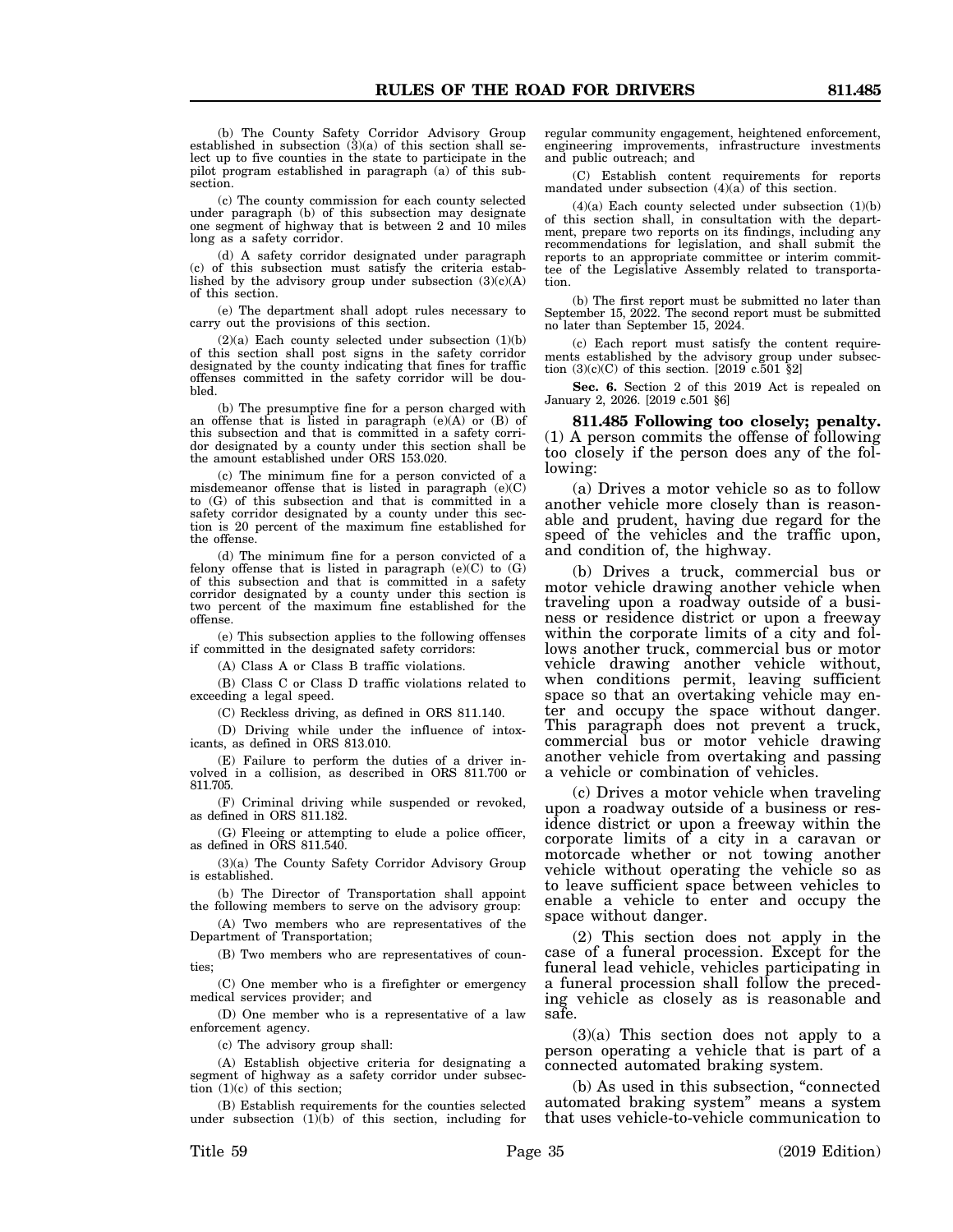electronically coordinate the braking of a lead vehicle with the braking of one or more following vehicles.

(4) The offense described in this section, following too closely, is a Class B traffic violation. [1983 c.338 §654; 1991 c.482 §20; 2007 c.794 §5; 2018 c.93 §40]

**811.490 Improper opening or leaving open of vehicle door; penalty.** (1) A person commits the offense of improper opening or leaving open a vehicle door if the person does any of the following:

(a) Opens any door of a vehicle unless and until it is reasonably safe to do so and it can be done without interference with the movement of traffic, or with pedestrians and bicycles on sidewalks or shoulders.

(b) Leaves a door open on the side of a vehicle available to traffic, or to pedestrians or bicycles on sidewalks or shoulders for a period of time longer than necessary to load or unload passengers.

(2) The offense described in this section, improper opening or leaving open a vehicle door, is a Class D traffic violation. [1983 c.338 §655; 1985 c.16 §320]

**811.492 Engine braking; penalty; exception.** (1) A person commits the offense of engine braking if the person is operating a motor vehicle on a highway and uses an unmuffled engine brake.

(2) The offense described in this section, engine braking, is a Class A traffic violation.

(3) A person is not in violation of this section if the person uses an unmuffled engine brake in an emergency situation to avoid imminent danger to a person or to property. [1993 c.314 §7]

**811.495 Unlawful coasting on downgrade; exception; penalty.** (1) A person commits the offense of unlawful coasting on a downgrade if the person is the driver of a vehicle on a downgrade and the person coasts with the gears or transmission of the motor vehicle in neutral or with the clutch disengaged.

(2) This section does not apply to the driver of a motorized bicycle.

(3) The offense described in this section, unlawful coasting on a downgrade, is a Class D traffic violation. [1983 c.338 §656; 1985 c.16 §321; 1995 c.383 §76]

**811.500 Unlawful stop or deceleration; penalty.** (1) A person commits the offense of unlawful stop or deceleration if the person is operating a vehicle and the person stops or suddenly decreases the speed of the vehicle without first giving an appropriate signal to the driver immediately to the rear when there is opportunity to give the signal.

(2) Appropriate signals for the purpose of this section are as designated under ORS 811.395 and 811.400.

(3) The offense described in this section, unlawful stop or deceleration, is a Class B traffic violation. [1983 c.338 §657; 1995 c.383 §77]

**811.505 Failure to stop when emerging from alley, driveway or building; penalty.** (1) A person commits the offense of failure to stop when emerging from an alley, driveway or building if the person is operating a vehicle that is emerging from an alley, building, private road or driveway in a business or residence district and the person does not stop the vehicle as follows:

(a) If there is a sidewalk or sidewalk area, the person must stop the vehicle before driving onto the sidewalk or sidewalk area.

(b) If there is no sidewalk or sidewalk area, the person must stop at the point nearest the roadway to be entered where the driver has a view of approaching traffic.

(2) The offense described in this section, failure to stop when emerging from an alley, driveway or building, is a Class B traffic violation. [1983 c.338 §658; 1985 c.16 §322; 1995 c.383 §78]

**811.507 Operating motor vehicle while using mobile electronic device; exceptions; penalty.** (1) As used in this section:

(a)(A) "Driving" means operating a motor vehicle on a highway or premises open to the public, and while temporarily stationary because of traffic, a traffic control device or other momentary delays.

(B) "Driving" does not include when the motor vehicle has stopped in a location where it can safely remain stationary and:

(i) Is pulled over on the side of, or is pulled off, a roadway;

(ii) Is in a designated parking space; or

(iii) Is required to park in the roadway to conduct construction or utility maintenance work.

(b) "Hands-free accessory" means an attachment or built-in feature for or an addition to a mobile electronic device that gives a person the ability to keep both hands on the steering wheel at all times while using the device or requires only the minimal use of a finger, via a swipe or tap, to activate or deactivate a function of the device.

(c) "Livestock" has the meaning given that term in ORS 609.125.

(d)(A) "Mobile electronic device" means an electronic device that is not permanently installed in a motor vehicle.

(B) "Mobile electronic device" includes but is not limited to a device capable of text messaging, voice communication, entertain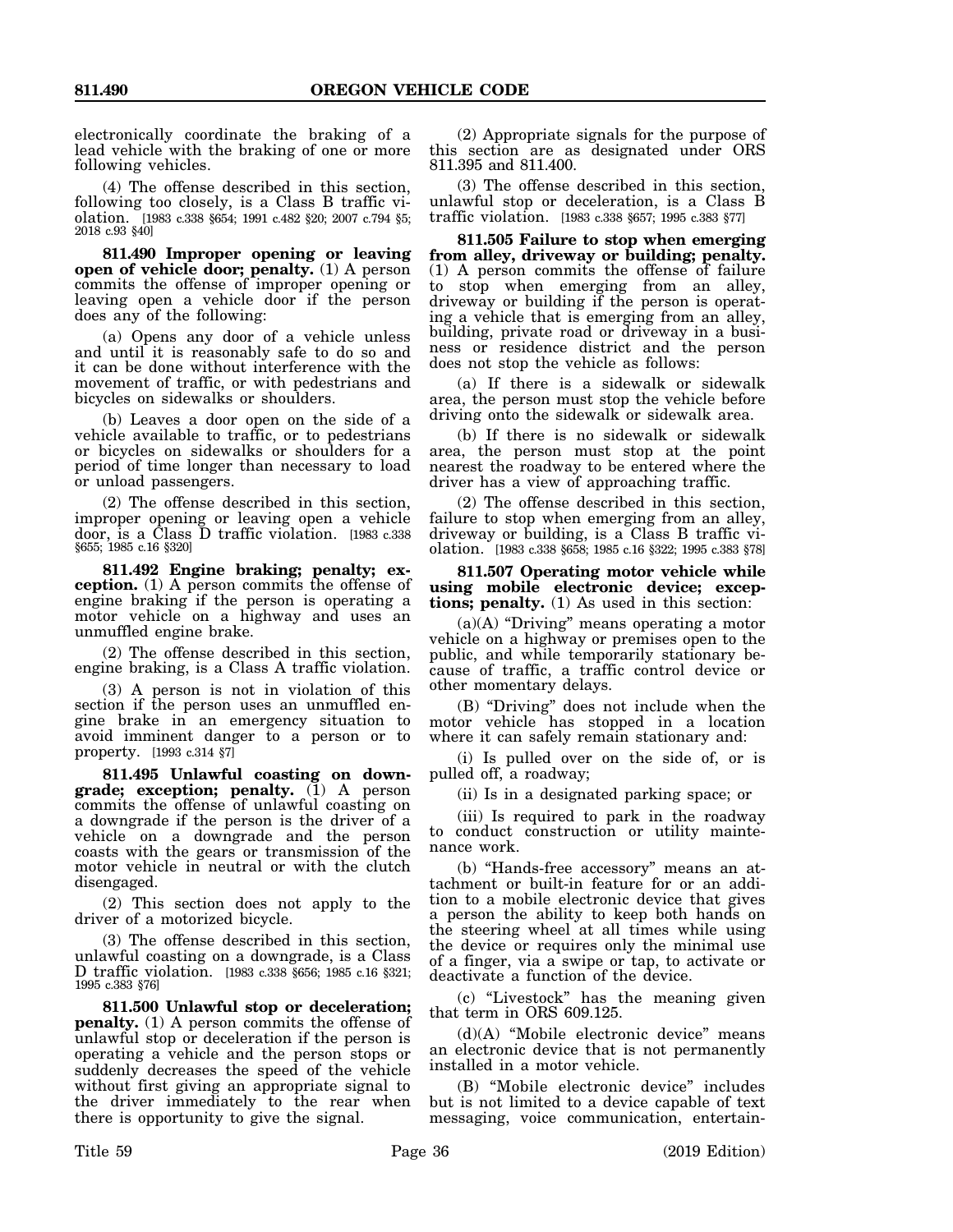ment, navigation, accessing the Internet or producing electronic mail.

(e) "Using a mobile electronic device" includes but is not limited to using a mobile electronic device for text messaging, voice communication, entertainment, navigation, accessing the Internet or producing electronic mail.

(2) A person commits the offense of driving a motor vehicle while using a mobile electronic device if the person, while driving a motor vehicle on a highway or premises open to the public:

(a) Holds a mobile electronic device in the person's hand; or

(b) Uses a mobile electronic device for any purpose.

(3) This section does not apply to a person:

(a) Who is employed as a commercial motor vehicle driver, or as a school bus driver, and is using a mobile electronic device within the scope of the person's employment if the use is permitted under regulations promulgated pursuant to 49 U.S.C. 31136;

(b) Who is employed as a driver of a vehicle having a gross vehicle weight rating or gross vehicle weight of at least 10,001 pounds and is using a mobile electronic device within the scope of the person's employment and as required under regulations promulgated pursuant to 49 U.S.C. 31137;

(c) Who is operating a two-way radio device that transmits radio communication transmitted by a station operating on an authorized frequency within the business, citizens' or family radio service bands in accordance with rules of the Federal Communications Commission while transporting forest products, or while operating a vehicle to assist in logging operations, within the scope of the person's employment;

(d) Who is using a two-way radio device while operating a school bus or school activity vehicle within the scope of the person's employment;

(e) Who is using a two-way radio device or operating a two-way radio device that transmits radio communication transmitted by a station operating on an authorized frequency within the business, citizens' or family radio service bands in accordance with rules of the Federal Communications Commission while operating a vehicle owned or contracted by a utility for the purpose of installing, repairing, maintaining, operating or upgrading utility service, including but not limited to natural gas, electricity, water or telecommunications, within the scope of the person's employment;

(f) Who is using a two-way radio device while operating a vehicle wider than the lane of travel, a vehicle transporting livestock or a vehicle requiring a slow-moving vehicle emblem under ORS 815.110, and the use of the device facilitates the safe operation of the vehicle; or

(g) Who is using a two-way radio device while operating a pilot or safety vehicle used to assist the safe movement of a vehicle described in paragraph (f) of this subsection, and the use of the device facilitates the safe movement of the vehicle described in paragraph (f) of this subsection.

(4) It is an affirmative defense to a prosecution of a person under this section that the person:

(a) Used the mobile electronic device to communicate if the person was summoning or providing medical or other emergency help if no other person in the vehicle was capable of summoning help;

(b) Was 18 years of age or older and was using a hands-free accessory;

(c) Was driving an ambulance or emergency vehicle while acting within the scope of the person's employment;

(d) Was a police officer, firefighter or emergency medical services provider and was acting within the scope of the person's employment;

(e) Was 18 years of age or older, held a valid amateur radio operator license issued or any other license issued by the Federal Communications Commission and was operating an amateur radio;

(f) Was operating a two-way radio device that transmits radio communication transmitted by a station operating on an authorized frequency within the business, citizens' or family radio service bands in accordance with rules of the Federal Communications Commission to summon medical or other emergency help; or

(g) Was using a medical device.

(5) The offense described in this section, driving a motor vehicle while using a mobile electronic device, is:

(a) Except as provided in paragraph (b) of this subsection, for a person's first conviction, a Class B traffic violation.

(b) For a person's first conviction, if commission of the offense contributes to an accident described in ORS 811.720, a Class A traffic violation.

(c) For a person's second conviction within a 10-year period following the date of the person's first conviction, a Class A traffic violation.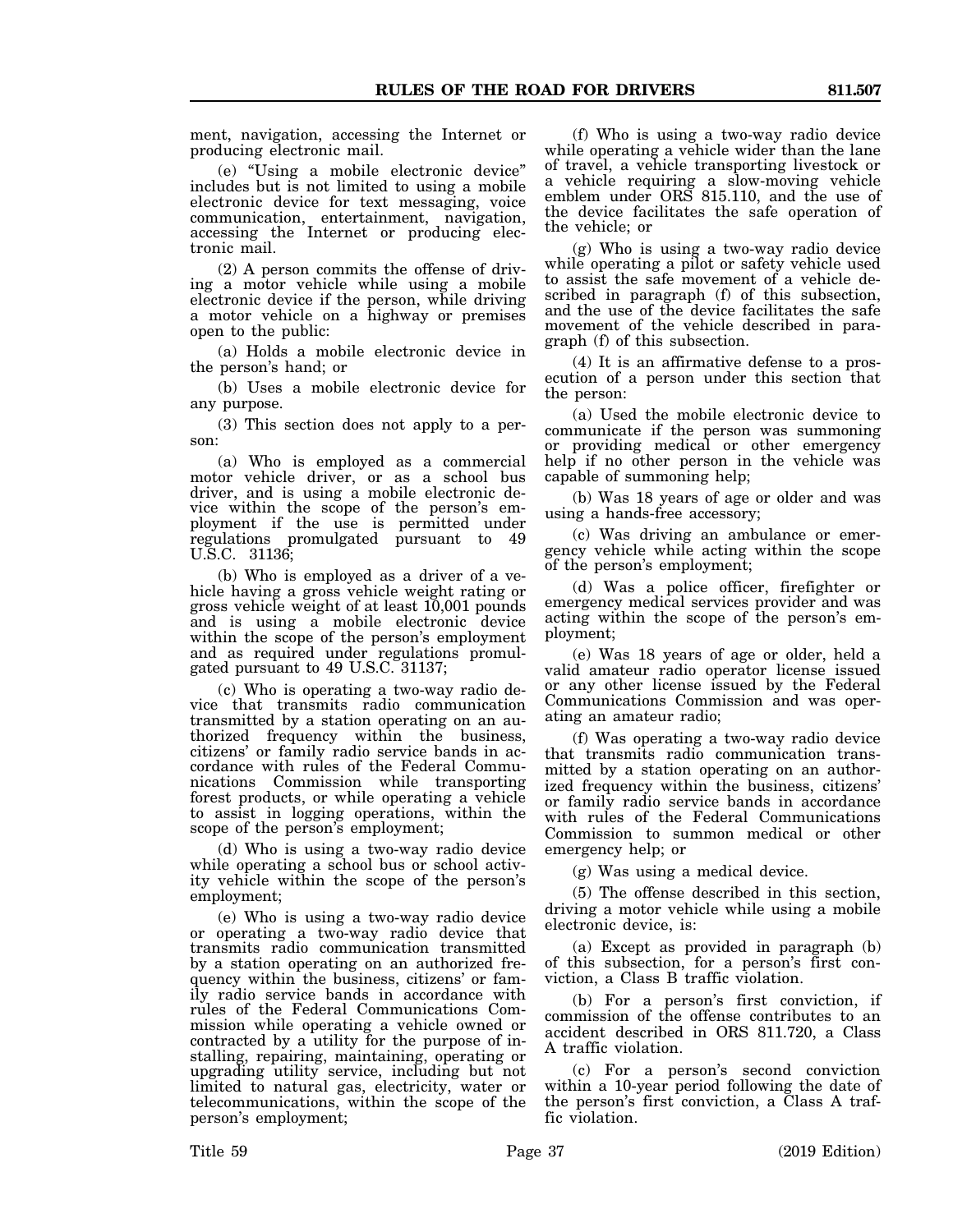(d) For a person's third or subsequent conviction within a 10-year period preceding the date of the person's current conviction, a Class B misdemeanor.

(6) In addition to any other sentence that may be imposed, the court shall impose a minimum fine of \$2,000 on a person convicted of a Class B misdemeanor under subsection (5)(d) of this section.

(7) For purposes of this section, sentences for two or more convictions that are imposed in the same sentencing proceeding are considered to be one sentence.

(8)(a) For a person's first conviction of driving a motor vehicle while using a mobile electronic device, the court may suspend the fine to be imposed under subsection  $(5)(a)$  of this section on the condition that the person, within 120 days of sentencing:

(A) Complete at the person's own expense a distracted driving avoidance course approved by the Department of Transportation under ORS 811.508; and

(B) Provide proof of completion to the court.

(b) The court may schedule a hearing to determine whether the person successfully completed the distracted driving avoidance course.

(c) If the person has successfully completed the requirements described in paragraph (a) of this subsection, the court shall enter a sentence of discharge. Notwithstanding ORS 153.021, a sentence of discharge imposed under this paragraph may not include a fine.

(d) If the person has not successfully completed the requirements described in paragraph (a) of this subsection, the court shall:

(A) Grant the person an extension based on good cause shown; or

(B) Impose the fine under subsection  $(5)(a)$  of this section.

(9) The department shall place signs on state highways to notify drivers that it is unlawful to drive a motor vehicle on the highways of this state while using a mobile electronic device and violators are subject to criminal penalties. [2007 c.870 §2; 2009 c.834 §1; 2011 c.530 §1; 2013 c.757 §1; 2017 c.629 §§1,2; 2018 c.32 §1]

**Note:** Section 5, chapter 629, Oregon Laws 2017, provides:

**Sec. 5.** The amendments to ORS 811.507 by section 1, chapter 629, Oregon Laws 2017, apply to:

(1) Offenses committed on or after October 1, 2017; and

(2) For purposes of determining prior convictions within a 10-year period under ORS 811.507 (5)(c) or (d), prior convictions occurring on or after July 1, 2018. [2017 c.629 §5; 2018 c.32 §3]

**Note:** Section 4, chapter 32, Oregon Laws 2018, provides:

**Sec. 4.** (1) A person convicted of an offense under ORS 811.507 (5)(c) or (d), the classification of which was enhanced due to the court taking into account one or more prior convictions occurring before July 1, 2018, may request in writing that the court redetermine the classification of the offense.

(2) Upon receipt of a request under this section, if the court determines that the classification of the offense was based upon the court taking into account one or more prior convictions occurring before July 1, 2018, the court shall vacate the judgment of conviction and enter a new judgment of conviction for a Class B or Class A traffic violation in accordance with ORS 811.507 (5)(a) or (b). [2018 c.32 §4]

**Note:** 811.507 was added to and made a part of the Oregon Vehicle Code by legislative action but was not added to ORS chapter 811 or any series therein. See Preface to Oregon Revised Statutes for further explanation.

**811.508 Distracted driving avoidance course; rules.** (1) The Department of Transportation by rule shall establish standards for a distracted driving avoidance course provided to persons who violate ORS 811.507. The standards must describe the contents and quality of a curriculum for the course, specify requirements for obtaining a certificate or other evidence of having completed the course and otherwise determine the level and depth of knowledge a person must have obtained from the course.

(2) The department shall maintain a list of providers approved to lead the course described in this section and shall update the list monthly. The department shall prescribe procedures for providing the provider list to courts. [2017 c.629 §4]

**Note:** 811.508 was added to and made a part of the Oregon Vehicle Code by legislative action but was not added to ORS chapter 811 or any series therein. See Preface to Oregon Revised Statutes for further explanation.

**811.510 Dangerous operation around livestock; penalty.** (1) A person commits the offense of dangerous operation around livestock if the person is operating a vehicle upon a highway and the person fails to do any of the following:

(a) A driver shall use caution when approaching or passing a person riding, leading or herding livestock on the highway.

(b) If a person riding or leading livestock upon a highway gives a distress signal to an approaching driver by raising a hand, the driver must promptly stop the driver's vehicle, unless movement forward is necessary to avoid an accident, and, if requested, shall turn off the engine until the livestock is under control.

(c) A driver shall yield the right of way to livestock being driven on a highway.

(2) This section is only applicable if the livestock is an animal of the species of horses, mules, donkeys, cattle, swine, sheep or goats.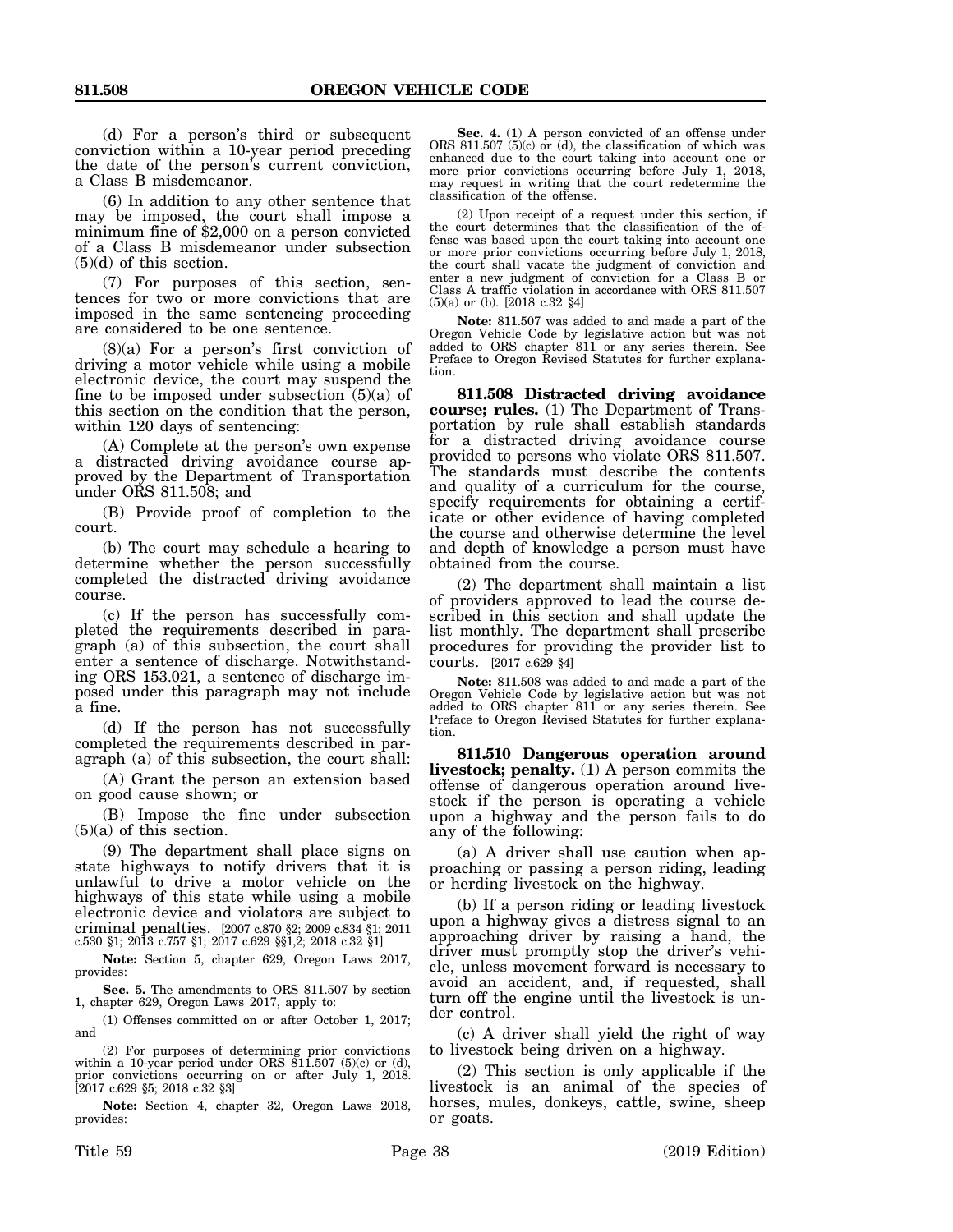(3) The offense described in this section, dangerous operation around livestock, is a Class B traffic violation. [1983 c.338 §666]

**811.512 Unlawfully operating lowspeed vehicle on highway; penalty.** (1) A person commits the offense of unlawfully operating a low-speed vehicle on a highway if the person operates a low-speed vehicle on a highway that has a speed limit or posted speed of more than 35 miles per hour.

(2) Notwithstanding subsection (1) of this section, a city or county may adopt an ordinance allowing operation of low-speed vehicles on city streets or county roads that have speed limits or posted speeds of more than 35 miles per hour.

(3) Notwithstanding subsection (1) of this section, a person does not commit the offense of unlawfully operating a low-speed vehicle on a highway if the person operates a farm tractor on a state highway that has a speed limit or posted speed of more than 35 miles per hour.

(4) The offense described in this section, unlawfully operating a low-speed vehicle on a highway, is a Class B traffic violation. [2001 c.293 §8; 2019 c.59 §1]

**811.513 Unlawfully operating mediumspeed electric vehicle on highway; penalty.** (1) A person commits the offense of unlawfully operating a medium-speed electric vehicle on a highway if the person operates a medium-speed electric vehicle on a highway with a posted speed limit that is greater than 45 miles per hour.

(2) Notwithstanding subsection (1) of this section, a city or county may adopt an ordinance allowing operation of medium-speed electric vehicles on city streets or county roads that have speed limits or posted speeds of more than 45 miles per hour.

(3) The offense described in this section, unlawfully operating a medium-speed electric vehicle on a highway, is a Class B traffic violation. [2009 c.865 §13]

**Note:** 811.513 was added to and made a part of the Oregon Vehicle Code by legislative action but was not added to ORS chapter 811 or any series therein. See Preface to Oregon Revised Statutes for further explanation.

**811.514 Unlawfully operating racing activity vehicle on highway; penalty.** (1) A person commits the offense of unlawfully operating a racing activity vehicle on a highway if the person operates a racing activity vehicle on a highway that has a speed limit or posted speed that is greater than 55 miles per hour.

(2) The offense described in this section, unlawfully operating a racing activity vehicle on a highway, is a Class B traffic violation. [2007 c.693 §3c]

**Note:** 811.514 was added to and made a part of the Oregon Vehicle Code by legislative action but was not added to ORS chapter 811 or any series therein. See Preface to Oregon Revised Statutes for further explanation.

## **USE OF LIGHTS AND WARNINGS (Lights)**

**811.515 When lights must be displayed; kind of light; number; direction; use on certain vehicles.** This section establishes requirements for ORS 811.520. Except where an exemption under ORS 811.525 specifically provides otherwise, a vehicle that does not comply with this section is in violation of ORS 811.520. Where specific types of lighting equipment are mentioned in this section, those types are types described in ORS 816.040 to 816.290. The requirements under this section are as follows:

(1) Subject to any other provision of this section, any lighting equipment a vehicle is required to be equipped with under ORS 816.040 to 816.290 must be displayed when the vehicle is upon a highway within this state at any time limited visibility conditions exist. The provisions of this subsection apply during the times stated when the required visibility is measured on a straight, level unlighted highway.

(2) Parking lights and lights other than clearance, identification and marker lights that are mounted on the front of a vehicle and are designed to be displayed primarily when the vehicle is parked shall not be lighted when a vehicle is driven upon a highway at times when limited visibility conditions exist except when:

(a) The lights are being used as turn signals; or

(b) The headlights are also lighted at the same time.

(3) Any vehicle parked or stopped upon a roadway or shoulder adjacent thereto, whether attended or unattended, during times when limited visibility conditions exist must display parking lights.

(4) All vehicles not specifically required by ORS 816.320 to be equipped with lighting equipment shall at times when limited visibility conditions exist display exempt-vehicle safety lighting equipment. This section includes, but is not limited to, animal drawn vehicles and vehicles exempted from required lighting equipment under ORS 816.340.

(5) Tow vehicle warning lights on tow vehicles shall be activated when the tow vehicles are engaged in connecting with other vehicles and drawing such vehicles onto highways or while servicing disabled vehicles.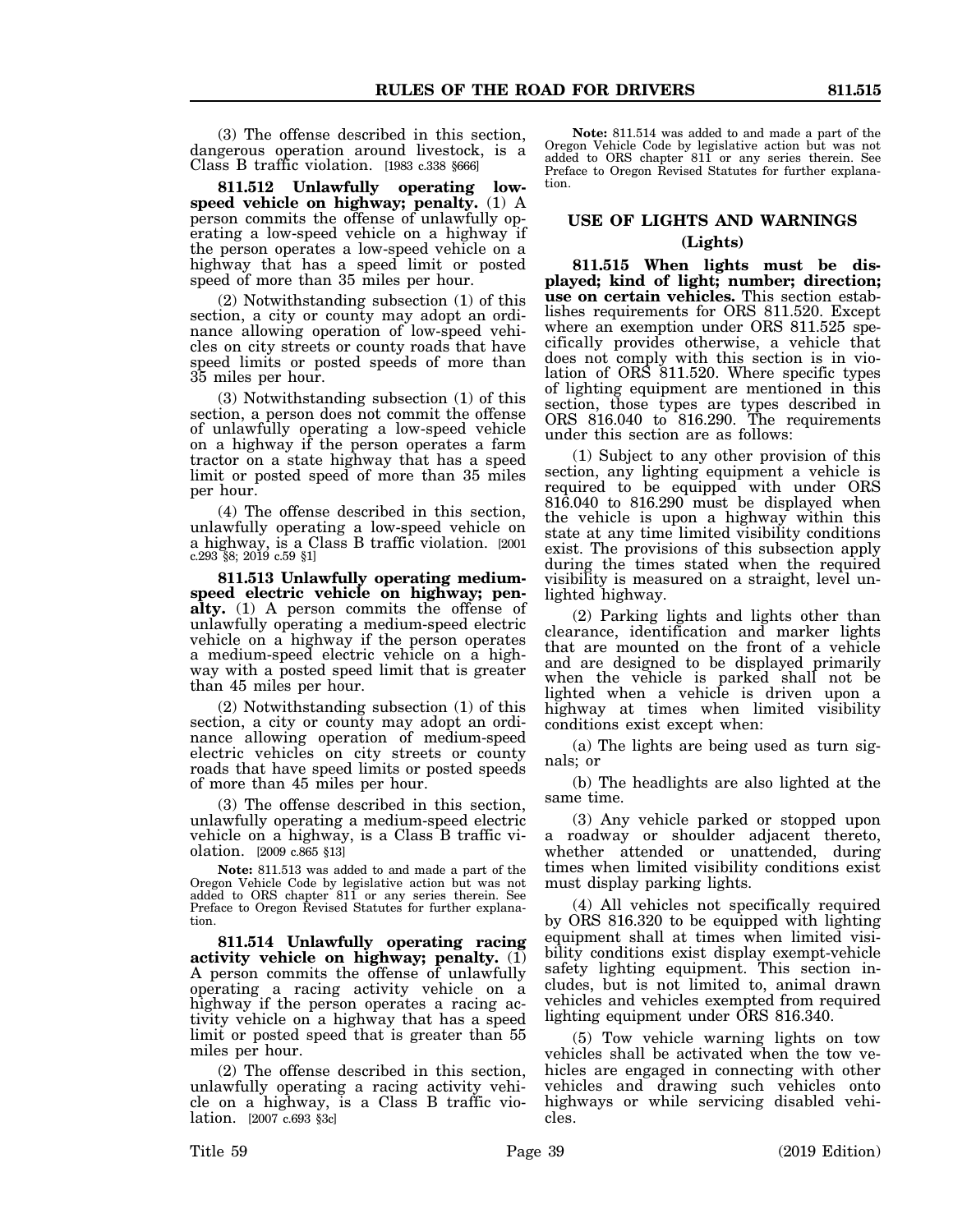(6) When limited visibility conditions exist a person shall use a distribution of light or composite beam that is directed sufficiently high and that is of such intensity so as to reveal persons and vehicles on the highway at a safe distance in advance of the vehicle. A person violates this subsection if the person does not comply with the following:

(a) Whenever the driver of a vehicle approaches an oncoming vehicle within 500 feet, the driver must use a distribution of light or composite beam so aimed that the glaring rays are not projected into the eyes of the oncoming driver. The use of the low beams of the vehicle headlight system is in compliance with this paragraph at all times regardless of road contour and loading of the vehicle.

(b) Except when in the act of overtaking or passing, a driver of a vehicle following another vehicle within 350 feet to the rear must use the low beams of the vehicle headlight system.

(7) When a vehicle is upon a highway a person shall light not more than a total of four lights at any one time that are mounted on the front of a vehicle and that each projects a beam of intensity greater than 300 candlepower.

 $(8)(a)$  A light, other than a headlight, that projects a beam of light of an intensity greater than 300 candlepower shall not be operated on a vehicle:

(A) Unless the beam is so directed that no part of the high intensity portion of the beam will strike the level of the roadway on which the vehicle stands at a distance of more than 75 feet from the vehicle; or

(B) Except as provided in paragraph (b) of this subsection, when use of the low beams of the vehicle headlight system is required under subsection (6) of this section.

(b) Notwithstanding paragraph (a)(B) of this subsection, a light, other than a headlight, may be lighted on a motorcycle provided that the intensity of the light does not exceed the intensity of the low beams of the headlight system. A motorcycle may not be operated with more than two lights, other than headlights, under this paragraph.

(9) A spotlight shall not be lighted upon approaching another vehicle unless the spotlight is so aimed and used so that no part of the high-intensity portion of the beam will be directed to the left of the prolongation of the extreme left side of the vehicle upon which it is mounted, more than 100 feet ahead of the vehicle.

(10) Auxiliary lights mounted higher than 54 inches shall not be lighted when the vehicle is used on a highway.

(11) A back-up light shall not be lighted when the vehicle is in forward motion.

(12) Bus safety lights shall only be operated in accordance with the following:

(a) The lights may be operated when the vehicle is stopping or has stopped for the purpose of loading or unloading students who are going to or from any school or authorized school activity or function.

(b) The lights may be operated when the vehicle is stopping or has stopped for the purpose of loading or unloading workers from worker transport buses.

(c) The lights may be operated when the vehicle is stopping or has stopped for the purpose of loading or unloading children being transported to or from religious services or an activity or function authorized by a religious organization.

(d) The lights may be operated when the vehicle is stopping or has stopped in a place that obstructs other drivers' ability to see the bus safety lights on another vehicle.

(e) Notwithstanding any other paragraph of this subsection, the lights shall not be operated if the vehicle is stopping or has stopped at an intersection where traffic is controlled by electrical traffic control signals, other than flashing signals, or by a police officer.

(f) Notwithstanding any other paragraph of this subsection, the lights shall not be operated if the vehicle is stopping or has stopped at a loading or unloading area where the vehicle is completely off the roadway.

(13)(a) Hazard lights shall be used for the purpose of warning the operators of other vehicles of the presence of a vehicular traffic hazard requiring the exercise of unusual care in approaching, overtaking or passing.

(b) Hazard lights shall be used by the first and last vehicles in a funeral procession.

(14) Mail delivery lights may be used only while in active service transporting United States mail for the purpose of warning other vehicle operators of the vehicle's presence and to exercise caution in approaching, overtaking or passing. A vehicle with mail delivery lights is in compliance with this subsection if the lights are flashed continuously while the vehicle is in motion in active service transporting mail or if the lights are actuated by application of the service brake while the vehicle is parked.

(15) A pilot vehicle warning light may be activated only when the vehicle equipped with the light is an escort accompanying a motor vehicle carrying or towing a load of a size or description not permitted under ORS 818.020, 818.060, 818.090 or 818.160.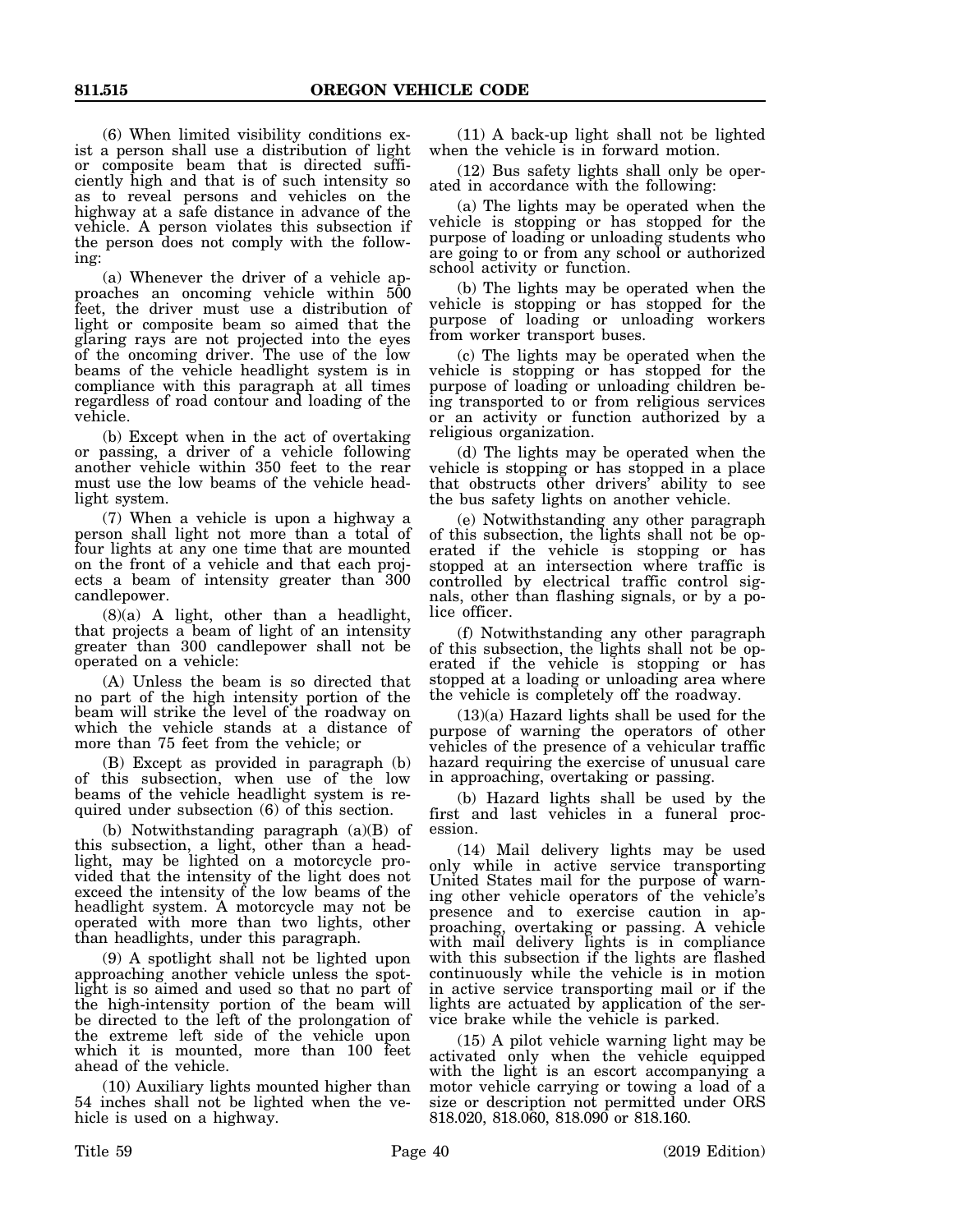(16) Fire company warning lights authorized under a permit granted under ORS 818.250 may be used by the persons authorized under the permit while being driven to a fire station or fire location in response to a fire alarm. Fire company warning lights authorized under ORS 811.800 may be used by funeral escort vehicle or funeral lead vehicle drivers while driving in a funeral procession. The lights shall be covered or otherwise concealed when not being displayed as provided in this subsection.

(17) Any lighted headlights upon a parked vehicle shall be dimmed.

(18) Commercial vehicle warning lights may be used only:

(a) To warn operators of other vehicles of the presence of a traffic hazard requiring the exercise of unusual care in approaching, overtaking or passing the commercial vehicle; and

(b) When the commercial vehicle is being used for commercial purposes and the vehicle is:

(A) Stopped, parked or left standing at a commercial or work site; or

(B) In a highway work zone as defined in ORS 811.230. [1983 c.338 §660; 1985 c.71 §7; 1989 c.402 §1; 1991 c.482 §19; 2003 c.118 §2; 2003 c.245 §1]

**811.520 Unlawful use or failure to use lights; penalty.** (1) A person commits the offense of unlawful use or failure to use lights if the person does any of the following:

(a) Drives or moves on any highway any vehicle at a time when vehicle lighting is required to be operated or is prohibited from being operated under ORS 811.515 and operates or fails to operate lighting equipment as required under ORS 811.515.

(b) Owns a vehicle or combination of vehicles and causes or knowingly permits the vehicle or combination of vehicles to be driven or moved on any highway at a time when ORS 811.515 requires or prohibits the operation of vehicle lighting equipment without compliance with the requirements under ORS 811.515.

(c) Drives any vehicle in a funeral procession without using the low beam headlights.

(2) The application of this section is subject to the exemptions from this section established under ORS 811.525.

(3) The offense described in this section, unlawful use of or failure to use lights, is a Class B traffic violation, except that violation of ORS 811.515 (3), (4), (13) or (17) or subsection  $(1)(c)$  of this section is a Class D traffic violation. [1983 c.338 §659; 1985 c.16 §323; 1991 c.482 §21; 1995 c.383 §21]

**811.525 Exemptions from requirements for use of lights.** This section establishes exemptions from ORS 811.515 and 811.520. The exemptions under this section are in addition to any exemptions under ORS 801.026. The exemptions established under this section are partial or complete as described in the following:

(1) ORS 811.515 and 811.520 shall not be construed to prohibit the use of additional parts and accessories on any vehicle not inconsistent with the provisions of those sections.

(2) Except for the provisions relating to exempt-vehicle safety lighting equipment, ORS 811.515 and 811.520 do not apply to any of the following:

(a) Road machinery.

(b) Road rollers.

(c) Farm tractors.

(d) Antique vehicles that are maintained as a collector's item and used for exhibitions, parades, club activities and similar uses, but not used primarily for the transportation of persons or property.

(3) Whenever motor and other vehicles are operated in combination during the time that lights are required, any lighting equipment, except the taillight, which by reason of its location on a vehicle of the combination would be obscured by another vehicle of the combination, need not be lighted. This subsection shall not affect the requirement that lighted clearance lights be displayed on the front of the foremost vehicle required to have clearance lights nor the requirement that all lights on the rear of the rearmost vehicle of the combination be lighted.

(4) Lighting equipment on bicycles shall be lighted as required under ORS 815.280.

(5) Parked or stopped vehicles are not required to display parking lights if the road authority for the highway provides by ordinance or resolution that no lights need be displayed upon a vehicle parked on the highway in accordance with legal parking regulations where there is sufficient light to render clearly discernible any person or object within a distance of 500 feet from the highway.

(6) Nothing under ORS 811.515 and 811.520 limits the ability to use the following lights with any other lights during the day or at night:

(a) Public vehicle warning lights.

(b) Pilot vehicle warning lights.

(c) Tow vehicle warning lights.

(d) Police lights.

(e) Warning lights on vehicles at the scene of an actual or potential release of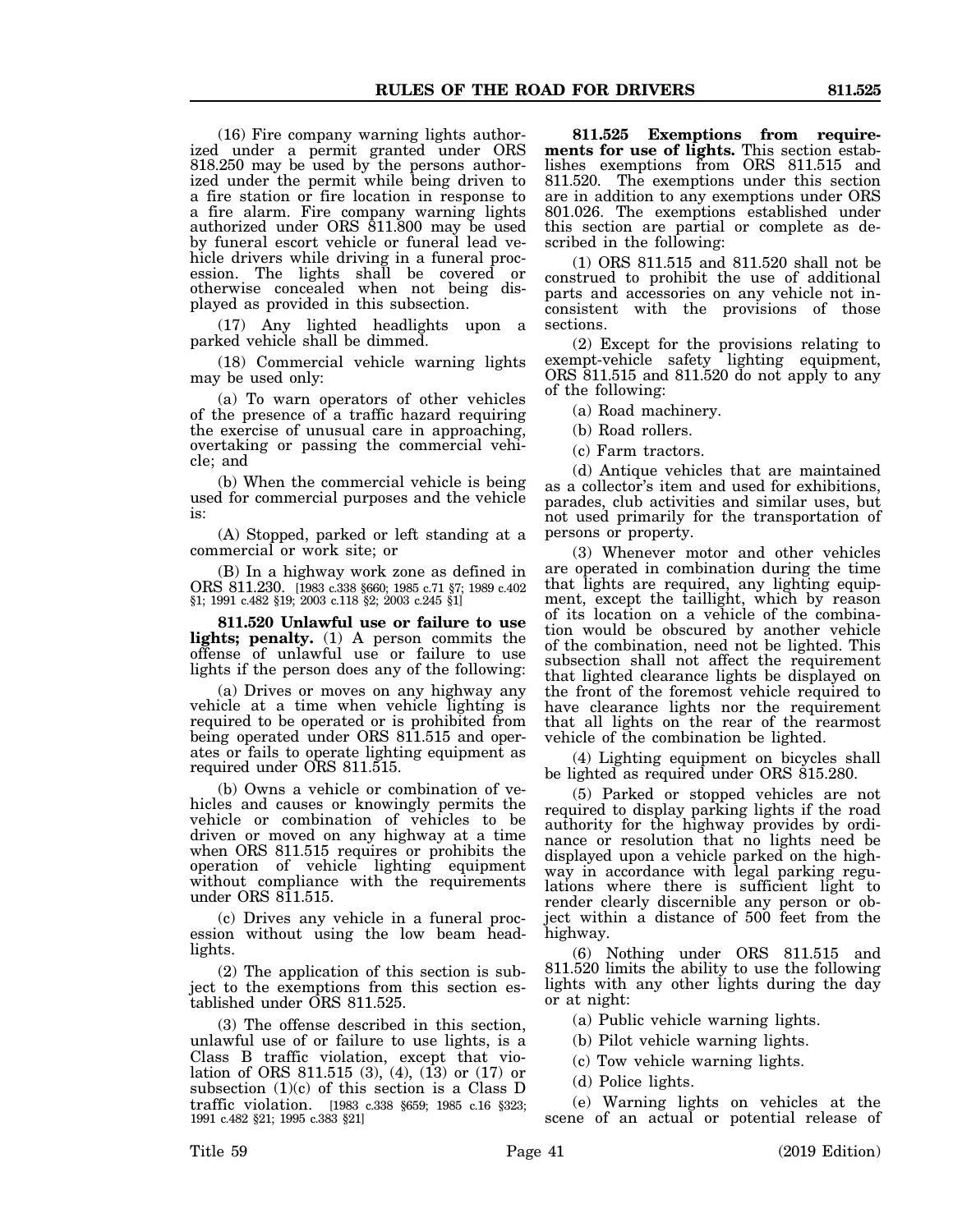hazardous materials, as described in ORS 816.280.

(f) Warning lights on vehicles being used by medical examiners to reach the scene of an accident or of a death investigation, as described in ORS 816.280.

(g) Commercial vehicle warning lights.

(7) Requirements for use of motorcycle and moped headlights are under ORS 814.320.

(8) Requirements for lighting equipment for an electric personal assistive mobility device are under ORS 815.284. [1983 c.338 §661; 1985 c.16 §324; 1985 c.71 §8; 1999 c.497 §2; 2003 c.245 §2; 2003 c.341 §9; 2015 c.138 §30]

**811.526 Safety campaign for use of headlights.** The Department of Transportation shall conduct a safety campaign to educate people about the advantages of using headlights in fog or rain or when driving on a single lane highway. The campaign shall include, but need not be limited to, encouraging people to drive with headlights on under the specified conditions. [1997 c.464 §1]

**Note:** 811.526 was enacted into law by the Legislative Assembly but was not added to or made a part of ORS chapter 811 or any series therein by legislative action. See Preface to Oregon Revised Statutes for further explanation.

#### **(Flares)**

**811.530 Failure to post warnings for disabled vehicle; application; penalty.** (1) A person commits the offense of failure to post warnings for a disabled vehicle if the person is the driver, or other person in charge of a vehicle subject to this section, and the person does not cause the placement of such roadside vehicle warning devices as the Department of Transportation may require under ORS 815.035 when the vehicle is disabled during limited visibility conditions and cannot immediately be removed from the main traveled portion of a highway outside of a business district or residence district.

(2) This section applies only to the following vehicles:

(a) School buses.

(b) School activity vehicles.

(c) Worker transport buses.

(d) Vehicles used in transportation of persons for hire by a nonprofit entity.

(e) A bus being operated for transporting children to and from religious services or an activity or function authorized by the religious organization.

(f) Commercial buses.

(g) Motor trucks with a registration weight in excess of 8,000 pounds.

(h) Trailers with a registration weight in excess of 8,000 pounds.

(3) Requirements to be equipped with roadside vehicle warning devices are contained in ORS 815.285.

(4) The offense described in this section, failure to post warnings for a disabled vehicle, is a Class B traffic violation. [1983 c.338 §662; 1985 c.16 §325; 1985 c.420 §11; 1989 c.992 §21; 2015 c.283 §7]

#### **OBEYING POLICE**

**811.535 Failing to obey police officer; penalty.** (1) A person commits the offense of failing to obey a police officer if the person refuses or fails to comply with any lawful order, signal or direction of a police officer who:

(a) Is displaying the police officer's star or badge; and

(b) Has lawful authority to direct, control or regulate traffic.

(2) The offense described in this section, failing to obey a police officer, is a Class B traffic violation. [1983 c.338 §663; 1995 c.383 §79]

**811.540 Fleeing or attempting to elude police officer; penalty.** (1) A person commits the crime of fleeing or attempting to elude a police officer if:

(a) The person is operating a motor vehicle; and

(b) A police officer who is in uniform and prominently displaying the police officer's badge of office or operating a vehicle appropriately marked showing it to be an official police vehicle gives a visual or audible signal to bring the vehicle to a stop, including any signal by hand, voice, emergency light or siren, and either:

(A) The person, while still in the vehicle, knowingly flees or attempts to elude a pursuing police officer; or

(B) The person gets out of the vehicle and knowingly flees or attempts to elude the police officer.

(2) It is an affirmative defense to a prosecution of a person under this section that, after a police officer operating a vehicle not marked as an official police vehicle signaled the person to bring the person's vehicle to a stop, the person proceeded lawfully to an area the person reasonably believed was necessary to reach before stopping.

(3) The offense described in this section, fleeing or attempting to elude a police officer, is applicable upon any premises open to the public and:

(a) Is a Class C felony if committed as described in subsection  $(1)(b)(A)$  of this section; or

(b) Is a Class A misdemeanor if committed as described in subsection  $(1)(b)(B)$  of this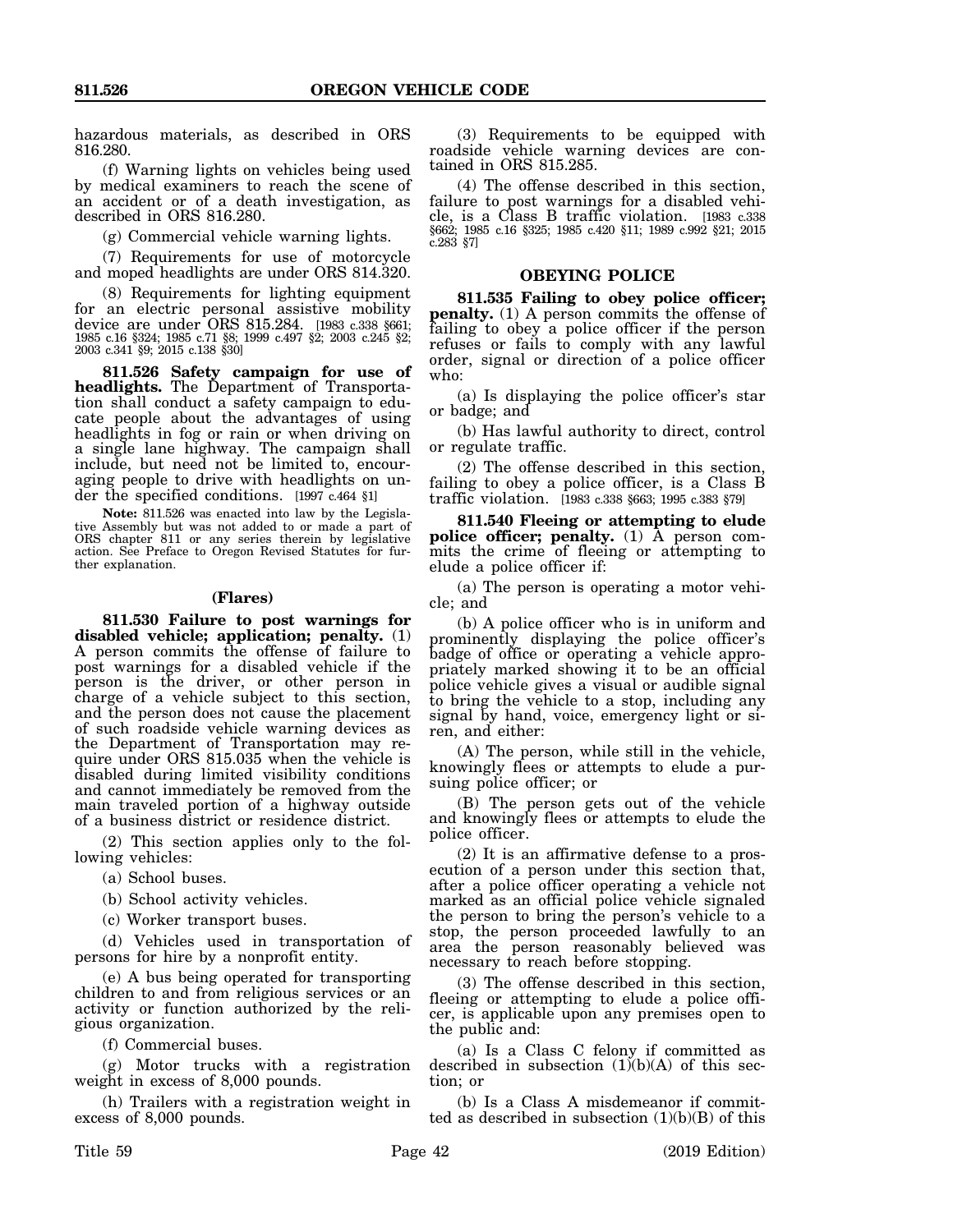section. [1983 c.338 §664; 1991 c.655 §1; 1997 c.532 §1; 1997 c.860 §1]

## **PARKING, STOPPING AND STANDING (Generally)**

**811.550 Places where stopping, standing and parking prohibited.** This section establishes places where stopping, standing and parking a vehicle are prohibited for purposes of the penalties under ORS 811.555. Except as provided under an exemption in ORS 811.560, a person is in violation of ORS 811.555 if a person parks, stops or leaves standing a vehicle in any of the following places:

(1) Upon a roadway outside a business district or residence district, whether attended or unattended, when it is practicable to stop, park or leave the vehicle standing off the roadway. Exemptions under ORS 811.560 (1), (7), (9), (11) and (12) are applicable to this subsection.

(2) On a shoulder, whether attended or unattended, unless a clear and unobstructed width of the roadway opposite the standing vehicle is left for the passage of other vehicles and the standing vehicle is visible from a distance of 200 feet in each direction upon the roadway or the person, at least 200 feet in each direction upon the roadway, warns approaching motorists of the standing vehicle by use of flaggers, flags, signs or other signals. Exemptions under ORS 811.560 (9), (11) and (12) are applicable to this subsection.

(3) On the roadway side of a vehicle stopped or parked at the edge or curb of a highway. Exemptions under ORS 811.560 (7), (11) and (12) are applicable to this subsection.

(4) On a sidewalk. Exemptions under ORS 811.560 (4) to (7), (11) and (12) are applicable to this subsection.

(5) Within an intersection. Exemptions under ORS 811.560 (4) to  $(7)$ ,  $(11)$  and  $(12)$  are applicable to this subsection.

(6) On a crosswalk. Exemptions under ORS 811.560 (4) to (7), (11) and (12) are applicable to this subsection.

(7) Between a safety zone and the adjacent curb or within 30 feet of points on the curb immediately opposite the ends of a safety zone, unless a different length is indicated by signs and markings. For purposes of this subsection the safety zone must be an area or space officially set apart within a roadway for the exclusive use of pedestrians and which is protected or is so marked or indicated by adequate signs as to be plainly visible at all times while set apart as a safety zone. Exemptions under ORS 811.560 (4) to (7), (11) and (12) are applicable to this subsection.

(8) Alongside or opposite a street excavation or obstruction when stopping, standing or parking would obstruct traffic. Exemptions under ORS 811.560 (4) to (7), (11) and (12) are applicable to this subsection.

(9) Upon a bridge or other elevated structure upon a highway. Exemptions under ORS 811.560 (4) to (8), (11) and (12) are applicable to this subsection.

(10) Within a highway tunnel. Exemptions under ORS 811.560 (4) to (7), (11) and (12) are applicable to this subsection.

(11) On any railroad or rail fixed guideway public transportation system tracks or within seven and one-half feet of the nearest rail at a time when the parking of vehicles would conflict with operations or repair of the tracks. Exemptions under ORS 811.560 (4) to (7), (11) and (12) are applicable to this subsection.

(12) On a throughway. Exemptions under ORS 811.560 (4) to (7), (11) and (12) are applicable to this subsection.

(13) In the area between roadways of a divided highway, including crossovers. Exemptions under ORS 811.560 (4) to (7), (11) and (12) are applicable to this subsection.

(14) At any place where traffic control devices prohibit stopping. Exemptions under ORS 811.560 (4) to  $(7)$ ,  $(11)$  and  $(12)$  are applicable to this subsection.

(15) In front of a public or private driveway. Exemptions under ORS 811.560 (2), (4) to  $(\overline{7})$ , (11) and (12) are applicable to this subsection.

(16) Within 10 feet of a fire hydrant. Exemptions under ORS 811.560 (2), (4) to (7), (11) and (12) are applicable to this subsection.

(17) Within 20 feet of a crosswalk at an intersection. Exemptions under ORS 811.560  $(2)$ ,  $(4)$  to  $(7)$ ,  $(11)$  and  $(12)$  are applicable to this subsection.

(18) Within 50 feet upon the approach to an official flashing signal, stop sign, yield sign or traffic control device located at the side of the roadway if the standing or parking of a vehicle will obstruct the view of any traffic control device located at the side of the roadway. Exemptions under ORS 811.560  $(2)$ ,  $(4)$  to  $(7)$ ,  $(11)$  and  $(12)$  are applicable to this subsection.

(19) Within 15 feet of the driveway entrance to a fire station and on the side of a street opposite the entrance to a fire station, within 75 feet of the entrance. Exemptions under ORS 811.560 (2), (4) to (7), (11) and (12) are applicable to this subsection.

(20) At any place where traffic control devices prohibit standing. Exemptions under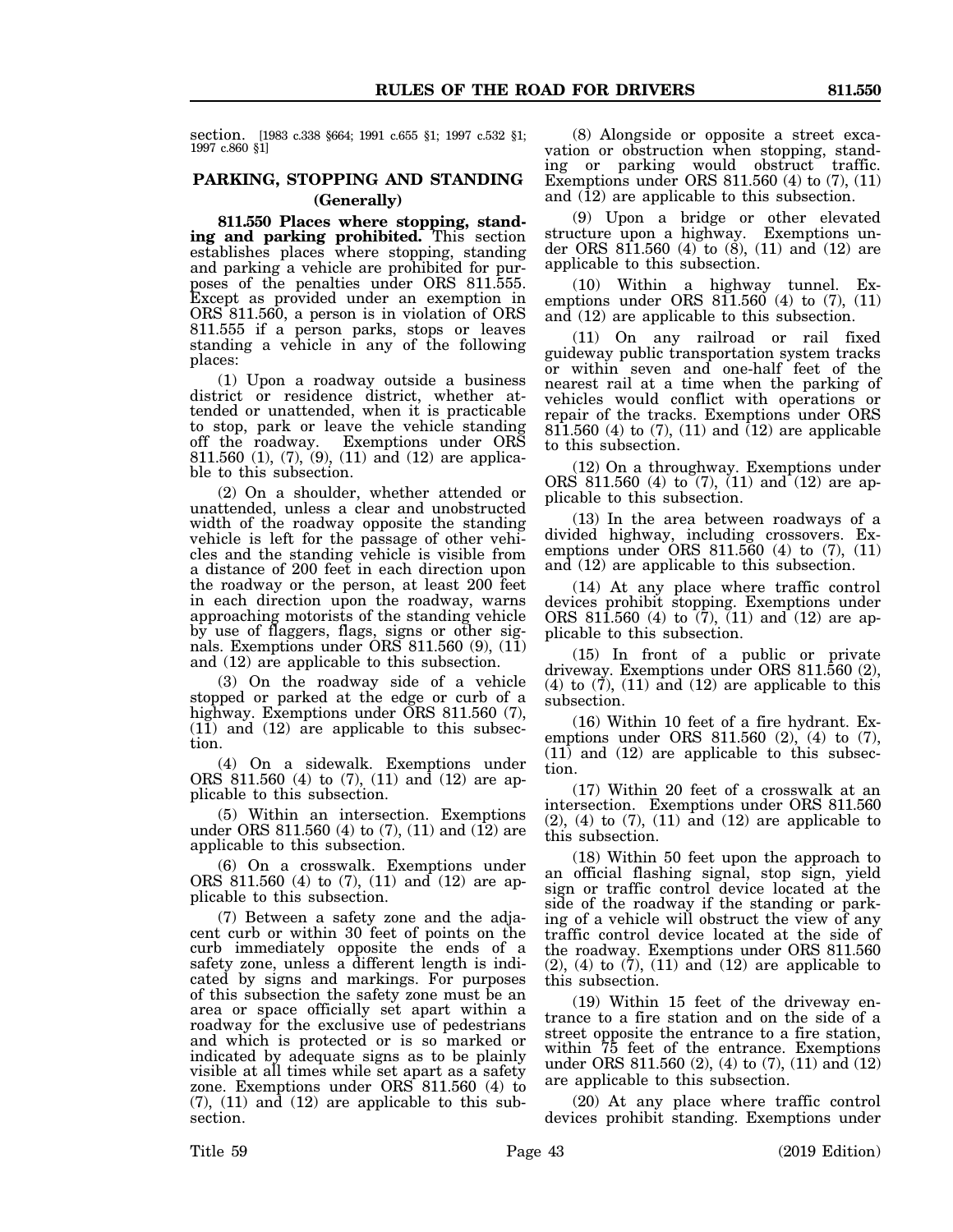ORS 811.560 (2), (4) to (7), (11) and (12) are applicable to this subsection.

(21) Within 50 feet of the nearest rail of a railroad or rail fixed guideway public transportation system crossing. Exemptions under ORS 811.560 (3) to  $(7)$ ,  $(11)$  and  $(12)$  are applicable to this subsection.

(22) At any place where traffic control devices prohibit parking. Exemptions under ORS 811.560 (3) to (7), (11) and (12) are applicable to this subsection.

(23) On a bicycle lane. Exemptions under ORS 811.560 are applicable to this subsection.

(24) On a bicycle path. Exemptions under ORS 811.560 are applicable to this subsection. [1983 c.338 §669; 1985 c.21 §1; 1985 c.334 §1; 1989 c.433 §2; 1997 c.249 §234; 2001 c.522 §9; 2017 c.46 §10; 2019 c.232 §2]

**811.555 Illegal stopping, standing or parking; affirmative defense; penalty.** (1) A person commits the offense of illegal stopping, standing or parking if:

(a) The person stops, parks or leaves standing a vehicle in a place where such stopping, parking or standing is prohibited under ORS 811.550; or

(b) The person is the owner of an unattended vehicle parked in a place where such parking is prohibited under ORS 811.550.

(2) Exemptions from this section are established under ORS 811.560.

(3) A police officer, under authority granted by ORS 810.430, may move or require to be moved a vehicle that is stopped, parked or left standing in violation of this section.

(4) It is an affirmative defense to a prosecution of the owner of a vehicle under subsection  $(1)(b)$  of this section that the use of the vehicle was not authorized by the owner, either expressly or by implication.

(5) The offense described by this section, illegal stopping, standing or parking, is a Class D traffic violation. [1983 c.338 §668; 1987 c.687 §4]

**811.560 Exemptions from prohibitions on stopping, standing or parking.** This section provides exemptions from ORS 811.550 and 811.555. The following exemptions are applicable as provided under ORS 811.550:

(1) When applicable, this subsection exempts school buses or worker transport buses stopped on a roadway to load or unload workers or children, providing that the flashing school bus safety lights on the bus are operating.

(2) When applicable, this subsection exempts vehicles stopped, standing or parked momentarily to pick up or discharge a passenger.

(3) When applicable, this subsection exempts vehicles stopped, standing or parked momentarily for the purpose of and while actually engaged in loading or unloading property or passengers.

(4) When applicable, this subsection exempts vehicles owned or operated by the state, a county or city when stopping, standing or parking is necessary to perform maintenance or repair work on the roadway.

(5) When applicable, this subsection exempts vehicles from the prohibitions and penalties when the driver's disregard of the prohibitions is necessary to avoid conflict with other traffic.

(6) When applicable, this subsection exempts vehicles acting in compliance with law or at the direction of a police officer or a traffic control device.

(7) When applicable, this subsection exempts the driver of a vehicle that is disabled in such manner and to such extent that the driver cannot avoid stopping or temporarily leaving the disabled vehicle in a prohibited position.

(8) When applicable, this subsection exempts vehicles owned or operated by the State Department of Fish and Wildlife when stopping, standing or parking is necessary to enable employees to release fish.

(9) When applicable, this subsection exempts vehicles momentarily stopped to allow oncoming traffic to pass before making a right-hand or left-hand turn or momentarily stopped in preparation for or while negotiating an exit from the road.

(10) When applicable, this subsection exempts commercial vehicles that are stopped, standing or parked when stopping, standing or parking is necessary to engage in any activity associated with the collection of solid waste, recyclable material or yard debris, as those terms are defined in ORS 459.005.

(11) When applicable, this subsection exempts vehicles owned or operated by a natural gas utility when stopping, standing or parking to investigate or repair a natural gas leak if:

(a) Immediate investigation is necessary; and

(b) The natural gas utility vehicle displays a sign denoting emergency responder status to investigate or respond to an emergency.

 $(12)(a)$  When applicable, this subsection exempts vehicles owned or operated by an electric utility when stopping, standing or parking is necessary to respond to an emer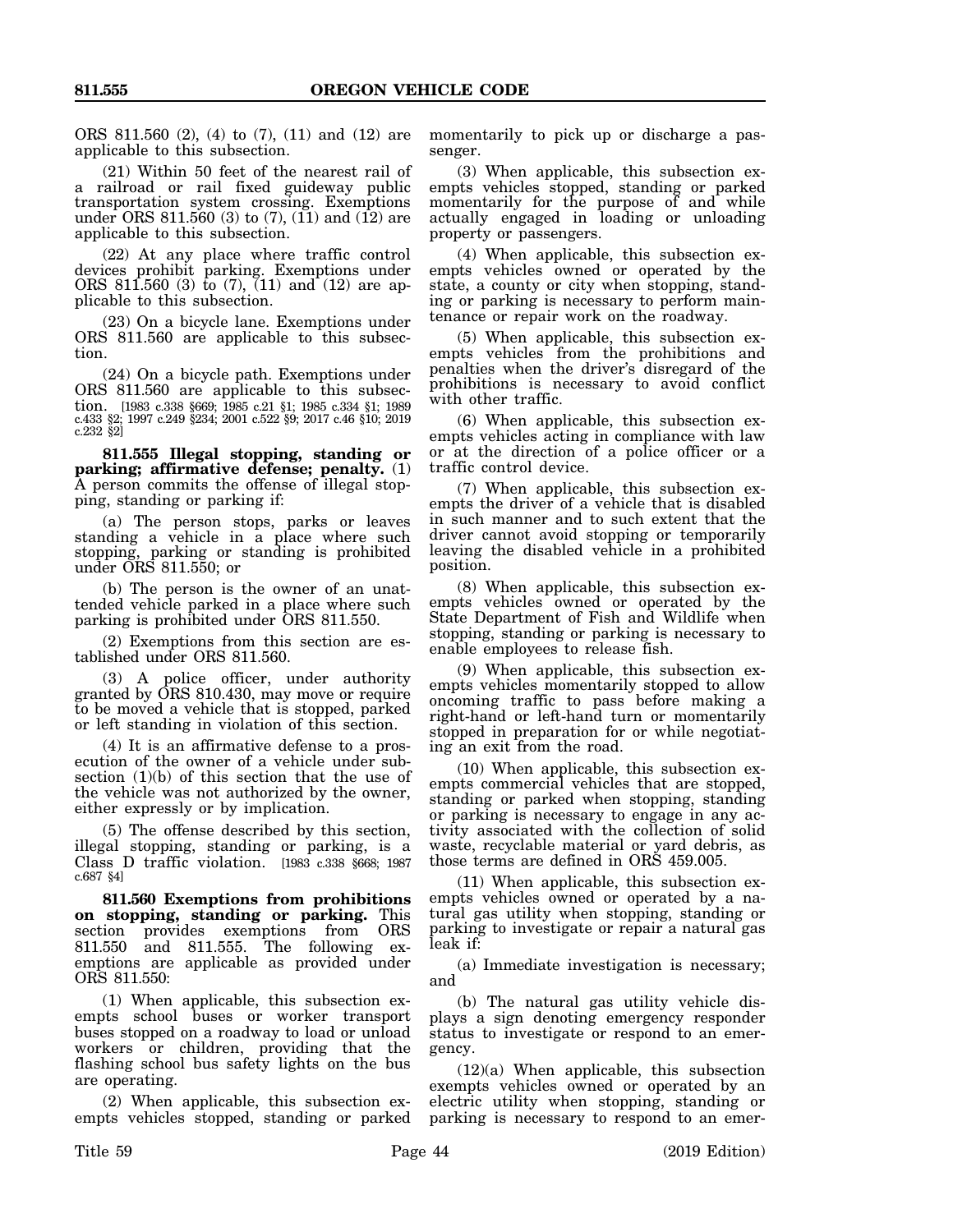gency if the vehicle is identified as an electric utility vehicle and:

(A) There is also an emergency vehicle at the location; or

(B) The electric utility is investigating a downed or arcing utility line.

(b) As used in this subsection, "electric utility" means an electric company or consumer-owned utility that is engaged in the business of distributing electricity to retail electricity consumers in this state. [1983 c.338 §670; 1985 c.334 §2; 1989 c.433 §3; 2013 c.250 §1; 2019 c.232 §1]

**811.565 Dangerous movement of stopped, standing or parked vehicle; penalty.** (1) A person commits the offense of dangerous movement of a stopped, standing or parked vehicle if the person moves a vehicle so stopped, standing or parked when the movement cannot be made with reasonable safety.

(2) The offense described in this section, dangerous movement of a stopped, standing or parked vehicle, is a Class B traffic violation. [1983 c.338 §675; 1995 c.383 §80]

**811.570 Improperly positioning parallel parked vehicle; exception; affirmative defense; penalty.** (1) A person commits the offense of improperly positioning a parallel parked vehicle if:

(a) The person stops or parks a vehicle on a highway where parallel parking is permitted and the vehicle is not parked in accordance with the following:

(A) Upon a two-way highway, the vehicle shall be positioned so that the right-hand wheels are parallel to and within 12 inches of the right curb or, if none, as close as possible to the right edge of the right shoulder.

(B) On a one-way highway where parallel parking is permitted on either side, a vehicle parked or stopped on the right side shall be positioned in accordance with the requirements of subparagraph (A) of this paragraph and a vehicle parked or stopped on the left side shall be positioned so that the left-hand wheels are parallel to and within 12 inches of the left curb or, if none, as close as possible to the left edge of the left shoulder.

(C) Where marked parking spaces are provided, a vehicle shall be positioned so that it faces in the direction in which vehicles in the adjacent lane of the roadway are required to travel and so that the wheels are within the parking space markings which are parallel to the curb or, if none, to the edge of the shoulder; or

(b) The person is the owner of an unattended vehicle parked on a highway in violation of paragraph (a) of this subsection.

(2) The provisions of this section do not apply to the driver of a vehicle that is disabled in such manner and to such extent that the driver cannot avoid stopping or temporarily leaving the disabled vehicle in a position prohibited by this section.

(3) A police officer, under authority granted by ORS 810.430, may move or require to be moved a vehicle that is parked in violation of this section.

(4) It is an affirmative defense to a prosecution of the owner of a vehicle under subsection (1)(b) of this section that the use of the vehicle was not authorized by the owner, either expressly or by implication.

(5) The offense described in this section, improperly positioning a parallel parked vehicle, is a Class D traffic violation. [1983 c.338 §671; 1987 c.687 §5]

**811.575 Violation of posted parking restrictions on state highways; affirmative defense; penalty.** (1) A person commits the offense of violation of posted parking restrictions on state highways if appropriate signs or markings are posted giving notice of any regulations, restrictions or prohibitions on the parking, stopping or standing of vehicles on a state highway and:

(a) The person parks, stops or stands a vehicle on a state highway in violation of any such regulations, restrictions or prohibitions; or

(b) The person is the owner of an unattended vehicle parked on a state highway in violation of any such regulations, restrictions or prohibitions.

(2) Authority to impose restrictions, regulations and prohibitions on parking, stopping or standing of vehicles on state highways is established under ORS 810.160.

(3) It is an affirmative defense to a prosecution of the owner of a vehicle under subsection (1)(b) of this section that the use of the vehicle was not authorized by the owner, either expressly or by implication.

(4) The offense described in this section, violation of posted parking restrictions on state highways, is a Class  $\overline{D}$  traffic violation. [1983 c.338 §672; 1987 c.687 §6]

**811.580 Parking vehicle on state highway for vending purposes; penalty.** (1) A driver commits the offense of unlawful parking for vending purposes if the person parks or leaves standing a vehicle on a right of way of a state highway for the purpose of advertising, selling or offering merchandise for sale except pursuant to written agreement with the Department of Transportation.

(2) The offense described in this section, unlawful parking for vending purposes is a Class D traffic violation. [1983 c.338 §674]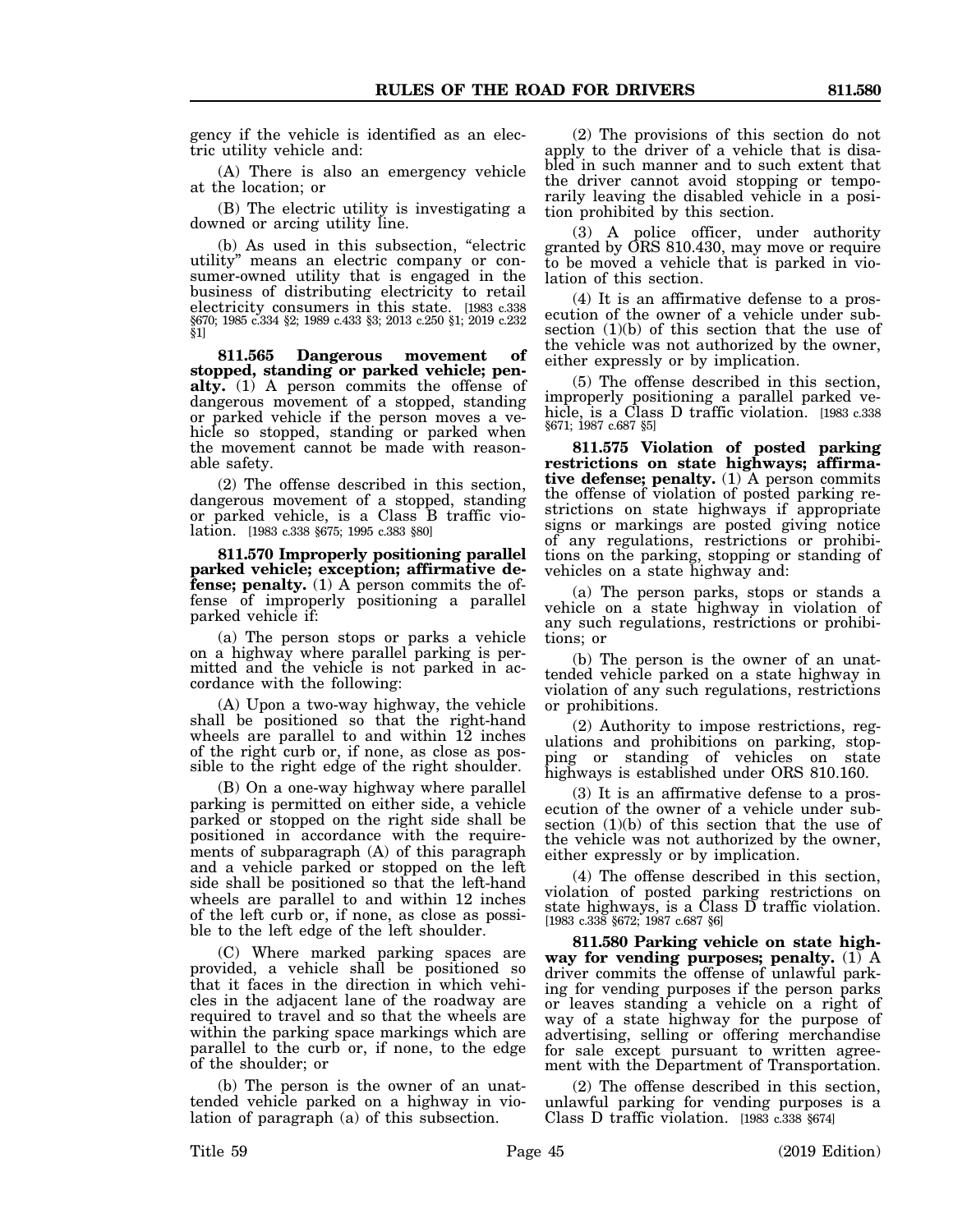**811.585 Failure to secure motor vehicle; affirmative defense; penalty.** (1) A person commits the offense of failure to secure a motor vehicle if the person is driving or is in charge of a motor vehicle and:

(a) The person permits the vehicle to stand unattended on a highway without first doing all of the following:

(A) Stopping the engine.

(B) Turning the front wheels to the curb or side of the highway when standing upon any grade.

(C) Locking the ignition.

(D) Removing the key from the ignition.

(E) Effectively setting the brake on the vehicle; or

(b) The person is the owner of an unattended motor vehicle parked on a highway in violation of paragraph (a) of this subsection.

(2) It is an affirmative defense to a prosecution of the owner of a vehicle under subsection (1)(b) of this section that the use of the vehicle was not authorized by the owner, either expressly or by implication.

(3) The offense described in this section, failure to secure a motor vehicle, is a Class D traffic violation. [1983 c.338 §676; 1985 c.16 §326; 1987 c.687 §7; 1995 c.383 §81]

**811.587 Unlawful parking in space reserved for alternative fuel vehicle refueling; penalty.** (1) As used in this section, "alternative fuel vehicle" has the meaning given that term in ORS 469B.100, except that "alternative fuel vehicle" includes vehicles registered in any jurisdiction.

(2) A person commits the offense of unlawful parking in a space reserved for alternative fuel vehicle refueling if:

(a) The person parks a vehicle in any parking space that is on premises open to the public;

(b) The parking space is marked or signed as reserved for alternative fuel vehicle refueling; and

(c) The vehicle in the parking space is not engaged in the refueling process.

(3) The offense of unlawful parking in a space reserved for alternative fuel vehicle refueling is a Class D traffic violation. [2015 c.208 §1]

**Note:** 811.587 was enacted into law by the Legislative Assembly but was not added to or made a part of ORS chapter 811 or any series therein by legislative action. See Preface to Oregon Revised Statutes for further explanation.

**Note:** The definition of "alternative fuel vehicle" in 469B.100 was deleted by amendment by section 28, chapter 701, Oregon Laws 2015. The text of 811.587 was not amended by enactment of the Legislative Assembly to reflect the deletion. Editorial adjustment of 811.587 for the deletion of the definition has not been made.

**(Winter Recreation Parking Areas)**

**811.590 Unlawful parking in winter recreation parking area; exemptions; penalty.** (1) A person commits the offense of unlawful parking in a winter recreation parking area if the person parks a vehicle in a location designated as a winter recreation parking area under ORS 810.170 at any time from November 1 of any year to April 30 of the next year and the vehicle is not displaying a winter recreation parking permit issued under ORS 811.595.

(2) Unless the police officer issuing the citation witnesses the parking of the vehicle, a rebuttable presumption exists that a vehicle parked in violation of this section was parked by the registered owner of the vehicle. If the parking of the vehicle is witnessed by the police officer, the operator of the vehicle is in violation of this section.

(3) In addition to those vehicles displaying a winter recreation parking permit, the following vehicles are not subject to the prohibition or penalty under this section:

(a) A vehicle owned and operated by the United States, another state or a political subdivision thereof.

(b) A vehicle owned and operated by this state or by any city, district or political subdivision thereof.

(c) A vehicle owned by a resident of another state if the vehicle displays a winter area parking permit issued in accordance with the laws of the state in which the owner of the vehicle resides and that is similar to the winter recreation parking permit issued under ORS 811.595. The exemption under this paragraph is only granted to the extent that a similar exemption or privilege is granted under the laws of the other state for vehicles displaying a winter recreation parking permit issued under ORS 811.595.

(4) The offense described in this section, unlawful parking in a winter recreation parking area, is a specific fine traffic violation. The presumptive fine for unlawful parking in a winter recreation parking area is \$30. [1983 c.338 §678; 1999 c.1010 §1; 2007 c.810 §6; 2011 c.597 §98]

**811.595 Winter recreation parking permit; rules; fees.** A winter recreation parking permit is a vehicle permit that is issued as evidence of a grant of authority to park a vehicle in a winter recreation parking location established under ORS 810.170 without violation of ORS 811.590. The Department of Transportation shall establish a program for the issuance of winter recreation parking permits under this section. The program established by the department shall comply with all of the following: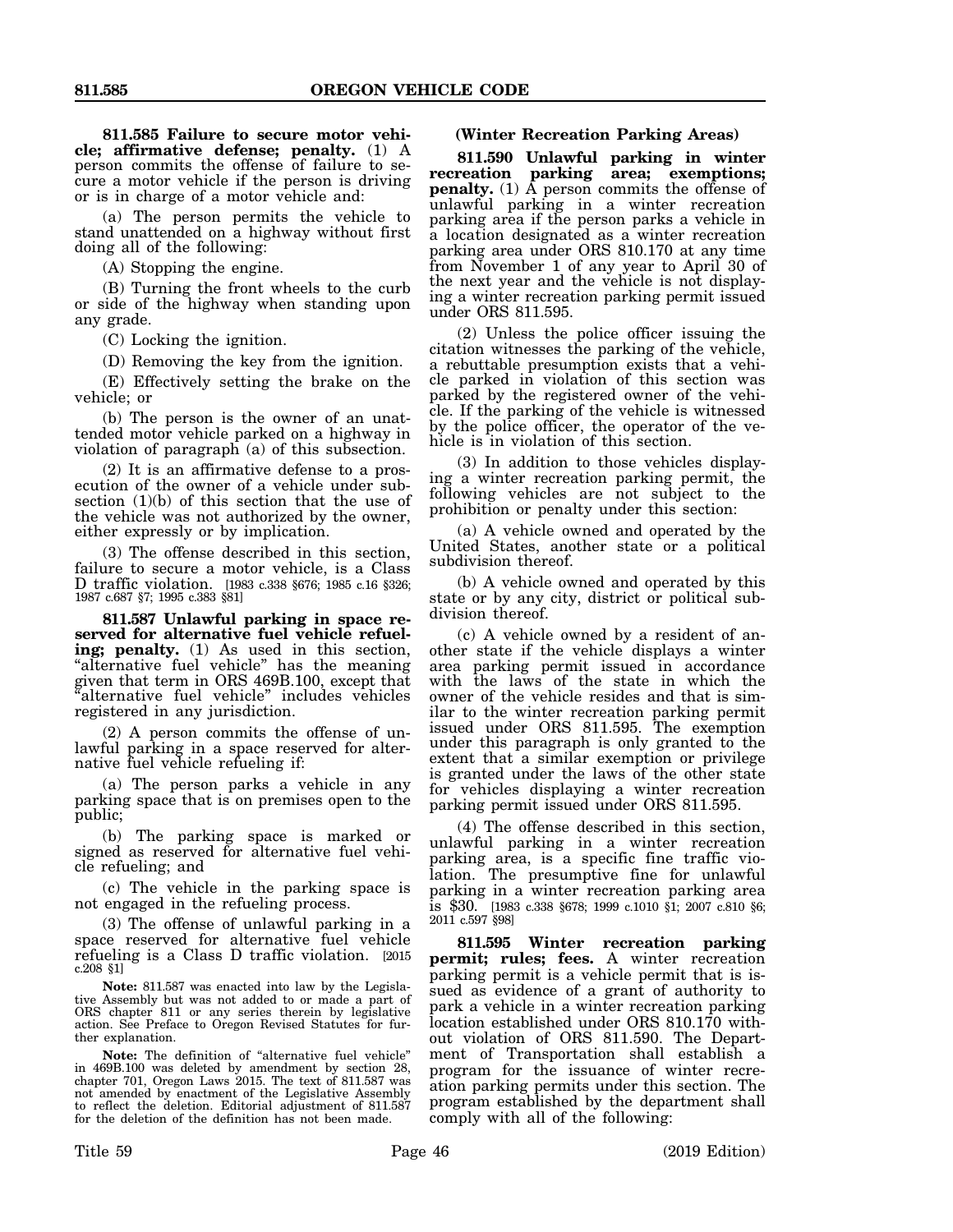(2) The department shall include all of the following in the rules adopted under this section:

(a) The type of permit.

(b) The manner in which the permit is to be issued.

(c) The manner of displaying the permit on a vehicle.

(d) Procedures for issuance of permits by persons appointed by the department.

(3) Vehicle permits issued under this section shall be transferable from vehicle to vehicle.

(4) The fees for issuance of winter recreation parking permits are as provided under ORS 811.600. [1983 c.338 §679; 1985 c.16 §327]

**811.600 Fees for winter recreation parking permits.** The Oregon Transportation Commission shall set the fees for issuance of a winter recreation parking permit issued under ORS 811.595 by rule. The commission shall consider recommendations of the Winter Recreation Advisory Committee in setting the fees under this section. The fees established for issuance of winter recreation parking permits shall be designed to cover the costs of enforcing the requirement for winter recreation parking permits and of removing snow from winter recreation parking locations designated under ORS 810.170, but may not exceed the following:

(1) For winter recreation parking permits valid for a period of one day, \$5.

(2) For winter recreation parking permits valid for a period of three consecutive days, \$10.

(3) For winter recreation parking permits valid for a period of one year beginning each November, \$30. [1983 c.338 §684(1); 1985 c.16 §329(1); 1985 c.139 §5(1); 1993 c.245 §1; 1997 c.583 §7; 1999 c.1010 §2]

## **(Parking for Persons With Disabilities)**

**811.602 Disabled person parking permit; content; rules.** (1) A disabled person parking permit is a means of identifying vehicles being used to exercise the parking privileges described in ORS 811.635. The following are disabled person parking permits:

(a) A special decal described in ORS 811.605 issued by the Department of Transportation to be affixed to a golf cart or substantially similar vehicle;

(b) An individual placard described in ORS 811.605;

(c) A program placard issued by the department under ORS 811.607;

(d) A family placard issued by the department under ORS 811.609;

(e) A foreign visitor placard issued by the department under ORS 811.611;

(f) A "Wheelchair User" placard or decal issued by the department under ORS 811.613; and

(g) An "Oregon Wounded Warrior" placard or decal issued by the department under ORS 811.616.

(2) The department shall issue a disabled person parking permit in the form of a decal or individual placard to any person who submits an application that complies with ORS 811.604. Nothing in this section prohibits the department from issuing a decal or individual placard to a person who has disabled veteran registration plates issued under ORS 805.100 and who qualifies for the decal or placard.

(3) Except as otherwise provided in this subsection, the department may not issue more than one individual placard to an applicant. The department may issue a replacement placard upon receipt of proof satisfactory to the department that the original placard has been lost, mutilated or destroyed. The department may issue a temporary duplicate permit to a person who needs a duplicate permit for travel purposes. A temporary duplicate permit shall be valid for 30 days. The department shall adopt rules governing application for and issuance of temporary duplicate permits. Nothing in this subsection prohibits issuance of an individual placard to a person who has been issued a decal.

(4) Permits issued under this section may be renewed by mail.

(5) Permits for use on vehicles that are regularly used as part of a program for the transportation of persons with disabilities are issued as provided in ORS 811.607.

(6) Except as provided in subsection (7) of this section, the department shall determine the form, size and content of any decal or placard issued under this section and shall adopt rules governing their issuance, display and use as necessary to carry out this section.

 $(7)(a)$  Except as provided in paragraph  $(b)$ of this subsection, the department may not require a decal or placard issued under this section to an individual or a family to contain any identifying information about the person to whom the decal or placard is issued, including any of the following:

(A) Name;

(B) Address;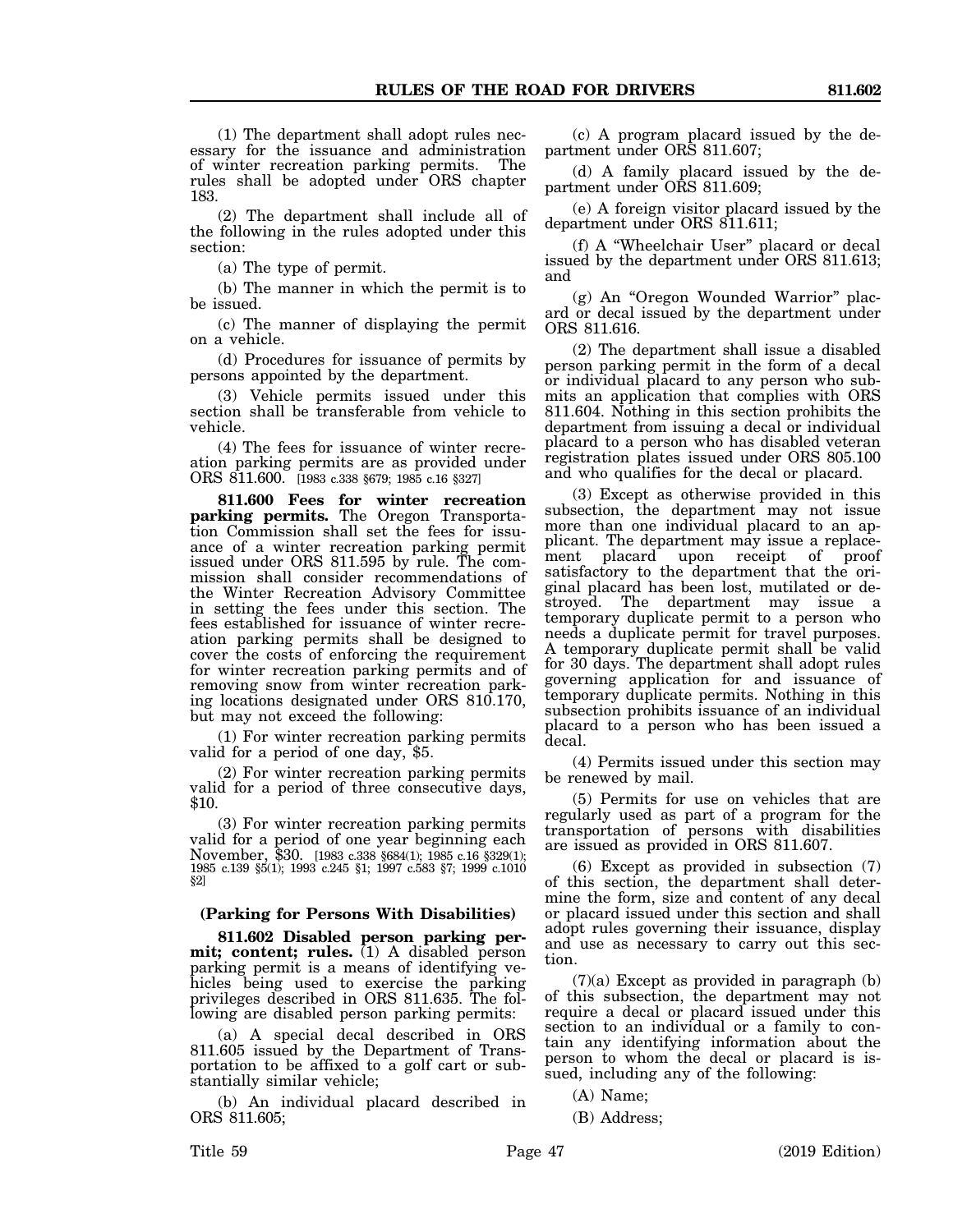- (C) Telephone number;
- (D) Social Security number;
- (E) Driver license number;
- (F) Golf cart driver permit number;
- (G) Identification card number;
- (H) Passport or visa number; or
- (I) Photograph.

(b) The department may require a decal or placard issued under this section to an individual or a family to contain not more than four digits of the driver license or identification card number of the person to whom the decal or placard is issued. [1987 c.187 §7; 1989 c.243 §2; 1991 c.741 §1; 1993 c.751 §66; 1995 c.462 §1; 2001 c.827 §11; 2005 c.406 §1; 2007 c.70 §330; 2007 c.468 §5; 2018 c.69 §3; 2019 c.413 §1]

**Note:** The amendments to 811.602 by section 2, chapter 413, Oregon Laws 2019, become operative July 6, 2020. See section 3, chapter 413, Oregon Laws 2019. The text that is operative on and after July 6, 2020, is set forth for the user's convenience.

**811.602.** (1) A disabled person parking permit is a means of identifying vehicles being used to exercise the parking privileges described in ORS 811.635. The following are disabled person parking permits:

(a) A special decal described in ORS 811.605 issued by the Department of Transportation to be affixed to a golf cart or substantially similar vehicle;

(b) An individual placard described in ORS 811.605;

(c) A program placard issued by the department under ORS 811.607;

(d) A family placard issued by the department under ORS 811.609;

(e) A foreign visitor placard issued by the department under ORS 811.611;

(f) A "Wheelchair User" placard or decal issued by the department under ORS 811.613; and

(g) An "Oregon Wounded Warrior" placard or decal issued by the department under ORS 811.616.

(2) The department shall issue a disabled person parking permit in the form of a decal or individual placard to any person who submits an application that complies with ORS 811.604. Nothing in this section prohibits the department from issuing a decal or individual placard to a person who has disabled veteran registration plates issued under ORS 805.100 and who qualifies for the decal or placard.

(3) Except as otherwise provided in this subsection, the department may not issue more than one individual placard to an applicant. The department may issue a replacement placard upon receipt of proof satisfactory to the department that the original placard has been lost, mutilated or destroyed. The department may issue a temporary duplicate permit to a person who needs a duplicate permit for travel purposes. A temporary duplicate permit shall be valid for 120 days. The department shall adopt rules governing application for and issuance of temporary duplicate permits. Nothing in this subsection prohibits issuance of an individual placard to a person who has been issued a decal.

(4) Permits issued under this section may be renewed by mail.

(5) Permits for use on vehicles that are regularly used as part of a program for the transportation of persons with disabilities are issued as provided in ORS 811.607.

(6) Except as provided in subsection (7) of this section, the department shall determine the form, size

and content of any decal or placard issued under this section and shall adopt rules governing their issuance, display and use as necessary to carry out this section.

(7)(a) Except as provided in paragraph (b) of this subsection, the department may not require a decal or placard issued under this section to an individual or a family to contain any identifying information about the person to whom the decal or placard is issued, including any of the following:

- (A) Name;
- (B) Address;
- (C) Telephone number;
- (D) Social Security number;
- (E) Driver license number;
- (F) Golf cart driver permit number;
- (G) Identification card number;
- (H) Passport or visa number; or
- (I) Photograph.

(b) The department may require a decal or placard issued under this section to an individual or a family to contain not more than four digits of the driver license or identification card number of the person to whom the decal or placard is issued.

**811.603 Parking identification card without photograph; issuance; rules.** (1) The Department of Transportation shall issue a parking identification card without a photograph to an applicant for a disabled person parking permit if the applicant does not have a driver license, a driver permit or an identification card issued by the department under ORS 807.400 and if the applicant submits a statement from a physician that it would be impractical or harmful to the applicant, because of medical or physical condition, to appear at an office of the department and be photographed for an identification card.

(2) The department shall determine by rule the terms, conditions and requirements of a parking identification card issued under this section except that the department may not require either that an applicant appear personally in order to receive or renew a card or that the card contain a photograph. [1991 c.741 §2b; 2001 c.827 §12; 2008 c.1 §29]

**811.604 Application for disabled person parking permit.** Application for issuance or renewal of a disabled person parking permit in the form of an individual placard or decal issued under ORS 811.602 shall include:

(1) A certificate, signed and dated within six months preceding the date of application, by a licensed physician, a licensed nurse practitioner or a licensed physician assistant to the Department of Transportation that the applicant is a person with a disability or a certificate, signed and dated within six months preceding the date of application, by a licensed optometrist that the applicant is a person with a disability because of loss of vision or substantial loss of visual acuity or visual field beyond correction;

(2) The state-issued licensing number of the licensed physician, certified nurse prac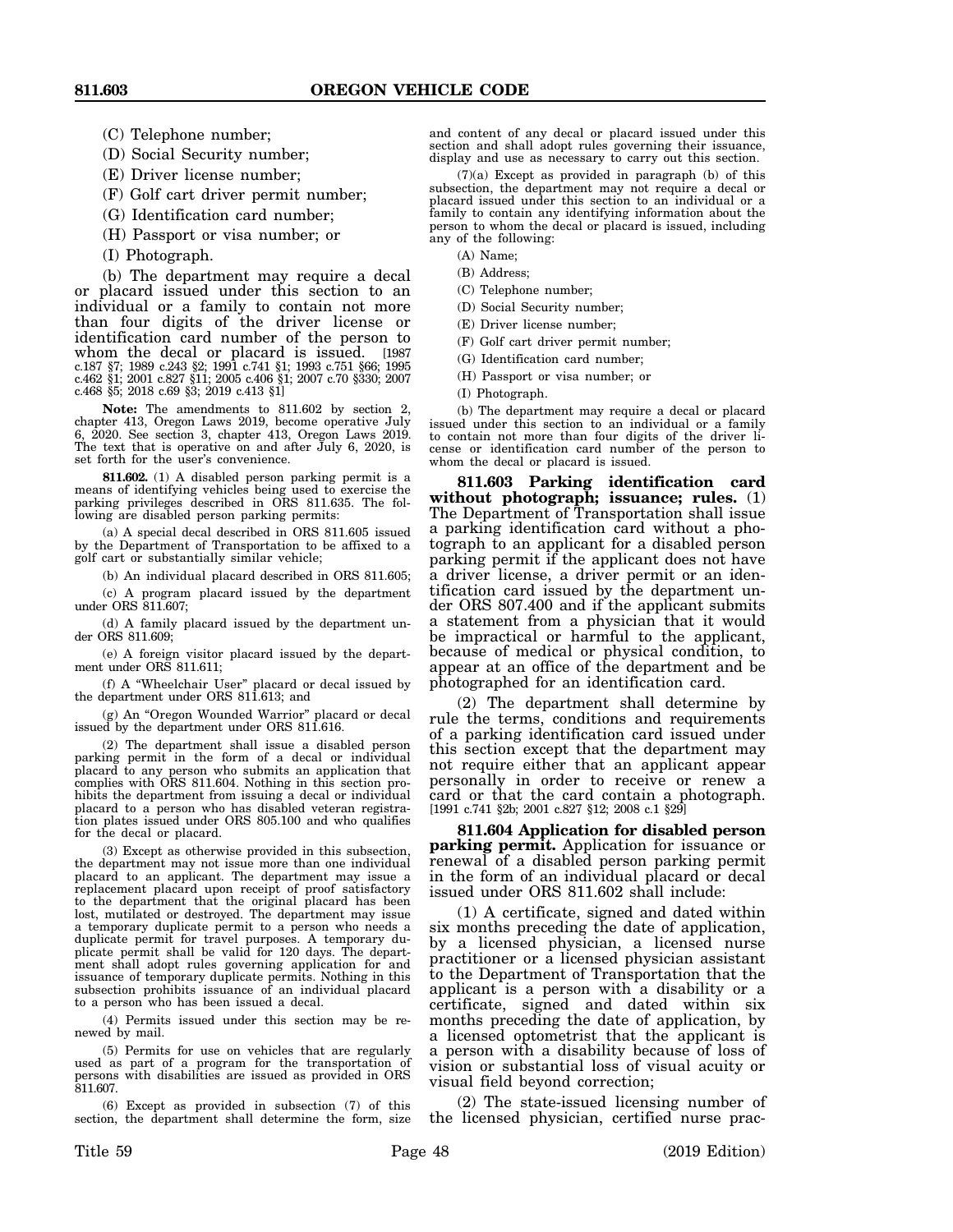titioner, licensed physician assistant or licensed optometrist who signed the certificate described in subsection  $(1)$  of this section; and

(3) The number of a current, valid driver license, golf cart driver permit, identification card or parking identification card issued to the applicant by the department. [1987 c.187 §8; 1989 c.243 §6; 1991 c.741 §2; 1995 c.462 §2; 1999 c.582 §16; 2001 c.827 §13; 2007 c.70 §331; 2008 c.1 §30; 2009 c.238 §1; 2019 c.358 §44]

**811.605 Contents of individual placard or decal.** (1) An applicant for an individual placard or decal issued by the Department of Transportation under ORS 811.602 must have a driver license, a disability golf cart driver permit, an identification card or a parking identification card issued by the department. The placard or decal shall be valid so long as the license, permit, identification card or parking identification card is valid and may be renewed when the license, permit or card is renewed.

(2) An individual placard or decal shall contain an expiration date that is visible from outside the vehicle when the placard or decal is displayed on or in the vehicle. The expiration date shall be the same as the expiration date of the driver license, golf cart driver permit, identification card or parking identification card of the holder of the placard. [1989 c.243 §4; 2005 c.406 §2; 2008 c.1 §31]

**811.606 Parking permit for person with temporary disability.** The Department of Transportation may issue a placard showing an expiration date not to exceed six months after the date of issuance for use by persons with temporary disabilities upon submission by the applicant of a certificate described in ORS 811.604 except that it certifies that the applicant has a temporary disability for less than four years. An applicant for a temporary disabled person parking permit need not have a driver license, a driver permit, an identification card or a parking identification card. [1987 c.187 §9; 1987 c.296 §4; 1989 c.243 §7; 1991 c.741 §3; 1993 c.741 §85; 2001 c.827 §14; 2005 c.406 §3; 2007 c.70 §332; 2008 c.1 §32]

**811.607 Program placards; rules.** The Department of Transportation shall issue disabled person parking permits in the form of program placards for use on vehicles that are regularly used as part of a program for the transportation of persons with disabilities or by an adult foster home. All the following apply to placards issued under this section:

(1) The department shall determine the form, size and content of the placards except that the department shall require that a placard contain the name of the program holding the placard and the department shall require that the expiration date of a placard be visible when the placard is displayed in the vehicle.

(2) Placards issued under this section shall be valid for a period of eight years from the date of issue. Upon expiration, placards may be renewed in a manner determined by the department by rule. The department shall authorize renewal by mail of placards issued under this section.

(3) The department shall determine by rule how programs for the transportation of persons with disabilities may qualify vehicles for placards issued under this section. [1989 c.243 §5; 1991 c.741 §4; 1999 c.91 §4; 2001 c.827 §15; 2007 c.21 §5; 2007 c.70 §333]

**811.608** [1987 c.187 §10; repealed by 1989 c.243 §18]

**811.609 Family placards.** The Department of Transportation shall issue disabled person parking permits in the form of family placards for use on vehicles that are regularly used by a family that includes more than one person with a disability. All the following apply to placards issued under this section:

(1) The department shall determine the form, size and content of the placards except that the department shall require that the expiration date of a placard be visible when the placard is displayed in the vehicle.

(2) Placards issued under this section shall be valid for a period of eight years from the date of issue. Upon expiration, placards may be renewed in a manner determined by the department by rule.

(3) The department shall not issue or renew a placard under this section unless a licensed physician certifies that the family includes at least two persons with disabilities. [1991 c.741 §4b; 1999 c.91 §5; 2001 c.827 §16; 2005 c.406 §4; 2007 c.70 §334]

**811.610** [1985 c.246 §2; repealed by 1991 c.741 §7]

**811.611 Foreign visitor placard.** (1) The Department of Transportation may issue a disabled person parking permit in the form of a placard to a person who is visiting from a foreign country if the person presents to the department either a valid driver license or other grant of driving privileges from the foreign country or a passport or visa showing that the person is a visitor to the United States and presents one of the following:

(a) A valid disabled person parking permit issued by the country that issued the visitor's passport or visa;

(b) A certificate from an official of the agency that issues disabled person parking permits in the country that issued the visitor's passport or visa certifying that the person holds a valid disabled person parking permit; or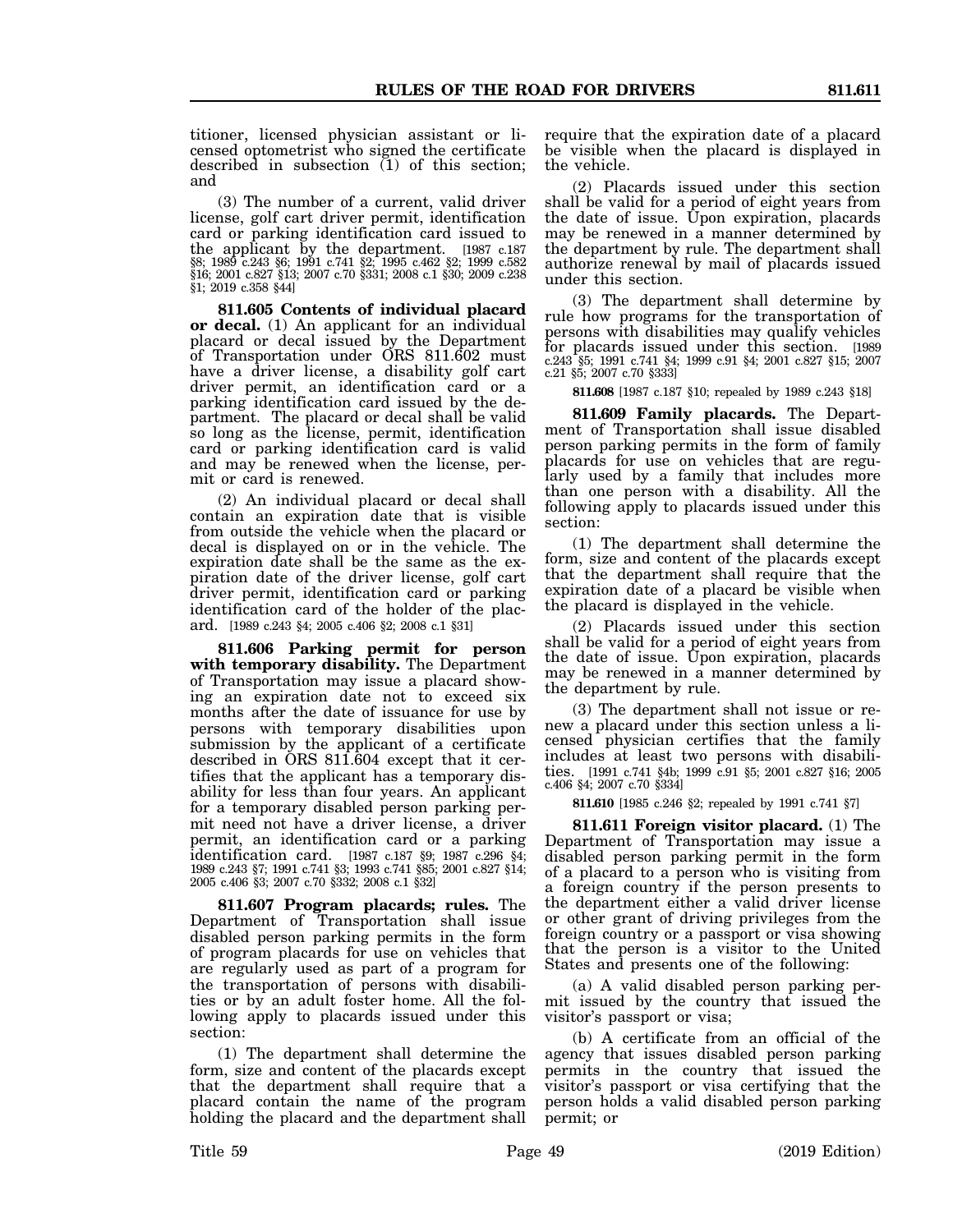(c) A certificate from a licensed physician, a licensed nurse practitioner or a licensed physician assistant addressed to the Department of Transportation certifying that the applicant is a person with a disability, or a certificate from a licensed optometrist certifying that the applicant is a person with a disability because of loss of vision or substantial loss of visual acuity or visual field beyond correction.

(2) A disabled person parking permit issued under this section is valid for 30 days. [1997 c.680 §2; 1999 c.582 §17; 2001 c.827 §17; 2007 c.70 §335; 2019 c.358 §45]

**811.612 Maintenance of privileges after relocation.** To maintain disabled person parking privileges after relocation, a person who relocates to Oregon and who holds a disabled person parking permit from another state shall obtain an Oregon disabled person parking permit pursuant to ORS 811.602. [2001 c.367 §6]

**811.613 Wheelchair User placard; rules.** (1) The Department of Transportation shall issue a "Wheelchair User" disabled person parking permit in the form of a "Wheelchair User" placard or decal for use by a person who uses a wheelchair or similar low-powered motorized or mechanically propelled vehicle designed specifically for use by a person with a physical disability.

(2) The department shall determine the form, size and content of the placards or decals, except that the department shall require that the placards or decals:

(a) Include the words "Wheelchair User."

(b) Have an expiration date that is visible from outside the vehicle when the placard or decal is displayed on or in the vehicle.

(3) The department shall by rule determine how a person may qualify for a "Wheelchair User" placard or decal under this section.

(4) An applicant for a "Wheelchair User" placard or decal issued by the department under this section must have a driver license, a disability golf cart driver permit or an identification card issued by the department. The placard or decal shall be valid as long as the license, permit or identification card is valid and may be renewed when the license, permit or identification card is renewed.

(5) The expiration date shall be the same as the expiration date of the driver license, disability golf cart driver permit or identification card of the holder of the placard or decal. [2007 c.468 §4]

**Note:** 811.613 was added to and made a part of the Oregon Vehicle Code by legislative action but was not added to ORS chapter 811 or any series therein. See

Preface to Oregon Revised Statutes for further explanation.

**811.615 Unlawful parking in space reserved for persons with disabilities; exceptions; penalty.** (1) A person commits the offense of unlawful parking in a space reserved for persons with disabilities if:

(a) The person parks a vehicle in any parking space that is on private or public property and that is marked or signed to provide parking for persons with disabilities and the vehicle does not conspicuously display a disabled person parking permit described in ORS 811.602 or 811.606 or a disabled parking permit issued by another jurisdiction;

(b) The person parks a vehicle in the aisle required by ORS 447.233 regardless of whether or not the vehicle displays a disabled person parking permit; or

(c) The person parks a vehicle in a parking space that is on private or public property and that is marked or signed "Wheelchair User Only" as described in ORS 447.233 and the vehicle does not conspicuously display a "Wheelchair User" placard or decal issued under ORS 811.613.

(2) This section does not apply to any of the following:

(a) Momentarily parking a vehicle in a parking space marked or signed for persons with disabilities for the purposes of allowing a person with a disability to enter or leave the vehicle.

(b) Any parking space that is marked or signed to provide parking for persons with disabilities and that is subject to different provisions or requirements under city or county ordinance if the different provisions or requirements are clearly posted.

(3) Unless the police officer or other authorized person issuing the citation witnesses the parking of the vehicle, a rebuttable presumption exists that a vehicle parked in violation of this section was parked by the registered owner of the vehicle and the citation issued for the violation may be placed upon the vehicle. If the parking of the vehicle is witnessed by the police officer or other person authorized to issue a citation for the offense, the operator of the vehicle is in violation of this section.

(4) The penalties provided by this section shall be imposed regardless of the text or symbol displayed on the marking or sign reserving the space or aisle for persons with disabilities. The penalties are in addition to the following:

(a) A vehicle parked on private property in violation of this section is subject to removal, possession, lien and sale under ORS 98.812.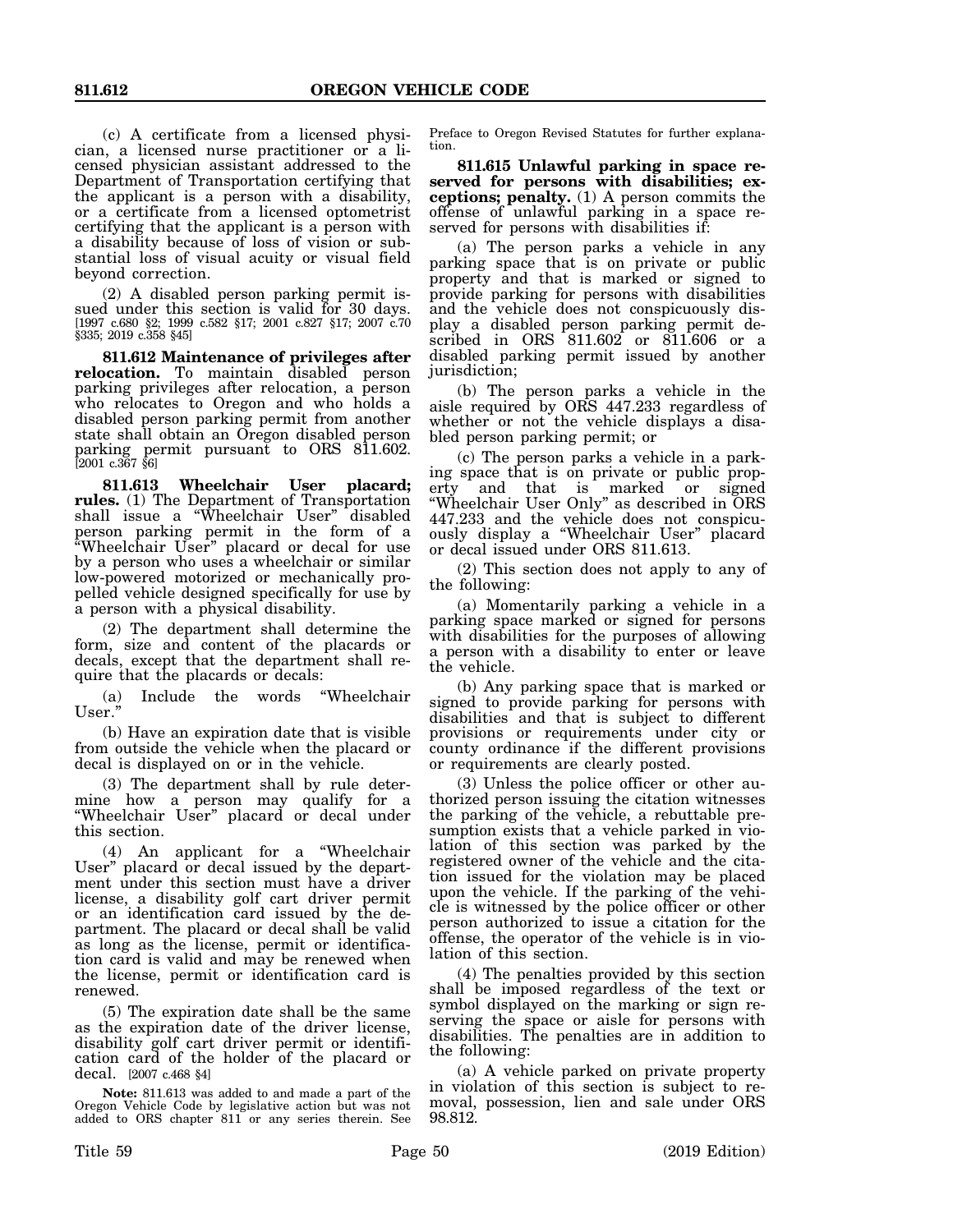(b) A vehicle parked in violation of this section may be removed and sold as provided under ORS 811.620.

 $(5)(a)$  Except as provided in paragraph  $(b)$ of this subsection, unlawful parking in a space reserved for persons with disabilities is a Class C traffic violation.

(b) A second or subsequent conviction for unlawful parking in a space reserved for persons with disabilities is a Class A traffic violation. [1983 c.338 §680; 1985 c.16 §328; 1987 c.187 §2; 1989 c.243 §8; 1991 c.741 §11; 1993 c.195 §1; 1995 c.79 §373; 1997 c.680 §4; 2001 c.367 §1; 2007 c.70 §336; 2007 c.468 §6; 2011 c.597 §99; 2019 c.547 §3]

**811.616 Oregon Wounded Warrior placard; rules.** (1) The Department of Transportation shall issue an "Oregon Wounded Warrior" disabled person parking permit in the form of an "Oregon Wounded Warrior" placard or decal for use by a wounded warrior.

(2) A person is a wounded warrior who qualifies for an "Oregon Wounded Warrior" parking permit if the person:

(a) Submits written proof to the Department of Transportation of having a United States Department of Veterans Affairs total disability rating of at least 50 percent as a result of an injury or illness that the veteran incurred, or that was aggravated, during active military service; and

(b) Received a discharge or release under other than dishonorable conditions.

(3) The Department of Transportation shall determine the form, size and content of the placards or decals, except that the department shall require that the placards or decals:

(a) Include the words "Oregon Wounded Warrior."

(b) Have an expiration date that is visible from outside the vehicle when the placard or decal is displayed on or in the vehicle.

(4) The Department of Transportation shall by rule determine how a person may apply for an "Oregon Wounded Warrior" placard or decal under this section.

(5) An applicant for an "Oregon Wounded Warrior" placard or decal issued by the Department of Transportation under this section must have a driver license, a disability golf cart driver permit or an identification card issued by the department. The placard or decal shall be valid as long as the license, permit or identification card is valid and may be renewed when the license, permit or identification card is renewed.

(6) The expiration date shall be the same as the expiration date of the driver license, disability golf cart driver permit or identification card of the holder of the placard or decal. [2018 c.69 §2]

**Note:** 811.616 was added to and made a part of the Oregon Vehicle Code by legislative action but was not added to ORS chapter 811 or any series therein. See Preface to Oregon Revised Statutes for further explanation.

**811.617 Blocking parking space reserved for persons with disabilities; penalty.** (1) A person commits the offense of blocking a parking space reserved for persons with disabilities if the person:

(a) Stops or parks a vehicle in such a way as to block access to a parking space that is on private or public property and that is marked or signed to provide parking for persons with disabilities; or

(b) Places an object or allows an object to be placed in such a manner that it blocks access to a parking space that is on private or public property and that is marked or signed to provide parking for persons with disabilities.

(2)(a) Unless the police officer or other authorized person issuing the citation witnesses the stopping or parking of a vehicle in violation of subsection  $(1)(a)$  of this section, there is a rebuttable presumption that the vehicle was stopped or parked by the registered owner of the vehicle and a citation issued for the violation may be placed upon the vehicle. If the stopping or parking of the vehicle is witnessed by the police officer or other person authorized to issue a citation for the offense, or if the operator is in the vehicle, the operator of the vehicle is in violation of this section.

(b) Unless the police officer or other authorized person issuing the citation witnesses the blocking of a parking space in violation of subsection  $(1)(b)$  of this section, there is a rebuttable presumption that the owner or manager of the parking lot placed or allowed placement of the object blocking access to the parking space and a citation may be issued to the owner or manager of the parking lot. If a police officer or other person issuing the citation sees a person placing an object in violation of subsection  $(1)(b)$  of this section, the officer or other person may issue the citation to the person seen.

(3) For purposes of this section, a parking space includes any adjacent access aisle as described in ORS 447.233.

(4) The offense described in this section, blocking a parking space reserved for persons with disabilities, is a Class D traffic violation. [1997 c.498 §2; 2001 c.367 §2; 2007 c.70 §337; 2011 c.597 §99a]

**811.620 Removal of vehicle illegally parked in space reserved for persons with disabilities.** If a vehicle is illegally parked in violation of ORS 811.615, the vehicle may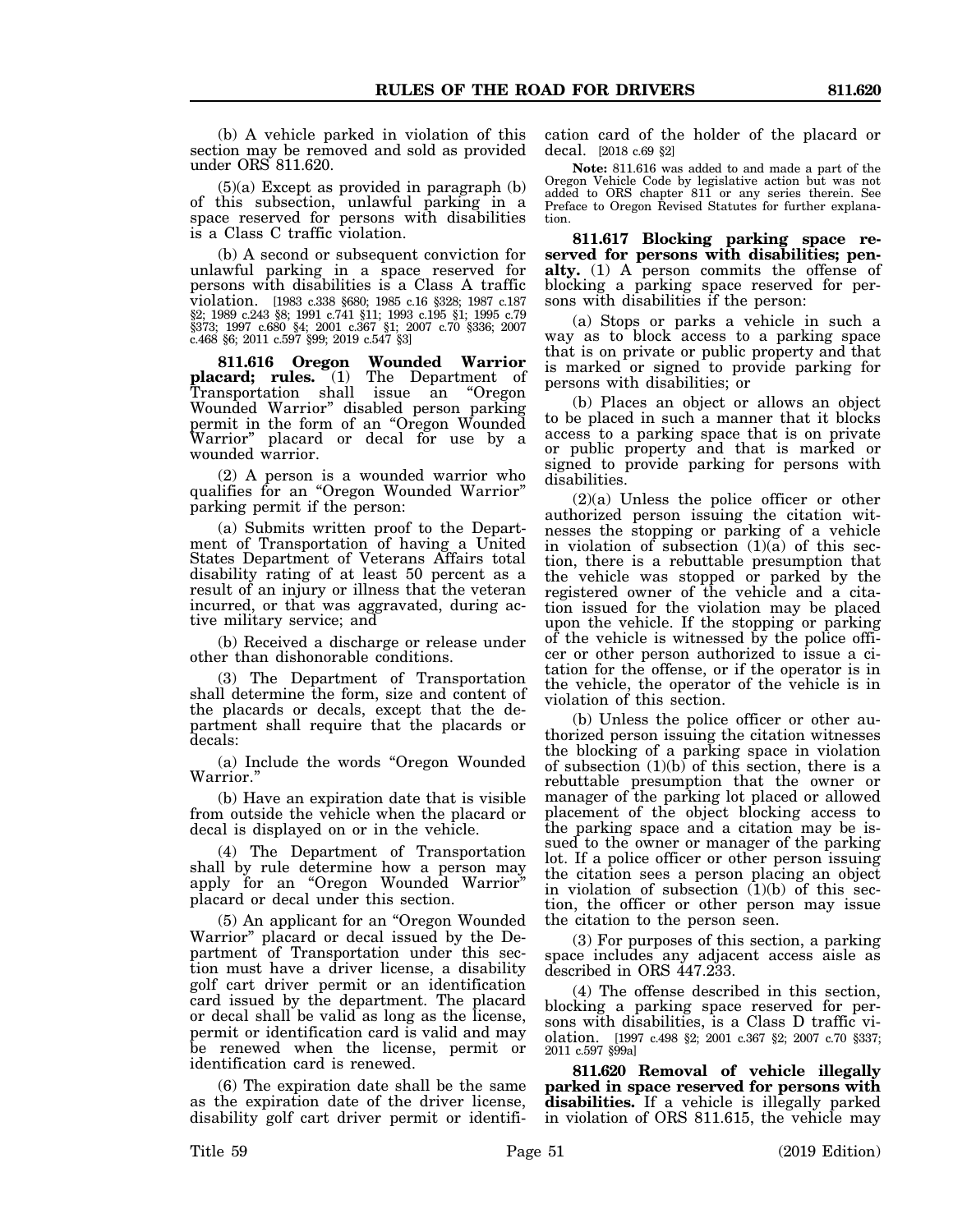be removed and, if notice required under subsection (3) of this section is given, is subject to costs for the removal and storage of the vehicle as provided under the following:

(1) The owner of private property may have the vehicle removed from the property in the manner provided for removal of vehicles under ORS 98.812.

(2) Subject to subsection (3) of this section, any state agency or political subdivision of this state may provide for the removal and storage of the vehicle and the vehicle shall be subject to the following:

(a) The state agency or political subdivision may require payment of reasonable costs for removal and storage of the vehicle before the vehicle is released.

(b) If the vehicle is not claimed and any fees required under this subsection are not paid within 30 days of the removal, a lien described under ORS 98.812 attaches to the vehicle and its contents for the reasonable costs for removal and storage of the vehicle and contents.

(3) If a vehicle is removed under subsection (2) of this section, the tower removing the vehicle shall:

(a) Notify the local law enforcement agency of the location of the vehicle within one hour after the vehicle is placed in storage; and

(b) Unless the vehicle is claimed, give notice, within 10 days after the vehicle is placed in storage, to the vehicle owner or any other person with an interest in the vehicle, as indicated by the title records. If notice under this paragraph is given by mail, it must be mailed within the 10-day period, but need not be received within that period. [1983 c.338 §433; 1985 c.16 §227; 1993 c.233 §56; 2007 c.538 §14]

**811.625 Unlawful use of disabled person parking permit; penalty.** (1) A person commits the offense of unlawful use of a disabled person parking permit if the person:

(a) Is not a person with a disability and is not transporting the holder of a disabled person parking permit to or from the parking location; and

(b) Uses a disabled person parking permit described under ORS 811.602 or 811.606 to exercise any privileges granted under ORS 811.635.

(2) Except as provided in subsection (3) of this section, unlawful use of a disabled person parking permit is a Class C traffic violation.

(3) A second or subsequent conviction for unlawful use of a disabled person parking permit is a Class A traffic violation. [1983 c.338 §681; 1987 c.187 §3; 1989 c.243 §9; 1991 c.741 §12; 1995 c.79 §374; 2001 c.367 §3; 2007 c.70 §338; 2011 c.597 §100]

**811.627 Use of invalid disabled person parking permit; penalty.** (1) A person commits the offense of use of an invalid disabled person parking permit if the person uses a permit that is not a valid permit from another jurisdiction, and that:

(a) Has been previously reported as lost or stolen;

(b) Has been altered;

(c) Was issued to a person who is deceased at the time of the citation;

(d) Has not been issued under ORS 811.602;

(e) Is a photocopy or other reproduction of a permit, regardless of the permit status; or

(f) Is mutilated or illegible.

(2) Unless the police officer or other authorized person issuing the citation witnesses the parking of the vehicle, a rebuttable presumption exists that a vehicle parked in violation of this section was parked by the registered owner of the vehicle and the citation issued for the violation may be placed upon the vehicle. If the parking of the vehicle is witnessed by the police officer or other person authorized to issue a citation for the offense, the operator of the vehicle is in violation of this section.

(3) The offense described in this section, use of an invalid disabled person parking permit, is a Class A traffic violation.

(4) If the court finds that a person committed the offense described in this section, the court shall collect the permit and return it to the Department of Transportation for destruction unless the person claims the permit was lost or destroyed, or the police officer or other person authorized to issue a citation for the offense collected the permit.

(5) If the court finds that a person committed the offense described in this section by using a permit that was mutilated or illegible, the court may assess any fine it deems appropriate up to the maximum amount allowable for the offense. If the mutilated or illegible permit has been replaced by the department, the court may dismiss the citation. [2001 c.367 §7; 2011 c.597 §100a]

**811.630 Misuse of program placard; penalty.** (1) A person commits the offense of misuse of a program placard if the person:

(a) Is the driver of a vehicle that is being used as part of a program for the transportation of persons with disabilities; and

(b) Uses a program placard described under ORS 811.607 for any purpose other than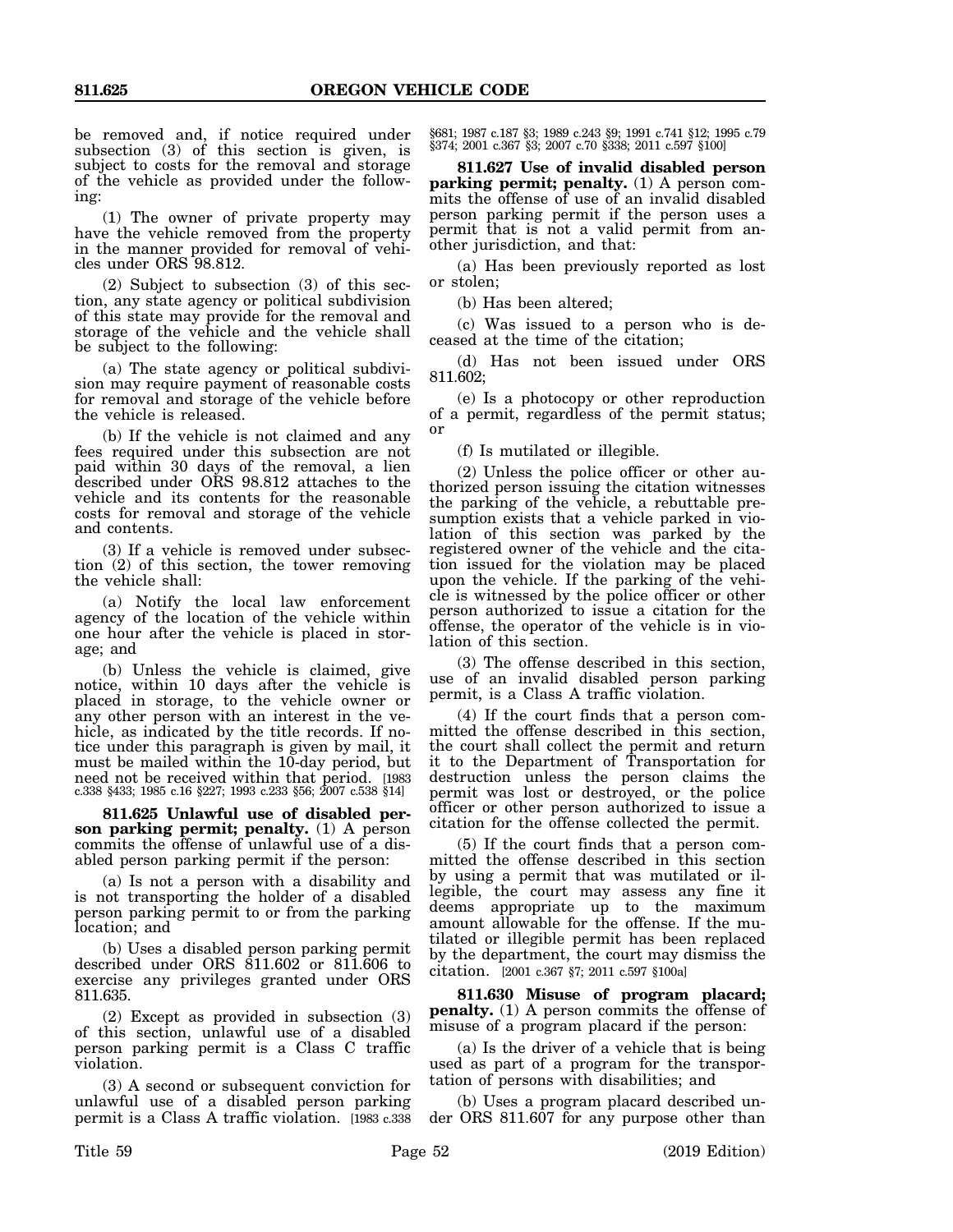exercising privileges granted under ORS 811.637.

(2) Except as provided in subsection (3) of this section, misuse of a program placard is a Class C traffic violation.

(3) A second or subsequent conviction for misuse of a program placard is a Class A traffic violation. [1983 c.338 §682; 1987 c.187 §4; 1989 c.243 §10; 2001 c.367 §4; 2007 c.70 §339; 2011 c.597 §101]

**811.632 Appointment of volunteers to issue citations.** (1) A law enforcement agency authorized to enforce parking laws may appoint volunteers to issue citations for violations of ORS 811.615, 811.617, 811.625 and 811.630, or of ordinances dealing with parking privileges for persons with disabilities. Volunteers appointed under this subsection must be at least 21 years of age. The law enforcement agency appointing the volunteers may establish any other qualifications the agency deems desirable.

(2) Any agency appointing volunteers under this section shall provide training to the volunteers before authorizing them to issue citations.

(3) A citation issued by a volunteer appointed under this section shall have the same force and effect as a citation issued by a police officer for the same offense. [1991 c.741 §10; 1997 c.498 §3; 2007 c.70 §340]

**Note:** 811.632 was enacted into law by the Legislative Assembly but was not added to or made a part of ORS chapter 811 or any series therein by legislative action. See Preface to Oregon Revised Statutes for further explanation.

**811.635 Privileges granted by disabled person parking permit other than program placard.** All of the following apply to the parking privileges granted to persons with disabilities under a disabled person parking permit other than a program placard described in ORS 811.607:

(1) The privileges granted under a permit may be exercised notwithstanding ORS 811.575, any authority granted under ORS 810.160 or parking restrictions imposed by any city or county and without violation thereof.

(2) Subject to the limitations under subsection (4) of this section, a "Wheelchair User" placard or decal and an "Oregon Wounded Warrior" placard or decal allows its holder, or another person while transporting its holder to or from the parking location, to exercise the following privileges:

(a) Park a motor vehicle in any public parking zone restricted as to the length of time permitted therein without incurring penalties imposed for overtime parking in such zones.

(b) Park a motor vehicle in any public parking zone with metered parking without being required to pay any parking meter fee.

(3) A city or county may allow any person who holds a disabled person parking permit to exercise the rights described in subsection (2) of this section.

(4) The privileges granted under subsection (2) of this section do not include any of the following:

(a) Parking in zones where stopping, parking or standing of all motor vehicles is prohibited.

(b) Parking in the late evening or overnight where such parking is prohibited.

(c) Parking in zones reserved for special types of motor vehicles or activities.

(d) Parking in zones where parking is permitted only for 30 minutes or less.

(e) Parking in a parking space marked or signed for "Wheelchair User Only," unless displaying a "Wheelchair User" placard or decal issued under ORS 811.613.

(5) In addition to other privileges granted under a permit, the person issued a permit, or another person while transporting the person issued the permit to or from the parking location, may use the permit to park:

(a) In a parking space that is marked or signed to provide parking for persons with disabilities without violation of ORS 811.615; or

(b) In a parking space that is marked or signed by a road authority as reserved for residents.  $1983 \text{ c}.\overline{338}$  \$683; 1985 c.139 \$4; 1987 c.187 residents. [1983 c.338 §683; 1985 c.139 §4; 1987 c.187 §5; 1989 c.243 §11; 2007 c.70 §341; 2007 c.468 §7; 2018 c.69 §4; 2019 c.332 §1]

**811.637 Privileges granted by program** placards. (1) Notwithstanding ORS 811.635, a program placard described under ORS 811.607 confers only the following privileges:

(a) It authorizes the driver of a vehicle that is being used as part of the program to which the placard was issued to park the vehicle for three hours or less in any public parking zone restricted as to the length of time permitted therein without incurring penalties for overtime parking in such zones;

(b) It authorizes the driver of a vehicle that is being used as part of the program to which the placard was issued to park the vehicle for three hours or less in any public parking zone with metered parking without being required to pay any parking meter fee; and

(c) It authorizes the driver of a vehicle that is being used as part of the program to which the placard was issued to park the vehicle for three hours or less in any parking space that is marked or signed to provide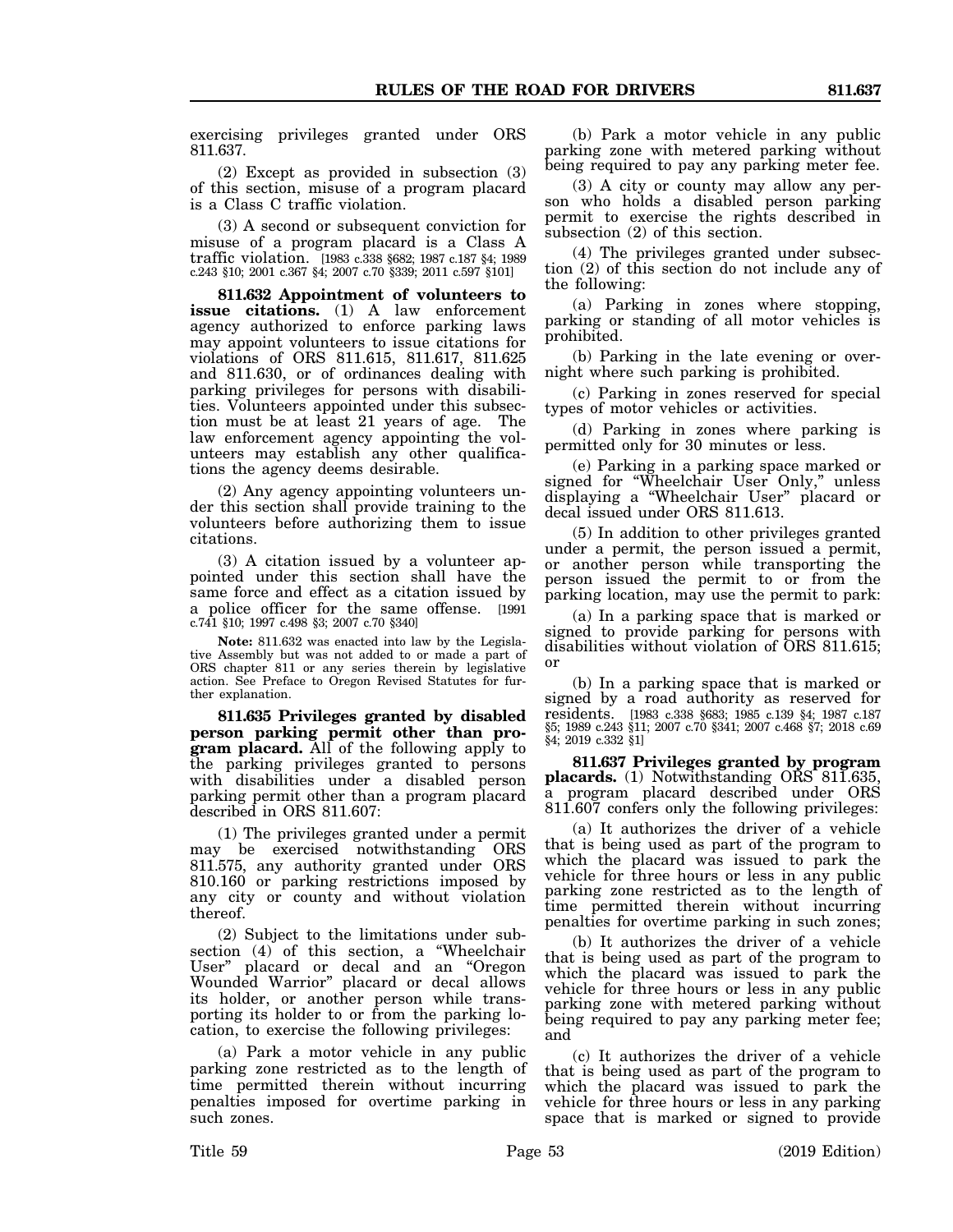parking for persons with disabilities without violation of ORS 811.615, so long as the vehicle conspicuously displays the permit.

(2) The privileges granted under subsection (1) of this section do not include any of the following:

(a) Parking in zones where stopping, parking or standing of all motor vehicles is prohibited.

(b) Parking in the late evening or overnight where such parking is prohibited.

(c) Parking in zones reserved for special types of motor vehicles or activities.

(d) Parking in zones where parking is permitted only for 30 minutes or less. [1989 c.243 §13; 1999 c.779 §1; 2007 c.70 §342]

**811.640** [1983 c.338 §684(2); 1985 c.16 §329(2); 1985 c.139 §5(2); 1987 c.187 §11; 1989 c.243 §14; 1991 c.741 §5; 1995 c.462 §3; 1997 c.680 §3; 1999 c.91 §6; repealed by 2001 c.827 §18]

## **ACCIDENTS**

#### **(Duties)**

**811.700 Failure to perform duties of driver when property is damaged; penalty.** (1) A driver of a vehicle who knows or has reason to believe that the driver's vehicle was involved in a collision commits the offense of failure to perform the duties of a driver when property is damaged if the driver's vehicle is involved in a collision that results in damage to property and the driver does not perform duties required under any of the following:

(a) Immediately stop the driver's vehicle at the scene of the collision or as close to the scene of the collision as possible and reasonably investigate what the driver's vehicle struck. Every stop required under this paragraph should be made without obstructing traffic more than is necessary.

(b) If the driver's vehicle has been involved in a collision that results only in damage to a vehicle that is driven or attended by any other person, the driver shall perform all of the following duties:

(A) Remain at the scene of the collision until the driver has fulfilled all of the requirements under this paragraph.

(B) Give to the other driver or passenger:

(i) The driver's name and address, the name and address of the owner of the driver's vehicle and the name and address of any other occupants of the driver's vehicle; and

(ii) If the driver's vehicle is a motor vehicle, the registration number of the motor vehicle, the name of the insurance carrier covering the motor vehicle, the insurance policy number of the insurance policy insuring the motor vehicle and the phone number of the insurance carrier.

(C) Upon request and if available, exhibit and give to the occupant of or person attending any vehicle damaged the number of any document issued as evidence of driving privileges granted to the driver.

(c) If the driver's vehicle has been involved in a collision resulting in damage to any vehicle that is unattended, the driver shall perform all the following duties:

(A) Locate the operator or owner of the unattended vehicle and notify the operator or owner of:

(i) The driver's name and address and the name and address of the owner of the vehicle that struck the unattended vehicle; and

(ii) If the driver's vehicle is a motor vehicle, the registration number of the motor vehicle, the name of the insurance carrier covering the motor vehicle, the insurance policy number of the insurance policy insuring the motor vehicle and the phone number of the insurance carrier; or

(B) Leave in a conspicuous place in the unattended vehicle a written notice giving:

(i) The driver's name and address and the name and address of the owner of the vehicle that struck the unattended vehicle and a statement of the circumstances of the collision; and

(ii) If the driver's vehicle is a motor vehicle, the registration number of the motor vehicle, the name of the insurance carrier covering the motor vehicle, the insurance policy number of the insurance policy insuring the motor vehicle and the phone number of the insurance carrier.

(d) If the driver's vehicle has been involved in a collision resulting only in damage to fixtures or property legally upon or adjacent to a highway, the driver shall perform all of the following duties:

(A) Take reasonable steps to notify the owner or person in charge of the property of the collision and of the driver's name and address, the vehicle owner's name and address and, if the driver's vehicle is a motor vehicle, the registration number of the motor vehicle, the name of the insurance carrier covering the motor vehicle, the insurance policy number of the insurance policy insuring the motor vehicle and the phone number of the insurance carrier.

(B) Upon request and if available, exhibit any document issued as evidence of driving privileges granted to the driver.

(e) If the driver discovers only after leaving the scene of the collision that the driver's vehicle may have been involved in a collision that resulted in damage to another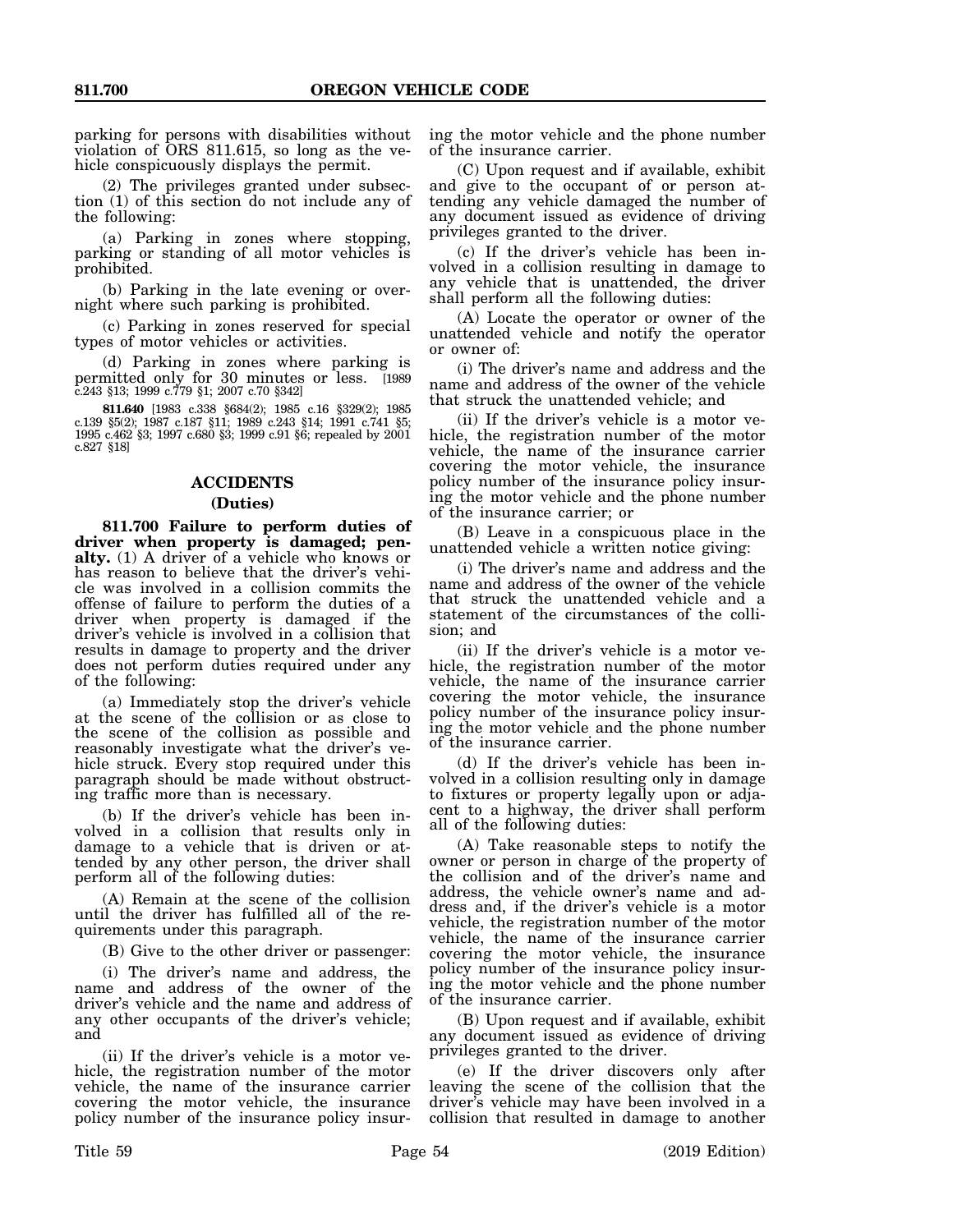vehicle, fixture or property, the driver shall as soon as reasonably possible make a good faith effort to comply with the requirements of this subsection.

(2) As used in this section, "reason to believe" means that the driver is aware of a circumstance that would cause a reasonable person to be aware of a substantial and unjustifiable risk that the driver's vehicle has been in a collision. The risk must be of such nature or degree that failure to be aware of it constitutes a gross deviation from the standard of care that a reasonable person would observe in the situation.

(3) The offense described in this section, failure to perform the duties of a driver when property is damaged, is a Class A misdemeanor and is applicable on any premises open to the public. [1983 c.338 §572; 2017 c.75 §1; 2018 c.22 §1]

**811.705 Failure to perform duties of driver to injured persons; penalty.** (1) A driver of a vehicle who knows or has reason to believe that the driver's vehicle was involved in a collision commits the offense of failure to perform the duties of a driver to injured persons if the driver's vehicle has been in a collision that results in injury or death to a person and the driver does not perform all of the following duties:

(a) Immediately stop the driver's vehicle at the scene of the collision or as close to the scene of the collision as possible and reasonably investigate what the driver's vehicle struck. Every stop required under this paragraph should be made without obstructing traffic more than is necessary.

(b) Remain at the scene of the collision until the driver has fulfilled all of the requirements under this subsection.

(c) Give to the other driver or a surviving passenger or any person not a passenger who is injured as a result of the collision:

(A) The driver's name and address, the name and address of the owner of the driver's vehicle and the name and address of any other occupants of the driver's vehicle; and

(B) If the driver's vehicle is a motor vehicle, the registration number of the motor vehicle, the name of the insurance carrier covering the motor vehicle, the insurance policy number of the insurance policy insuring the motor vehicle and the phone number of the insurance carrier.

(d) Upon request and if available, exhibit and give to the persons injured and to the occupant of or person attending any vehicle damaged the number of any document issued as official evidence of driving privileges granted to the driver.

(e) Render to any person injured in the collision reasonable assistance, including the conveying, or the making of arrangements for the conveying, of an injured person to a physician, surgeon or hospital for medical or surgical treatment, if it is apparent that such treatment is necessary or if such conveying is requested by any injured person.

(f) Remain at the scene of a collision until a police officer has arrived and has received the required information, if all persons required to be given information under paragraph (c) of this subsection are killed in the collision or are unconscious or otherwise incapable of receiving the information. The requirement of this paragraph to remain at the scene of a collision until a police officer arrives does not apply to a driver who needs immediate medical care, who needs to leave the scene in order to secure medical care for another person injured in the collision or who needs to leave the scene in order to report the collision to the authorities, as long as the driver who leaves takes reasonable steps to return to the scene or to contact the nearest police officer.

(g) If the driver discovers only after leaving the scene of the collision that the driver's vehicle may have been involved in a collision that resulted in injury or death to any person, shall as soon as reasonably possible make a good faith effort to comply with the requirements of this subsection. The driver shall immediately contact 9-1-1 and provide to the dispatcher any requested information described in paragraph (c) of this subsection and the location and approximate time of the collision.

(2) As used in this section, "reason to believe" means that the driver is aware of a circumstance that would cause a reasonable person to be aware of a substantial and unjustifiable risk that the driver's vehicle has been in a collision. The risk must be of such nature or degree that failure to be aware of it constitutes a gross deviation from the standard of care that a reasonable person would observe in the situation.

(3)(a) Except as otherwise provided in paragraph (b) of this subsection, the offense described in this section, failure to perform the duties of a driver to injured persons, is a Class C felony and is applicable on any premises open to the public.

(b) Failure to perform the duties of a driver to injured persons is a Class B felony if a person suffers serious physical injury as defined in ORS 161.015 or dies as a result of the collision. [1983 c.338 §573; 1993 c.621 §1; 2001 c.919 §1; 2017 c.75 §2; 2018 c.22 §2]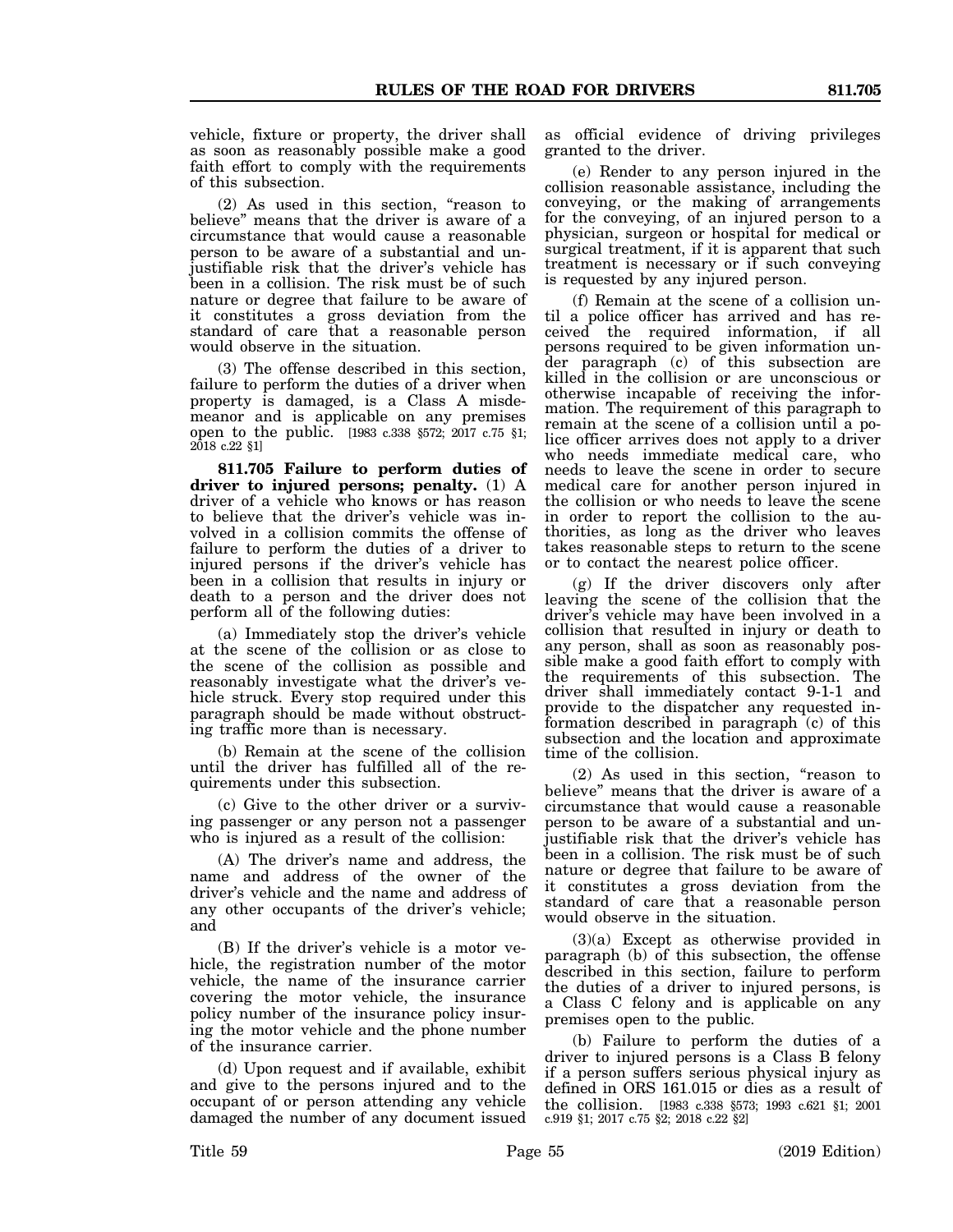**811.706 Money damages resulting from violation of ORS 811.700 or 811.705.** When a person is convicted of violating ORS 811.700 or 811.705, the court, in addition to any other sentence it may impose, may order the person to pay an amount of money equal to the amount of any damages caused by the person as a result of the incident that created the duties in ORS 811.700 or 811.705. [1995 c.782 §2]

**Note:** 811.706 was enacted into law by the Legislative Assembly but was not added to or made a part of ORS chapter 811 or any series therein by legislative action. See Preface to Oregon Revised Statutes for further explanation.

**811.707 Crime classification for violation of ORS 811.705.** The Oregon Criminal Justice Commission shall classify the crime of failure to perform the duties of a driver to injured persons as crime category 8 of the sentencing guidelines grid of the commission if a person suffers serious physical injury as defined in ORS 161.015 or dies as a result of the collision that forms the basis of the conviction. [2001 c.919 §2; 2018 c.22 §3]

**Note:** 811.707 was enacted into law by the Legislative Assembly but was not added to or made a part of ORS chapter 811 or any series therein by legislative action. See Preface to Oregon Revised Statutes for further explanation.

**811.710 Failure to perform duties of driver when animal is injured; penalty.** (1) A driver of a vehicle who knows or has reason to believe that the driver's vehicle was involved in a collision commits the offense of failure to perform the duties of a driver when an animal is injured if the driver's vehicle injures or kills a domestic animal and the driver does not perform all of the following duties:

(a) Immediately stop the driver's vehicle at the scene of the collision or as close to the scene of the collision as possible and reasonably investigate what the driver's vehicle struck. Every stop required under this paragraph should be made without obstructing traffic more than is necessary.

(b) Make a reasonable effort to determine the nature of the animal's injuries.

(c) Give reasonable attention to the animal.

(d) Immediately report the injury to the animal's owner.

(e) If unable to contact the owner of the animal, notify a police officer.

(f) If the driver discovers only after leaving the scene of the collision that the driver's vehicle may have been involved in a collision that injured or killed a domestic animal, the driver shall as soon as reasonably possible make a good faith effort to comply with the requirements of this section.

(2) The requirements under this section for a driver to stop and attend an injured animal depend on the traffic hazards then existing.

(3) As used in this section, "reason to believe" means that the driver is aware of a circumstance that would cause a reasonable person to be aware of a substantial and unjustifiable risk that the driver's vehicle has been in a collision. The risk must be of such nature or degree that failure to be aware of it constitutes a gross deviation from the standard of care that a reasonable person would observe in the situation.

(4) The offense described in this section, failure to perform the duties of a driver when an animal is injured, is a Class B traffic violation. [1983 c.338 §574; 2018 c.22 §4]

**811.715 Failure to perform duties of witness to accident; penalty.** (1) A person commits the offense of failure to perform the duties of a witness to an accident if the person:

(a) Witnesses an accident that results in injury or death to any person or causes damage to a vehicle that is driven or attended by any person; and

(b) Does not furnish to the driver or occupant of such vehicles or injured person, the true name and address of the witness.

(2) The offense described in this section, failure to perform the duties of a witness to an accident, is a Class B traffic violation. [1983 c.338 §575]

**811.717 Failure to remove motor vehicle from roadway; penalty.** (1) The driver of a motor vehicle commits the offense of failure to remove a motor vehicle from the roadway if, after an accident:

(a) A person has not suffered any apparent personal injury as a result of the accident;

(b) The motor vehicle is operable and does not require towing;

(c) It is safe to drive the motor vehicle to a location off of the roadway as close to the accident scene as possible; and

(d) The driver does not move the motor vehicle to a location off of the roadway as close to the accident scene as possible.

(2) The offense described in this section, failure to remove a motor vehicle from the roadway, is a Class C traffic violation. [2007 c.664 §4; 2008 c.10 §3]

**Note:** 811.717 was added to and made a part of the Oregon Vehicle Code by legislative action but was not added to ORS chapter 811 or any series therein. See Preface to Oregon Revised Statutes for further explanation.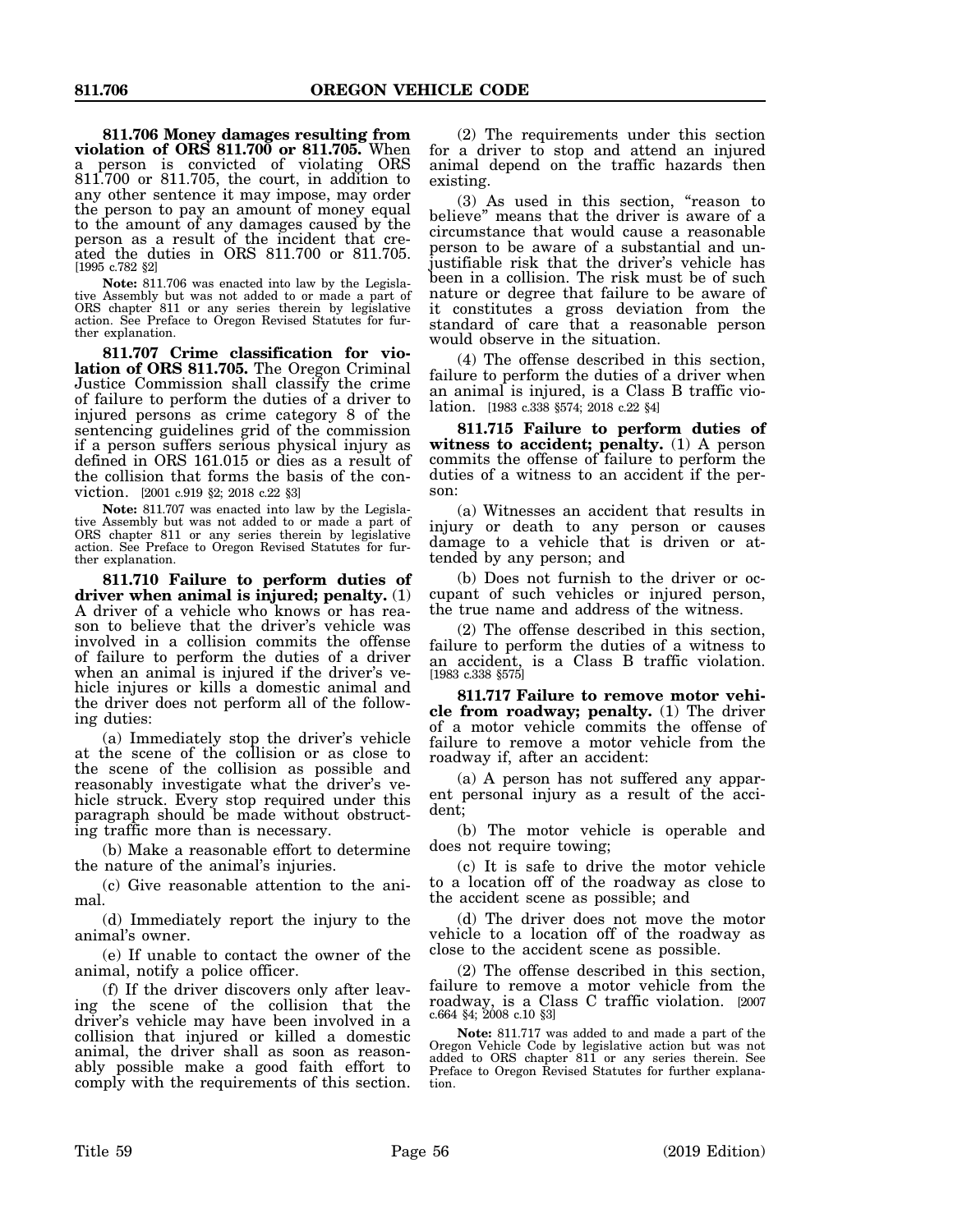#### **(Reports)**

**811.720 When accident must be reported to Department of Transportation.**  $(1)$  Except as provided in subsection  $(4)$  of this section, any accident occurring on a highway or upon premises open to the public resulting in injury or death to any person is subject to the reporting requirements under the following sections:

(a) The reporting requirements for drivers under ORS 811.725.

(b) The reporting requirements for occupants of vehicles in accidents under ORS 811.735.

(c) The reporting requirements for owners of vehicles under ORS 811.730.

(2) Except as provided in subsection (4) of this section, an accident occurring on a highway or upon premises open to the public resulting in damage to the property of any person in excess of \$2,500 is subject to the following reporting requirements:

(a) The driver of a vehicle that has more than \$2,500 damage must report the accident in the manner specified under ORS 811.725.

(b) The owner of a vehicle that has more than \$2,500 damage must report the accident in the manner specified in ORS 811.730 and under the circumstances specified in ORS 811.730.

(c) If the property damage is to property other than a vehicle involved in the accident, each driver involved in the accident must report the accident in the manner specified under ORS 811.725 and each owner of a vehicle involved in the accident must report the accident in the manner specified in ORS 811.730 and under the circumstances specified in ORS 811.730.

(d) If a vehicle involved in the accident is damaged to the extent that the vehicle must be towed from the scene of the accident, each driver involved in the accident must report the accident in the manner specified under ORS 811.725 and each owner of a vehicle involved in the accident must report the accident in the manner specified in ORS 811.730 and under the circumstances specified in ORS 811.730.

(3) The dollar amount specified in subsection (2) of this section may be increased every five years by the Department of Transportation based upon any increase in the Consumer Price Index for All Urban Consumers, West Region (All Items), as published by the Bureau of Labor Statistics of the United States Department of Labor or its successor during the preceding 12-month period. The amount determined under this subsection shall be rounded to the nearest \$100.

(4) The following are exempt from the reporting requirements of this section:

(a) Operators of snowmobiles, Class I allterrain vehicles or Class III all-terrain vehicles.

(b) A law enforcement official acting in the course of official duty if the accident involved a law enforcement official performing a lawful intervention technique or a law enforcement official and a person acting during the commission of a criminal offense. As used in this paragraph:

(A) "Law enforcement official" means a person who is responsible for enforcing the criminal laws of this state or a political subdivision of this state and who is employed or volunteers:

(i) As a peace officer commissioned by a city, university that has established a police department under ORS 352.121 or 353.125, port, school district, mass transit district, county or county service district authorized to provide law enforcement services under ORS 451.010;

(ii) With the Department of State Police or the Criminal Justice Division of the Department of Justice;

(iii) As an investigator of a district attorney's office, if the investigator is certified as a peace officer in this state; or

(iv) As an authorized tribal police officer as defined in ORS 181A.680.

(B) "Lawful intervention technique" means a method by which one motor vehicle causes, or attempts to cause, another motor vehicle to stop. [1983 c.338 §576; 1987 c.258 §11; 1993 c.614 §1; 1997 c.279 §1; 2001 c.827 §7; 2003 c.531 §1; 2005 c.405 §1; 2011 c.506 §49; 2011 c.644 §§34,56; 2013 c.180 §§54,55; 2015 c.174 §24; 2017 c.189 §1; 2019 c.57 §36]

**811.725 Driver failure to report accident to Department of Transportation; penalty.** (1) The driver of a vehicle commits the offense of driver failure to report an accident if the driver does any of the following:

(a) Is driving any vehicle that is involved in an accident required to be reported under ORS 811.720 and does not, within 72 hours of the accident, complete a report of the accident in a form approved by the Department of Transportation and submit the report to the department.

(b) Is driving a vehicle that is involved in an accident and does not submit to the department any report required by the department that is other than or in addition to the reports required by this section. The department may request a supplemental report if in the opinion of the department the original report is insufficient.

(c) Is driving any vehicle that is involved in an accident required to be reported under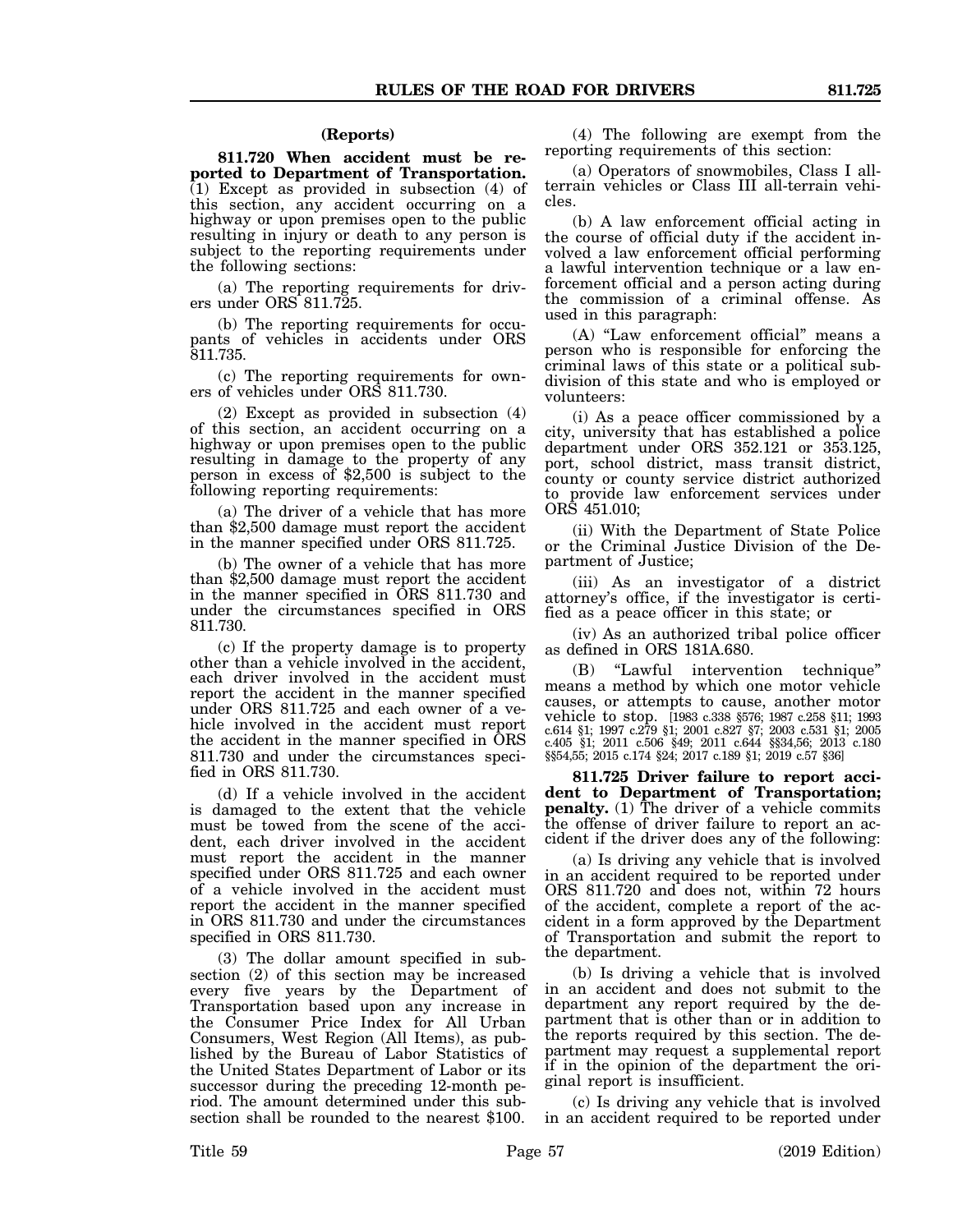ORS 811.720 and does not, within 72 hours of the accident, provide proof of compliance with financial responsibility requirements to the department, in a form furnished by the department, that at the time of the accident the person was in compliance with the financial responsibility requirements.

(2) The proof of compliance with financial responsibility required under this section is subject to the prohibitions and penalties for false certification under ORS 806.050.

(3) The reports described under this section are subject to the provisions of ORS 802.220 and 802.240 relating to the use of such reports after submission. Exemptions from requirements to provide proof of compliance with financial responsibility are established under ORS 806.020.

(4) A driver may be required to file additional accident reports with a city as provided under ORS 801.040.

(5) The offense described in this section, driver failure to report an accident, is a Class B traffic violation. [1983 c.338 §577; 1985 c.393 §36; 1993 c.751 §67; 2005 c.195 §1; 2019 c.312 §13]

**811.730 Owner failure to report accident to Department of Transportation; penalty.** (1) The owner of a vehicle commits the offense of owner failure to report an accident if the owner does any of the following:

(a) If the person owns a vehicle that is involved in an accident that is required to be reported under ORS 811.720 and all of the following apply:

(A) The accident occurred while the vehicle was driven by someone other than the owner of the vehicle.

(B) The driver of the vehicle does not make an accident report as required under ORS 811.725.

(C) The owner of the vehicle fails to report the accident to the Department of Transportation in a form specified by the department as soon as the owner learns of the accident.

(b) If the person is the owner of a vehicle involved in an accident and the person does not make any additional reports the department may require.

(2) The offense described in this section, owner failure to report an accident, is a Class B traffic violation. [1983 c.338 §578; 1985 c.393 §37; 1993 c.751 §68]

**811.735 Failure of vehicle occupant to make accident report to Department of Transportation; penalty.** (1) A person commits the offense of failure of a vehicle occupant to make an accident report if:

(a) The person is an occupant, other than the driver, of a vehicle at a time when the vehicle is involved in an accident required to be reported under ORS 811.720;

(b) The driver of the vehicle is physically incapable of making an accident report required under ORS 811.725; and

(c) The occupant does not make the accident report or cause the accident report to be made.

(2) This section does not require an occupant of a vehicle who is not a driver to provide proof of compliance with financial responsibility requirements.

(3) The offense described in this section, failure of a vehicle occupant to make an accident report, is a Class B traffic violation. [1983 c.338 §579; 2019 c.312 §14]

**811.740 False accident report; penalty.** (1) A person commits the offense of giving a false accident report if the person gives information in any report required under ORS 811.725 or 811.730, knowing or having reason to believe that such information is false.

(2) The offense described in this section, giving a false accident report, is a Class B misdemeanor. [1983 c.338 §581; 1985 c.393 §38]

**811.745 When accident must be reported to police officer or law enforcement agency.** (1) Except as provided in subsection (4) of this section, any accident occurring on a highway or upon premises open to the public resulting in injury or death to any person is subject to the reporting requirements under the following sections:

(a) The reporting requirements for drivers under ORS 811.748.

(b) The reporting requirements for occupants of vehicles in accidents under ORS 811.750.

(2) Except as provided in subsection (4) of this section, an accident occurring on a highway or upon premises open to the public resulting in damage to the property of any person in excess of \$2,500 is subject to the following reporting requirements:

(a) The driver of a vehicle that has more than \$2,500 damage must report the accident in the manner specified under ORS 811.748.

(b) If the property damage is to property other than a vehicle involved in the accident, each driver involved in the accident must report the accident in the manner specified under ORS 811.748.

(c) If a vehicle involved in the accident is damaged to the extent that the vehicle must be towed from the scene of the accident, each driver involved in the accident must report the accident in the manner specified under ORS 811.748.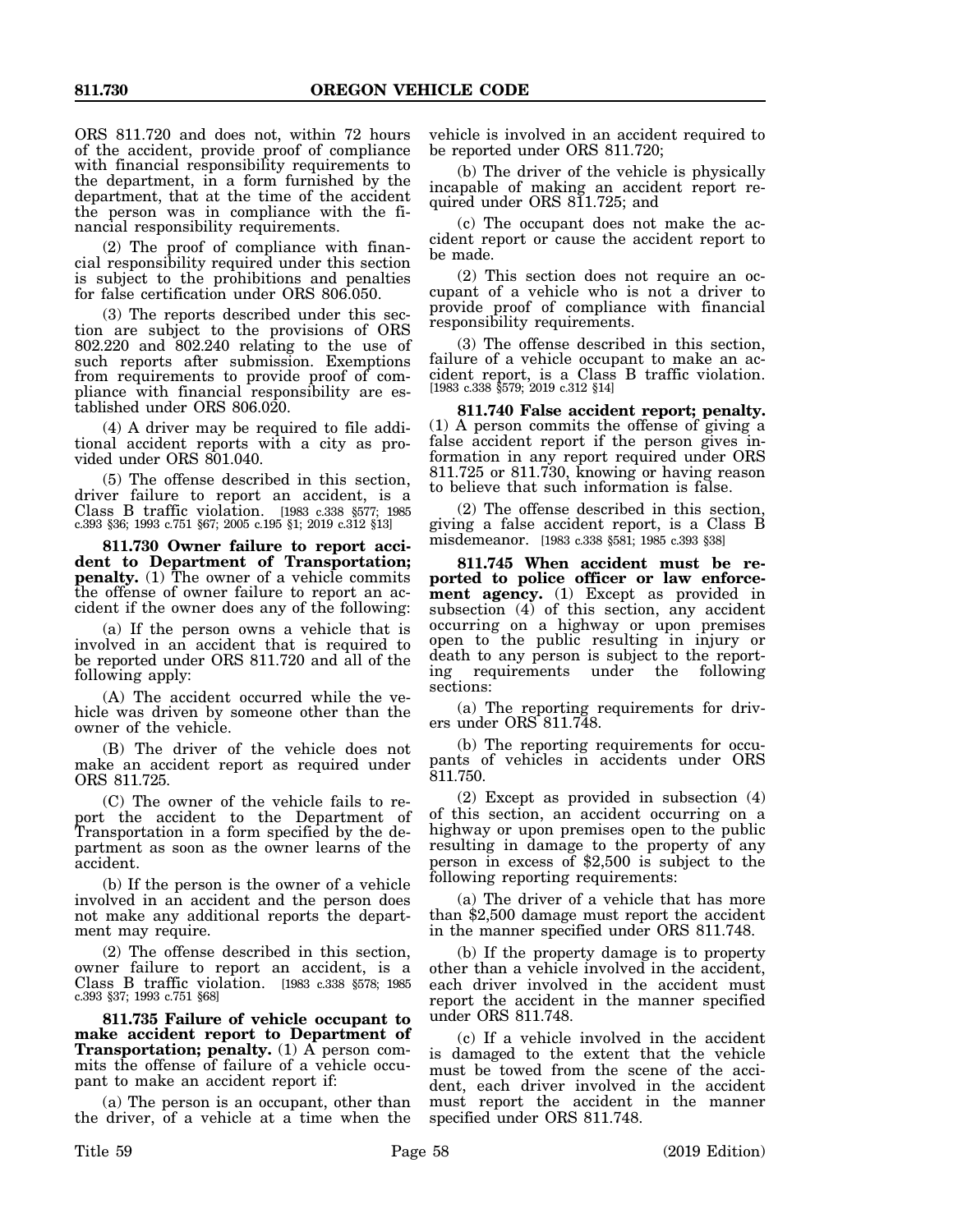(3) The dollar amount specified in subsection (2) of this section may be increased every five years by the Department of Transportation based upon any increase in the Consumer Price Index for All Urban Consumers, West Region (All Items), as published by the Bureau of Labor Statistics of the United States Department of Labor or its successor during the preceding 12-month period. The amount determined under this subsection shall be rounded to the nearest \$100.

(4) The following are exempt from the reporting requirements of this section:

(a) Operators of snowmobiles and Class I, Class III and Class IV all-terrain vehicles.

(b) A law enforcement official acting in the course of official duty if the accident involved a law enforcement official performing a lawful intervention technique or involved a law enforcement official and a person acting during the commission of a criminal offense. As used in this paragraph:

(A) "Law enforcement official" means a person who is responsible for enforcing the criminal laws of this state or a political subdivision of this state and who is employed or volunteers:

(i) As a peace officer commissioned by a city, port, university that has established a police department under ORS 352.121 or 353.125, school district, mass transit district, county or service district authorized to provide law enforcement services under ORS 451.010;

(ii) With the Department of State Police or the Criminal Justice Division of the Department of Justice; or

(iii) As an investigator of a district attorney's office, if the investigator is certified as a peace officer in this state.

(B) "Lawful intervention technique" means a method by which one motor vehicle causes, or attempts to cause, another motor vehicle to stop.

(5) The reporting requirements under this section are in addition to, and not in lieu of, the reporting requirements under ORS 811.720. [2009 c.490 §2; 2011 c.360 §18; 2011 c.506 §50; 2013 c.180 §56; 2017 c.189 §2; 2019 c.57 §37]

**Note:** 811.745 to 811.750 were added to and made a part of the Oregon Vehicle Code by legislative action but were not added to ORS chapter 811 or any series therein. See Preface to Oregon Revised Statutes for further explanation.

**811.747 Definitions for ORS 811.748 and 811.750.** As used in ORS 811.748 and 811.750:

(1) "Emergency communications system" has the meaning given that term in ORS 403.105.

(2) "Law enforcement agency" means any agency that employs members of the Oregon State Police, a sheriff, a deputy sheriff, a city police officer, a police officer commissioned by a university under ORS 352.121 or 353.125 or a law enforcement officer employed by a service district established under ORS 451.410 to 451.610 for the purpose of law enforcement services. [2009 c.490 §3; 2011 c.506 §51; 2013 c.180 §57; 2015 c.247 §38]

**Note:** See note under 811.745.

**811.748 Driver failure to report accident to police officer or law enforcement agency; penalty.** (1) The driver of a vehicle commits the offense of driver failure to report an accident if the driver is driving any vehicle that is involved in an accident required to be reported under ORS 811.745 and the driver, if physically capable, does not give notice of the accident immediately to a police officer or a law enforcement agency by the quickest means available.

(2) Notwithstanding subsection (1) of this section, a driver does not commit the offense of driver failure to report an accident if:

(a) The accident required to be reported under ORS 811.745 results in a serious injury or death; and

(b) The driver gives notice of the accident immediately to the emergency communications system by the quickest means available.

(3) The offense described in this section, driver failure to report an accident, is a Class A traffic violation. [2009 c.490 §4; 2015 c.247 §39]

**Note:** See note under 811.745.

**811.750 Failure of vehicle occupant to make accident report to police officer or law enforcement agency; penalty.** (1) A person commits the offense of failure of a vehicle occupant to make an accident report if:

(a) The person is an occupant, other than the driver, of a vehicle at a time when the vehicle is involved in an accident required to be reported to a police officer or a law enforcement agency under ORS 811.745;

(b) The driver of the vehicle is physically incapable of giving notice to a police officer or a law enforcement agency as required under ORS 811.748; and

(c) The occupant does not give notice of the accident immediately to a police officer or a law enforcement agency by the quickest means available.

(2) Notwithstanding subsection (1) of this section, a person does not commit the offense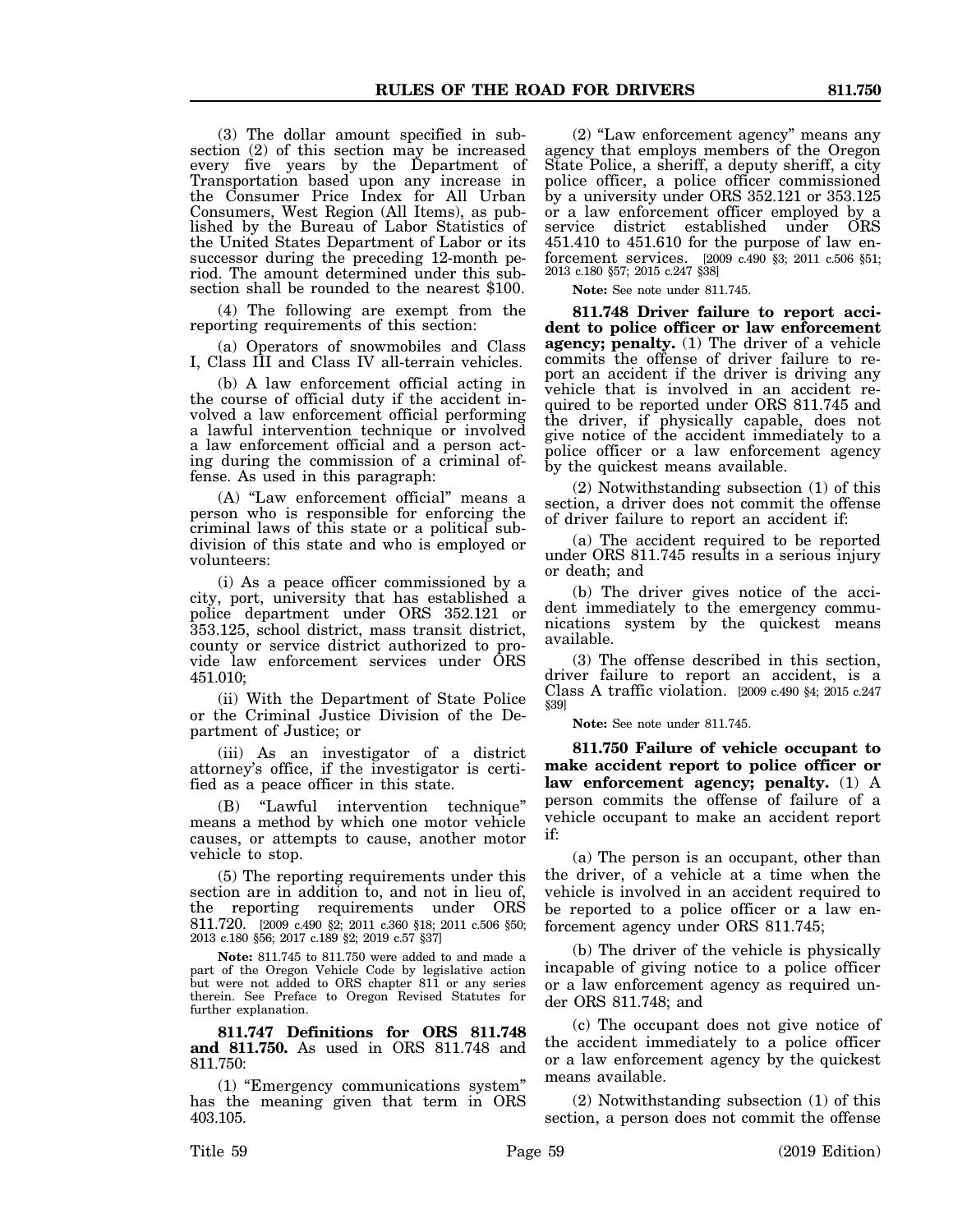of failure of a vehicle occupant to make an accident report if:

(a) The accident required to be reported under ORS 811.745 results in a serious injury or death; and

(b) The person gives notice of the accident immediately to the emergency communications system by the quickest means available.

(3) The offense described in this section, failure of a vehicle occupant to make an accident report, is a Class A traffic violation. [2009 c.490 §5; 2015 c.247 §40]

**Note:** See note under 811.745.

#### **FUNERAL PROCESSIONS**

**811.800 Operation of funeral vehicles with improper lights; penalty.** (1) A person commits the offense of operation of a funeral escort vehicle or a funeral lead vehicle with improper lights if the person:

(a) Fails to equip the funeral escort vehicle or funeral lead vehicle with at least one "fire company warning light" as provided for under ORS 816.350 and described under ORS 816.285; or

(b) Uses the "fire company warning light" at any time except during a funeral procession.

(2) No ordinance or other regulation shall prohibit the use of warning lights on a funeral escort vehicle or funeral lead vehicle while driving in a funeral procession.

(3) The offense described in this section, operation of a funeral escort vehicle or funeral lead vehicle with improper lights, is a Class D traffic violation. [1991 c.482 §6; 1993 c.18 §170; 1995 c.383 §1]

**811.802 Failure to yield right of way to funeral procession; penalty.** (1) A person commits the offense of failure to yield the right of way to a funeral procession if the funeral procession is accompanied by a funeral escort vehicle or a funeral lead vehicle and the person does not do the following:

(a) Yield the right of way to the funeral procession.

(b) Stop before entering any intersection and remain stopped until the funeral procession has passed.

(c) Obey any directions given by a driver of a funeral escort vehicle.

(2) Except as otherwise provided in subsection (3) of this section and except for emergency vehicles and police vehicles or at the direction of a police officer, this section applies to pedestrians, bicyclists, motor vehicle drivers and anyone else in the path of a funeral procession.

(3) This section applies only to persons who knew or in the exercise of reasonable care should have known of the presence of a funeral procession.

(4) The offense described in this section, failure to yield the right of way to a funeral procession, is a Class D traffic violation. [1991 c.482 §7; 1995 c.383 §2]

**811.804 Intersection rules for funeral processions.** (1) While exercising due caution regarding the safety of others, notwithstanding any traffic control device, right of way provisions or other provisions of the Oregon Vehicle Code, if the funeral escort vehicle or funeral lead vehicle lawfully enters an intersection, the following procession may enter the intersection without stopping.

(2) Notwithstanding subsection (1) of this section, the vehicles in the funeral procession shall yield the right of way:

(a) To an emergency vehicle giving an audible or visible signal; or

(b) If directed by a police officer to do so. [1991 c.482 §8]

**811.806 Exceeding maximum speed for funeral procession; penalty.** (1) Notwithstanding any other provision of law, a person commits the offense of exceeding the maximum speed for a funeral procession if:

(a) The person is driving in a funeral procession on a highway with a speed limit of less than 50 miles per hour and the person drives at a speed that exceeds five miles per hour less than the speed limit; or

(b) The person is driving in a funeral procession on a highway with a speed limit greater than 50 miles per hour and the person drives at a speed that exceeds 45 miles per hour.

(2) The offense described in this section, exceeding the maximum speed for a funeral procession, is a Class D traffic violation. [1991 c.482 §12; 1995 c.383 §3]

**811.808 Exemption from speed limits for funeral escort vehicle.** Notwithstanding ORS 811.111 or 811.295, while overtaking the funeral procession in order to direct traffic at the next intersection, the funeral escort vehicle may exceed the posted speed limit by 10 miles per hour and may cross the center line of a roadway that is divided into two or more lanes. [1991 c.482 §9; 2003 c.14 §494; 2003 c.819 §10]

**811.810 Disrupting funeral procession; penalty.** (1) A person commits the offense of disrupting a funeral procession if:

(a) The person is driving a vehicle that is not a member of the funeral procession and the person drives between the vehicles in a funeral procession; or